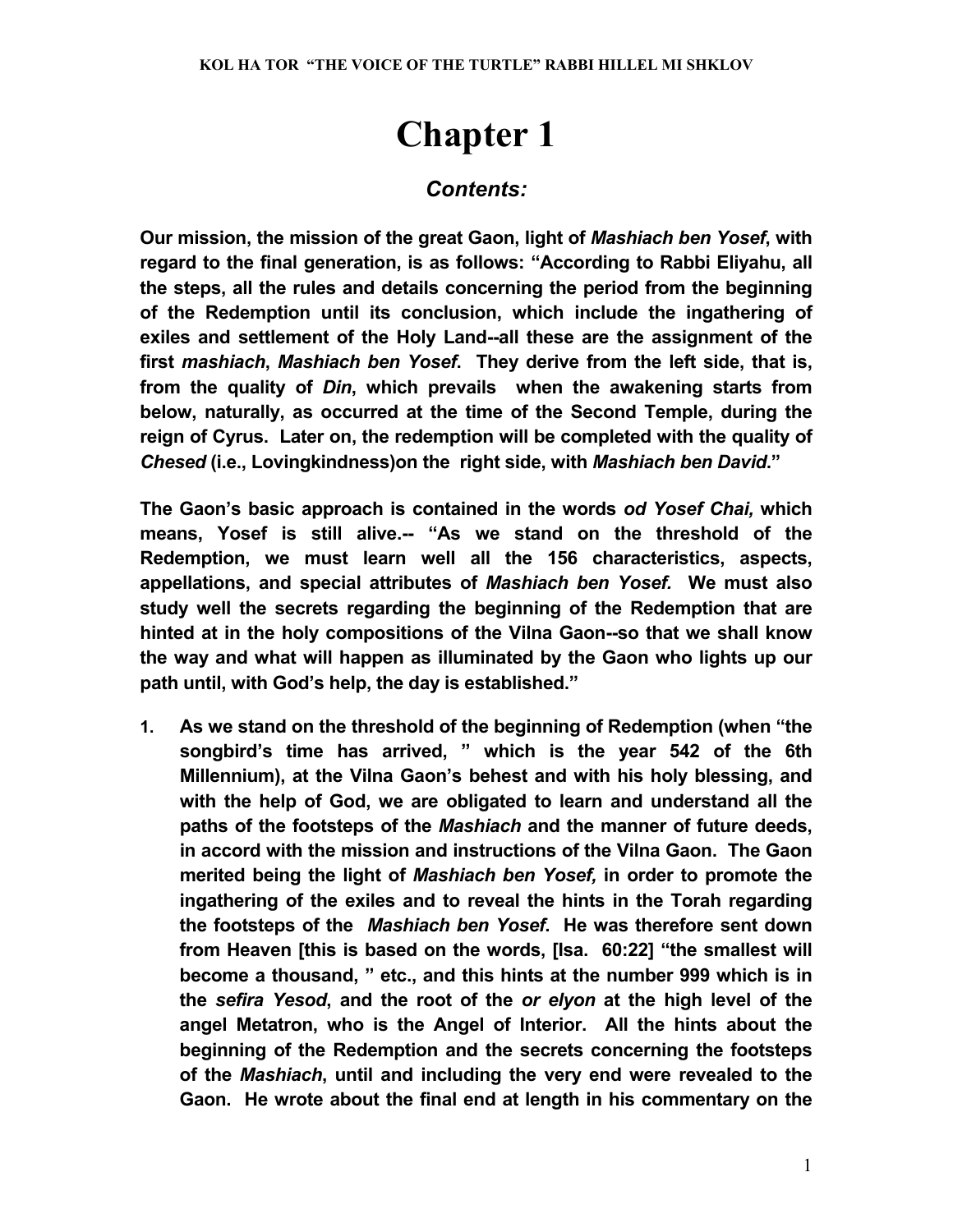*Sifra Dezniuta***, adjuring others in the name of the God of Israel not to reveal it. After many of his students had promised him faithfully to go to Zion and begin working there on gathering in the exiles when the awakening starts from below, with the help of God, then the Gaon revealed to them all the steps of the beginning of the Redemption. According to a major principle of the Gaon that appears in** *Sifra Dezniuta***, everything that was, is, and will be in all the upper and lower worlds, as well as all the general and personal things that will happen in every generation--all these are hinted at in the Torah (see below, Chapter 3, for hints in holy works).** 

- **2. According to the Gaon, all the work involved in gathering in the exiles, building Jerusalem and broadening the settlement of the land of Israel so that the** *Shechina* **will return to it, all the principles of the work and all the major and minor details are connected to the mission and role of the first** *mashiach***,** *Mashiach ben Yosef***.** *Mashiach ben Yosef* **is the miraculous power who will assist every act done when the awakening starts from below, in a natural manner, because he comes from the earth.** *Mashiach ben David***, however, will come from Heaven as revealed by the different aspects of Rachel and Leah, and as known regarding the footsteps of the** *Mashiach* **and the revealed end.** *Mashiach ben Yosef*  **himself is a composite of two aspects: on the one hand, he is Yosef the son of Rachel of the land; on the other hand, he is Yosef son of Jacob from Heaven. It is therefore incumbent upon us to learn and to understand all the 156 characteristics [qualities], appellations, and all aspects and special attributes of** *Mashiach ben Yosef* **(as explained below in Chapter 2). These will be a light for our feet and direct us what to do and how, in connection with what lies ahead, with the help of the Redeemer of Israel, may it be speedily in our day.**
- **3. According to the Vilna Gaon, if Israel does not have the merit, then the beginning of the Redemption will occur with an awakening from below, as occurred during the time of Cyrus, during the Second Temple, as an act from the left side, that is, from the quality of** *Din***. That is what is meant by "his left hand is under my head, " which refers to** *Mashiach ben Yosef***. This will occur with the permission of the kings of the nations. Later on, the complete Redemption will come from the right side, that is, with the quality of Lovingkindness, and by the line of Mercy according to what is written, [Isa. 43:5] "and with abundant mercy I will gather you." According to the Gaon, the ingathering of exiles at the beginning of the Redemption will proceed by means of deliverance and**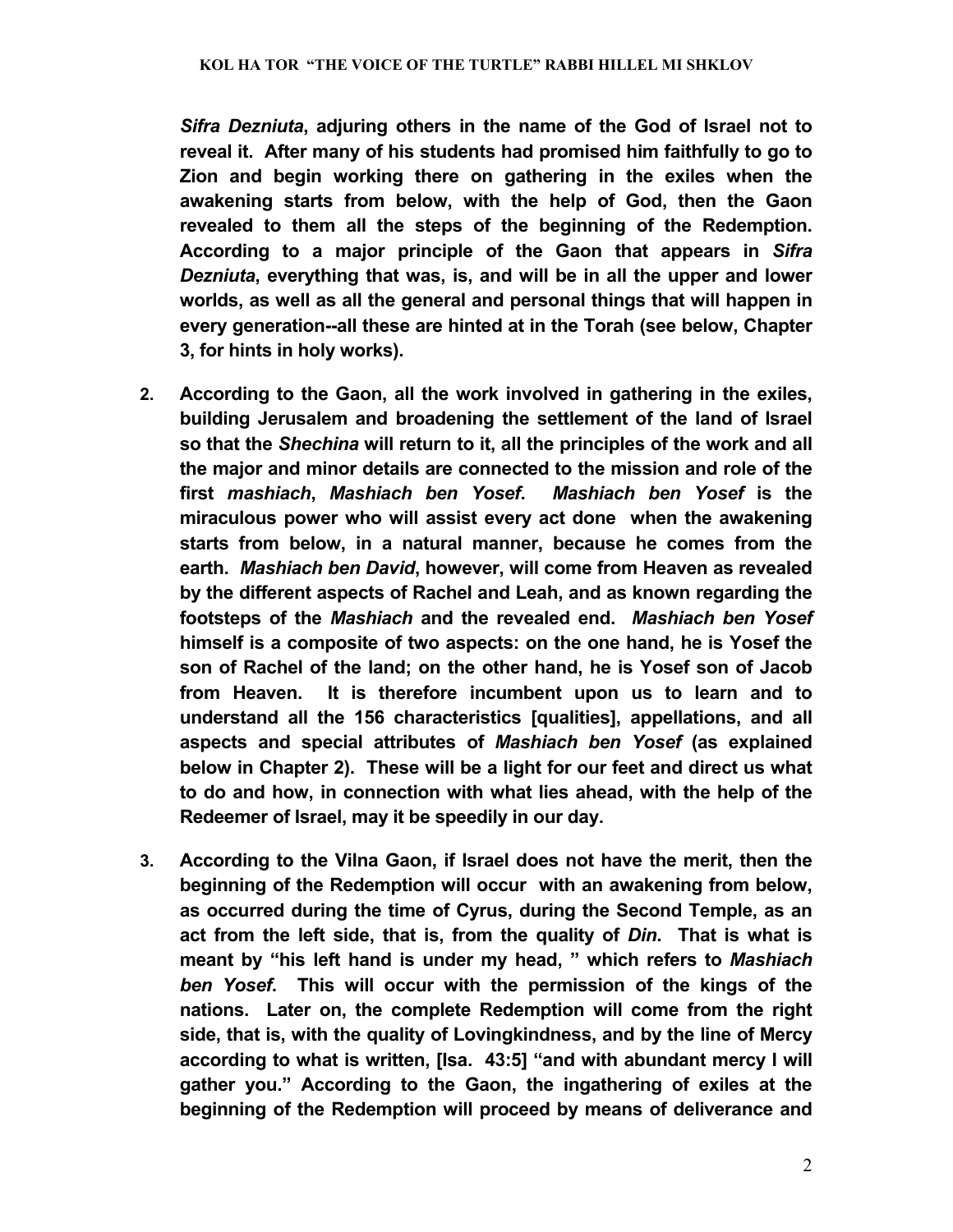**ransom, as is written, "then the ransomed of the Lord will return, and come to Zion with glad song" [Isa. 35:10]. All this will be accomplished by** *Mashiach ben Yosef***: The deliverance will be from enslavement of the body and enslavement of the soul. The word has two meanings: it refers to the fact that they will return to Zion as is written: "they will come to Zion." It also refers to the fact that they will repent [ comes from the same root as repentance] as revealed by the words, "they will achieve joy and gladness."**

 **A most important principle of the Gaon is that everything that will occur upon completion of the Redemption will begin at the beginning of the Redemption and gradually proceed, by the 999 footsteps of the**  *Mashiach***, which are compared to the footsteps of the flock.**

**4. The Gaon began revealing secrets of the Torah when he was 20 years old in 5500 [1740], during the first hour of the morning on Friday in the 6th millennium. Then, the spirit of God, the spirit of the** *mashiach***, began to move in his holy spirit, to uncover mysteries in the Torah little by little in accord with the mission of the first** *mashiach***. These were revelations of the deep mysteries and profound secrets associated with the footsteps of the** *Mashiach***, and no secret was hidden from him [the Gaon]. As is known, the Gaon then began traveling to the Holy Land at the beginning of the second hour, that is in 5542 [1782]. That was the period when Rabbi Eliyahu became very agitated. Like a storm, he turned his attention to the ingathering of exiles.**

 **Generally speaking, the beginning of the Redemption, otherwise known as the footsteps of the** *Mashiach***, began the first hour of Friday morning in the 6th millennium, that is the year 5500 [1740], and from hour to hour the footsteps have continued to progress from many aspects. As is known, every hour consists of 41 years and 8 months, counting from the time that the bonds on the** *Mashiach***'s steps were loosened, as it says, [Ps. 116:16] "you loosened my bonds" and as revealed in the sentence: [Ps. 81:6-7] "He appointed it as a testimony in Yosef... I have removed his shoulder from the burden; let his hands stay away from the kettle." Beginning with the second hour (i.e., from 5042 [1782]), the entire House of Israel entered the picture, both as a whole, and with regard to each individual member of the nation, as an order from above, of the**  *Mashiach* **of the beginning of the Redemption, namely,** *Mashiach ben Yosef***.**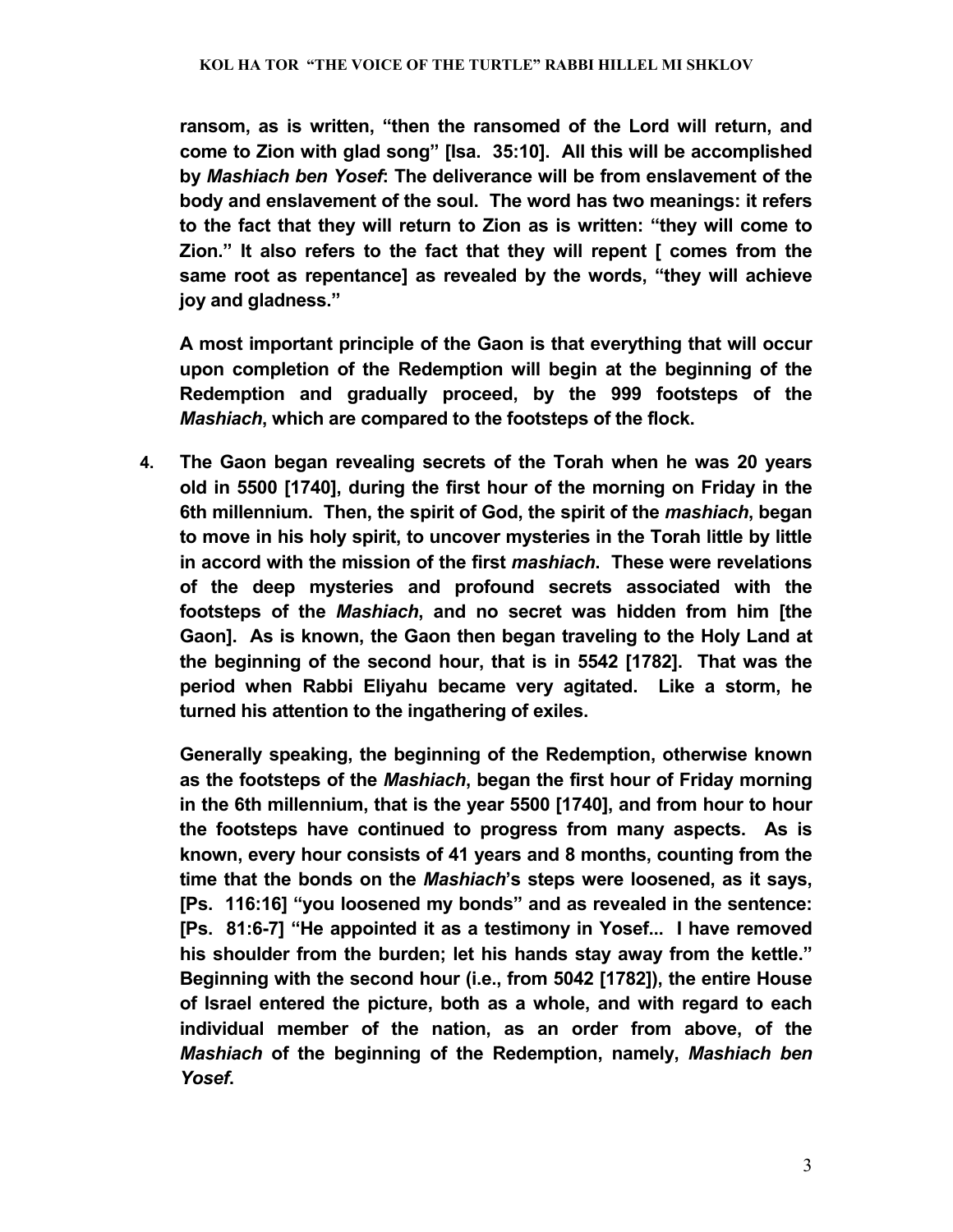- **5. Through his holy spirit, Rabbi Eliyahu, the Vilna Gaon, knew exactly where the name and destiny of each member of Israel were hinted at in the Torah, each man according to the flag of his forefathers, according to the root of his soul, and the merit of his forefathers. The Gaon knew this on the basis of hints which he understood based on the use of gematria [numerology, a system in which every letter of the Hebrew aleph-bet has a numerical value] and notrikun [acrostics--a system in which sets of letters, such as the initial or final letters of the lines, taken in order, form a word or phrase]. He even found many hints (52 hints) regarding himself and his own great and holy mission in connection with the ingathering of exiles (see below, Chapter 3).**
- **6. According to the Gaon, Rabbi Eliyahu of Vilna, below are the seven major principles connected with the approach called the footsteps of the**  *Mashiach***, which is based on the sentence, "on each stone were seven eyes [apertures]" [Zach. 3:9]:**

 **a. "Yosef is still alive." The basic approach of the Gaon is encapsulated in the principle "Yosef is still alive, " meaning that the** *Mashiach ben Yosef* **is still alive and will live, because, as it is written, every aspect of the beginning of the Redemption is dependent on him. Thus the decree regarding his murder by Armilus the Wicked will be canceled. It will be canceled by extending the period of the exile, by afflictions that the**  *Mashiach ben Yosef* **will suffer and diseases he will bear, and also by deeds that he will accomplish with great devotion, such as gathering in exiles, which is his mission. What will also help are messianic pangs and afflictions connected with Eretz Israel, and our regular, daily prayers for the life and success of** *Mashiach ben Yosef***. Those who occupy themselves with gathering in the exiles, lighten the afflictions of**  *Mashiach ben Yosef* **during the period called "the footsteps of the**  *Mashiach***." The decree regarding the death of** *Mashiach ben Yosef* **will be nullified by subdivision into small parts, as in the parable recounted in the Midrash. There is a parable of a king who became angry with his son and swore to throw a big stone at him. Afterwards, he regretted what he had said, and had compassion on him. In order to fulfill his vow nevertheless, he broke up the big stone into many small ones and threw all these small stones at his son one by one. Thus the son was not killed, yet he suffered from the small stones. These are the pangs of the**  *Mashiach***: the suffering will come gradually, together with the 999 footsteps of the** *Mashiach***, in such a way that the decree is divided into 999 small parts. In contrast, help will come as hinted in the sentence,**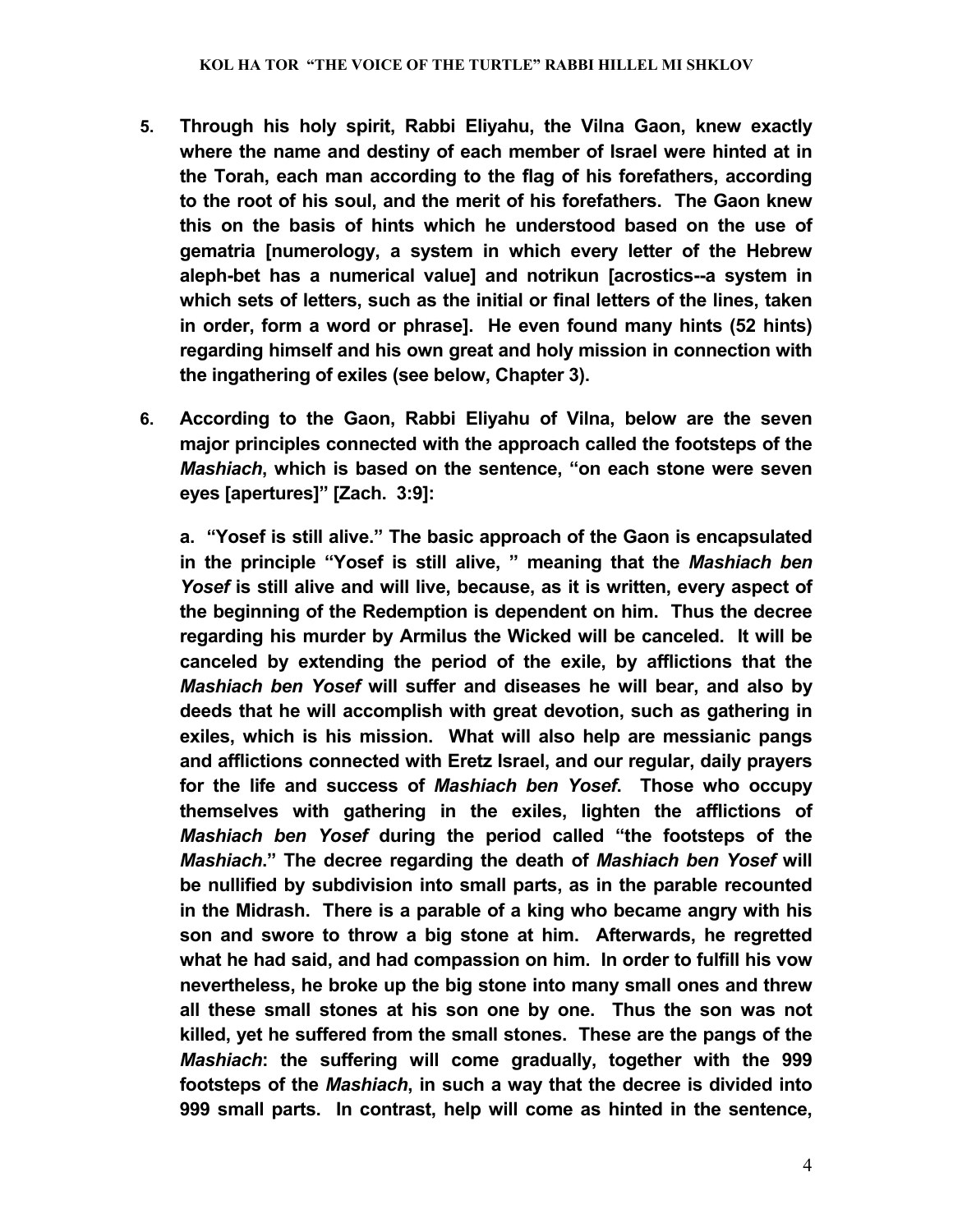**[Jer. 30:7] "a time of trouble it is for Jacob, " from which he will be saved.** 

 **The general mission of** *Mashiach ben Yosef* **is three-fold: revelation of the mysteries in the Torah, ingathering of the exiles, and removal of the unclean spirit from the land. The ingathering of exiles encompasses three tasks: building Jerusalem, gathering in the exiles, and fulfilling the commandments dependent on the Land. All these are hinted at in the following sentences: [Ps. 24:3] "who will ascend the mountain of the Lord, " referring to the ingathering of exiles [initial letters — îáé-- are initials of** *Mashiach ben Yosef***]. [Ps. 24:3] "who will stand up in the place of his sanctuary" referring to the building [initial letters -- are initials of** *Mashiach ben Yosef***]. Wherever the word "to stand up" is mentioned, it refers to the line of** *Mashiach ben Yosef***, as in the phrase [Gen. 37:7] "my sheaf rose" [Ps. 24:5] "he will receive a blessing from the Lord" refers to something that carries with it a blessing, such as planting [the initial letters are the initials of** *Mashiach ben Yosef***, though in reverse order — îáé. And in the sentences [Jer 31:20] "return to your cities, " "build Jerusalem, " [Ps. 102:14] "it is the time to favor her." 'To favor' refers to planting as it states, "he will favor its dirt." Each one of them accords with the gematria of "testimony in Yosef" that refers to**  *Mashiach ben Yosef***.Also, these three tasks were given to Cyrus as it states: "I am the Lord Who confirms the word of His servant, and fulfills the counsel of his messengers; Who says of Jerusalem: 'It will be settled'... Who says to the depths, 'Dry up, and I will dry out your rivers'. Who says of Cyrus, 'my shepherd'; he will fulfill all my desire, " etc. [Isa. 44:24-28]. According to the explanation of the Gaon, the word in Gematria equals [131] because the purpose of building Eretz Israel is to drive out from the gates of Jerusalem. And therefore this is the mission of Cyrus as part of the mission of** *Mashiach ben Yosef* **from the left side, which means the quality of** *Din***. The might of** *Mashiach ben Yosef* **lies in the miraculous assistance he can offer in connection with the ingathering of exiles that will come about when the awakening comes from below.** 

**7. [b]. Act and be successful. One of the special characteristics of**  *Mashiach ben Yosef* **is his successfulness when he acts, as it says with regard to Yosef (son of Jacob), [Gen. 39:3] "whatever he did, the Lord made prosper in his hand." The following great idea of the Gaon became known: there are only two commandments which a person's entire body has to enter in order to fulfill them--the commandment of the tabernacle,**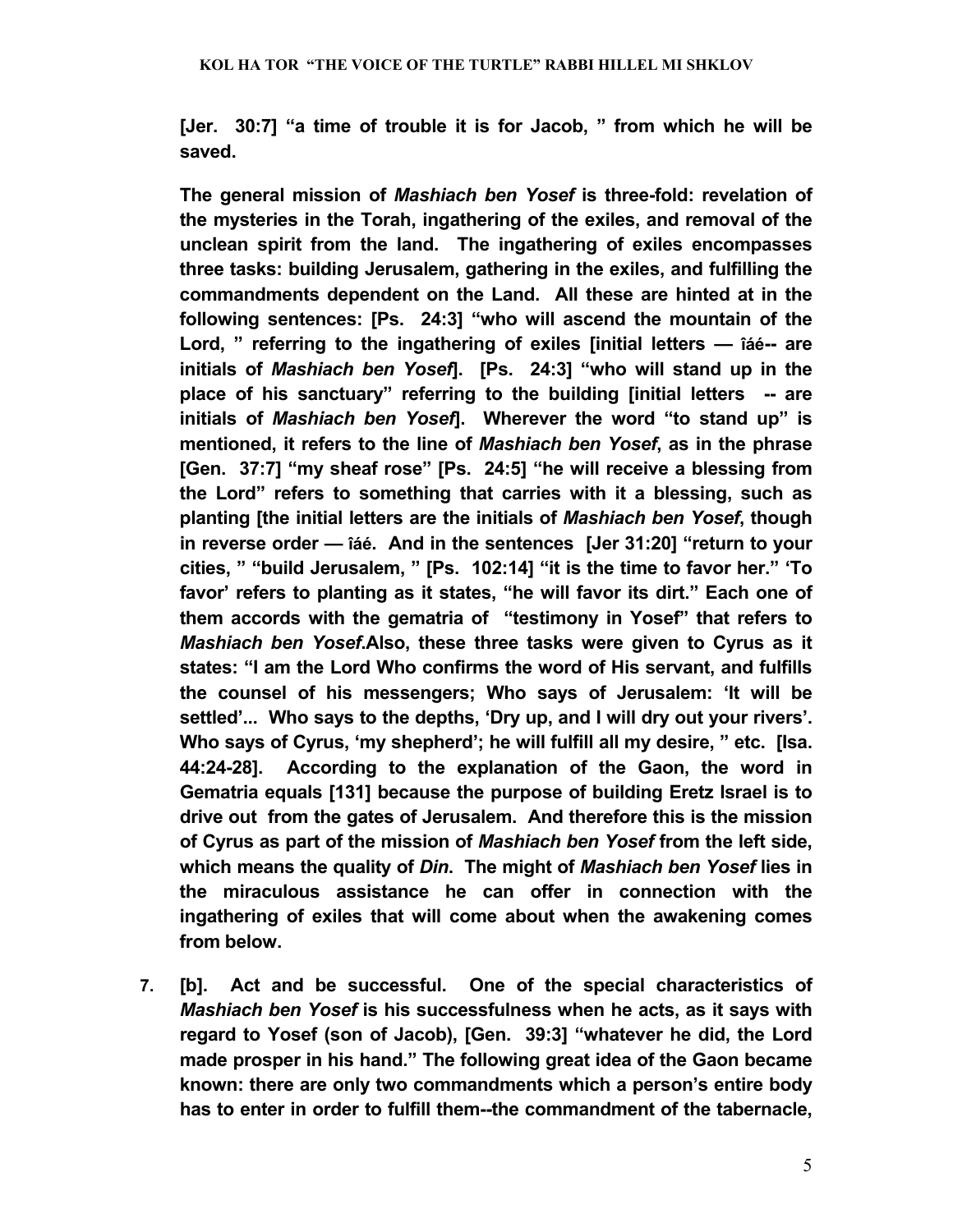**and that of Eretz Israel. This is hinted at in the sentence, "And his tabernacle was in Shalem, and his dwelling-place in Zion, " and the Gaon adds that the commandment regarding tabernacles requires you to 'do, ' that is, to fulfill a positive commandment, not to take from what is done. Likewise with regard to Zion. As it states in the Midrash on the sentence: "a redeemer will come to Zion." As long is Zion is not yet built, the redeemer will not come. As Our Sages of blessed memory said (Megillah 17b), "after Jerusalem is built, the son of David [***Mashiach***] will come." According to the Midrash, the son of David will not come until Jerusalem is built.**

- **8. [c] [Isa. 60:22] "in its time, I will hasten it." Our Sages interpreted this principle to mean that, if they [the People of Israel] merit it, I will hasten it [the Redemption]; if not, I will bring it in its own time (Sanhedrin 98a). Regarding this, the Gaon commented that after all, the verse should be interpreted literally. According to the plain interpretation, even if the Redemption comes at its proper time, I will hasten it. When? --"when the smallest will become a thousand and the youngest a mighty nation." The words smallest and youngest refer to Efraim, who is** *Mashiach ben Yosef***. It is known that the highest level of** *Mashiach ben Yosef***, who will come when the awakening comes from below, is 1000 less one, or 999 in the** *sefira* **of** *Yesod***. When the smallest one will become 1000, that is, when his deeds reach the level just below 1000, then - I am the Lord; even in its time, I will hasten it. This is also the meaning of "and the things that are to come upon them, will make haste" (Deut. 32). In the words of the Gaon (in which there is also some hint regarding his name), "there is a time for every desire" means that determination of the time depends on the objective below, as it says with regard to Cyrus, "and he will fulfill all my desire." Cyrus was given his mission in connection with**  *Mashiach bet Yosef* **from the left side, that is, from the side of** *Din* **that is operative when the awakening comes from below. Many times I have witnessed the Gaon pacing around his room, speaking agitatedly saying, "Lord of the Universe, don't you have a middle road between 'its time' and 'I will hasten it.'" We insist on the plain interpretation of your promise: "I am the Lord; in its time, I will hasten it."**
- **9. [d]. ! by possession and conquest in the revealed end. The fourth principle is that at the beginning of the Redemption in our time, i.e., the final redemption in the last generation--all activities must be in accord with one of two lines or paths: one is the line of Ezra and Nehemia; the other is the line of Joshua. Regarding the sentence, [Deut. 11:31] "you**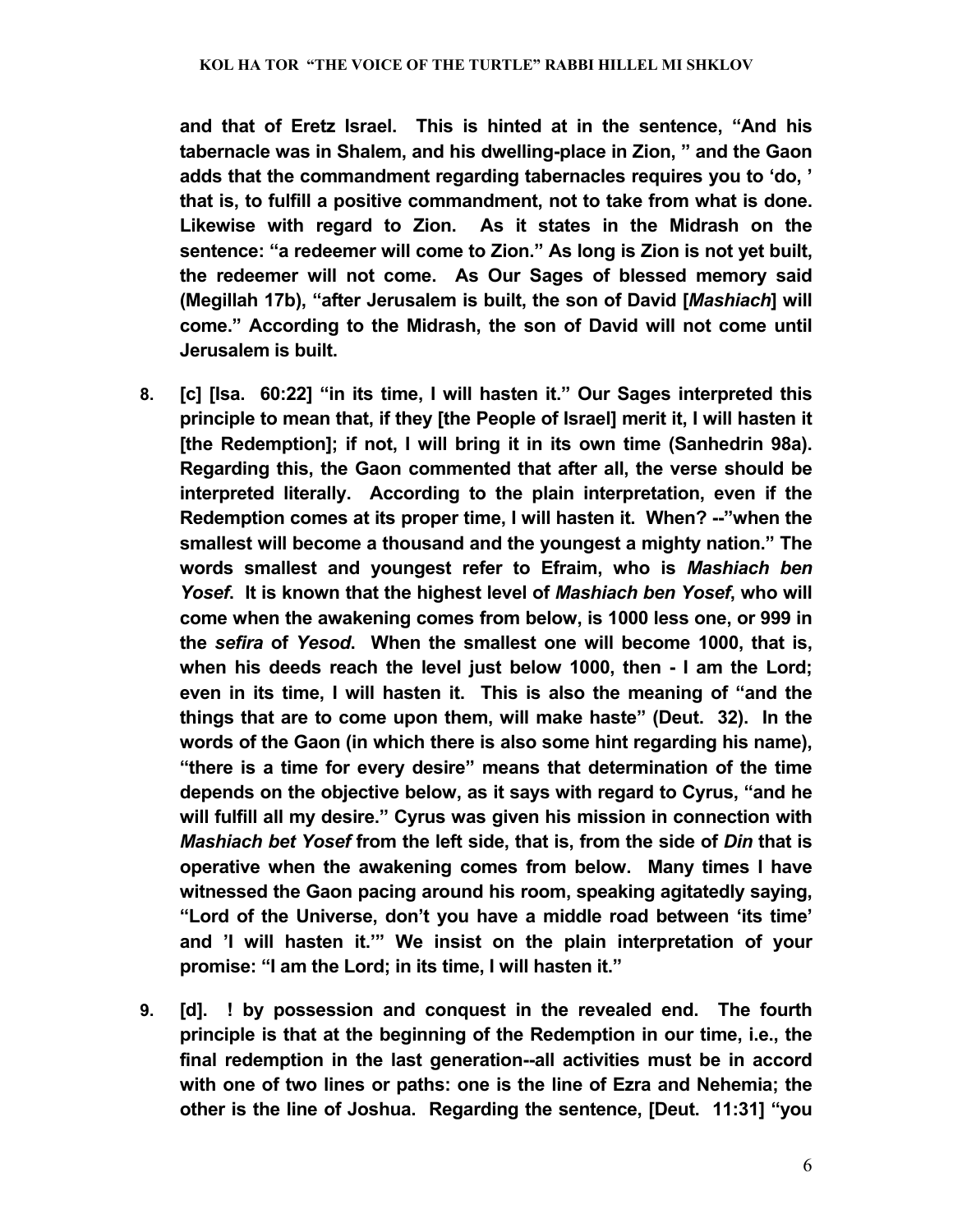**shall possess it and you shall settle in it, " Rabbi Eliyahu, the Vilna Gaon says (in** *Aderet Eliyahu***, on Deut. 11), "Because of your merit in taking possession of it, you will dwell in it, and how will you take possession of it, by establishing your claim." How does one establish a claim? This is done by building and planting as is the law in general with regard to possession of land. This is in line with what was done by Ezra and Nehemia. However, when necessary, force may also be used (in this case, there is a kametz under the Het--meaning by force; if there is a hataf-patach under the het, it means by establishing a claim, by possession), and this is in line with what was done by Joshua. The Gaon showed us a wonderful hint regarding this idea, i.e., that according to gematria ! Ezra' and Nehemia' together equal Joshua' [391] Joshua was a descendant of Efraim ben Joseph, the one who fought Amalek. in gematria, when counting the value of all the letters pronounced when saying the word [that is, ], equals [490]** *Sitra Achra***. The mission of Joshua son of Nun, a descendant of Efraim, was to fight Amalek. Joshua was the** *Mashiach ben Yosef***, who was supposed to counterattack [lit.: bring the war back to the gates of Jerusalem] at the entrance to the city. Here would be the center of the war against Esau, as it says [Ps. 76:4] "there he broke the flames of the bow." This mission of** *Mashiach ben Yosef* **was hinted at in the sentence above, [Ps. 76:3] "his tabernacle [was/ will be] in Shalem and his dwelling-place in Zion."** 

 **By using gematria, the Gaon discovered a hint regarding his own mission and a hint at his name in the words "his tabernacle in Shalem and his dwelling-place in Zion." Those words equal the value of 3 generations of the Gaon, ! "Eliyahu son of Shlomo Zalman son of Yisachar Dov" (as explained below in Chapter 3).**

 **These things ensure us that in our war against Amalek, from every aspect our tabernacle will be complete with the help of God. And the Gaon meant by his interpretation of the words ! " you shall inherit it by establishing your claim, " that this refers to the time of the revealed end mentioned by our Sages (Sanhedrin 98a; Megillah 17b) on the sentence, [Ez. 36:8] "you, mountains of Israel, will give forth your branch, and bear your fruit for My People, Israel, etc." This was the keen desire of the Vilna Gaon.**

 **A major principle of the Gaon was that all activities regarding the beginning of the Redemption have to be similar to the activities during**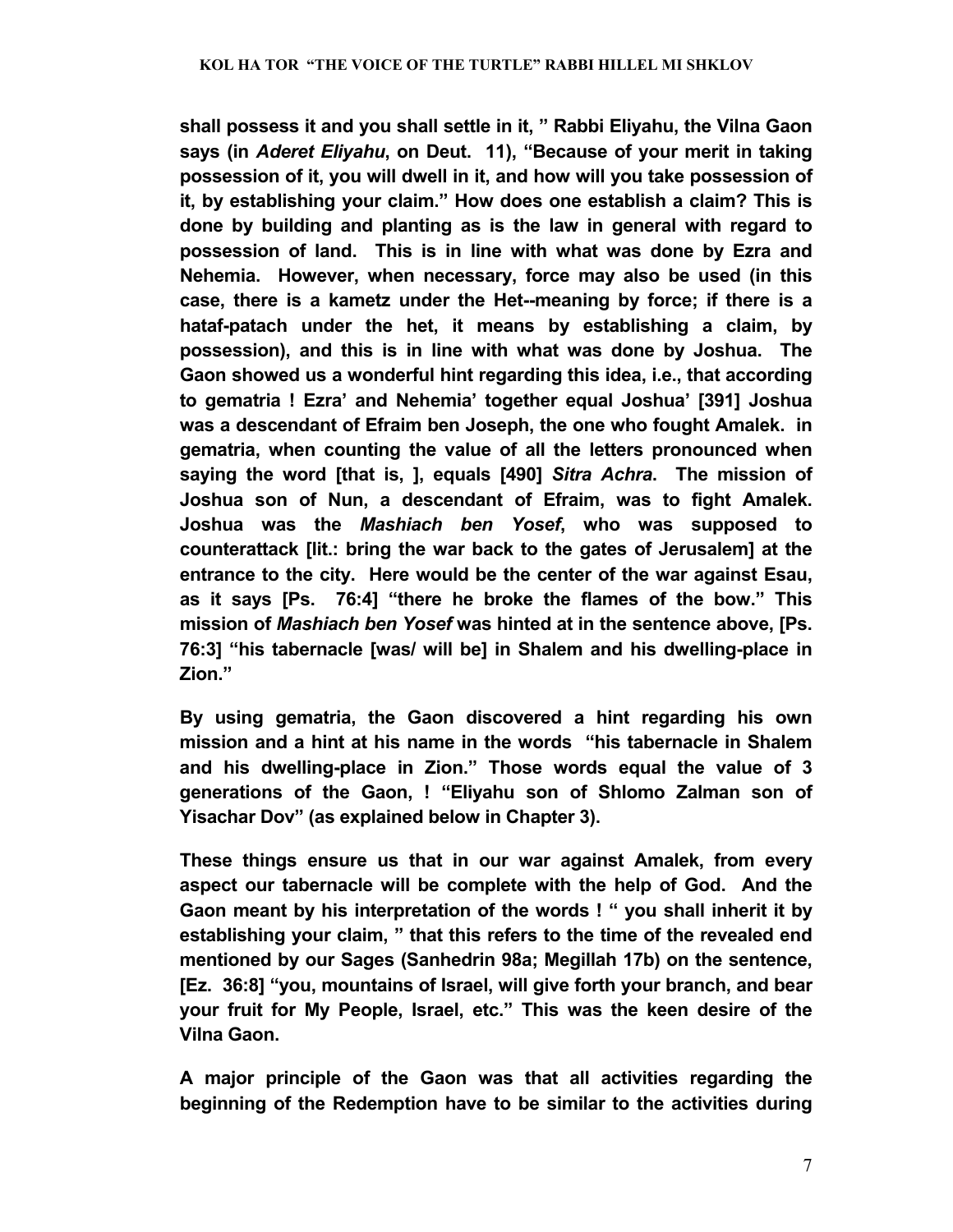**the time of Ezra and Nehemia and in the time of Cyrus. The Gaon wrote specifically that ingathering of the exiles can be merited by fulfilling the mitzvot dependent on being in Eretz Israel. The second meaning of ! is "take possession by force" in the words of the Gaon (that is, the het with a kametz as noted above) is, as it says (Keddushin 26a) in accord with the sentence: [Jer. 40:10] "settle in your cities that you have taken."** 

 **The purpose of gathering in the exiles is to wage God's war against Amalek, which was the main mission of Joshua, in line with** *Mashiach ben Yosef***. The war against Amalek includes every aspect, against all the enemies of Israel, including Armilus, the prince of the mixed multitude. It is also intended to remove the spirit of impurity from the Land, and to bring " Knesset Israel and** *Shechina* **from below, from the earth.** 

 **The opening of the war against Gog and Magog will start with the first redemption before the coming of the righteous** *mashiach* **--** *Mashiach ben David***, may it be speedily in our day. The main activity concerns building Jerusalem and gathering in the exiles and fulfilling the commandments connected with the Land according to secrets concerning the revealed end.** 

 **All of the above are the mission of the Gaon, the light of** *Mashiach ben Yosef***, according to his exalted directives, both explicit and hinted at by way of** *Tsofnat Paneach,* **or by calculations, or by way of secrets in** *Kol HaTor* **regarding the actual beginning of the revealed end. This was the keen desire of the Vilna Gaon and his students. The Rabbi's mission is hidden in the sentence ! [Isa. 33:20] "visualize Zion, the city of our designated times, " which was said regarding the mission of** *Mashiach ben Joseph***. Likewise, based on known hints, the Holy Ari viewed his own mission as that of** *Mashiach ben Yosef***.**

**10. [e]. escapees [refugees] in Zion. The fifth principle is that [Joel 3:5] "for in Mount Zion and in Jerusalem there will be those who escape, ... and among the remnant, those whom the Lord will call." Since according to**  *Midrash Tanchuma***, Zion is in the line of** *Mashiach Ben Yosef***, whatever befell Yosef, befell Zion. The Gaon said that this is hinted at also in the word "among the remnant" which in gematria equals "***Mashiach ben Joseph***" [566], by means of whom, according to the Gaon, the ingathering of the exiles will be accomplished. As the number of ingathered increases, so the** *Sitra Achra* **will increase its strength. Then**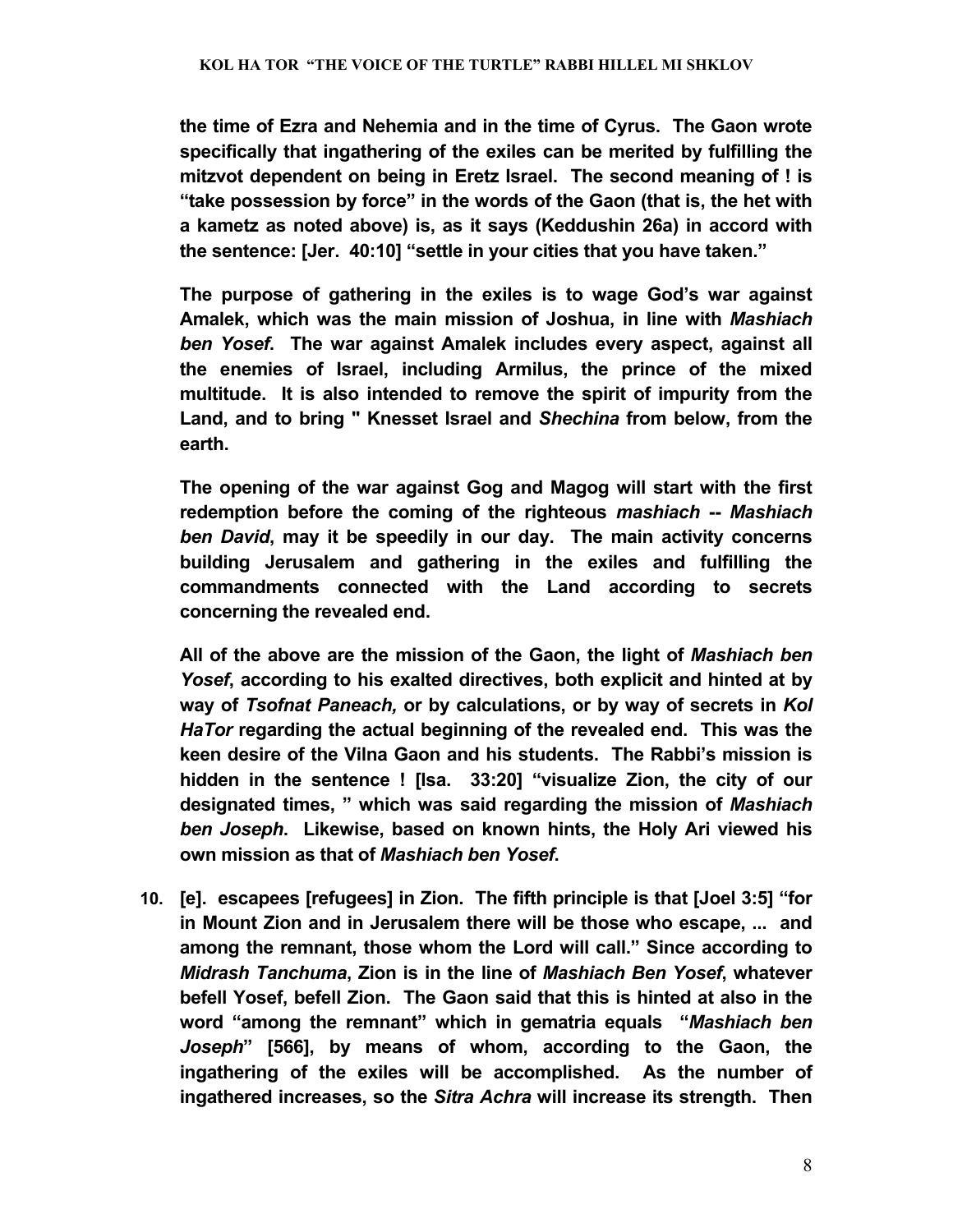**another prosecutor will be added, against those who do not strengthen the ingathering of exiles after the beginning of the Redemption has started with the ingathering, for then in "Zion and in Jerusalem there will be those who escape, ... and among the remnant ... ." A word to the wise is sufficient. This worried the Gaon a great deal.** 

 **What is the connection between abundance from above on the one hand, and the refugees in Zion and Jerusalem on the other hand? The ingathering of exiles clears the way for abundance from above to reach Israel. The abundance in all the upper special characteristics that will come by way of Zion and Jerusalem will be evident in life, salvation, blessings, peace, lovingkindness, mercy, goodness, etc. Such an abundance is mentioned specifically in the following passages. Abundance of life, for example, is noted in: "there the Lord commanded the blessing of life forever" [Ps. 133:3], and in, "to look upon the goodness of the Lord in the land of the living" [Ps. 27:133]. Abundance of salvation is noted in: "for from Zion comes salvation for Israel" [Ps. 4:7]. Abundance of blessings is mentioned in: "may God bless you from Zion" [Ps. 128:5], etc., and in: "because there the Lord commanded the blessing" [Ps. 133:3], etc. Abundance of peace, as in: "peace of Jerusalem" [Ps. 122:6] and Jerusalem means the city of peace. Abundance of lovingkindness, as in: "like the dew of the Hermon that descends on the mountains of Zion" [Ps. 133:3]. The "dew of the Hermon" refers to the attribute of lovingkindness. Abundance of mercy, for God builds Jerusalem with mercy, as is written: "Who, in his mercy, builds Jerusalem" [see Blessing after meal]. Abundance of goodness, as is written: "and see the goodness of Jerusalem" [Ps. 128:5], and "this good mountain and the Lebanon" [Ps. 128:6]. All of the above are the assignment of** *Mashiach ben Yosef***, because Zion is in line with Yosef according to the Midrash mentioned above. As long as Zion is desolate, a spirit of impurity prevails and places obstacles preventing the passage of abundance from above. Only building Jerusalem can strengthen the connection as it states:"built-up Jerusalem is like a city united together" [Ps. 122:3].**

**11. [f]. Torah from Zion. "for from Zion will the Torah come forth" [Isa. 2:3]. This refers to the revelation of the secrets of the Torah, whose principal source is Zion and Jerusalem. The Gaon wrote much about the fact that the redemption depends on learning Kabbalism, for thus the teachings of our righteous** *Mashiach* **will be revealed gradually, which means the teachings the Tora of Eretz Israel (which is the the Jerusalem Talmud).**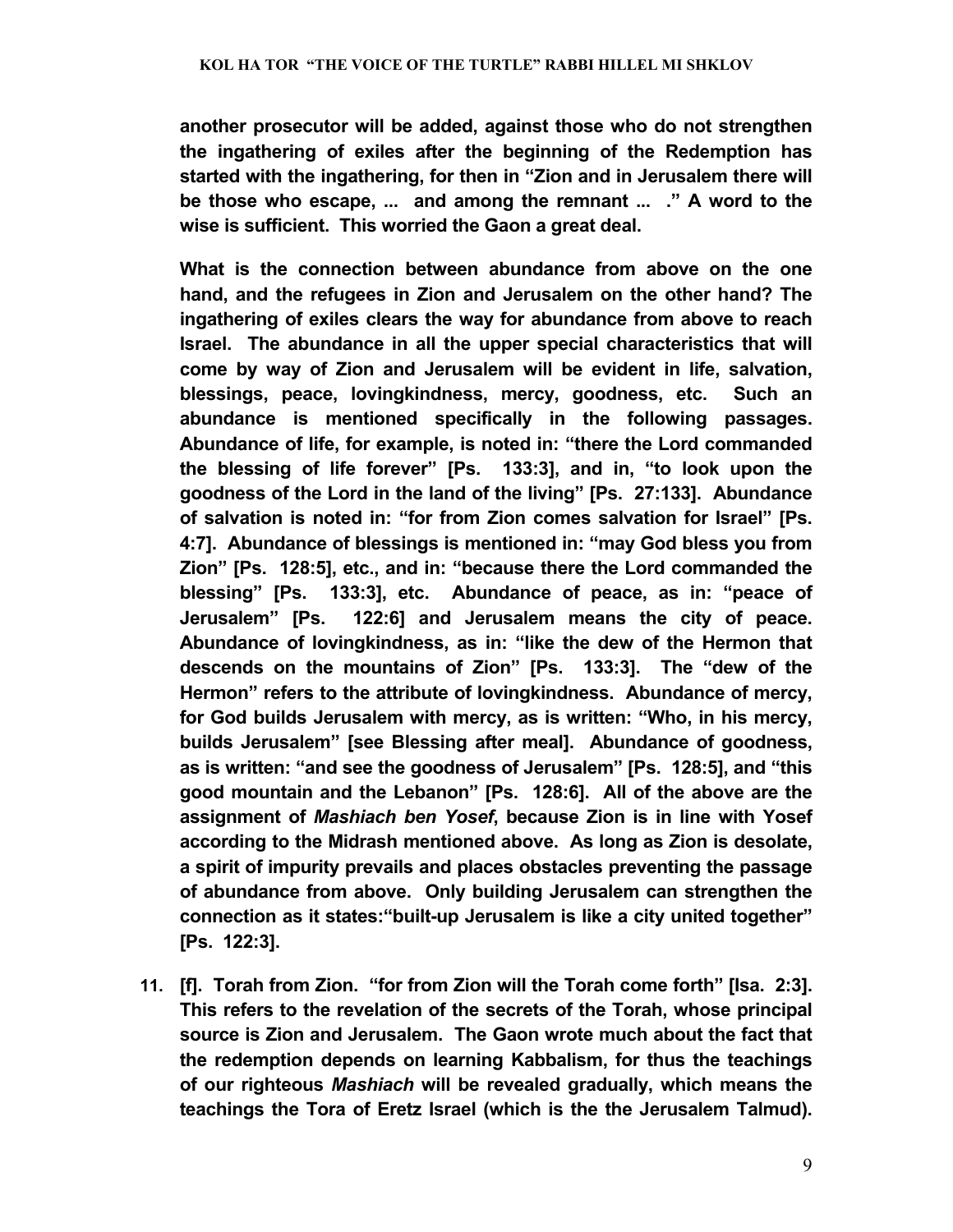**This is revealed in the words "and the gold of the land is good" [Gen. 2:12].** 

- **12. [g].** *Tsofnat Paneach***. At the beginning of the redemption when "it is the time to favor her" [Ps. 102:14], which will occur through** *Mashiach* **of the beginning of the Redemption, then hints in the Torah and in the works of our Sages of blessed memory will begin to be revealed. Thereby, people will begin to understand the ways of the beginning of the Redemption and the footsteps of the** *Mashiach* **hinted at in the words, "designated deeds, times and emissaries, " as is written: "the buds were seen on the land, the songbird's time has arrived, and the voice of the turtle-dove is heard in our land" [Song 2:12]. Also, according to the command, "make straight in the desert a highway for our God" [Isa. 40:3]. As explained below in chapters 3 and 4, the Gaon came down from Heaven in order to reveal the hints of the Torah regarding the footsteps of the Mashiach, hinted at in** *Tsofnat Paneach***, and accordingly to instruct us how to act during the period known as the footsteps of the** *Mashiach* **(see above section 9 [d], and below Chapter 3).**
- **13. There are seven ways for the beginning of the Redemption to occur in practice, with the help of God. [a] pangs and pleasure. We must know beforehand that the beginning of the Redemption will come by way of suffering and pleasure, as hinted at in the sentence "pangs for Yosef." It will come with the quality of** *Din* **when the awakening starts from below.The footsteps of the Mashiach come with pangs, and sometimes even indirectly. On the other hand, in contrast, the quality of Lovingkindness is present, as it says, "he [Israel] stretched out his right hand, and placed it on Efraim's head."**

 **We must know beforehand, that during the period of the footsteps of the Messiah, whenever there is trouble, help will come, and the help will come out of the trouble, as it states: "it is a time of trouble for Jacob; but out of it he will be saved." The Gaon, in his commentary on Habakkuk regarding the verse "I will rest on the day of distress, " states that this sentence refers to** *Mashiach ben Yosef***, and that we should know beforehand that Eretz Israel is obtained by suffering. But in that manner it is definitely obtained. The footsteps of the** *Mashiach* **comes with disturbances and obstacles brought on by the Angel of Esau as well as by Armilus, the Angel of the mixed multitude. Finally, however, the Angel of Esau will fall into the hands of the Angel of Yosef--as we find in**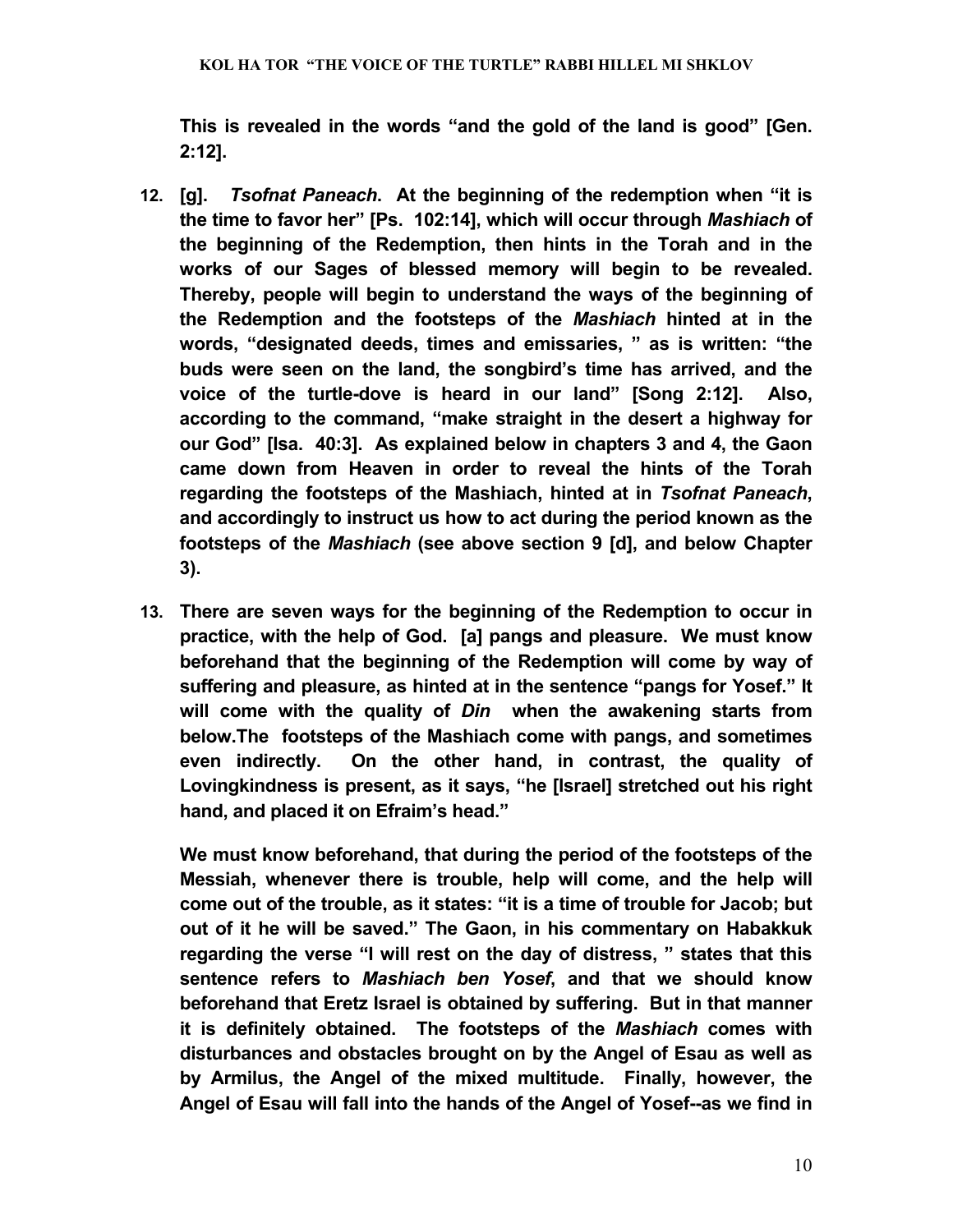**the** *Midrash Tanchuma* **(on the** *parsha* **"***Ki Tezeh***")--with the help of the**  *Mashiach ben David***, as happened when Judah saved Yosef, and as meant by the words: "out of the strong came forth sweetness, " and by "He will accept the work of our hands." Therefore, God forbid that we retreat when difficulties arise or when an obstacle appears to prevent us from continuing to work. On the contrary, we must trust that out of that obstacle, help will come to Jacob, and from the straits we will reach the breadth [abundance] of Divine help.** 

**14. [b]. to walk [act] modestly.Every act of the beginning of Redemption must be in accord with the verse "walk modestly with your God, " as revealed in the words, "place it in the ears of Joshua, " who was in line the line of** *Mashiach ben Yosef***.The word ! "in the ears of" should be taken literally, but it also hints at something concealed. In gematria, ! equals 70. Likewise, the word equals 70. In addition, the Gaon mentions another hint. He quotes the verse: "the secret counsel of the Lord is with those that fear him." If we add up the letters of as pronounced, that is, , then the total value of the letters is 366 which equals the value of**  *Mashiach ben Yosef* **by means of whom the ingathering of the exiles will be accomplished.** 

 **The Gaon also commented on the words, "it is the glory of God to conceal a thing." In gematria, the words "to conceal a thing" equal "you have brought the tribes" [871].**

 **With this in mind, the Gaon directed us to call the prophecies concerning the ingathering of exiles the ! "Vision of Zion, " rather than "Return of the Exiles" [lit.: return of Zion]. The vision of Zion refers to the sentence, "visualize Zion, the city of our designated times, " which means that the designated time of the redemption depends on Zion. Thus the sentence refers to the** *Mashiach ben Yosef***. This concurs with what is found in the writings of the Holy Ari of blessed memory. It also agrees with the sentence, "to visualize the pleasantness of the Lord and seek deep understanding in his Temple, " as we know. See below, chapter 2, regarding the 156 aspects of** *Mashiach ben Yosef***.**

**15. [c]. little by little. We must know beforehand that the beginning of the Redemption will come gradually, a little at a time. According to our Sages of blessed memory (***Yerushalmi: Brachot***, ch. 1), the redemption of Israel will come about little by little, like the first rays of light before dawn, [Micah 7:8] "though I sit in darkness, the Lord is a light to me, "**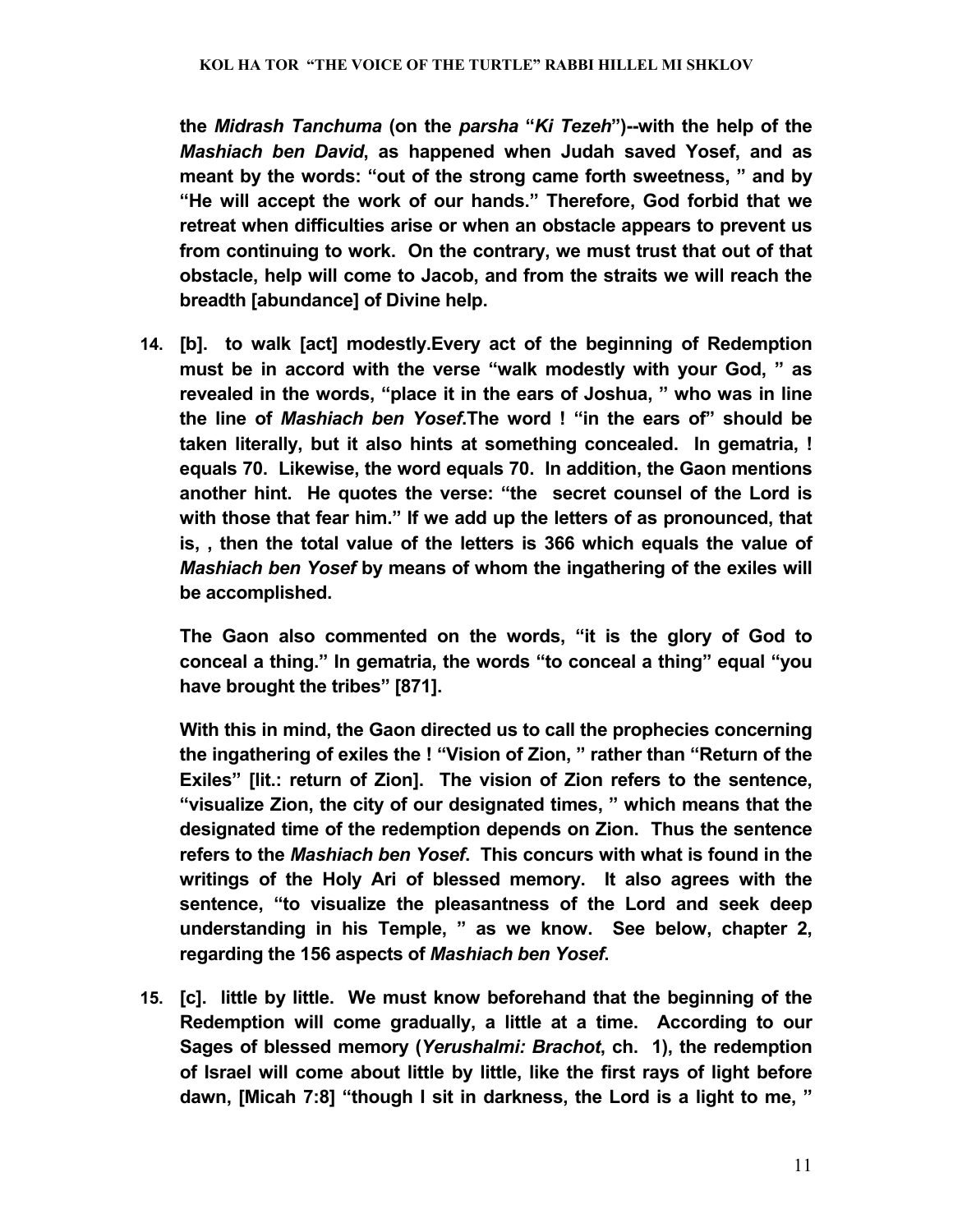**and [Prov. 4:18] "a light that increases more and more until the day is established." Therefore, one should start any deed connected with the beginning of the Redemption, even to a small extent, as is written: [Jer. 3:14] "one from a city, and two from a family."**

 **The Gaon states that there is an important rule that anything that will occur when the Redemption is complete, will begin gradually at its beginning. This is also true of rebuilding Jerusalem. One should begin, even with one stone. According to what is written, [Isa. 28:16] "behold I lay in Zion a foundation stone, a tried stone, " for this stone will test the will to rebuild Jerusalem and to enlarge the site of its tent, and God will help us do this.** 

 **We also asked the Gaon about what is revealed by the words, [Gen. 33:14] "I will direct it at my slow pace, " that is, why must the beginning of the Redemption occur slowly? If it comes when it is a time of favor on the part of God in connection with gathering in the exiles of Israel, is the hand of God short [is it too difficult for God] to accomplish this task on a large scale all at once? The Gaon then explained to us that the period of the beginning of the Redemption will come into being if the Jews do not have the merit, which means when it does not come because of our righteousness. In that case, if the Redemption comes suddenly, then on the one hand it will be impossible to bear the suffering that will come with the quality of** *Din***, as explained above. On the other hand, it will be impossible to accept the great light that will come all at once from the side of Lovingkindness. We must understand all this beforehand in connection with the practical work involved in gathering in the exiles.**

 **I asked the Gaon what to do if in reality it would be possible physically to bring all of Israel to Eretz Israel all at once. For so many questions and difficulties would arise in arranging the settlement. After deep reflection upon this question. the Gaon replied: "If it becomes possible to bring to the Eretz Israel 600, 000 at one time, that should be done immediately, because there is great and complete [all-encompassing] power in the number 600, 000, and that could defeat Samael in the gates of Jerusalem. Then the complete Redemption would come miraculously, aided by clouds of Heaven, as it states: "then the ransomed of the Lord will return, and come to Zion with glad song, and with everlasting joy upon their heads." According to our Sages of blessed memory, as well as the Gaon, this verse refers to the period of** *Mashiach ben Yosef*  **(***Shabbat* **88a). The verse includes the letters of the number 600, 000.**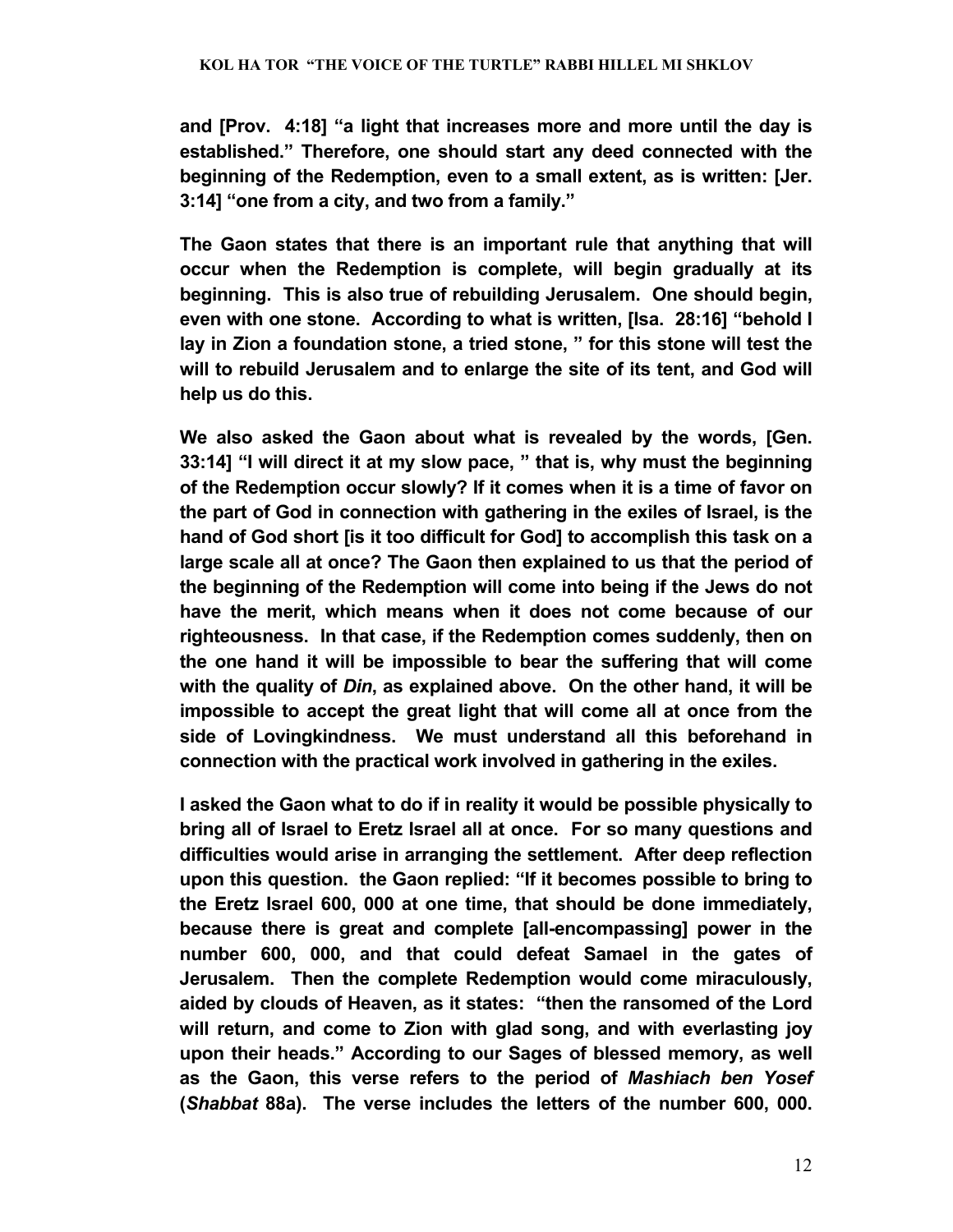**We know beforehand that in contrast to all the good things that will come gradually during the time of the Mashiach, according to the important rule the Gaon explained above, there will be obstacles caused by the** *Sitra Achra***, obstacles detailed by our Sages that will occur during the time of the** *Mashiach* **[the footsteps of the** *Mashiach***], God forbid. But, with the help of God, we can overcome them, as our Prophets and our Sages have promised us, and at the direction of the Gaon as well as with his holy blessing, at the beginning of the Redemption by the ingathering of exiles when the awakening of the** *Mashiach ben Yosef*  **starts from below. Gradually then, the special good attributes of the**  *Mashiach ben Yosef* **will also appear. As is written: "open up the gates of salvation, ""I was brought low, and he saved me, ""out of it he will be saved, ""the Lord has saved his anointed" etc. All this was said about the** *Mashiach ben Yosef***, a good channel that is [999] revealed in the words: "whoever sees the letter in a dream, " etc. And so the blessing of E-l Shad-ai is that all of these should be matters of holiness. All these are the assignment of** *Mashiach ben Yosef* **and of the light of** *Mashiach ben Yosef* **in the final generation, that is, of the light of the Gaon whose light increases until the day is established.**

- **16. [d]. a poor man on a donkey. If the beginning of the Redemption occurs without merit, it will come about like a poor man riding a donkey, that is, in poverty, both with regard to the ingathering of exiles and the rebuilding of Jerusalem. As it states: "they will come with weeping, and with supplications will I lead them" etc. "and Efraim is My firstborn." The Gaon hinted that in gematria the word "supplications" equals**  *Mashiach ben Yosef* **[566]. So it is written, "I was brought low, and he saved me, " which refers to Mashiach son of Efraim. This is what David prayed for, that** *Mashiach ben Yosef* **would not die, as explained by the Gaon in his boor "***Yahel Or***"; and with regard to building Jerusalem as it states, "the Lord will lift Zion, and the poor of his People will find refuge in it" etc. All this will be like the image of a poor man riding a donkey. It will occur when the awakening of the beginning of the Redemption comes naturally until we merit the clouds from Heaven.**
- **17. [e]. people of truth. One of the main means for the survival of all our work, is the establishment of a group of people of truth. According to our Sages of blessed memory (***Shabbat* **119b), Jerusalem was destroyed only because truthful men were no longer there, and so could not establish men of truth, with integrity, in our Holy City. Without that, there**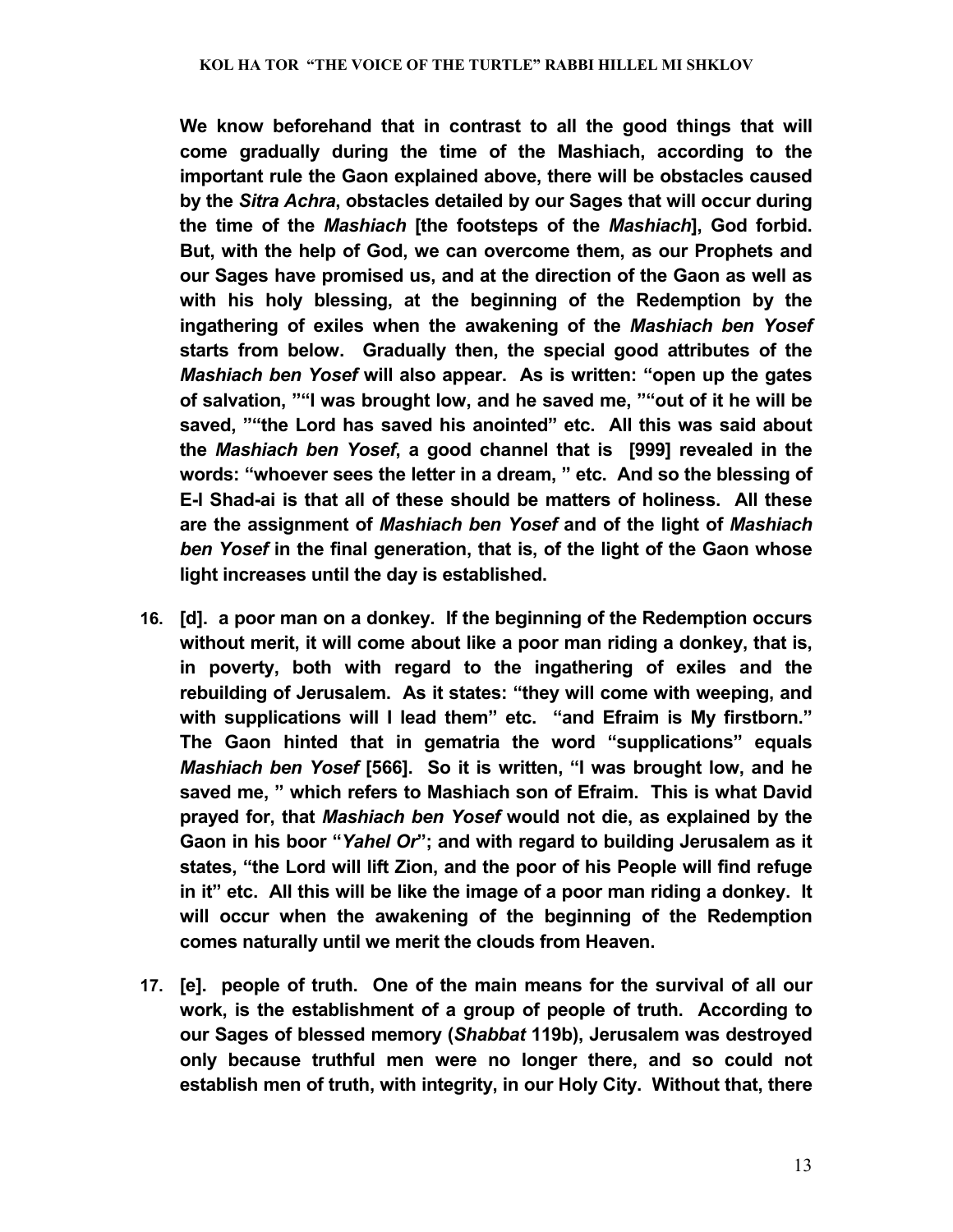**is no value to all our labor and our deeds, God forbid. This, according to all the bases and rules that we have set up with the help of God.**

**18. [f]. equal measures. The settlement of our Holy Land in general, and the construction of Jerusalem in particular must be according to the principle of equal [balanced/ accurate] measures for everyone. According to our Sages of blessed memory,** *Mashiach ben David* **will not come until all the measures/ prices are equal. Yet another interpretation by them is that** *Mashiach ben David* **will not come until all the rates are accurately balanced (***Sanhedrin* **98a). See the commentary of our Sages on equally measured gardens (***Baba Batra* **75b; and the** *Tosafot* **there). This, too, is included in the assignment of the Gaon as expressed in the verse: [Deut. 25:14] "your house should not have two different weights for measurement, a large one and a small one, " which is immediately followed by: [Deut. 25:15] "a perfect and just weight you should have." In the last verse, the Gaon found his name and his assignment in the Torah as is known. The Gaon explained to us that the term "in your house" refers to Eretz Israel, as it states: "in order that your days be long upon the Land, etc." Afterwards it states, "that the Lord your God gives you." Likewise with respect to a built-up Jerusalem: It states, [Ps. 122:7] "peace be within your walls, " translated by Onkelos as "peace regarding your possessions." For there is no durable peace unless there is peace regarding possessions and equal measures, as stated above. In order to carry out the intention of the text: "every valley will be lifted up, and every mountain and hill will be made low, " in accord with what is written "in righteousness will you be established, " meaning in a way that is just and equal for everyone, as it states, "I will make justice the line, and righteousness the plummet [weight]." With regard to settling Jerusalem, our Sages of blessed memory have already said that Jerusalem was not part of the division of Eretz Israel into districts for each tribe. Also, no house in Jerusalem should be leased out. In chapter 6 of this work, this matter is explained in greater detail. If this is fulfilled, then the verse ! "for as the seed of peace, the vine will give forth her fruit" etc. will be fulfilled (***Zach***. 8). According to our Sages of blessed memory, the statement that Eretz Israel will give forth its fruit, was said with regard to the revealed end (***Sanhedrin* **98a), and this is the main foundation for the establishment of truthful men, discussed above. Proof of this lies in the fact that in gematria the words: equals [457]. A hint to the wise is sufficient.**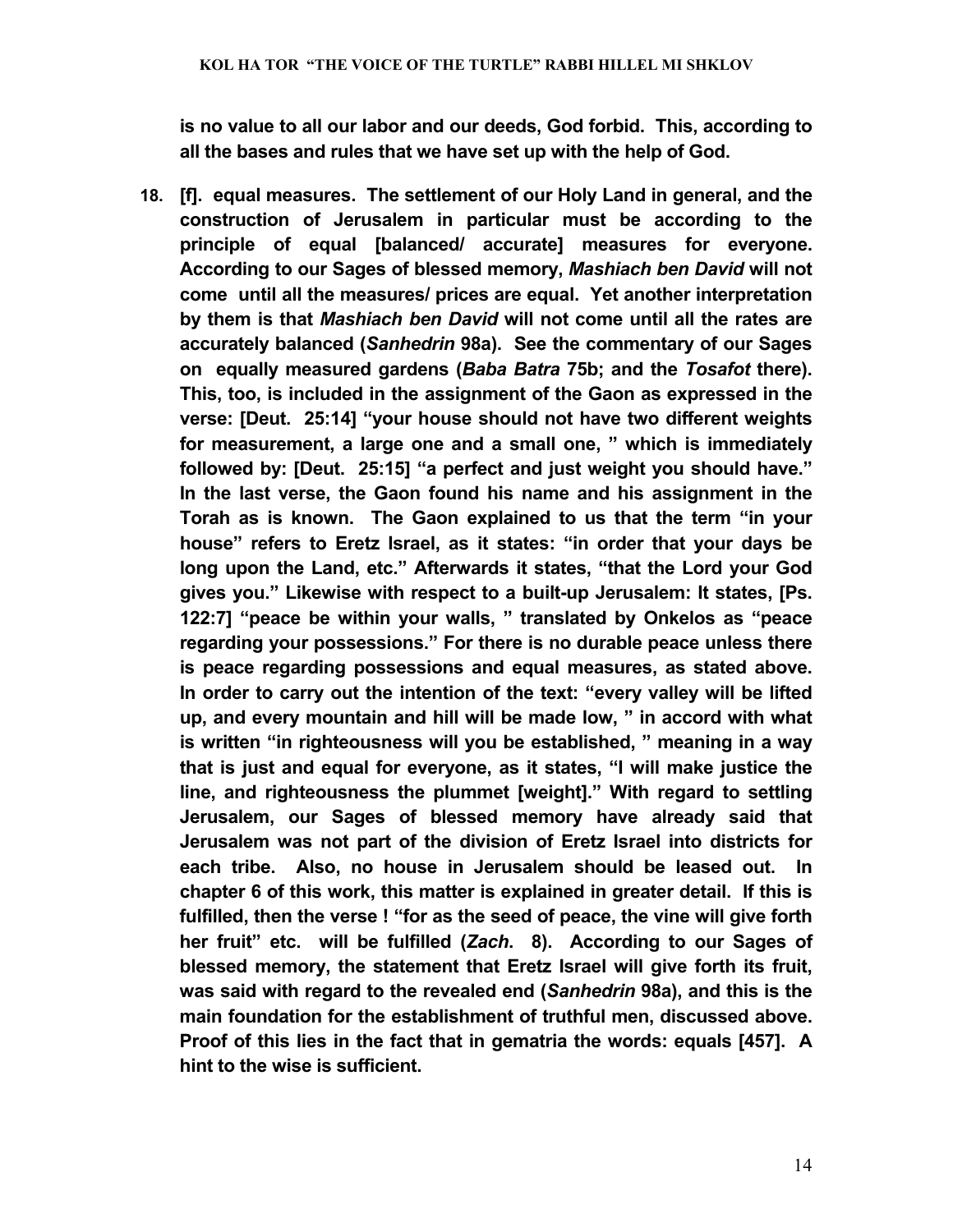- **19. [g]. in righteousness [also: with charity-charity is considered a deed of righteousness] will you be established. Our Sages of blessed memory said (***Sanhedrin* **98a) that Jerusalem will only be redeemed through charity, as it says [in juxtaposition]: [Isa. 1:27] "Zion will be redeemed with justice; and those who return to her, with charity." The word pidyon [redemption or ransom] is in the line of** *Mashiach ben Yosef***. This is what the Gaon hinted at in the words "it will be redeemed with justice" which in gematria is equal to (the first** *Mashiach***) [920]. It states: "in righteousness will you be established." The word righteousness should be taken literally. Righteousness means equality for everyone, as in "and I will make ... righteousness the plummet [weight]." The plain meaning of righteousness should be understood here, i.e., a generous contribution. It was decreed and it is also an expression of pardon that the resettlement of Israel will be accomplished through contributions, because God wanted to give all of Israel--the near and the far--credit for taking part in the building of the property of God, according to what is written: "and gather from all of Israel silver to strengthen the House of your God (II Chronicles 24:5) and for the building of Jerusalem." Many other commandments of the Torah are included and concealed here, as explained below in chapter 7.**
- **20. Yosef is still alive. -- The independence of** *Mashiach ben Yosef* **is related to three categories: a) the** *Mashiach ben Yosef* **from above is Metatron, the Minister of Interior; as is known, Yosef is Metatron. Both of them are from the light from above, and both are in the** *sefira Yesod***, and active in the war against Armilus (especially in the war of Gog and Magog). He is helped by Seraiah ben Dan. b) In every generation one** *Mashiach ben Yosef* **from below appears. He is a righteous person, a foundation of the world, who because of his deeds and the root of his soul, merits acting for the salvation of Israel, carrying out helpful deeds and glorifying the Torah through his dedication. Thus he reaches to the high level of**  *Mashiach ben Yosef***, which is 999 in the** *sefira Yesod***.c)** *Mashiach ben Yosef* **who is present in every house of Israel in general, according to what is revealed by the words "remnant of Yosef" which was said about all of Israel in general and regarding every man of Israel in particular.**  *Mashiach ben Yosef* **resides within the 999 sparks of many a soul in Israel, in those who merit carrying out deeds that promote the ingathering of exiles, etc. Whoever merits, on the basis of his deeds as well as the merits of his forefathers, carrying out deeds that are characteristic of** *Mashiach ben Yosef***, is considered a spark from the**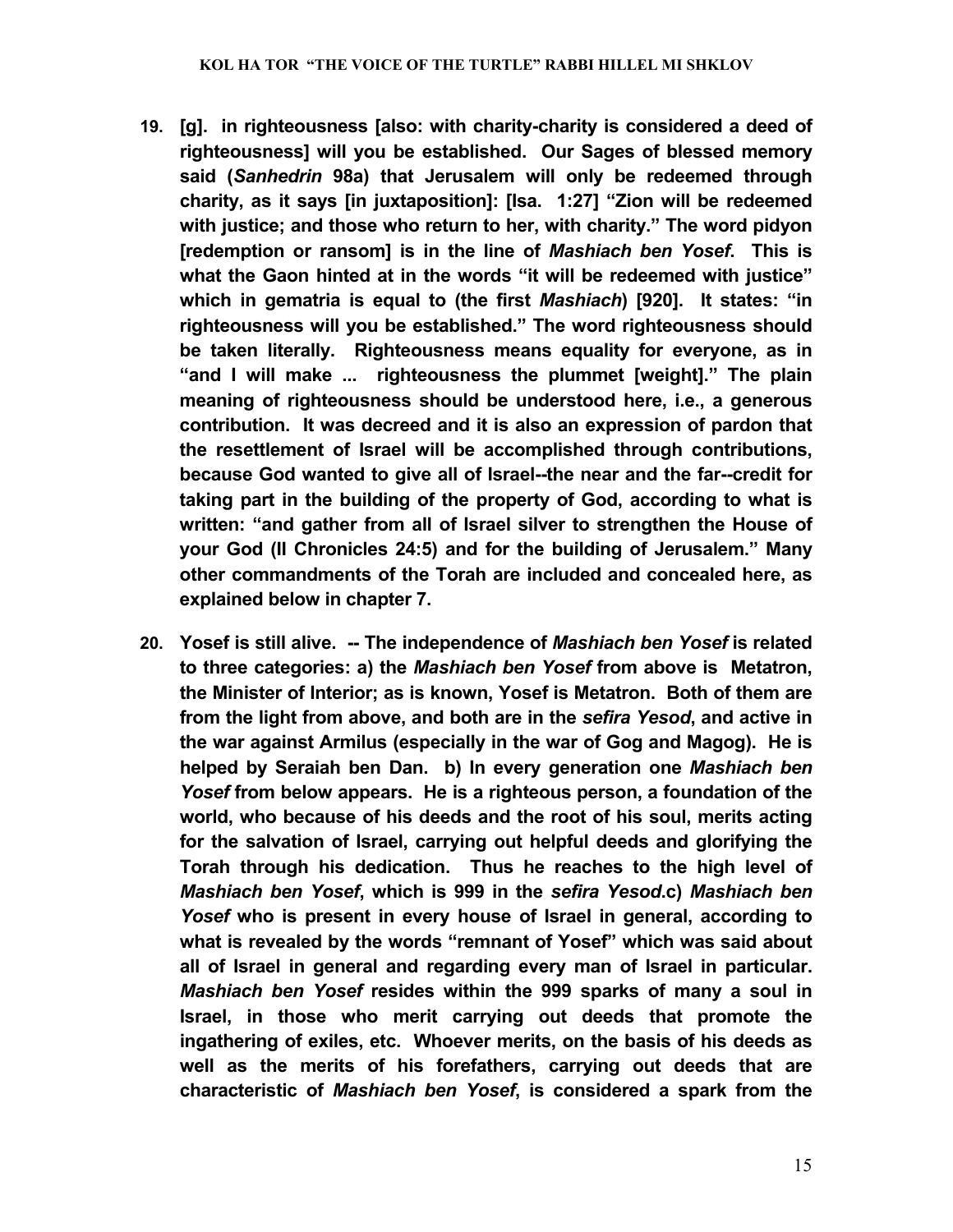**root of the soul of** *Mashiach ben Yosef* **-- each according to the level of his deeds.**

- **21. Yosef is still alive. All three Hebrew words are from the** *sefira Yesod***.The first word od' is in the** *sefira* **of** *Hod***, on the left side line. 'Yosef' is from the** *sefira Yesod* **of the middle line. 'Chai' is from** *Nezach* **of** *Yesod* **on the right side line.**
- **22. Yosef is still alive. The light of** *Mashiach ben Yosef* **has three levels: a)**  *Mashiach ben Yosef* **from the land, in line with Yosef, son of Rachel, from the aspect of recipient. b)** *Mashiach ben Yosef* **from Heaven in line with Yosef son of Jacob, from the aspect of one who gives and influences. c)** *Mashiach ben Yosef* **from both Heaven and Earth, revealed in the words "even all in the Heavens and Earth." is in the** *sefira Yesod***. In gematria "all in the Heavens and Earth" equals** *Mashiach ben Efraim***" [741]. Likewise the value of "horn of salvation, " is 741 in gematria, and, according to the Gaon, this refers to** *Mashiach ben Efraim***. Every act of ransom and saving by** *Mashiach ben Yosef* **is aided by** *Mashiach ben David* **in line with the incident in which Judah saved Joseph. According to what is written: "What profit is it if we sell our brother and cover up his blood?" etc. By saving Yosef, Judah merited being the one from whom the kingdom of David descended.**
- **23. Yosef is still alive. Our forefathers and many of the Prophets of God, kings of Israel, and many of the Tannaim and Amoraim, many of the great men of Israel and the men of deeds in every generation were in the line of** *Mashiach ben Yosef***. The first one was our forefather Abraham, as revealed in the words, "whereby will I know that I will inherit it?" As known, wherever the term inheritance' is used in connection with Eretz Israel, it is in the line of** *Mashiach ben Yosef***.This is hinted at in the word "I will inherit" which in gematria equals** *Mashiach ben Yosef* **[566]. Our forefather Abraham started the beginning of the first Redemption, that is the redemption of the holiness from below, which is the land of the Land of Israel [Eretz Israel]. Our forefather Isaac was in the line of the**  *Mashiach ben Yosef* **from the time he was bound as a sacrifice. His name even hints at " end of life. Our forefather Jacob was in the line of**  *Mashiach ben Yosef* **from the time he fought the Angel of Esau, after which it says, "Jacob came to Shalem." Shalem, to Succoth. Judah was in the same line, from the time he saved Yosef; Yosef, from the time of his first dream; Moshe Rebbeinu, from the time he took along the bones of Yosef. Joshua son of Nun was the first who fought in the battle of the**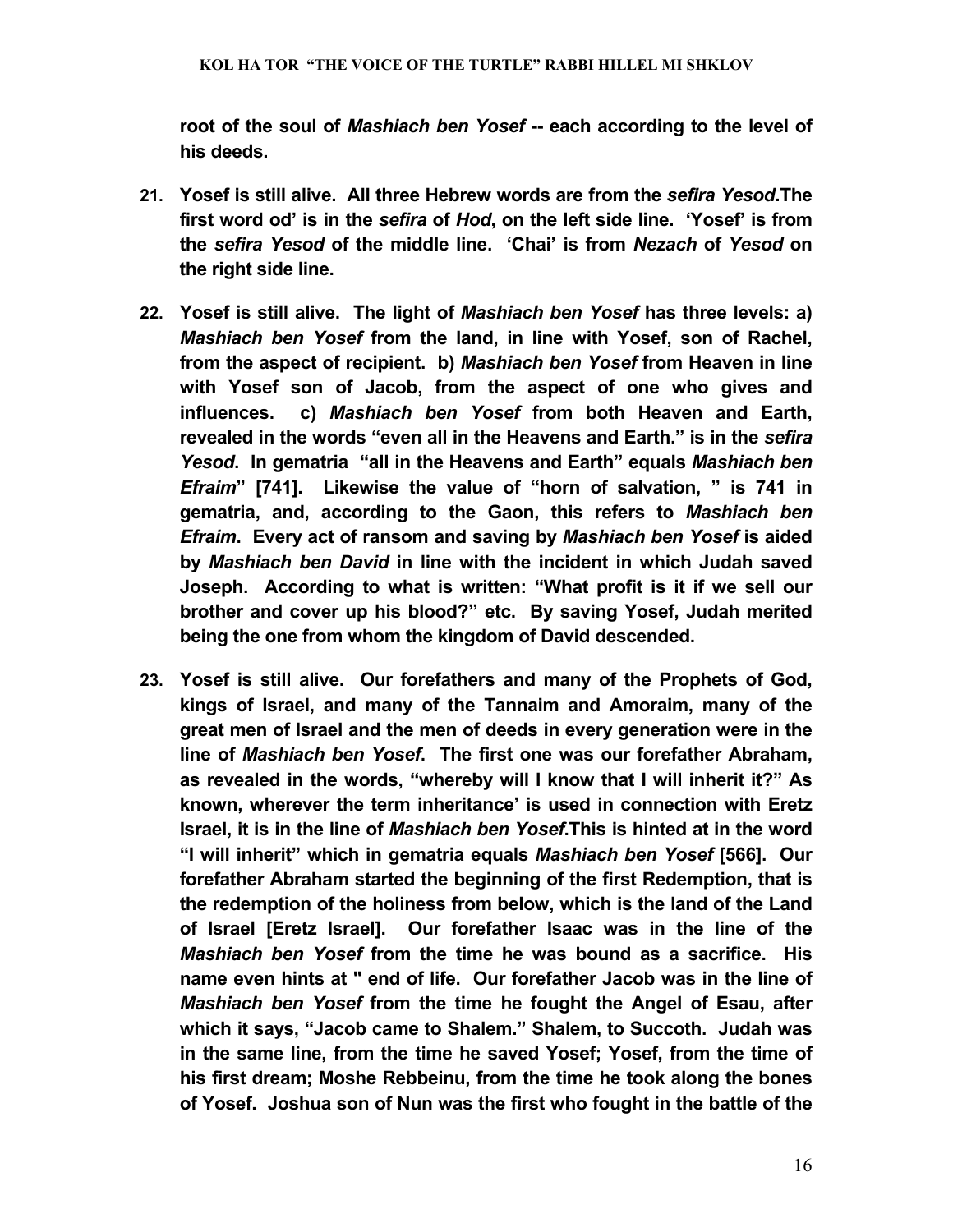**Lord against Amalek. Both Saul and David fought in the war of the Lord. And it is known that every war of the Lord is considered to be in the line of** *Mashiach ben Yosef***, etc., etc. During recent generations, the Holy Ari and his special student, the holy and pure R. Chaim Vital, and the Holy Rabbi, author of** *Or Hachaim* **were also in the line of** *Mashiach ben Yosef*  **as is known. And in the last generation, it was the Gaon, our Rabbi, Rabbi Eliyahu, light of** *Mashiach ben Yosef* **whose light goes before us, and whose light increases until the day will be established. A few of his students, who fulfilled his commandment regarding the vision of Zion to accept and be inspired with his spirit and his great light, are also in the line of** *Mashiach ben Yosef***.** 

 **Yosef is still alive. A righteous person lives by his faith. Together with all our activities connected with the mission of** *Mashiach ben Yosef***, we are commanded and it is incumbent upon us to pray a great deal for the life and success of** *Mashiach ben Yosef***. Our entire existence is revealed by the words "remnant of Yosef, " through whom the ingathering of exiles will be accomplished. This refers to the** *Mashiach ben Yosef* **from below who is present in every generation. We must pray that he not be killed by the wicked Armilus, that he should not die before he carries out completely his holy mission, that he should be able to stand up against Armilus who seeks to cause him to fail in all his ways; that he should maintain his faith in his great and holy mission until his last day. This is what is meant by, "a righteous person lives by his faith, " referring to**  *Mashiach ben Yosef* **from above--that his light should not go out, the light that connects the middle column of the [the** *Shechina***] with our Father in Heaven which is the center bolt that connects** *Yesod* **and**  *Malchut* **as well as** *Yesod* **to** *Tiferet* **in the middle line, the line of Compassion. King David, of blessed memory, prayed many prayers on behalf of** *Mashiach ben Yosef***, that he should not die, but Israel's poverty should help annul the decree against** *Mashiach ben Yosef***, as revealed by the words, "I was brought low, and He saved me" which is one of the prayers that King David, of blessed memory, prayed on behalf of**  *Mashiach ben Yosef***, as explained by the Gaon. We are especially obligated to pray as follows (the English translation follows the Hebrew paragraph):** 

 **The prayer "Yosef is still alive" (which begins: "Have mercy, our Father in Heaven, on the remnant of Yosef, " etc.), the prayer of Amidah "On the throne of David your servant, " in the blessing "Build Jerusalem, " the prayer, "The descendant of David, we**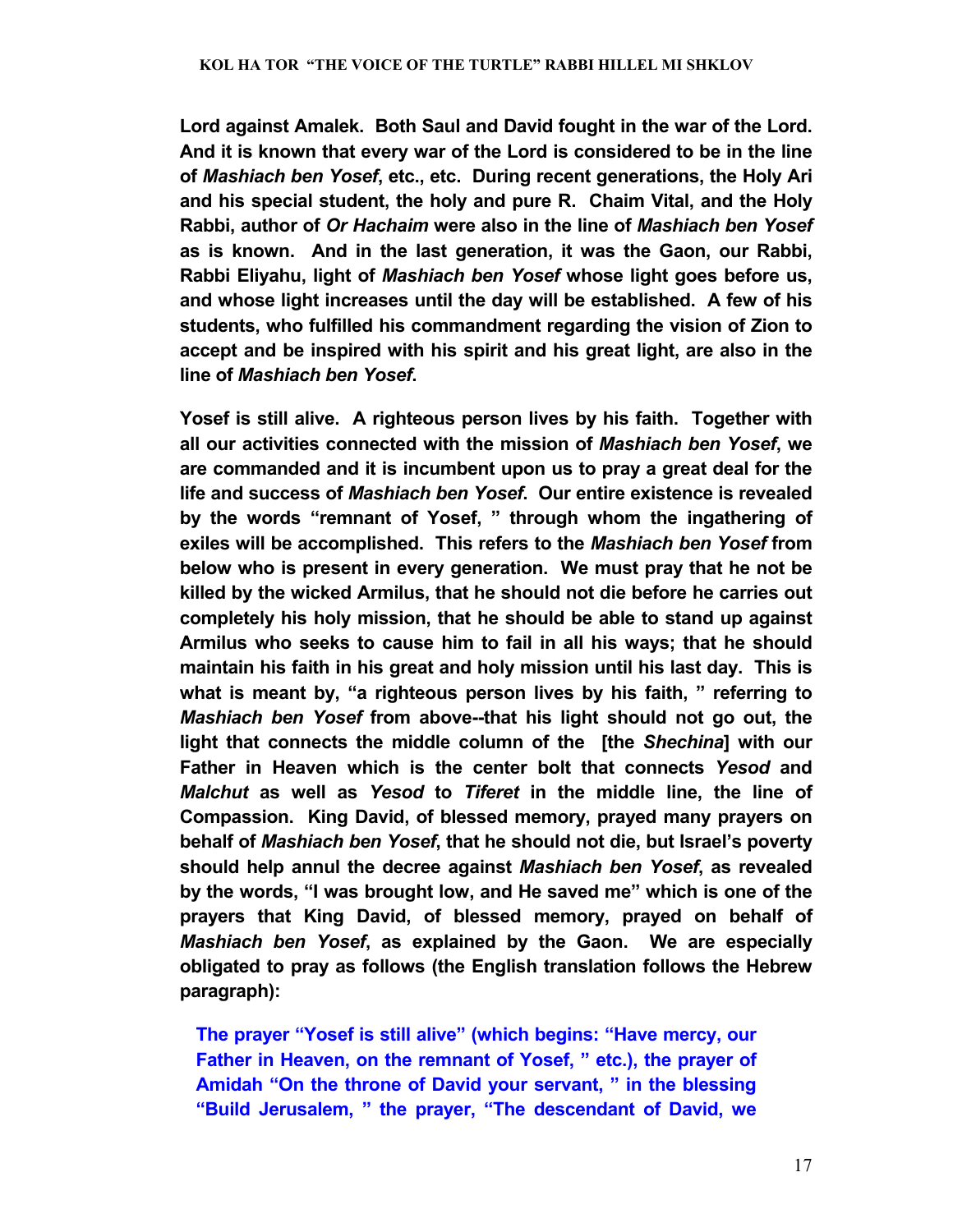**hoped for your help all day, who causes the horn of help to sprout.""A prayer of the afflicted, when he faints" (Ps. 102:1), and there also, "Have mercy on Zion, for it is the time to favor her, etc., for your servants have cherished her stones etc., so nations will fear the name of the lord, " etc. "I love [Him] for the Lord hears" (Ps. 116:1). There, too, "I was brought low, and He saved me.""From the straits" (Ps. 118), and also there, "I will not die, for I will live" etc. "The earth is the Lord's, and the fullness thereof" (Ps 24), and also there, "Who will ascend the mountain of the Lord" [Ps. 24:3] etc. "Wait at my right hand" (Ps. 110), "The Lord will answer you in the day of trouble" (Ps. 20:1). "For the waters have penetrated unto the soul" (Ps. 69:2), and also there, "Save me, O God, for the waters have penetrated unto the soul." Also there, ""For God will give salvation to Zion and build the cities of Judah; they shall dwell there and shall take possession of it once more.""The wilderness and the parched land shall be glad, " etc. (Isa. 35: 1). Also there, "Then the ransomed of the Lord will return, and come to Zion with glad song" (Isa 35:10) etc. "I was jealous for Zion with great jealousy" (Zach. 8:2); and also there, "For as the seed of peace, " (Zach. 8:12) etc. "Even mount Zion, the uttermost parts of the north" (Ps. 48:3). "Lord, in Thy strength" (Ps. 21:2), and also there, "He asked life of you; you gave it to him. You gave him length of days" (Ps. 21:5). Also according to the Holy Ari regarding the** *Mashiach ben Yosef* **in the prayer: "The throne of David" and according to the Gaon in !** *Tikunei Zohar Chadash***. "When God returns, etc., we will be like dreamers" (Ps. 126:1). "O Lord, do not rebuke me in Your anger" (Ps. 6:2). "Stir up jubilation to God of our strength" (Ps. 81:2) "He placed it as testimony in Yosef" (Ps. 87:6), "In distress you called out, and I rescued you" (Ps. 81:8). "His tabernacle in Shalem" (Ps. 76:3), also there: "He broke the flames of the bow" (Ps. 87:4), etc. "In you, O Lord, have I put my trust" (Ps. 31:2). "Because of all my oppressors, I have become a disgrace" (Ps: 31: 12). "I will exalt You, O Lord, for You have drawn me up from the depths" (Ps. 30:2). "Those redeemed by the Lord will say it" (Ps. 107:2). "That He might send them His word and heal them" (Ps. 107:20). "The Lord is my light and my salvation" (Ps. 27:1). "Though a camp should encamp round about me (Ps. 27:3) etc., to look upon the goodness of the Lord" (Ps. 27:13), etc.**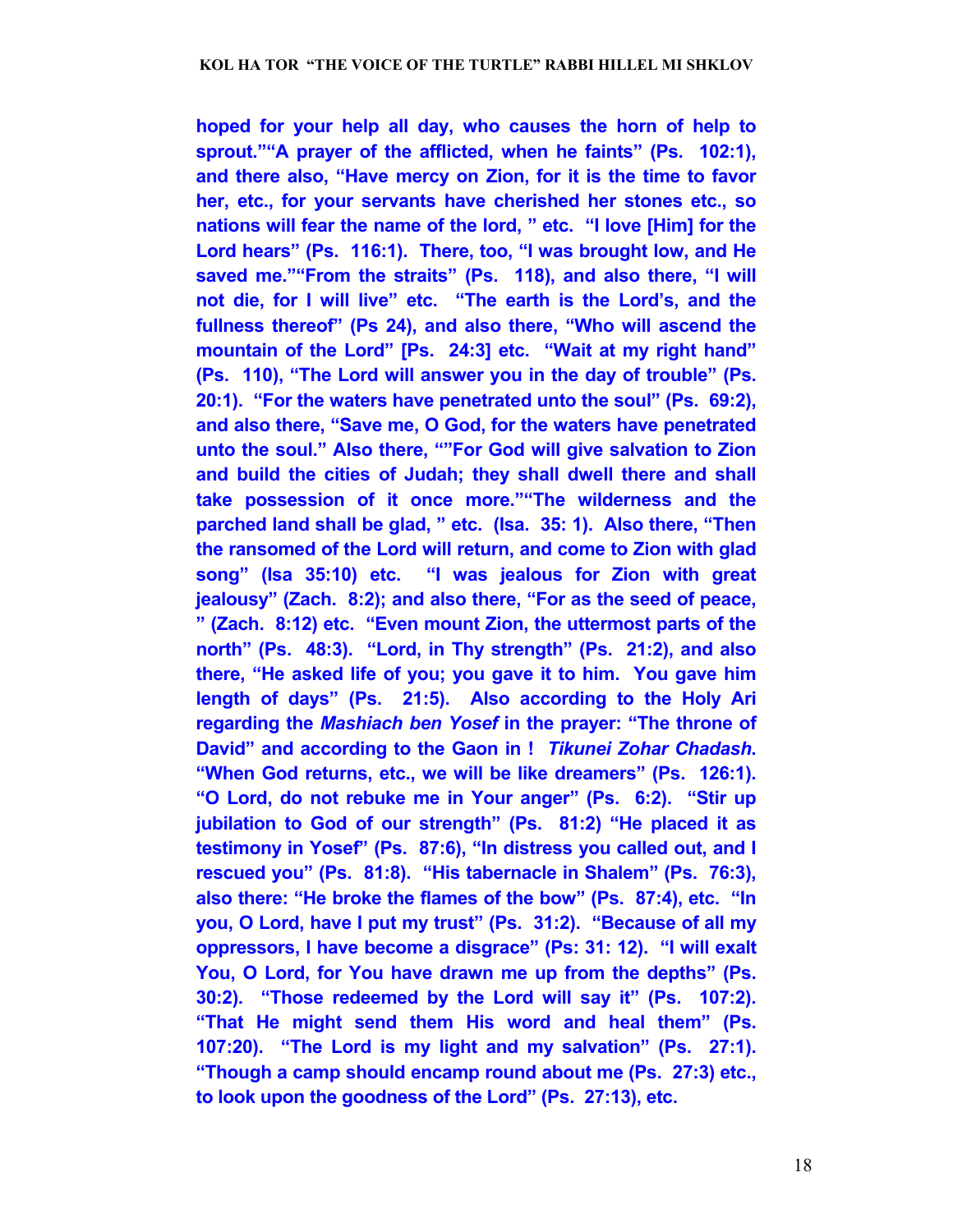**In our deeds and with our prayers we help** *Mashiach ben Yosef***, and by acting with all our strength when the awakening comes from below, we will achieve the unity of** *Mashiach ben Yosef* **and** *Mashiach ben David* **who are "the tree of Yosef and the tree of Judah." At first they will be in your hands individually, and afterwards "they will be united in My hand." The unity of both are the foundation for the unity of the Holy One blessed be He and the** *Shechina***, and thus the completion of the Redemption.** 

**We must learn and understand all the aspects, qualities and various attributes of** *Mashiach ben Yosef* **according to the approach of the Gaon of blessed memory who discusses this a great deal in his holy writings about what is revealed, and what concealed, so that we should know the entire road we must travel and all the ways of the deeds that are before us, because his light and spirit go before us and with us with the help of God.** 

**All the deeds concerned with ingathering exiles in the Land of Israel in general, and in Jerusalem in particular, every general and private act, everywhere of everyone together or separately--all these depend on the existence and success of** *Mashiach ben Yosef.* **The existence and success of**  *Mashiach ben Yosef* **depend on the awakening from below, on the fulfillment of the things and acts that are given and concealed in the 156 qualities, appellations and aspects of** *Mashiach ben Yosef* **as explained above and below, so that we participate with all our might in the suffering and special attributes until the highest level of "999 in the** *sefira Yesod***, " which means the 999 steps of the awakening from below. It says about that, "the smallest will become a thousand." that means until the level of 1000, "and the youngest [will become] a mighty nation." The smallest and youngest refer to Efraim, who is** *Mashiach ben Yosef***. Then "I am the Lord; [even] in its time, I will hasten it." All in all, there is a great obligation to pray devoutly for the life and success of** *Mashiach ben Yosef***.**

## **Chapter 2**

## **Visualize Zion, the city of our designated time**

**Your eyes will see Jerusalem a tranquil habitation. To visualize the pleasantness of the Lord and seek deep understanding in His Temple,** 

**Teachings of "Efraim My firstborn, " height of his activity.**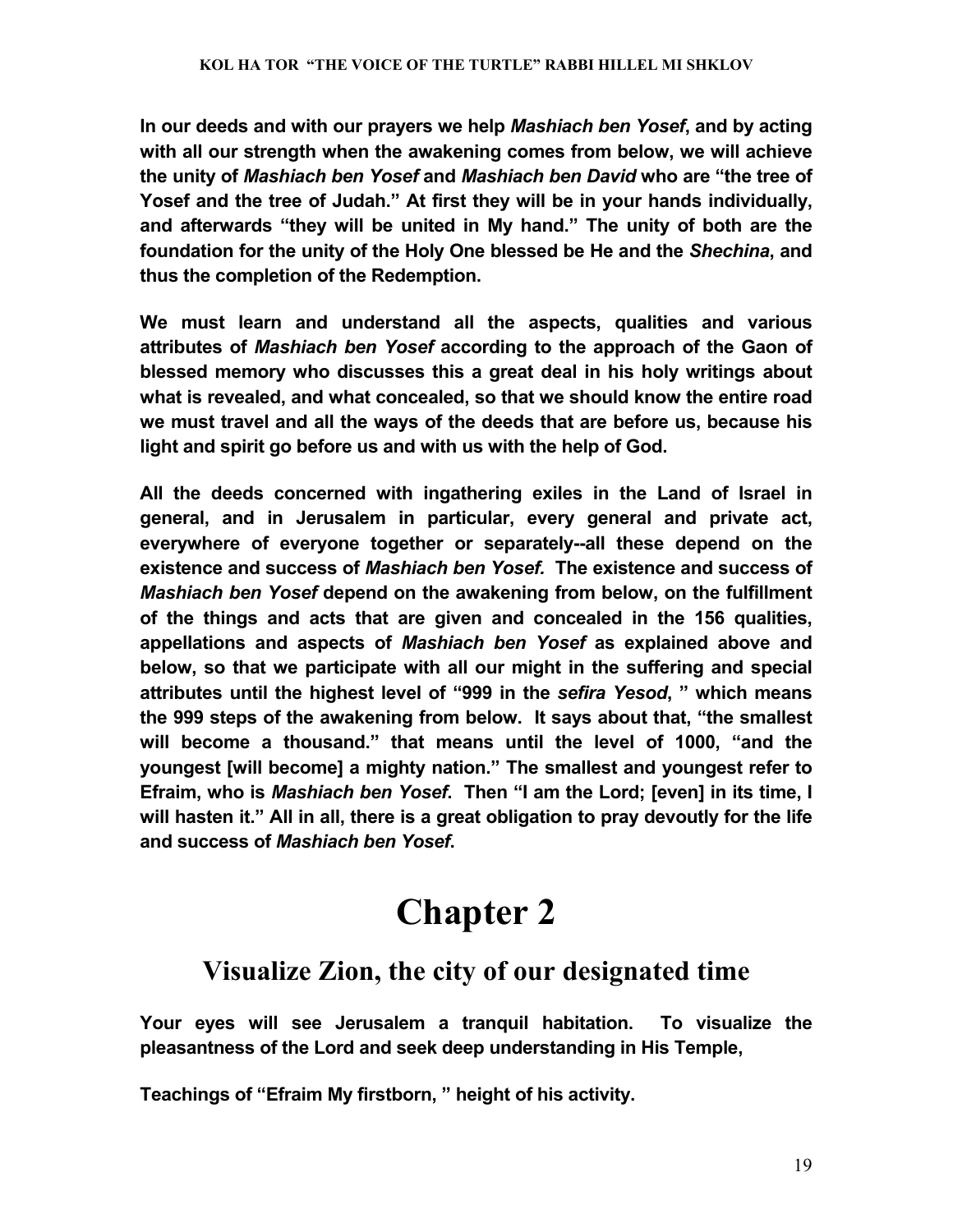**Cont e n t s :**

**It is a commandment and manifold obligation for every man of Israel, for all those engaged in gathering in the exiles, certainly for anyone who bears any responsibility whatsoever in administering public affairs in the Holy Land, even more so anyone engaged in settlement of the Holy Land--all of them must learn to know and understand well, profoundly, and completely, all 156 aspects and characteristics of the** *Mashiach* **of the beginning of the Redemption,** *Mashiach ben Yosef,* **through whom the ingathering of the exiles will occur as part of the beginning of the Redemption when the awakening comes from below.**

**Below are the 156 aspects and characteristics of** *Mashiach ben Yosef***, which include all the appellations and the good qualities involved in the beginning of the Redemption. The number 156 is significant because in gematira the value of "Yosef" is 156, and so is the value of "Zion." Both Yosef and Zion are in** *sefirat Yesod***. According to the Midrash (***Tanchuma***, end of** *parsha*  **"***Vayegash***"), whatever happened to Yosef, happened to Zion.**

**1. [Jer. 31:9] "Efraim is my firstborn"; [Jer: 31:5] "Mount Efraim, " [Jer. 31:17] "Efraim wanders"; (Jer. 31:20) "Efraim is my favorite son" -- all these are basic aspects of** *Mashiach ben Yosef* **that appear in the same chapter. Efraim is called God's firstborn, because he is the first**  *Mashiach* **through whom the ingathering of the exiles will occur, which means the exodus from exile. Mount Efraim is so called because it leads Israel up to Zion, as we learn from the verse: "call out from Mount Efraim, 'Rise and let us ascend to Zion.'" The aspect 'Efraim wanders, ' signifies that** *Mashiach ben Yosef* **has no rest, he wanders from north to south, and from south to north, as written: "wake up North, and come to the South." The initial letters of the 4 Hebrew words, , are equal in gematria to the value of** *Mashiach ben Yosef* **(566). "Efraim is my favorite son" is the aspect 'Lovingkindness, ' because Efraim himself is from the left side, that means, from the side of** *Din***, and always accepts influence from the right side, that is, from the quality of Lovingkindness. This is the import of: "and he placed his right hand on the head of Efraim." We are commanded to speak of him constantly: "for whenever I speak of him, I remember him better" (Jer: 31:20) etc. Efraim is the one who wages war against Armilus. In gematria, and are equal [331].**

 **All the above-mentioned aspects are in the line of Yosef ben Rachel, from the land; thus this chapter speaks about Rachel--Rachel who**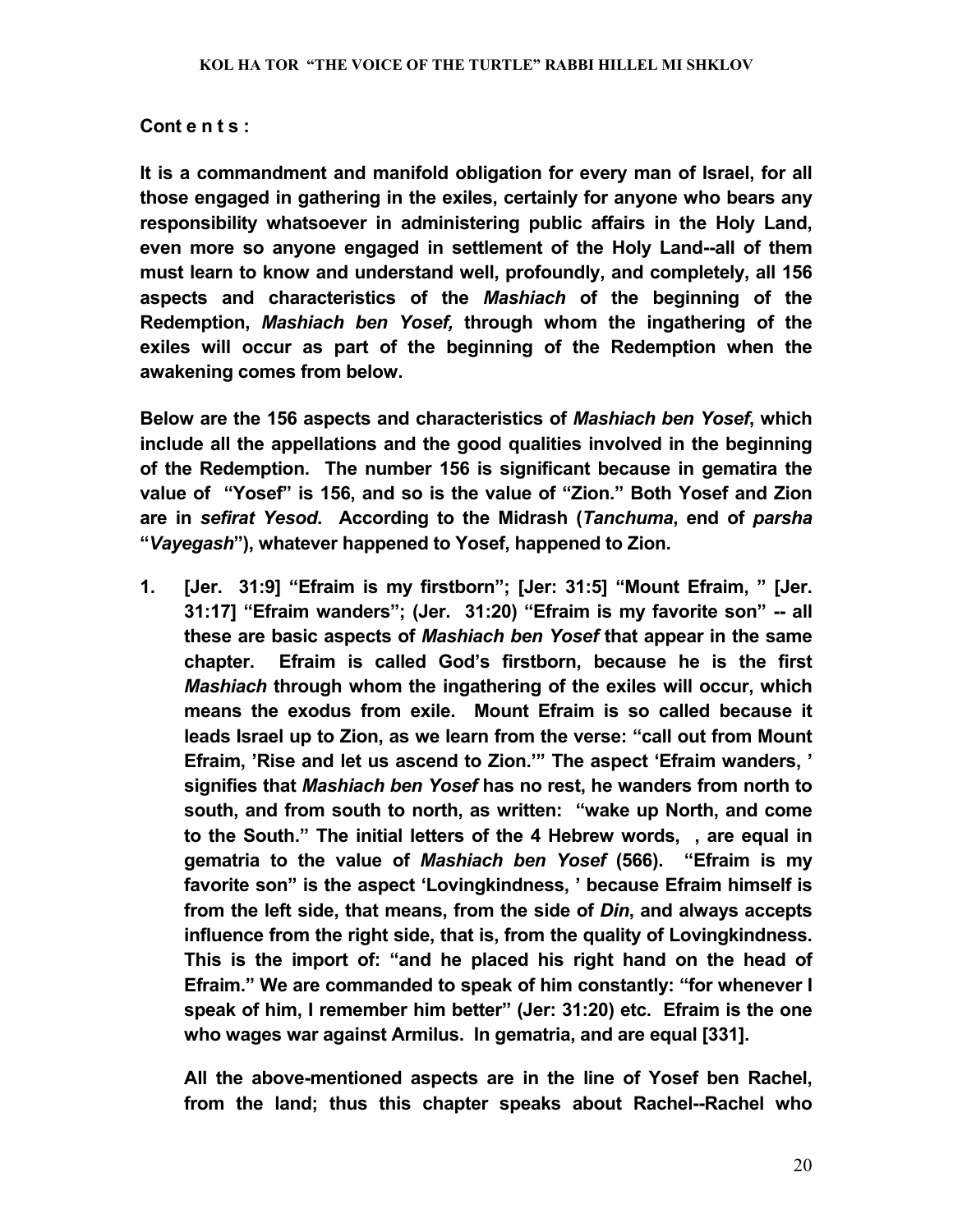**weeps for her children. "Refrain your voice from weeping ... they will return from the land of the enemy" refers to the exodus from exile; "your children will return to their border" refers to the immigration (ascent) to Zion.** 

- **2. (Hab. 3:16) "that I might rest in the day of trouble" -- In his commentary on Habakkuk, the Gaon explains that this verse refers to** *Mashiach ben Yosef***. Likewise "the Lord will reply to you on your day of trouble, " and, in the same chapter, "the Lord will save his anointed one." As is known, wherever the term "salvation" appears, it connotes that characteristic of** *Mashiach ben Yosef.*
- **3. "truth springs up from the land, and righteousness looks down from heaven" (Ps. 85:12) -- The verse refers to** *Mashiach ben Yosef* **from the land, and to righteousness that is based on the quality of** *Din*  **(Judgment). This is indicated by the verse that follows it: "yea, the Lord will give that which is good, and our land will yield its produce" (Ps. 85:13).**
- **4. "the stone which the builders rejected has become the chief cornerstone" (Ps. 118:22) -- As noted in the** *Zohar* **(on** *Bamidbar***), the verse refers to an aspect of Yosef. In gematria, the initials of this verse [ ] equal [161]. In his blessings to his children, Jacob said about Yosef: "from there he became the shepherd, the stone of Israel" [Gen. 49:24].**
- **5. "[You shall have] a perfect and just weight" (Deut. 25:15) -- According to the Gaon, these words indicated that his first mission was being the light of** *Mashiach ben Yosef.* **Following the command to use a perfect and just weight, we read about wiping out Amalek, and immediately afterwards, we find: "when you come to the Land" [Deut. 26:1], which is similar to the verse "when you come to the Land and plant" [Lev. 19:23], etc. All these are thus related and of equal importance. From this the Gaon learned about his great mission regarding the revealed end. The Gaon wrote that "a perfect weight" is a characteristic of** *Din*  **from the left side. Only when on his way to the Land of Israel, did the Gaon realize that he had reached the level of "faithful shepherd" [appellation of Moshe Rabbeinu] in the verse: [Isa. 54:7] "with abundant mercy I will gather you." [Those words, in gematria, equal the Gaon's name: ! .] Therefore, the Gaon felt that he did not have the permission of Heaven to enter Eretz Israel. He then directed his**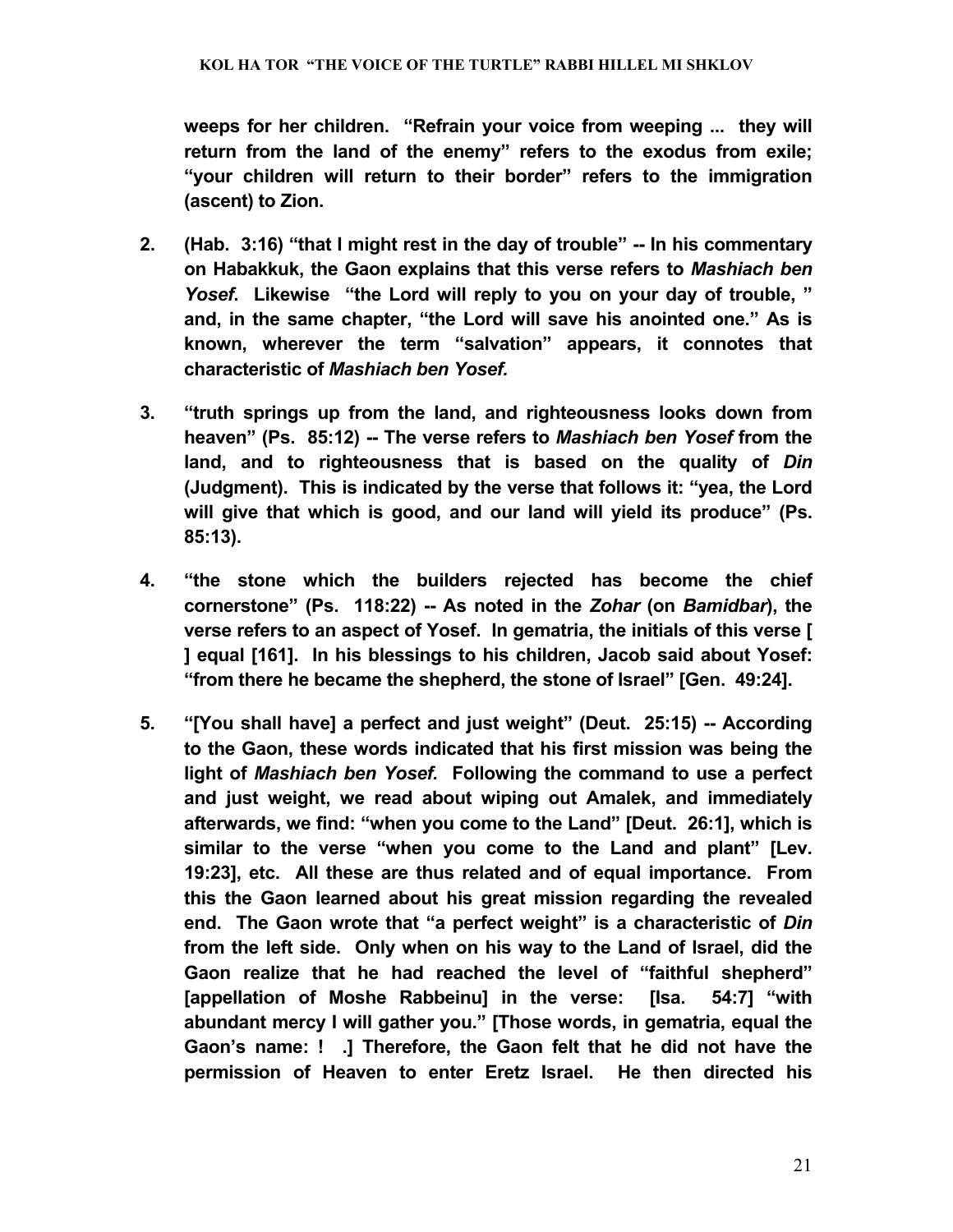**students to act like the aspect of Joshua: that is, to begin fulfilling the obligation of ingathering exiles.** 

- **6. (Ps. 97:11) "light is sown for the righteous, and gladness for the upright of heart" -- This refers to another aspect of** *Mashiach ben* **Yosef. As is known, in general a righteous person is in the line of Yosef. For more details, see below (#109) concerning "when justice reverts to righteousness, and all the upright of heart follow it" [Ps. 94:15].**
- **7. (Lam. 2: 4) "the tabernacle of the daughter of Zion" -- This is the middle line, the line of compassion. Similarly, the "stone of Israel" is on the right, and the "House of Jacob" on the left.**
- **8. (Ps. 22:1) "the first rays of light before the dawn" -- In this Psalm we find: "my God, why have you forsaken me, " which was the prayer of Queen Esther who was from the line of** *Mashiach ben Yosef***. See below (#141). Our Sages said (***Yerushalmi***:** *Brachot,* **ch. 1) that the redemption of Israel will come about like the first rays of light before the dawn. They were referring to the beginning of the Redemption, the mission of**  *Mashiach ben Yosef.* **In connection with this, as an additional explanation of , they also noted and referred to the mystery of Jacob's blessing of Naftali: [Gen. 49:21] "a hind let loose." This is in the line of**  *Mashiach ben Yosef***, from the aspect of "the firstborn of his ox" [see 11] which is explained by the Gaon in his commentary on Habakkuk (Ch. 2).**
- **9. (Ps. 69:36) "God will save Zion and build the cities of Judah" -- This is similar to the verse "I was brought low, and he saved me, " which, according to the Gaon, was said about** *Mashiach ben Yosef***, and thus is also in the line of Yosef.**
- **10. (Ps. 4:2) "in my distress, you relieved me -- Likewise, "in distress ... the Lord answered me and brought me relief" similar to the verse "He placed it as testimony in Yosef." Whenever the verb "to call" to God from distress is used, and followed by God answering, this is in the line of** *Mashiach ben Yosef.*
- **11. (Deut. 33:17) "the firstborn of his ox is glory to him" -- an ox is the aspect of Yosef from the north side, from where Yosef comes when the awakening starts from below.In** *Tikunei Zohar* **it states: "Mashiach from below will awaken" (p. 30). See the Gaon's explanation there. Similarly, in** *Midrash Tanchuma* **(on Genesis), it states that in the verse "those who send forth an ox to roam freely" [lit., the leg of an ox], the ox refers**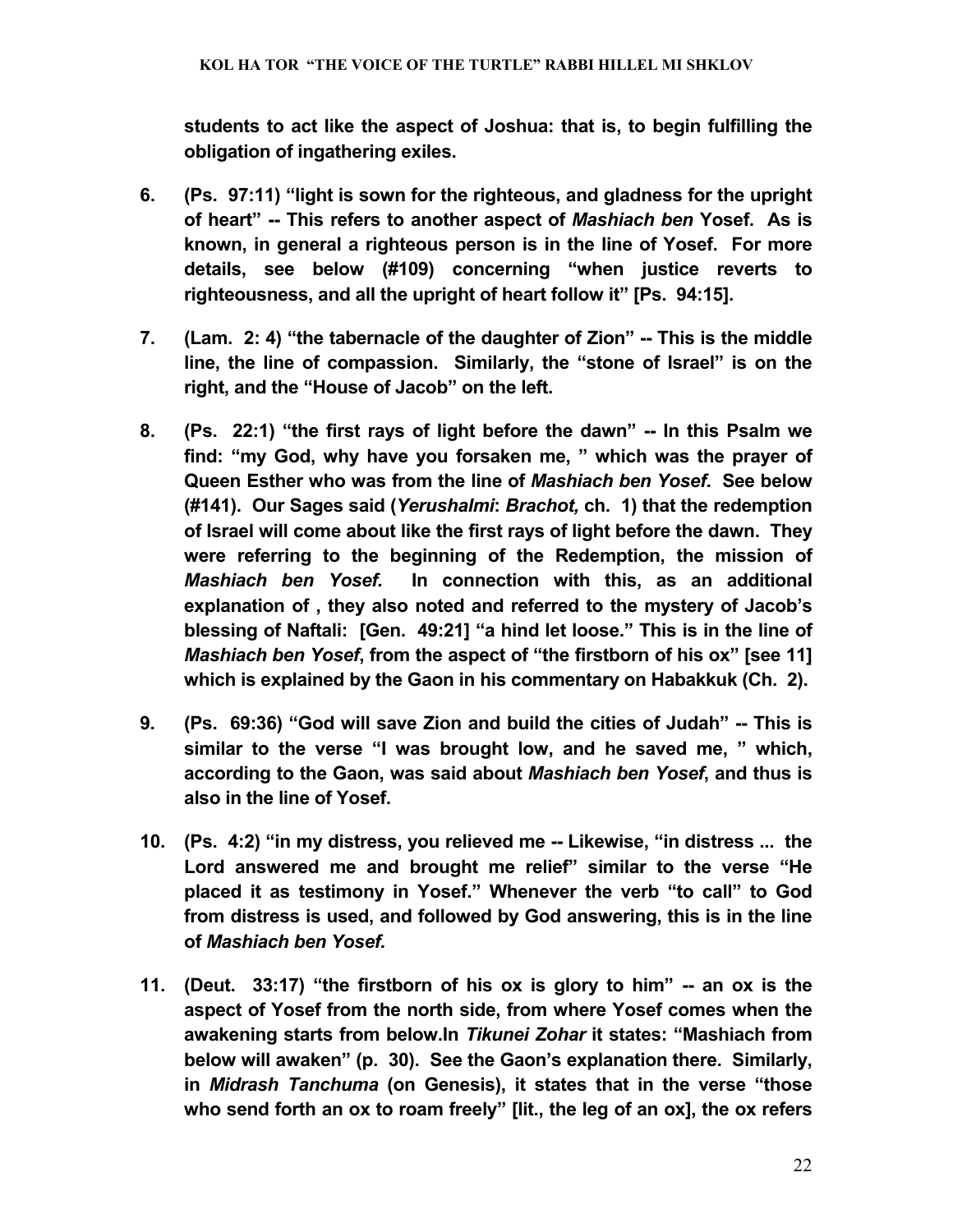**to** *Mashiach ben Yosef.* **See below (Section 85) for the aspect: "His land is blessed by the Lord."** 

- **12. (Gen. 28:3) "that God Almighty bless him" [Isaac's blessing to Jacob when Jacob left for Padan-Aram] -- When spelled out as pronounced, "# " " becomes , its value equals 1000 minus 1, that is, 999, which is in Yesod, according to the Gaon in his explanation of the Hebrew alphabet (See Extracts of the Gaon). Also see The gates of heaven on the verse: "that God Almighty bless etc. The number 999 is the highest level of**  *Mashiach ben Yosef* **when the awakening comes from below, as written: "the smallest will become a thousand, " etc.**
- **13. (Ps. 126:6) "he will surely come with rejoicing, bearing his sheaves" -- According to the Gaon's commentary on Habakkuk (Ch. 2), this verse refers to the two** *meshichim* **because the same verb is used twice, with a slight modification (lit.: come, he will come). The first one refers to the first** *mashiach***:** *Mashiach ben Yosef; t***he second one, , to the last**  *mashiach***:** *Mashiach ben David.*
- **14. (Ps. 5:4 ) "in the morning, I will direct my prayer to you, " and wait expectantly -- The word "morning" is in the line of** *Mashiach ben Yosef.*  **In gematria, equals [643] "as testimony in Yosef."**
- **15. (Gen. 39:5) "the blessing of God ... in the house and in the field" -- This verse was said regarding Yosef. This blessing is included in the secret of the six names of God which, together, in gematria equal 156 (26x6). "Yosef" equals 156, and so does "Zion."**
- **16. (Isa. 30:15) "in quietness and in security will be your might" -- In the same chapter, we find, "in returning and rest you will be saved." The meaning of "in quietness" is like the verse "place it ! 'in the ears of' Yehoshua." The word ! in gematria equals (70). "In returning and rest you will be saved" means 'heh' will return to 'vau, ' As it says in the Zohar about the word 'Teshuva.' Then 'vau' will return to 'heh' as explained in the Zohar which is the revelation of the Redemption, and in this manner you will be saved [see 21]. Also, there is a hint of this in the word which in gematria equals Eretz Israel [832].**
- **17. (Ov. 1:18 ) "the house of Jacob shall be a fire, and the house of Yosef a flame" -- The House of Esau will be stubble as our Sages said (in Tanchuma on ), because the Angel of Esau will fall into the hand of the Angel of Yosef.**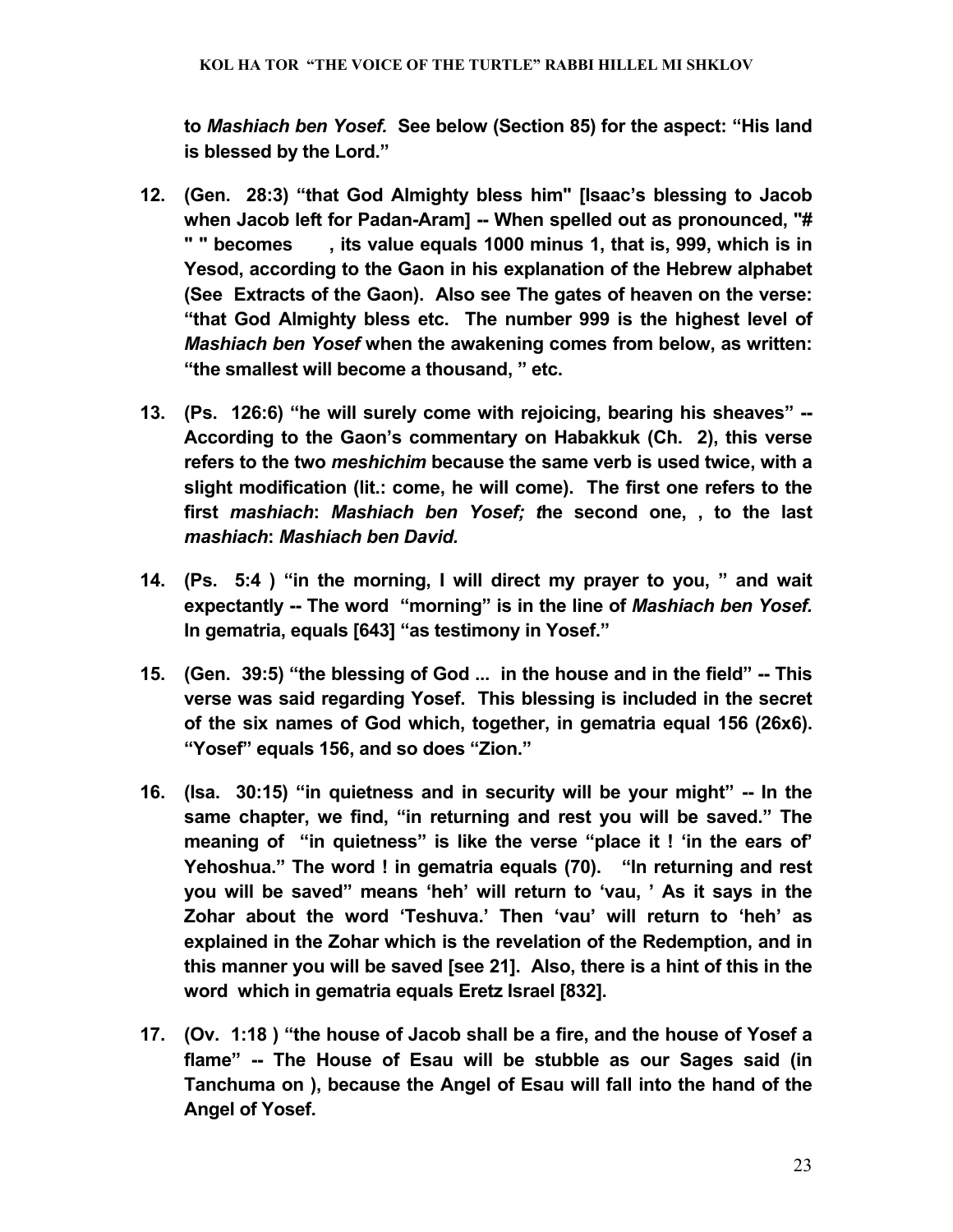- **18. (Num. 25: ) [ (Num. 25:12)] " my covenant of peace" -- Both words are in Yesod and are used in connection with Pinchas, who is from the root of the soul of Yosef.** *Mashiach ben Yosef* **is also from the root of the soul of Pinchas.**
- **19. (Ps. 81:8) "in distress you called out, and I rescued you" -- This relates to the verses "as testimony in Yosef" and "in distress I called out to the Lord and He answered me with expansiveness [i.e., by bringing me relief]" (Ps. 118:5).**
- **20. (Joel 3:5) "among the remnant whom the Lord calls" -- The term 'remnant' refers to** *Mashiach ben Yosef***. In gematria both and equal 566. In the verse quoted it states: "And it will be that whoever calls on the name of the Lord will escape, for in Mount Zion and in Jerusalem there will be refuge, and among the remnant whom the Lord calls."**
- **21. (Isa. 30:15) "in returning and rest you will be saved" -- That is, when the letter 'heh' returns to the letter 'vau, ' as explained in the holy Zohar, then the letter 'vau' comes down to 'heh.' The holy Zohar explains that the Redemption is at 'vau' that is after the 'heh, ' which refers to Knesset Israel, draws near 'vau' during the awakening from below--this is the mission of** *Mashiach ben Yosef* **in the line of Yosef son of Rachel. (See above, 16, regarding the aspect, "in quietness and in confidence").**
- **22. (Ps. 22:1) "the lustre of the dawn and the fleetness of the dawn" -- Both are in the line of the first** *Mashiach.*
- **23. (Jer. 31:8) "with entreaties I will lead them" -- The word , which appears in the verse "weeping they will come and with entreaties I will lead them" etc., has the same numerical value in gematria as (566). The verse concludes with "Efraim is my firstborn, " referring to** *Mashiach ben Yosef***. "With entreaties, " in order to atone for the sin noted in "when he entreated us, we did not listen." In the holy Zohar we find that the word in gematria equals [34]. (See below, 27, regarding the aspect, "I was brought low, and He saved me").**
- **24. Gavriel -- The angel Michael mitigates the quality of** *Din* **in Gavriel, because the root of** *Mashiach ben Yosef* **is in the line of Gavriel, meaning the quality of** *Din***, as it says, "And the man Gavriel" (Daniel 9:21). Through Gavriel, Yosef fell into distress; and through him, Yosef became great. This is the explanation of my colleague, R' Saadiah.**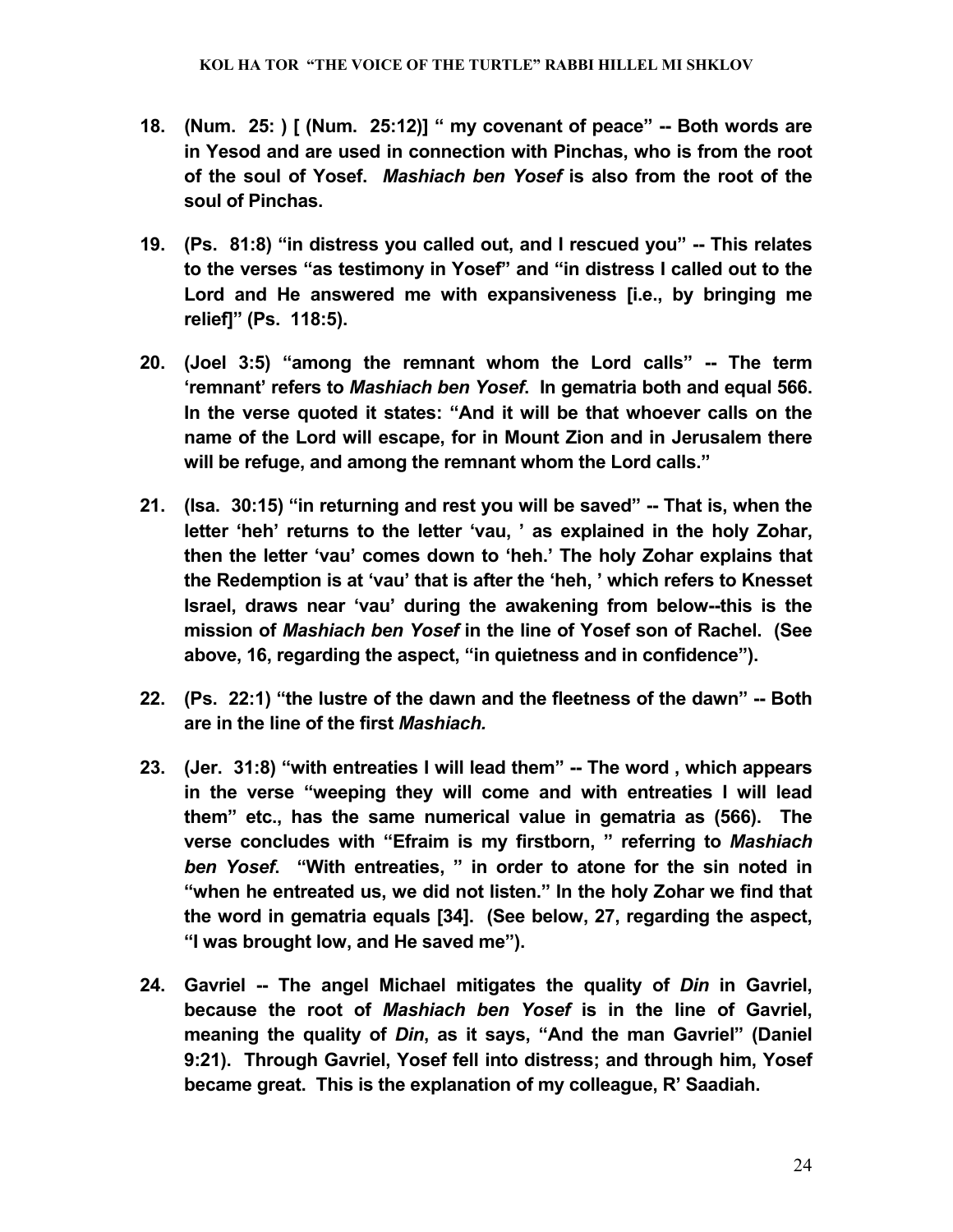- **25. (Ps. 103:4) "who redeems your life from the pit" -- This is preceded by the verse: "who heals all your diseases." Redemption is in** *Yesod* **hinted at in the numerical value of the letters of as pronounced: .The value is 1194 as is the value of "His tabernacle [was] in Shalem, and his dwelling place in Zion, " which makes the verses comparable, and thus part of the mission of the Gaon.**
- **26. (Song 4:12) "like a locked garden ... a sealed fountain" -- These are in the line of Tsofnat Paneach. The Gaon hinted that in gematria equals [156]. This is explained below in 98 from the aspect of "mystery."**
- **27. (Ps. 116:6) "I was brought low, and He saved me" -- King David, of blessed memory, said this prayer to save** *Mashiach ben Yosef* **so that the latter would not die, as explained by the Gaon is his work .**  *Mashiach ben Yosef* **is in the line of Joshua bin Nun.**
- **28. (Es. 9:30) "words of peace and truth" -- That means the unification of**  *Yesod* **and** *Malchut***, which is the mission of** *Mashiach ben Yosef***.**
- **29. (Ps. 20:7) "the Lord has saved his anointed one" -- The entire Psalm that begins with "the Lord will answer you in your day of distress, " is a prayer to save** *Mashiach ben Yosef* **so that the latter should not die. This is explained by the Gaon in his commentary on Habakkuk regarding the verse: "that I might rest on the day of distress"; and also in connection with !# [Ps. 20:3] "'your help from the sanctuary"' which hints at "***Mashiach ben Efraim***'" because it equals it in gematria [741].**
- **30. (Ps. 126:5) "those who sow in tears will reap in joy" -- The footsteps of the** *Mashiach* **will be like this. Every good thing will come out of pain and distress. As written, "he who walks along weeping, bearing the measure of seeds, will certainly return with rejoicing, bearing his sheaves" (Ps. 126:6). This is in the line of "my sheaf rose and remained standing." The verb 'to come' appears twice: , referring to the two**  *Meshichim***, as explained by the Gaon in his commentary on Habakkuk.**
- **31. (Ez. 36:8) "you, mountains of Israel, will send forth your branch" -- In the same chapter we find: "...and the cities will be inhabited, and the ruins will be rebuilt" (Ez. 36:10). Preceding this is the verse: "behold [I have spoken] in my jealousy." All these are signs of the revealed end, according to our Sages (***Sanhedrin* **98a,** *Megillah* **17b), as is also the verse: "for as the earth sends forth its sprouts, and as a garden causes its seeds to sprout forth, so will the Lord God cause righteousness and**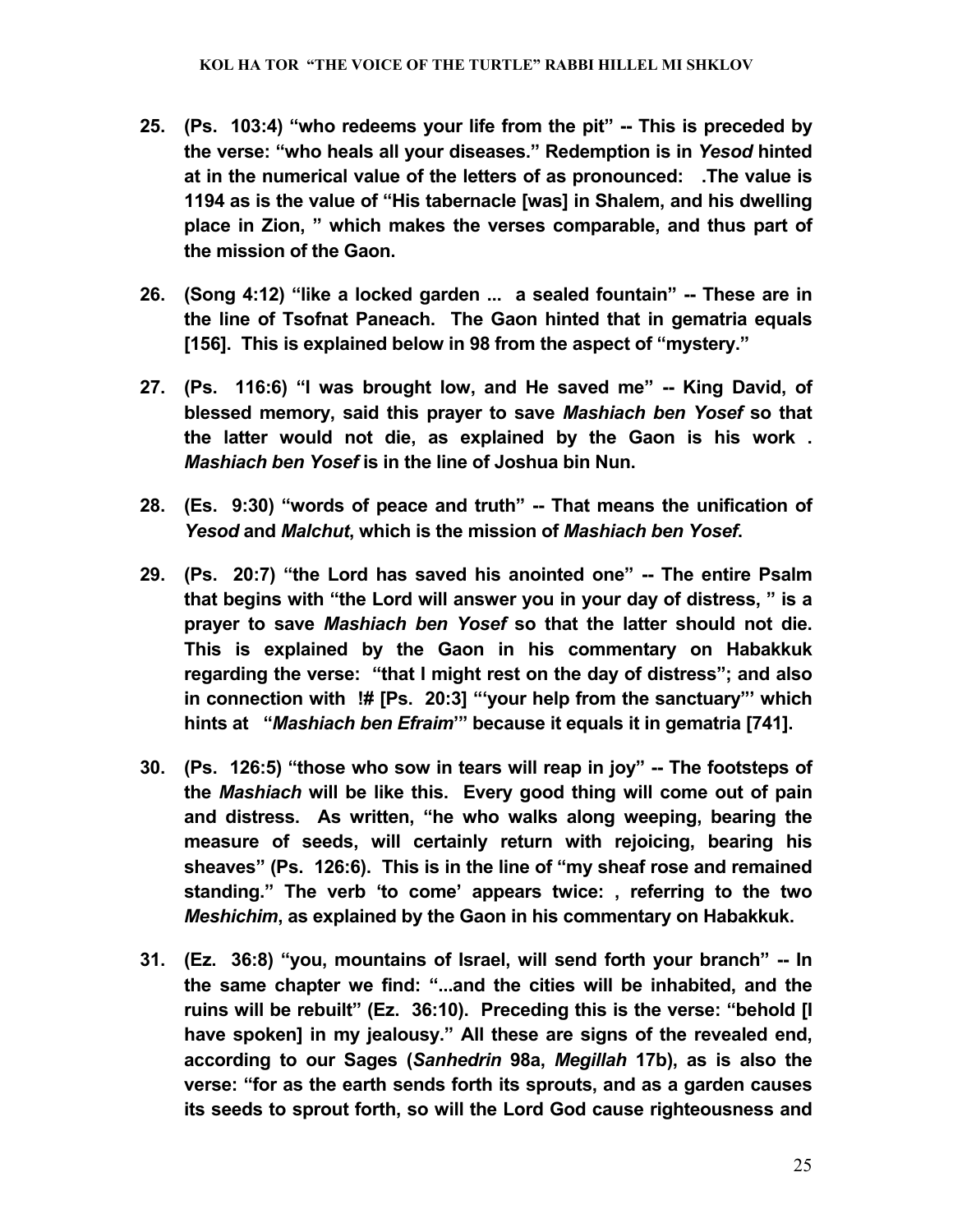**praise to sprout forth before the eyes of all the nations" (Isa. 61:11). This was the main aspiration of the Gaon, Rabbi Eliyahu. It is called the 'revealed' end after the 'revealed' world, from the aspect of Yosef ben Rachel, and after God who is 'revealed' by the purification of the holiness of the Holy Land and its fruit from the spirit of the [the** *Sitra Achra***], which is accomplished when fulfilling the commandments pertaining to the Holy Land.** 

- **32. (Ps. 48:3) "Mount Zion on the sides of the north" -- For it is "fairest of sites, joy of the whole earth, " a description similar to what was said about Yosef. According to the Midrash (***Tanchuma***), everything that happened to Yosef happened to Zion. For** *Mashiach ben Yosef* **is in the North according to the Midrash. Also, in gematria equals [156]. In the same Psalm is the verse: walk around Zion and encircle her, count her towers, etc. (v. 13), which refers to the five circles of holiness around Jerusalem.**
- **33. (Gen. 48:16) "the angel who redeems me" -- "The angel who redeems" is the Angel of Yosef. This means that as soon as Yosef was born, Jacob was able to overpower Esau. As known, the redeemer is in**  *Yesod***.**
- **34. (Ps. 111:3) "***Hod* **and** *Hadar* **are His work, and His righteousness endures forever" -- Hod has the quality of** *Din***. has the same meaning as in the verse: like the firstborn of his ox is his glory. Both** *Hod* **and**  *Hadar* **are in the line of** *Mashiach ben Yosef* **according to the Gaon, as revealed in the mystery of the Hebrew alphabet (***Likutei Hagr"a***, p.40).**
- **35. (Isa. 60:22) "the smallest will become a thousand and the youngest a mighty nation" -- The 'smallest' refers to Efraim as is written: "his smaller brother will be more numerous than he, and his seed will be filled with nations." The 'youngest' also refers to Efraim. The meaning is that if he reaches the level of 1000 minus one, that is 999 in the** *sefira Yesod***, which is the final level of the awakening from below, then I am the Lord, [even] in its time, I will hasten it. The term 'thousand' means until 1000 exclusive of the number 1000, for the thousandth level will be completed with the clouds of heaven, completely miraculously.**
- **36. (Isa. 54:2) "expand the site of your tent, " etc. -- The commandment to expand the borders is the mission of** *Mashiach ben Yosef* **as God had told the prophet Jonah, who was on the level of** *Mashiach ben Yosef***, to**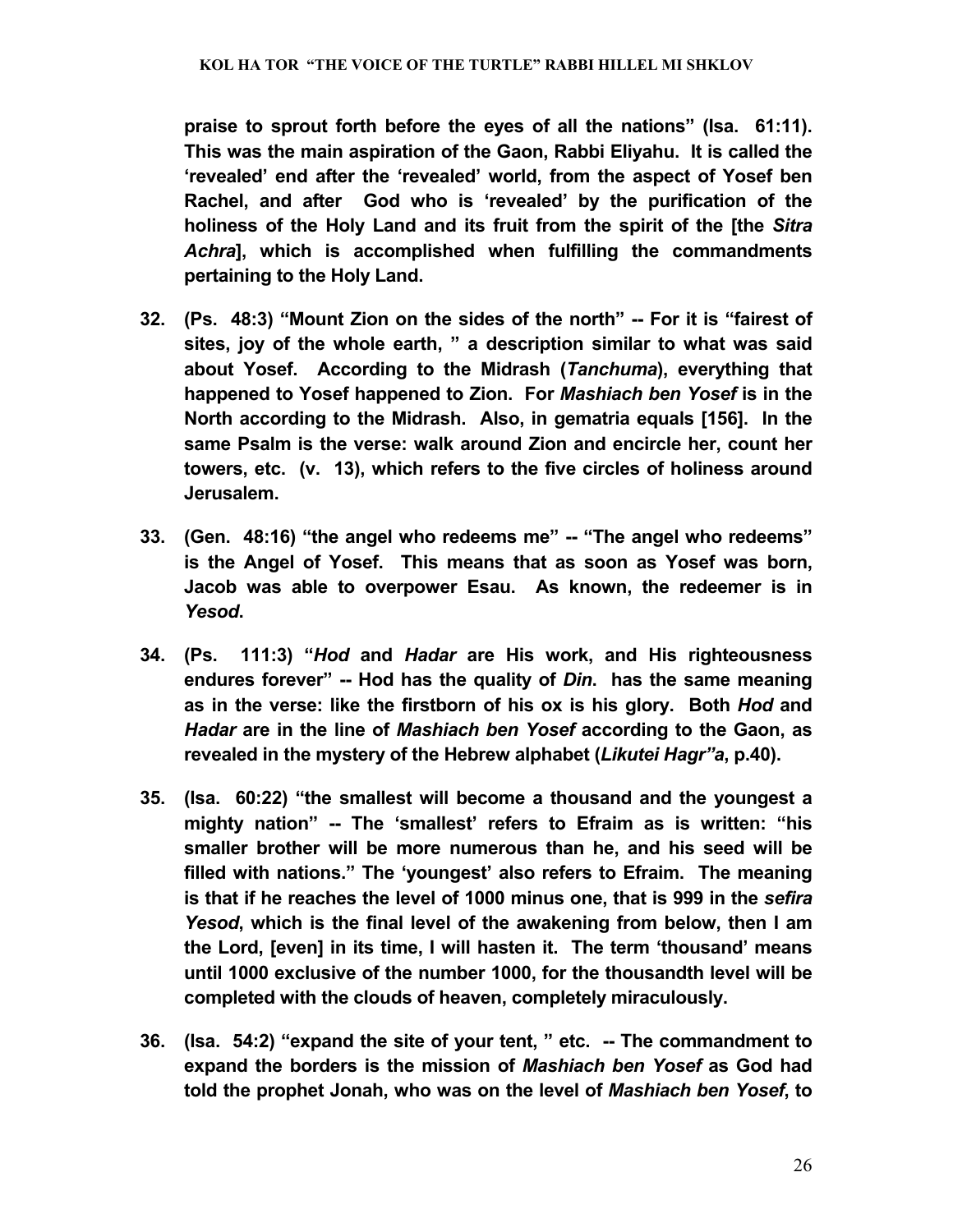**restore the border of Israel (II Kings 14:25). Likewise the verse: "in distress...in expansiveness, " means that it was his mission to expand the boundaries in the war against Amalek, who was the destroyer, according to the Midrash. "The enemy, the destructions are gone forever" which is related to the verse: "God wages war against Amalek." The verb "expands" is used in opposition to the verb "destroys" [the order of the letters and are in reverse order in the two words].** 

- **37. (Ps. 125:1) "Mount Zion never falters, but abides forever" -- Likewise, a righteous person never falters (Prov.12:6). As brought in the Midrash: whatever occurred to Yosef, occurred to Zion.**
- **38. (Song 2:12) "the buds were seen in the land, the songbird's time has arrived, and the voice of the turtle-dove is heard in our land" -- This refers to designated missions, designated times and designated people. The buds are the designated missions, that is, the footsteps of the Mashiach. The songbird's time has arrived: these are the designated times, that is, the ends and the times of remembrance. The voice of the songbird is heard: that is, the designated people, the special messengers. All of these are included in the mission of the first**  *Mashiach***.The voice of the turtle-dove is the sound that precedes the turtle-dove. The turtle-dove is Moshe Rabbeinu who comes with**  *Mashiach ben David***, the final redeemer.**
- **39. (Gen. 42:8) Yosef recognized his brothers, but they did not recognize him -- This is one of the traits of Yosef not only in his own generation, but in every generation, i.e., that** *Mashiach ben Yosef* **recognizes his brothers, but they do not recognize him. This is the work of Satan, who hides the characteristics of** *Mashiach ben Yosef* **so that the footsteps of the** *Mashiach* **are not recognized and are even belittled because of our many sins. (See below 103). Otherwise, our troubles would already have ended. Were Israel to recognize Yosef, that is, the footsteps of ben Yosef the** *Mashiach* **which is the ingathering of the exiles etc., then we would already have been redeemed with a complete redemption.**
- **40. (Gen. 49:24) "but his bow was emplaced firmly" -- This is a basic important principle for us: we must stand firm and very stiff-necked with regard to our holy work of gathering in the exiles that will be accomplished by the first** *Mashiach***.**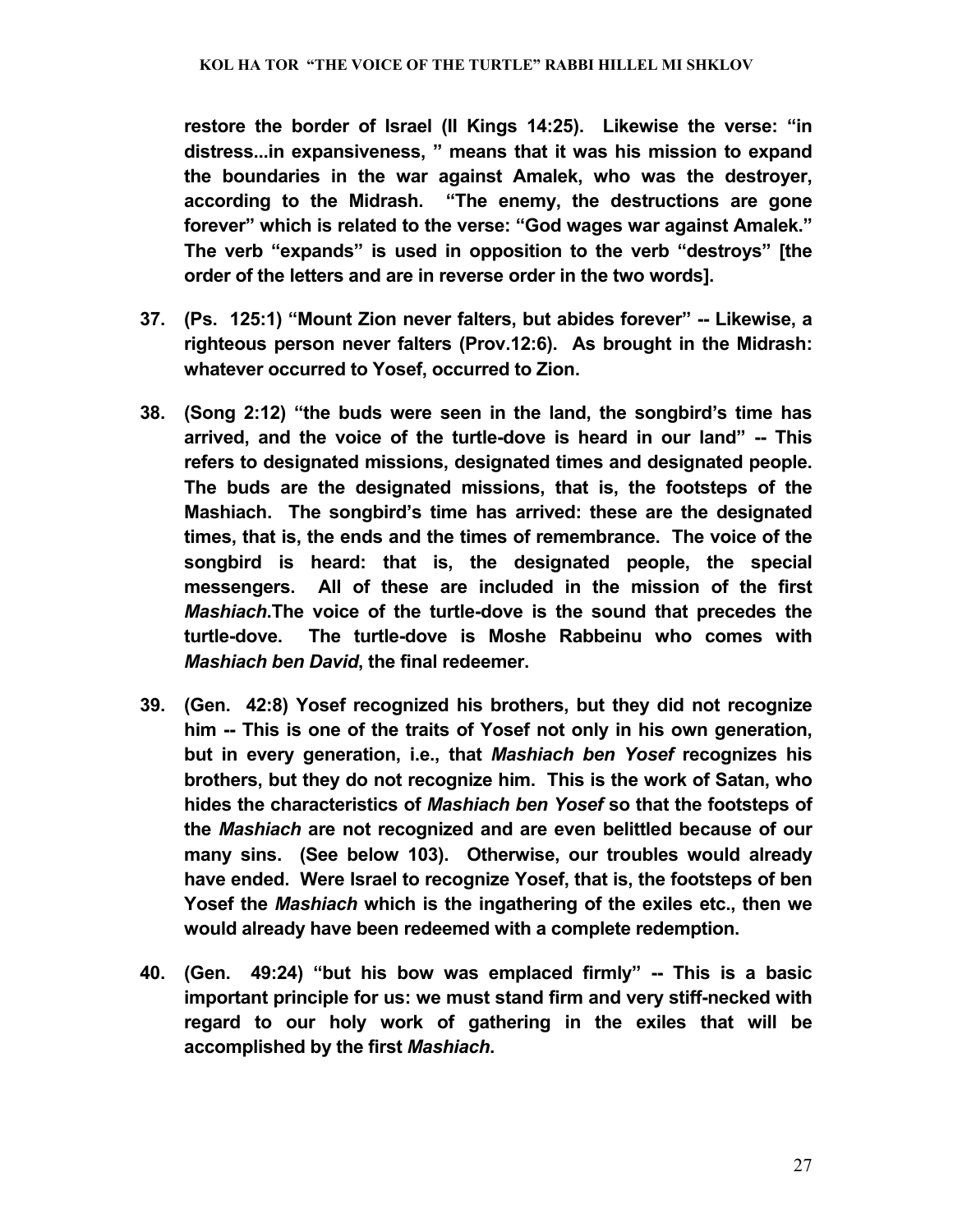- **41. (Gen. 42:6) "now Yosef [was] the ruler over the land" -- That is, he had overpowered all the forces of impurity, and this is one of the great tasks of the first** *Mashiac***h -- to eradicate the spirit of impurity from the land by settling the Holy Land, for the spirit of impurity rules in the Holy Land where it is desolate, and this is revealed in the words, [gematria: 832] "and the land will not become desolate." Though this was said about Egypt, the reference was to [gematria: 832] Eretz Israel, in accord with the spirit of Yosef, and as affirmed in gematria.**
- **42. (Ps. 76:3) "His tabernacle [was] in Shalem, and his dwelling place in Zion" -- We have already explained that all the characteristics of Zion are in the line of Yosef as explained in the Midrash (***Tanchuma***, end of the**  *parsha* **"***Vayegash"***). The Gaon saw in this verse [gematria 1200] a holy hint regarding his name including three generations of his family, i.e., ! [gematria 1200]. He adds: Just as the commandment regarding a succah is a command to do something, not to take from what is already made, so is the commandment regarding Zion.**
- **43. The upper light (in the** *Zohar***, and in the Ari's** *Book on Gilgulim***) -- is the root of Yosef, the root of Metatron the minister of Interior whose value in gematria is 999. This is the meaning of (Deut. 60:22) "the smallest will become a thousand, " which was said regarding Efraim as explained above (#35).**
- **44. (Deut. 32:7) "remember the days of old, understand the years of generation after generation" -- This refers to the first** *Mashiach* **who fights Amalek in an eternal war. The Lord wages war against Amalek in generation after generation. That is the mission of Joshua who was**  *Mashiach ben Yosef***.**
- **45. (Zach. 8:12) "the seed is of peace" -- Shalom [peace] is in the** *sefira Yesod***, and therefore the seed of peace is ben Yosef, and the force of "'shalom'" is the one that subdues "Esau.'" In gematria they are equal (376). We learn this from the verse: "...the seed is of peace, the vine will give forth its fruit, and the land...its produce." The gematria relates this to the revealed end.**
- **46. (Ps. 21:5) "life he requested of You; You gave him length of days" -- This was said about** *Mashiach ben Yosef***, as explained at length in the works of the holy Ari, in the section on intentions. This is one of the**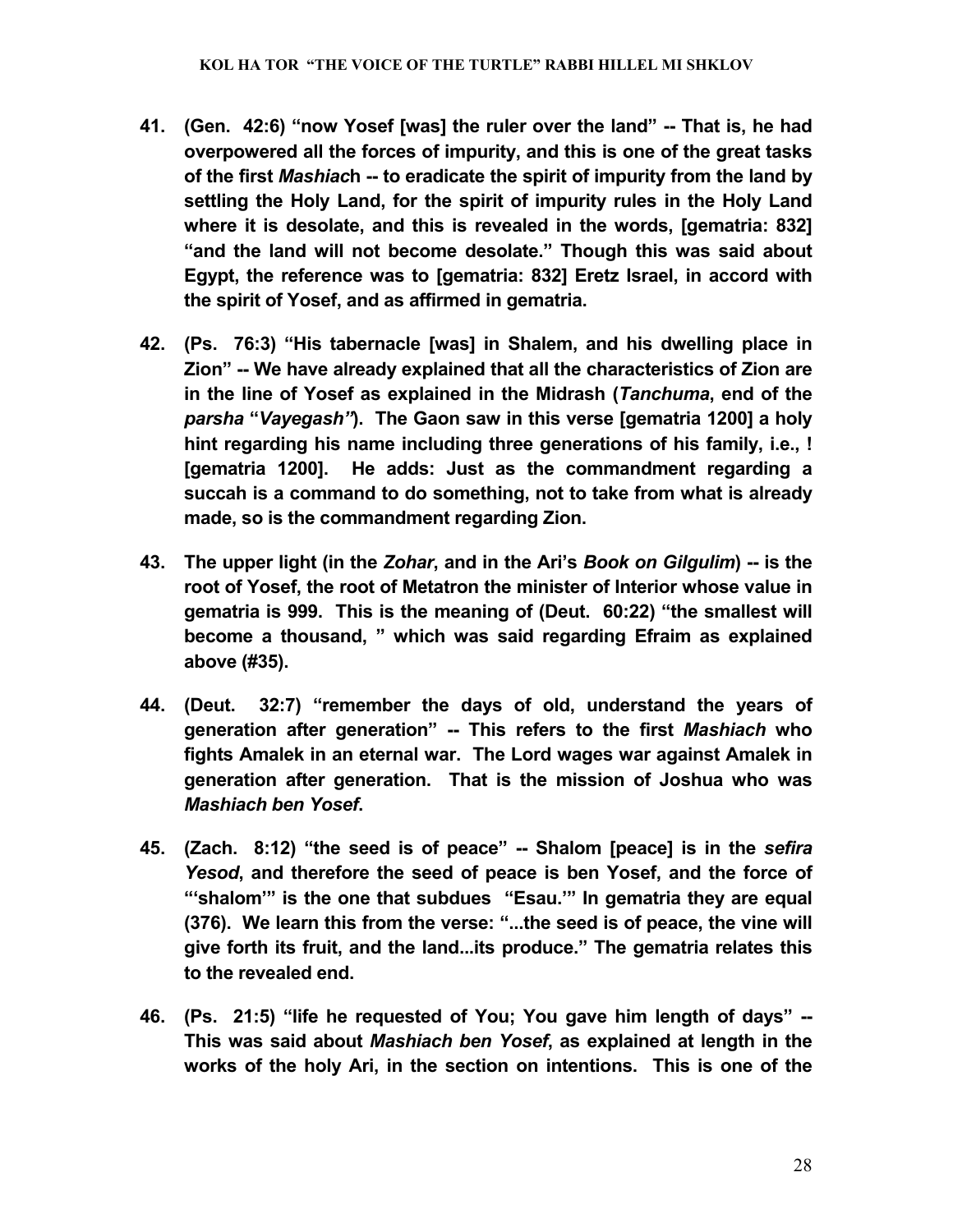**prayers included in the Psalms, that King David of blessed memory prayed for the life of** *Mashiach ben Yosef***.** 

- **47. ([mentioned in] Ex. 17:13) "the sword of Joshua" -- This is the sword of the first** *Mashiach* **who fights Amalek as revealed in the great force of the name of God that is concealed in the words "the war of the Lord" and in the combination of two names of God, "" (value of 91), that is also the value of the word [91] go out, used in connection with fighting Amalek.**
- **48. (Isa. 33:20) "visualize Zion, the city of our designated times" -- This is in the line of Rachel, as hinted at in the initial letters of the verse: , which in gematria [value: 238] equals [238]. It refers to** *Mashiach ben Yosef***. The holy Ari considered this verse a hint that his own name was that of**  *Mashiach ben Yosef* **(as brought in the section on** *gilgulim* **and in the section on** *kavanot* **in** *Pri Etz Chaim* **on the prayer beginning "and the throne of David, your servant" in the** *Amidah***.**
- **49. (Ps. 16:6) "lots...in pleasant places" -- This refers to the lot of the first**  *Mashiach***.This is also hinted at in the verse: [ ] (Ez. 47: 13) two lots for Yosef.**
- **50. "the wisdom of scribes" (See !** *Tikunei Zohar***, Tikun 70, the Gaon's commentary there) -- One of the matters listed by our Sages as connected with the footsteps of the Mashiach is that the wisdom of the scribes will stink (***Sotah***, 49). The Gaon explains in** *Tikunei Zohar* **(p. 139) that this refers to the wisdom in gematria hints, in the mystery of the chariot, and in numerology (commentary of the Gaon in** *Tikunei Zohar***, p. 5), that are revealed by** *Mashiach ben Yosef***. These are the mission of Rabbi Eliyahu, the Vilna Gaon, the light of** *Mashiach ben Yosef***, who, as is known suffered greatly from derision regarding this.**
- **51. Good is in the** *sefira Yesod* **-- See the explanation of the Gaon regarding "tet" in the** *sefira Yesod***: "whoever sees good in a dream, " etc. This is a trait of Yosef, about whom it says: "A good eye will be blessed." It is 999 in the** *sefira Yesod* **(** *Likutei Hagr'a***, p.41).**
- **52. "what is hidden is good" or "the North is good" -- according to the verse (Ps. 31:20) "how abundant is your goodness that you have hidden away" or "...that you have placed in the North." This is the same aspect as mentioned above. The Gaon explains in the** *Song of Songs* **that the verse refers to the northern side, where all the good things are, as**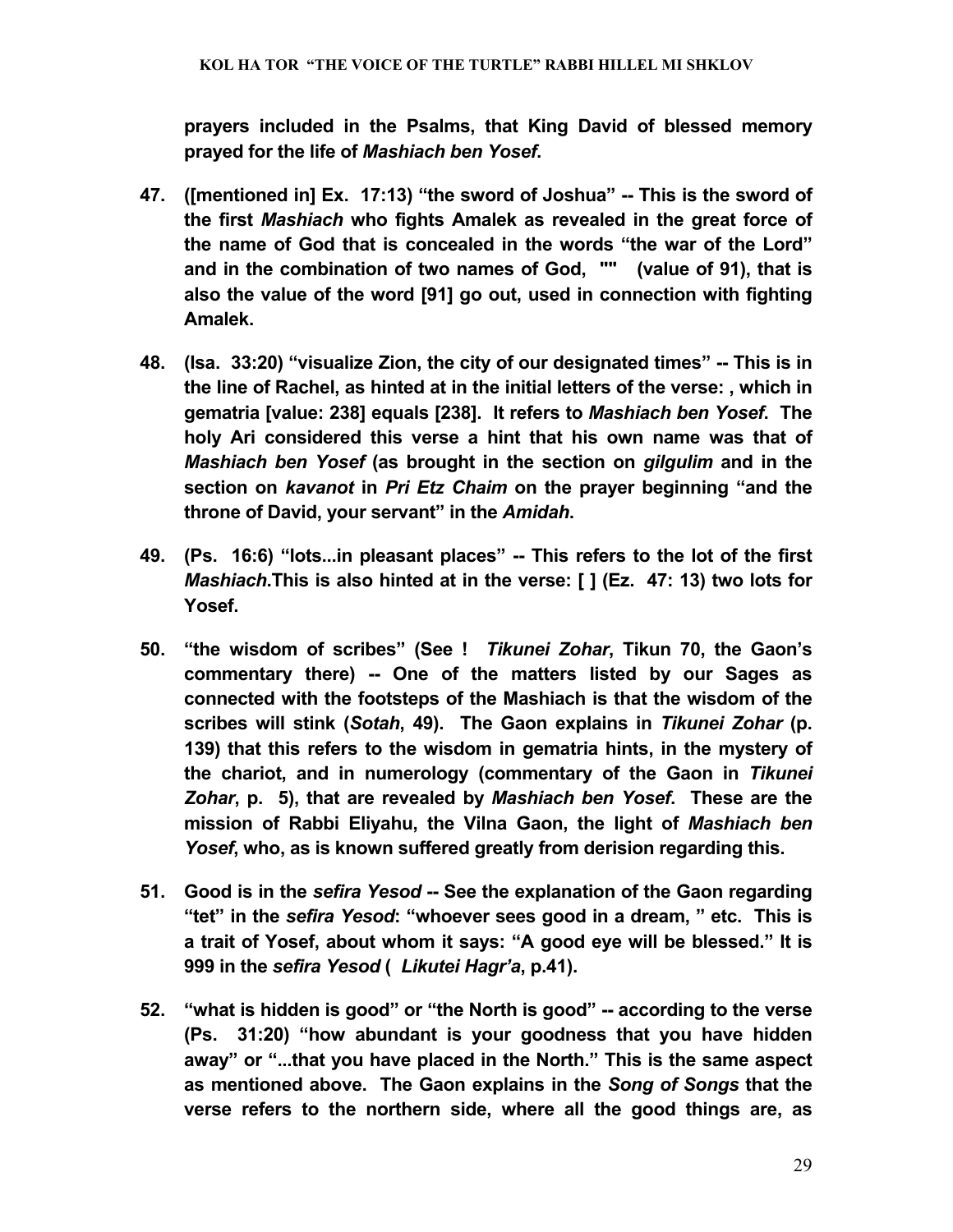**explained in the Midrash where it states that** *Mashiach ben Yosef* **is in the North.** 

- **53. (Prov. 22:9) "one who has a good [bountiful] eye will be blessed" -- (in**  *Likutei Hagr'a***). That means 999 in the** *sefira Yesod***, which refers to Yosef, as explained above, because he gave of his bread to the poor.**
- **54. "Yosef, son of Rachel and son of Jacob" --** *Mashiach ben Yosef* **from two aspects: as son of Rachel from the land, and as son of Jacob from heaven. Sometimess both aspects are combined: Yosef, son of Jacob and Rachel. -- "even all in the Heavens and Earth." In gematria has the same value as** *Yesod* **[80],**
- **55. (Ex. 17:16) "the hand is on the throne of God" [God swears]: "the Lord wages war against Amalek from generation to generation" -- This is the mission of Joshua who is** *Mashiach ben Yosef***.**
- **56. "the unification of** *Yesod* **and** *Malchut***" -- This is one of the principal missions of** *Mashiach ben Yosef***:to unify heaven and earth, to unify the two** *meshichim***, which means the tree of Yosef with the tree of Judah during the awakening from below with the joining of Jerusalem above with Jerusalem below by a rebuilt Jerusalem. Then it will be like a city that is united together (Ps. 122:3).**
- **57. (Ps. 118:18) "God has chastened me considerably, but has not given me over to death." The entire Psalm, that begins with "in distress, I called out to the Lord, " was said about** *Mashiach ben Yosef***, as explained below (#88), from the aspect of the expansiveness on the part of God. In this sense it is connected to the verse: "I was brought low, and He saved me, " according to the commentary of the Gaon, as explained below. This is one of the prayers that King David, of blessed memory, prayed so that** *Mashiach ben Yosef* **would not die.**
- **58. (Gen. 42:6) "Yosef [was/is] the ruler over the land" -- This refers to the fact that Yosef overpowers all the outer layers of impurity of Ismael and Esau.**
- **59. (Ps. 72:17) "may his name be perpetuated" -- "may his name be perpetuated forever, for as long as the sun endures." In that same Psalm we find: "may the righteous flourish in his days, abundant peace beyond the days of the moon" [Ps. 72:7]. According to our Sages**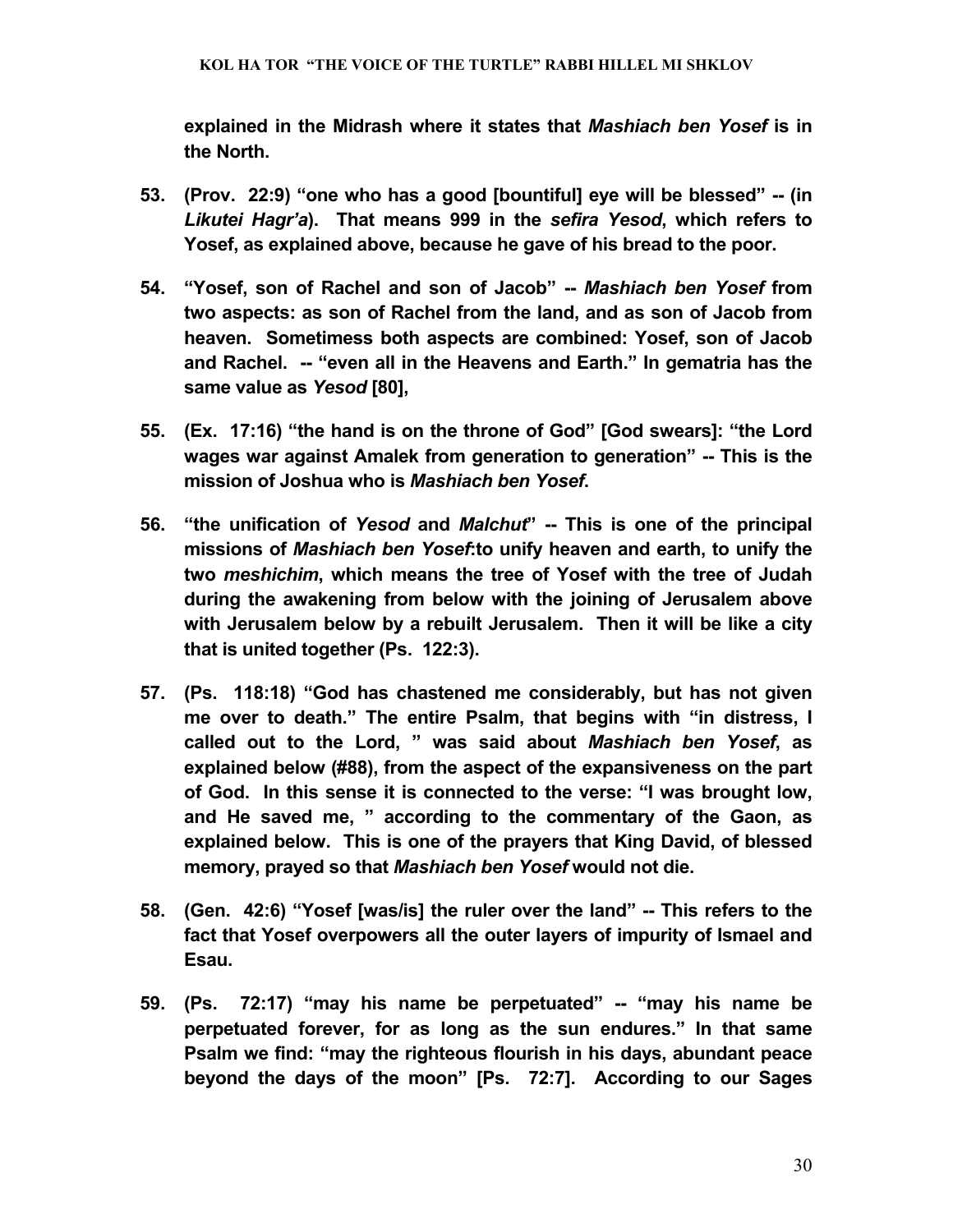**(***Sanhedrin* **98b)., the word is one of the names of** *mashiach***, that is, it refers to** *Mashiach ben Yosef***.**

- **60. (Jer. 31:16) "there is hope regarding your end... and your children will return to their border" -- The entire Psalm, particularly from the verse beginning "behold I am bringing you from the North" was said about**  *Mashiach ben Yosef* **and the ingathering of the exiles. Four traits of Efraim are mentioned in the Psalm (as explained above in 1 on "Efraim is My firstborn"), and all of them are from the aspect of Yosef ben Rachel, which means when the awakening comes from below until the final level of 999 in the** *sefira Yesod***, which is divided into two: 499 1/2 on the left, the quality of** *Din***; and 499 1/2 on the right, the quality of Lovingkindness. This is the meaning of "the smallest will become a thousand..." as explained above. Then the number 1000 will be completed on both sides when there will be [] 500 in vau, and [] 500 in heh. This is what is meant by .**
- **61. (Ps. 110:6) He will judge the nations filled with corpses -- The entire Psalm, beginning with "Sit on my right" was said about** *Mashiach ben Yosef***, whose name is hinted at in the initial letters of the words going from left to right, just like the quality of** *Din* **starts at the left side. It is also written in this Psalm, from a river along the way he will drink. This refers to the quality of Lovingkindness, which is hinted at in the initial letters from right to left, just as the quality of Lovingkindness starts at the right side.**
- **62. Joshua bin Nun -- together with** *Mashiach ben Efraim* **who wages war against Amalek. Akiba ben Yosef is in the line of Joshua, and this is affirmed in gematria [391]. Likewise, it states [Ps. 132:6] "we heard about it in Efrata, " which refers to Joshua from the tribe of Efraim (***Zevachim* **54b).**
- **63. (Isa. 14:32) "for God founded Zion, and in it the poor of his people take shelter" -- Yosef and Zion are in the** *sefira Yesod***. Their rebuilding comes through poverty according to the trait of** *Mashiach ben Yosef,*  **like the verse "I was brought low, and He saved me, " and as it says, "in weeping they will come, and with entreaties I will lead them, " as explained above (#23)--from the aspect of entreaties I will lead them.**
- **64. (Isa. 40:3) "make a straight path in the desert" -- The initial letters of these words from left to right hint at** *Mashiach ben Yosef***. As is known,**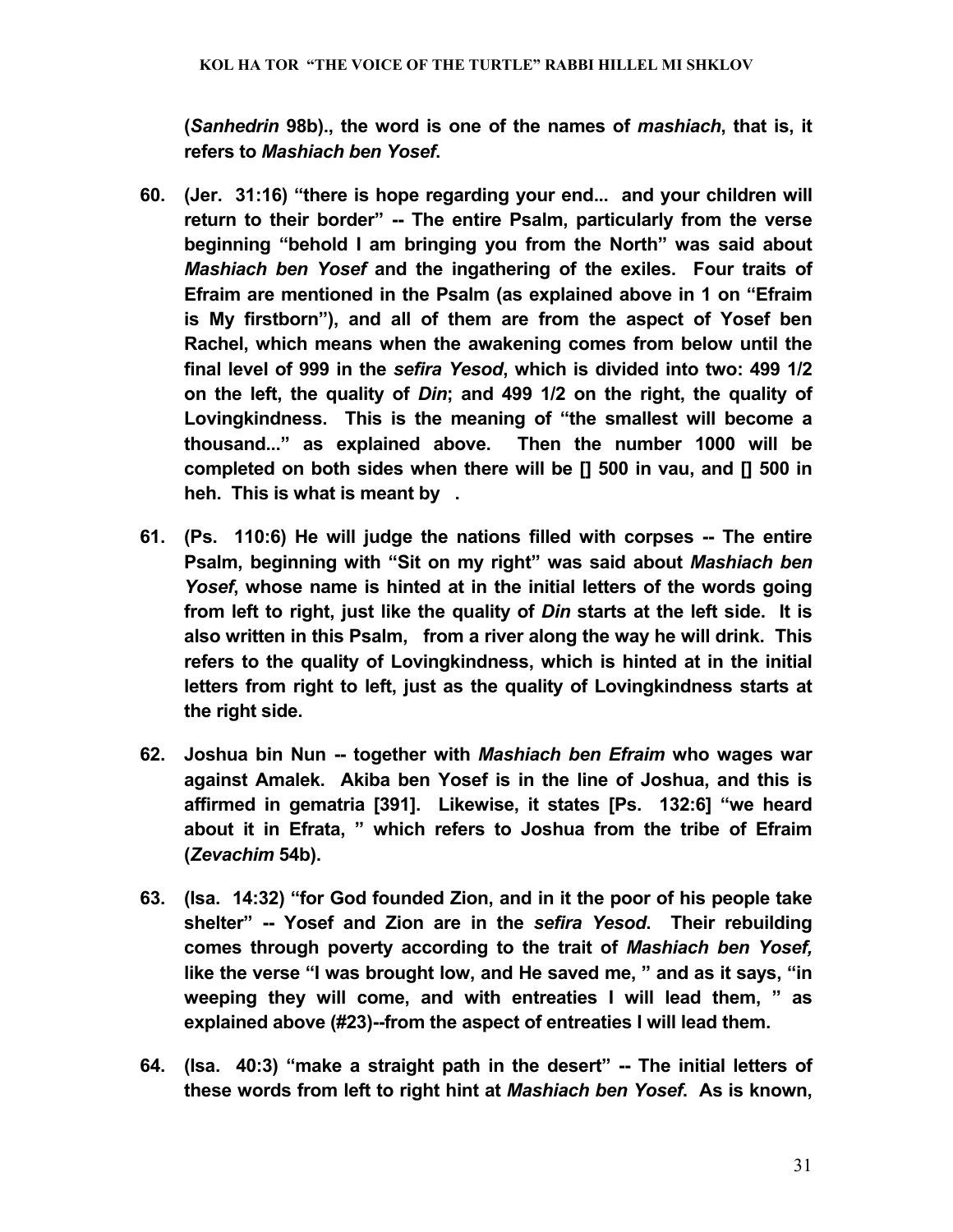**all the activities concerned with preparing the way and paving the road for the Redemption are part of the mission of** *Mashiach ben Yosef***. "in the desert" hints at the revealed end; they are equal in gematria [279]. With this, the Gaon hinted to me concerning my mission from heaven, with the help of God.** 

- **65. (Isa. 42:13) "like a man of war he will stir up zealousness" -- All war waged against enemies of God occur as part of the mission of** *Mashiach ben Yosef.* **The first one given this mission was Joshua bin Nun. The term means zealousness on behalf of God and Zion, and indeed, in gematria the value of is 156, as is the value of .**
- **66. (Ps. 102:14) "for it is the time to favor her" -- The Psalm also states: "You will have mercy on Zion." All matters of mercy and comfort for Zion are part of the mission of** *Mashiach ben Yosef***, and this is hinted at in the gematria of the words which equal [643].**
- **67. (Isa. 9:6) "David's throne" -- This refers to** *Mashiach ben Yosef***.In the same verse we find: "to establish it and sustain it through justice and righteousness." Preceding this verse, the Psalm states: "for a child has been born to us" etc. According to the holy Ari (on the blessing )[see 127], there is a great and holy obligation when we say the prayer that we always concentrate on praying that** *Mashiach ben Yosef* **will not be killed by the wicked Armilus. As it says: "I will raise [] the fallen tabernacle of David" (Amos 9:11). Wherever the verb is used, it refers to**  *Mashiach ben Yosef.* **See above (#133) about the aspect of "My sheaf rose." This idea is also hinted at in the world (with a )which is equal to 566 [as is ]. The purpose of his work in gathering in the exiles is to establish David's throne in our war against the wicked Armilus as revealed in the verse "the Lord wages war against Amalek."**
- **68. (Isa. 61:10) "like a bridegroom who adorns himself with splendor" -- Adornment is part of the mission of** *Mashiach ben Yosef* **from the aspect of Yosef ben Jacob in the** *sefira Tiferet***.**
- **69. (I Chron. 29:11) "even all in the Heavens and Earth" -- That is, in the**  *sefira Yesod* **in the line of Yosef. The words in gematria equal [80]. Likewise, in gematria the words equal . [741]** *Mashiach ben Efraim***..**
- **70. (Isa. 44:28) "he will fulfill all my desires" -- This was said about Jerusalem by Ezra and Nehemiah as part of the mission by Cyrus as noted in this Psalm: "who says of Cyrus, 'he is My shepherd, ' he will**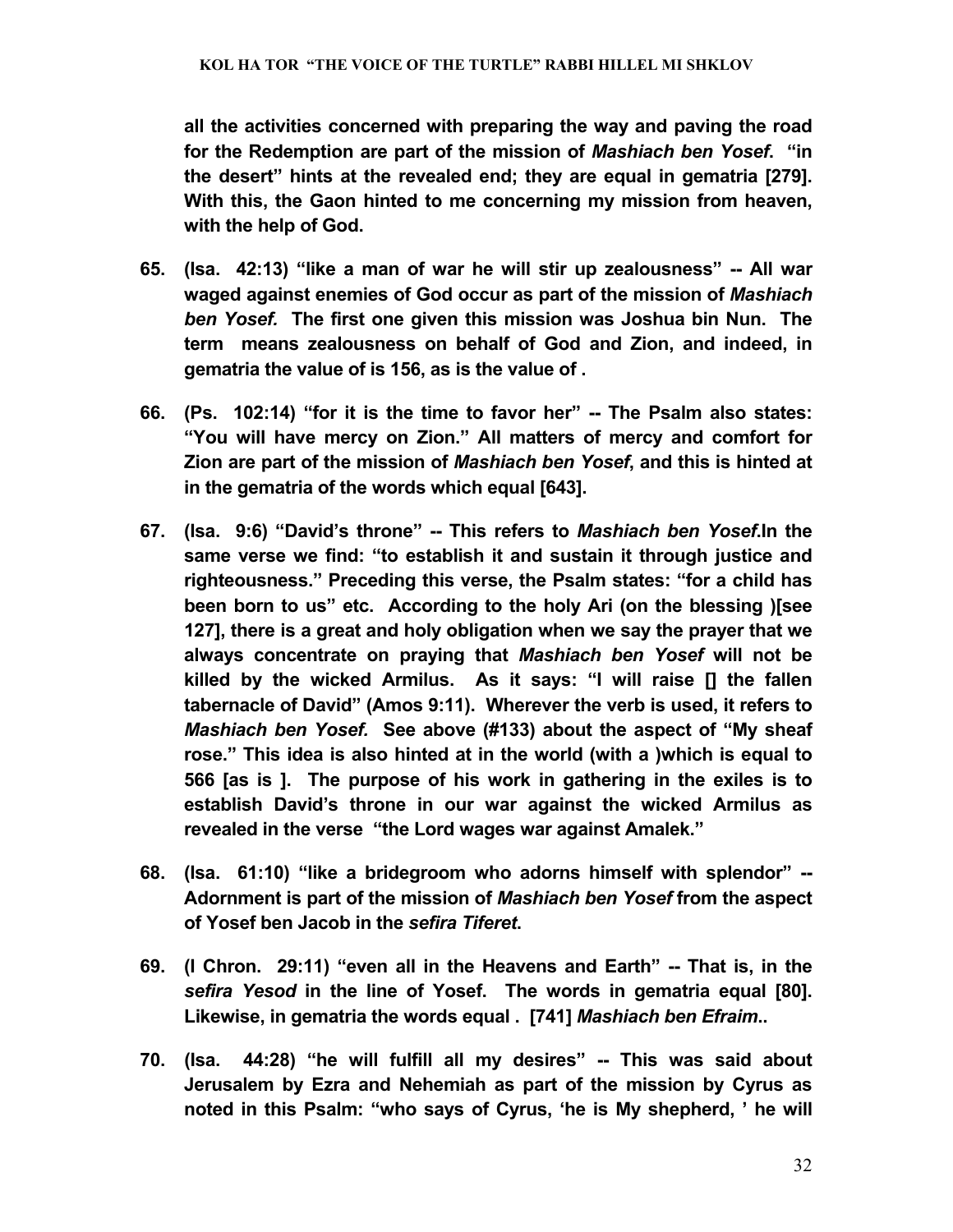**fulfill all my desires, and who says of Jerusalem 'it will be built, ' and of the Temple 'it will be established.'" All this will be according to the quality of** *Din* **from the left side, as the mission of** *Mashiach ben Yosef.* 

- **71. (Malachi 3:24) "the heart of fathers to the children" -- "Behold, I send you Elijah the prophet, " etc. and he will return the heart of fathers to the children." One of his missions is to revive the soul of** *Mashiach ben Yosef***.This is hinted at in the words which is equal to the value of [643], and as is known,** *Messiah ben Yosef* **is from the root of the soul of Elijah.**
- **72. (Isa. 28:6) "counterattack" [lit.: return the war to the gate] -- The word is composed of the initial letters of** *Mashiach ben Yosef***, whose mission it is to wage war against Amalek in the gates of Jerusalem at the entrance to the city.**
- **73. (Ps. 24:3) "who may ascend the Lord's mountain" -- The initial letters of the first three words are the initial letters of** *Mashiach ben Yosef* **[though not in the same order], whose duty it was to gather in the exiles. Likewise the initial letters of [in that same verse] "who may rise within His holy place" are the initial letters of** *Mashiach ben Yosef* **.The term refers to building from the aspect ofô My sheaf rose.ö The words [24:5] "he will receive a blessing from the Lord, " also begins with the initial letters of** *Mashiach ben Yosef.* **The word 'blessing' refers to planting, which can be affected by a blessing. The initial letters of the noun form of the second words in the three quotations just mentioned, that is, ' ' , form the word , and thus refer to the direction of the footsteps of the Mashiach .**
- **74. (Ps. 31:12) "because of all my enemies, I became a disgrace" -- The entire Psalm is one of the prayers that King David, of blessed memory, prayed on behalf of** *Mashiach ben Yosef***, as it says: "you have known of the troubles of my soul" [Ps. 31:8]. Similarly, we find written in connection with Yosef: "because we have seen the distress of his soul, I was forgotten like a corpse from the heart. "how abundant is your goodness that you placed in the North [] for those who fear you." The word indicates that this refers to** *Mashiach ben Yosef***, because he is from the north [ ]. See above (#52) on the aspect "the North is good." It says about the footsteps of the** *Mashiach***, "for they have taunted the footsteps of Your** *Mashiach***" (Ps. 89:52).**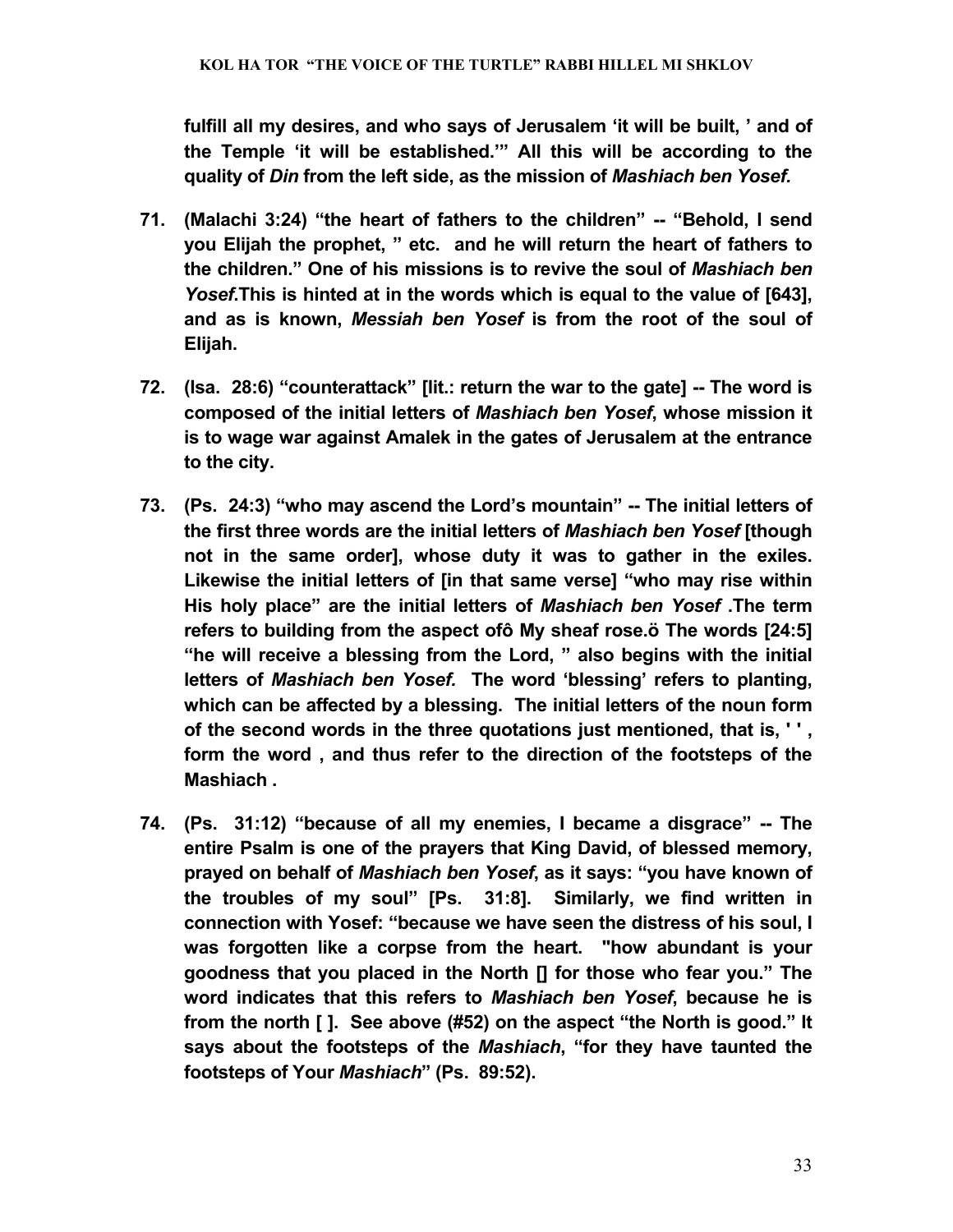- **75. admonish to repent. -- not only Israel, but also the other nations, in the line of the prophet Jonah, who was the** *Mashiach ben Yosef* **in his generation, as explained in midrashim and in the holy Zohar. As is written: (Isa. 2:4) he will admonish many peoples; also, [ ] (Prov. 24:25) "for the admonishers it will be pleasant, and a good blessing will come upon them"; and also, (Isa. 11:4) "and admonish righteously the humble of the earth."**
- **76. (II Sam. 22:34) "who made my legs like the hinds'" -- 'My legs like those of hinds, ' refers to both** *meshichim* **who lament in** *Netzach* **and** *Hod* **and stand in the gates of rebuilt Jerusalem. It is the mission of** *Mashiach ben Yosef* **to make these legs, the legs of the footstool of God in an equal and righteous manner 499 for the left section and 499 for the right section--together 999 in Yesod.**
- **77. ( Gen. 49:24) "by the hand of the Mighty Power of Jacob; from there he became the shepherd, the stone of Israel" -- This is the blessing of Yosef with regard to the existence of** *Mashiach ben Yosef.* **The meaning is like the verse " one stone has 7 eyes [apertures]" (***The Holy Zohar* **on Numbers, p. 243).**
- **78. (Ex. 17:16) "God wages war against Amalek from generation to generation" -- All this is the task of Joshua, who was** *Mashiach ben Yosef***, and this task has continued in every generation and has become more and more difficult in the footsteps of** *Mashiach ben Yosef,* **and this is the war against Armilus (as explained above in 67 from the aspect of David's throne).**
- **79. a fountain of salvation. -- This is in line with joy according to our Sages (***Succah* **48), and refers to** *Mashiach ben Yosef.* **So in gematria equals**  *Mashiach ben Yosef* **[566]. The Gaon told us that if he had been created solely in order to comprehend what our Sages meant (Ibid.) with regard to joy and happiness -- he would be satisfied.**
- **80. (Gen. 49:10) "nor a lawgiver from among his descendants" -- In the line of** *Yesod* **this is said about** *Mashiach ben Yosef.* **This is the explanation of the Gaon in** *Tikunei Hazohar* **(p. 36). There it is written: "The scepter shall not depart from Judah, nor a lawgiver from among his descendants" refers to the fact that both** *meshichim* **will exist in every generation.**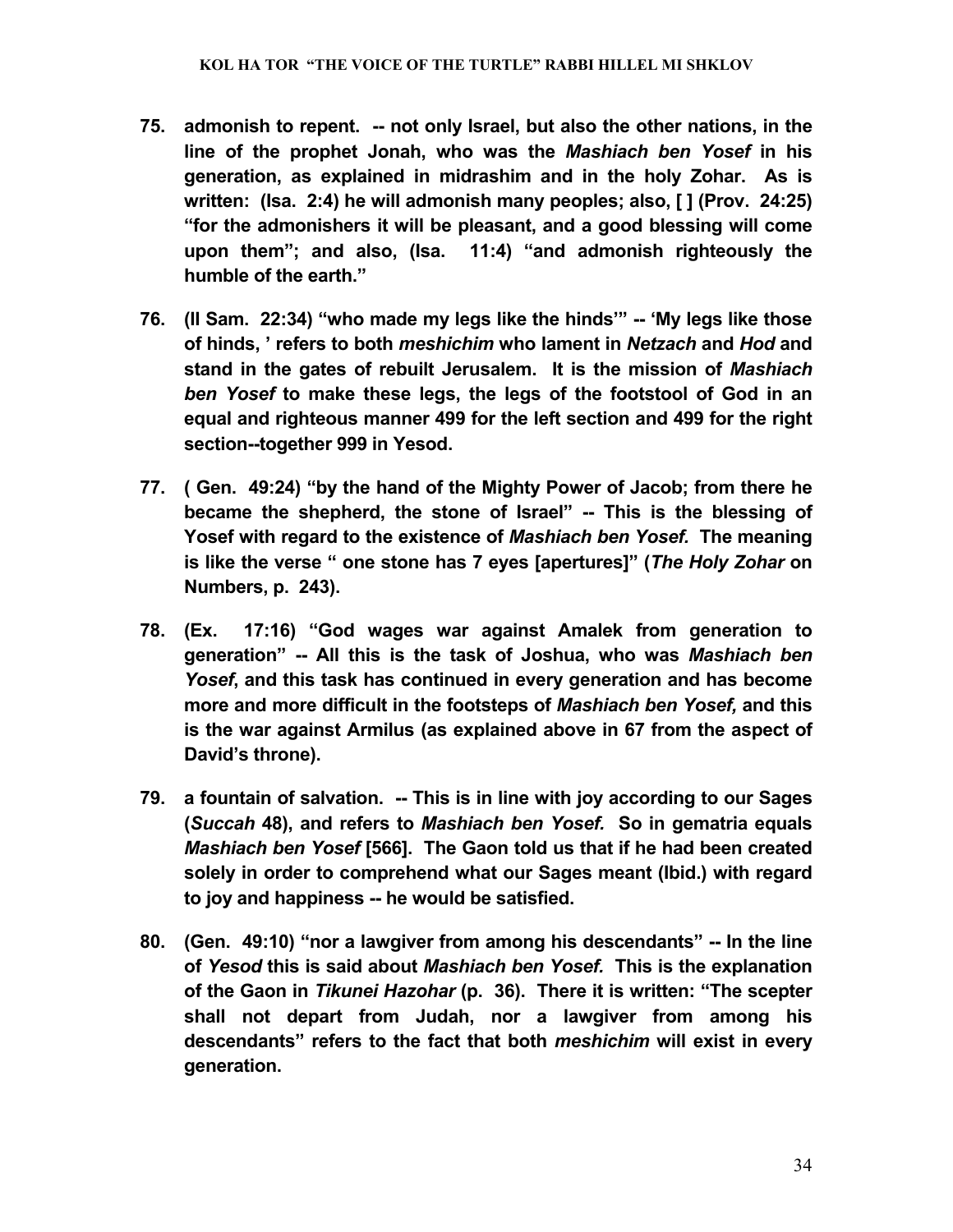- **81. (Isa. 52:7) "he announces salvation" -- In that chapter, we find the words "the footsteps of the herald, " which refer to both** *meshichim***. But the verse, "he announces salvation, " is written in the singular form because it refers to** *Mashiach ben Yosef.* **This is so, because whenever salvation during the footsteps of** *Mashiach* **appears, it refers to the mission of Joshua bin Nun and the mission of** *Mashiach ben Yosef.*  **This is explained by the Gaon in his commentary on the verse "I will bear the cup of salvation."**
- **82. (Num. 17:20) "his staff will blossom" -- Note the hints in this verse: the man I choose . The initial letters of the last three words [ ' ' ] are the initials of [ ' ']** *Mashiach ben Yosef***, though in a different order. In addition, in gematria equals [358].**
- **83. (Isa. 32:20) "those that send forth the ox to roam freely" -- The Midrash (***Tanchuma* **on Genesis) explains that in , the ox refers to** *Mashiach ben Yosef.* **[See 11.] Preceding these words, in the same sentence, we find: "happy are those who sow every wet place." Also, in the same chapter it says: "and my people will dwell in a peaceful habitation and in secure dwellings and in tranquil resting places" [Isa. 32:18].**
- **84. "brings a redeemer" -- This is the mission of** *Mashiach ben Yosef.*  **Redemption is in the** *sefira Yesod***, which is hinted at in the gematria of the word (see the GaonÆs commentary on** *Tikunei Zohar***).**
- **85. (Deut. 33:13) "his land is blessed by the Lord" -- This was said in the blessing of Yosef. It is on the right side, in opposition to "the firstborn of his ox is his glory" which is on the left side, the quality of** *Din***. This is explained above as a matter of balanced measures. In gematria equals [985].**
- **86. (Lam. 1:16) "a comforter to restore my soul" -- This is one of the appellations of** *mashiach* **according to our Sages (***Sanhedrin* **98b), by comparison with the verse: "and the soul of the child was restored to his insides, " which was said about** *Mashiach ben Yosef* **and according to what is explained in the** *Tosafot* **(***Baba Metzia* **114a).**
- **87. (***Midrash Rabba***) "***Mashiach* **in the North" -- This refers to** *Mashiach ben Yosef* **who is in the North on the left side which is the quality of** *Din***. Similarly, the verse: "how abundant is your goodness that you have placed in the North for those who fear you, as explained above (#52)**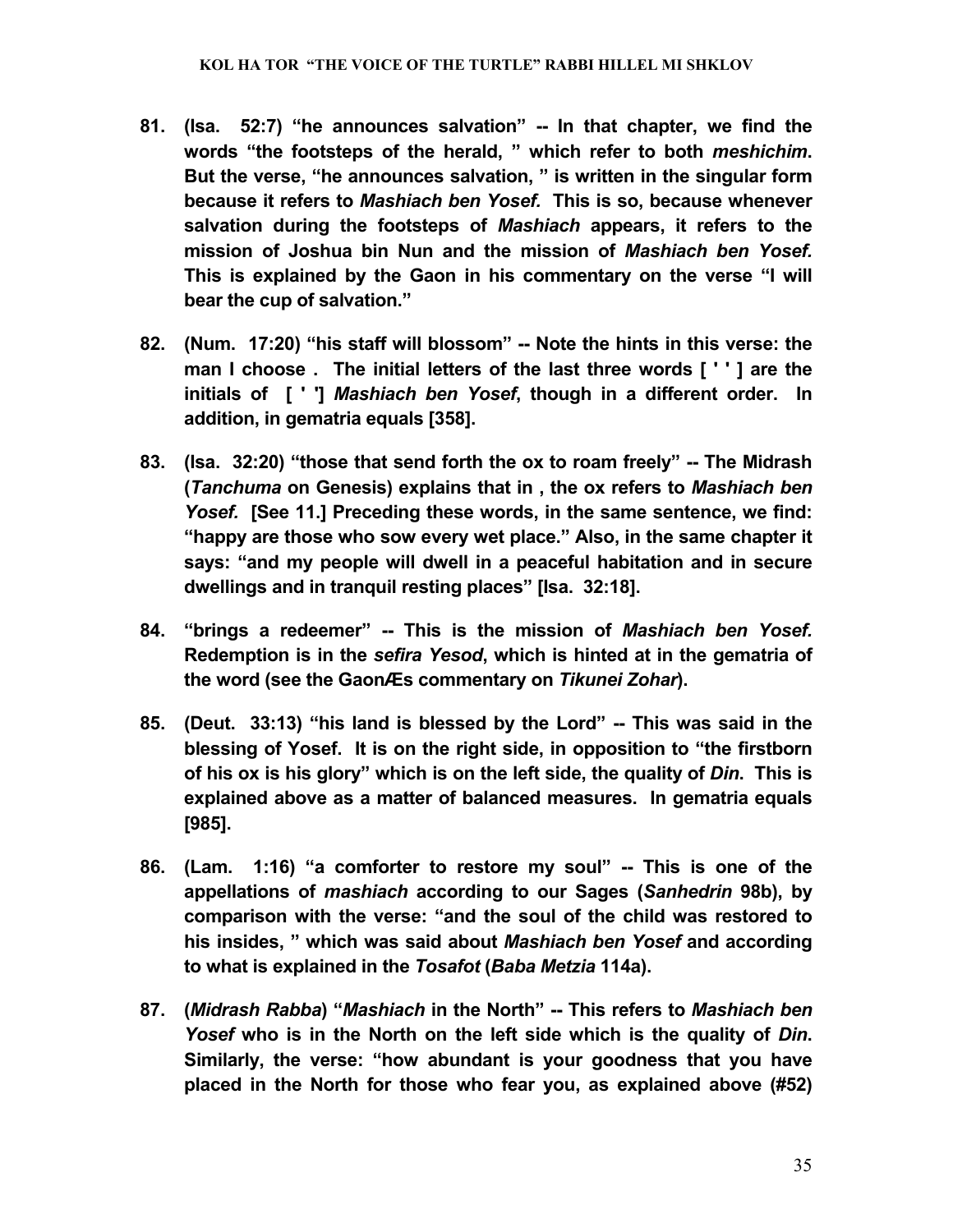**from the aspect "the North is good." See the Gaon's commentary on the Song of Songs, where he explains that indicates the northern side.**

- **88. "expansiveness" -- (Ps. 118:5) "in distress I called out to the Lord, he answered me with expansiveness" [i.e., he brought me relief] -- Likewise, (Ps. 31:9) "You set my feet in a wide space." Also there, (Ps 31:20) "how great is your abundance that you have placed in the north for those who fear you [see 19]. Similarly, (Ps. 81:8) "in distress you called out, and I rescued you, I answered you, " etc. Also there, (Ps. 81:6) "as testimony in Yosef." (Ps. 126) [118:5] from "distress" to "expansiveness." Likewise, (Isa. 54:2) "expand the site of your tent, " which is the task of** *Mashiach ben Yosef* **to restore the border of Israel which is the mission of the prophet Jonah who was** *Mashiach ben Yosef*  **as explained above (#36), from the aspect of "expand the site of your tent." Merchavia is one of the appellations of Eretz Israel, and this is revealed in the letters of the line of** *Mashiach ben Yosef* **as revealed by the word: the expanses of the river, because now God has expanded us, and we have multiplied in the land (***Likutei Hagra* **revealed in the letters and the explanation there), and it reveals the secret concealed in (I Kings 17:21) "please return this child's soul." This is also the intent of the verse (Jer. 31:16) "your children will return to their border, " that is, after returning from the enemy's land, they will return to their own border.**
- **89. "equal measures" --** *Mashiach ben David* **will not come until all measurements are equal [/accurate].** *Mashiach ben David* **will not come until all the prices are equal (***Sanhedrin* **98a). This is related to the equally measured gardens mentioned by our Sages.**
- **90. (Jer. 32:12) Neriah -- This is one of the names of** *Mashiach ben Yosef.*  **In gematria equals [265]. See below (#96) from the aspect of the revealed book. Likewise, the verse (Ps. 132:17) "I have prepared a lamp for My anointed."**
- **91. (Ps. 126:6) "bearing the measure of seeds" -- This is a characteristic of**  *Mashiach ben Yosef***--going from distress to salvation--as explained by the Gaon in his commentary on Habakkuk regarding the verse: "that I might rest on the day of distress" [Hab. 3:16] [see 2]. Likewise, other verses: "it is a time of distress for Jacob, from which he will be saved"; "in distress" till "expansiveness"; "its weepers will become joyful"; "the bearer of sheaves will come in joy." These are from the aspect "my**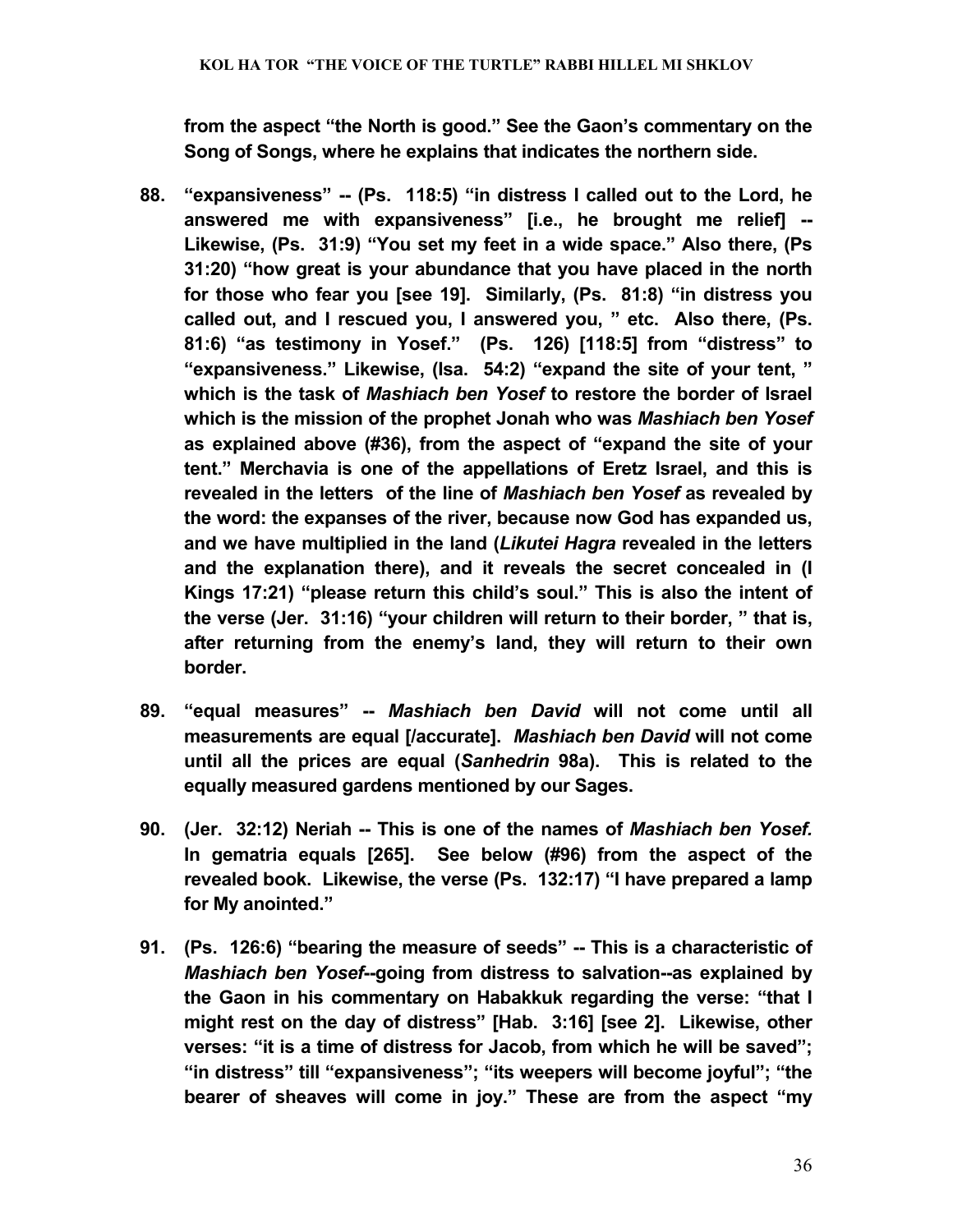**sheaf rose." The entire Psalm speak of the return to Zion, i.e., the ingathering of exiles, and that is the mission of** *Mashiach ben Yosef***.**

- **92. pursued -- "God always seeks the pursued" as is written (Koh. 3:15) "what has been, already exists; and what is to be, has already been; and God always seeks the pursued." The pursued is the** *Mashiach ben Yosef*  **who appears in every generation. I have already explained that there are hints in the words "God always seeks the pursued." The hints are revealed through gematria, for the words equal [832] which is epitomized by Zion, which is in the line of Yosef according to the Midrash (***Tanchuma* **on the** *parsha* **"***Ki Tezeh***"): whatever occurred to Yosef, occurred to Zion.**
- **93. (Ps. 31:13) "like the dead, I have been forgotten from the heart" -- In the same Psalm we find: "how abundant is the goodness that you have placed in the North for those who fear you, " etc. Also in the same Psalm, we find: "you set my feet in a wide space." He was forgotten like a dead man from the heart, means: he was forgotten from the heart- from the heart of Jacob, because there is a decree regarding the dead that he is forgotten from the heart of a person, though not from his soul. Therefore, it is written about Jacob, "and he refused to be comforted."**
- **94. "a youth" -- (Gen. 37:2) "and he was a youth" -- Four individuals were given the appellation ' youth': Yosef, Joshua, Metatron, and David.**
- **95. "a man's soul is the lamp of the Lord" (Prov. 20:27) -- The words "lamp of the Lord" include the union of the three names of God: ' '. Altogether, in gematria, they equal [250]. Their uniqueness comes from the mystery of the** *sefira Yesod***.**
- **96. the unsealed deed in Anatot" (Jer. 32) -- The two deeds mentioned in this chapter refer to the two** *meshichim***. The open deed refers to**  *Mashiach ben Yosef* **who is from the aspect of the revealed world . This is the mystery of the revealed end mentioned by our Sages. The sealed deed is from the aspect of** *Mashiach ben Dav id* **from the aspect of the h idden world . The unsealed deed is related to the four aspects o f Efraim as noted above (#1) in the discussion o f the aspect " Efraim is My firstborn , " and this is the in tention of the revealed end.**
- **97. (Gen. 28:12) "a ladder was set on the Land and its top reached to Heaven" -- This is a quality of Yosef as known: whatever occurred to Jacob, occurred to Yosef, that all his deeds are in the awakening from**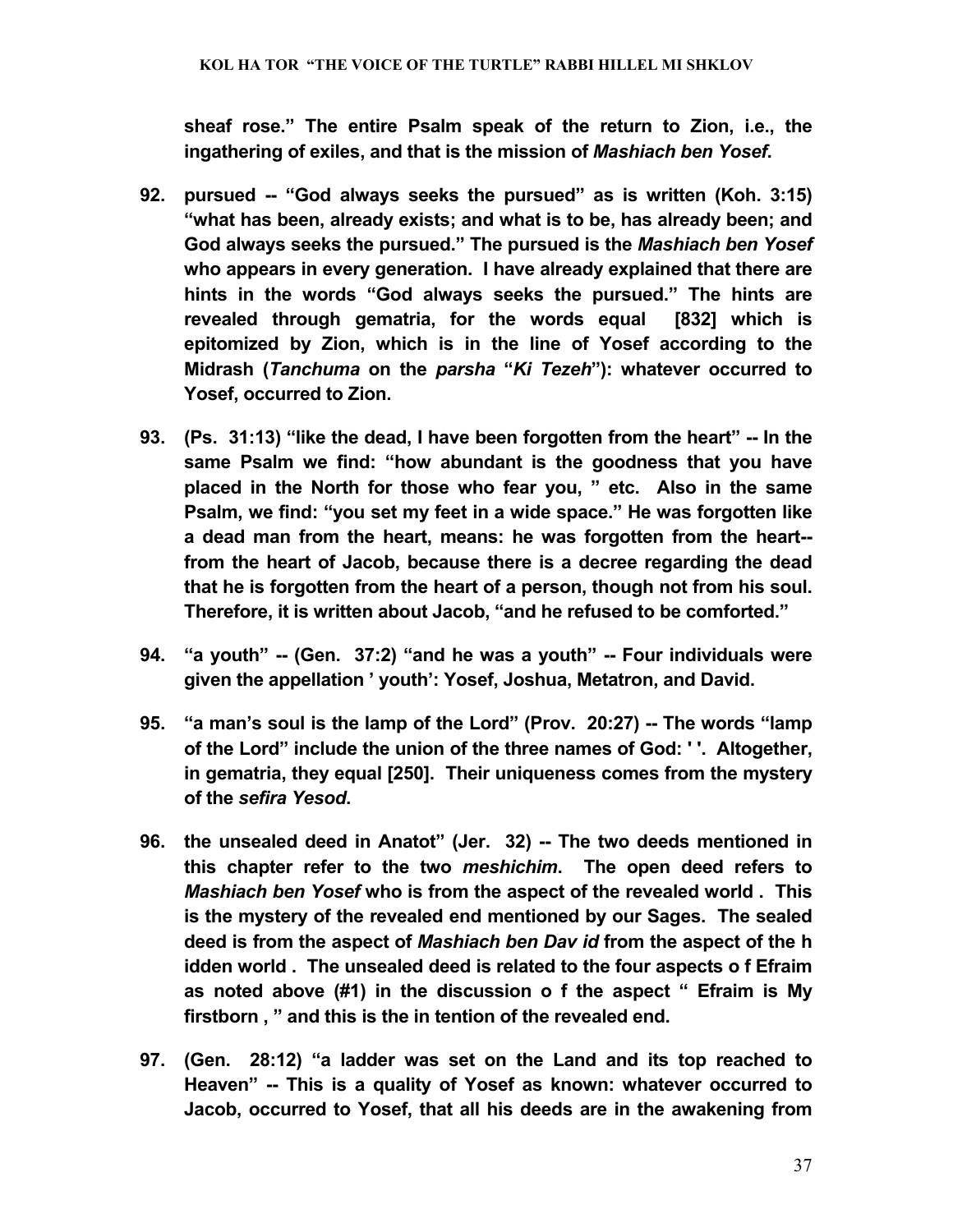**below and he is helped by Heaven. See above (#69), for the aspect "even everything in the Heavens and Earth" [1 Chron. 29:11]. For**  *Mashiach ben Yosef* **has two aspects: the aspect of Yosef ben Rachel, and the aspect of Yosef ben Jacob.** 

- **98. "the secret of the Lord is for those who fear him" (Ps. 25:14) -- Whenever the word is mentioned, it refers to the mission of** *Mashiach ben Yosef* **as hinted at in the verse: "place it into the ears of Joshua." In gematria, ! in the ears of, equals [70] and when the value of the letters of as pronounced are added up [i.e., ' '], they equal [566].**
- **99. (Song 4:16) "North, wake up; South, come" -- In gematria, the initial letters of the words: equal [566]** *Mashiach ben Yosef* **who first awakens in the North. As it states in the Midrash: The** *mashiach* **is in the North. Therefore the beginning of the ingathering of the exiles is from the land of the north, as is written: "behold, I will bring them from the land of the North" (Jer. 31:7). In the same chapter we find: "Efraim is My firstborn, " and "call out on Mount Efraim, 'Rise and let us go up to Zion'" (Jer. 31: 5) etc., as explained above (#1), in the discussion of the aspect "Efraim is My firstborn."**
- **100. (Jer. 30:7) "it is a time of distress for Jacob, from which he will be saved" -- All of this refers to** *Mashiach ben Yosef,* **as explained by the Gaon on Habakkuk on the verse: "that I might rest on the day of distress." Wherever the term salvation occurs, it refers to the mission of Joshua bin Nun, who is in the line of** *Mashiach ben Yosef* **with his great strength. This is revealed in the number 999 in the** *sefira Yesod* **in opposition to "it is a time of distress for Jacob." This is affirmed in gematria [this verse equals 999]: "from which he will be saved" means that from it, with the strength of this number, he will be saved.**
- **101. (Ez. 37:19) the wood of Yosef -- This refers to** *Mashiach ben Yosef* **for the entire Redemption depends on the unification of the two pieces of wood: the wood of Yosef and the wood of Judah (as it states in this chapter). They are the two** *meshichim***:** *Mashiach ben Yosef* **and**  *Mashiach ben David***, who at first, i.e., when the Redemption starts naturally from below, will be separate individuals in "your hand" [Ez. 37:17]. Afterwards, they will become one in "My hand" [Ez. 37:19], the hand of God--that is, miraculously, with the help of the clouds from Heaven.**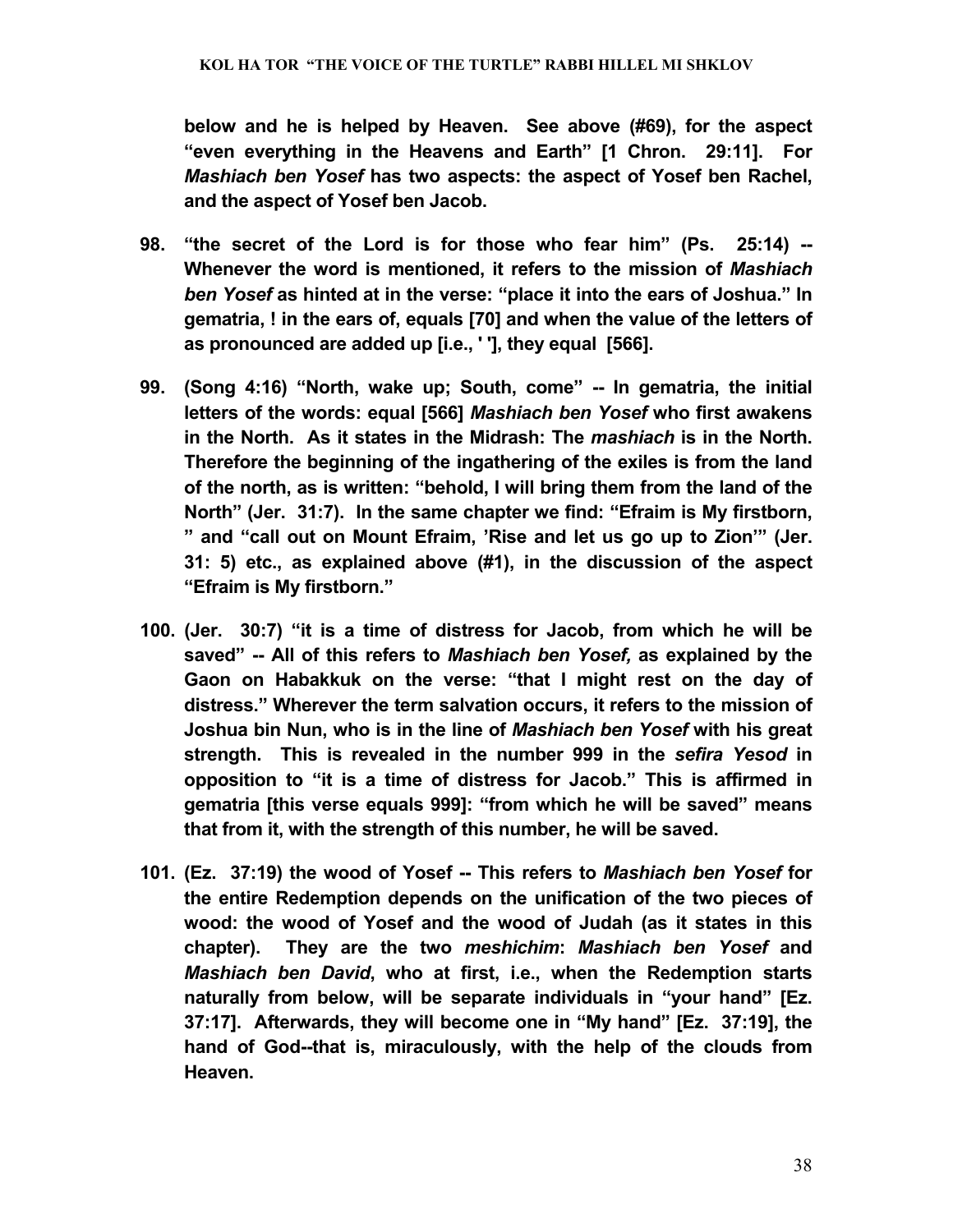- **102. (Ez. 37:16) the wood of Efraim û This is the wood of Yosef. In the same verse we find Yosef is the wood of Efraim. Regarding this, the Gaon added a hint that in gematria equals , the ingathering of exiles.**
- **103. (Ps. 89:52) the footsteps of your** *Mashiach* **-- In the verse "who taunted the footsteps of your Mashiach." Wherever footsteps of** *mashiach* **are mentioned, they refer to the mission of the first** *Mashiach***,** *Mashiach ben Yosef***.As is known, the enemies of God and the enemies of Israel cause trouble to the entire process of the beginning of the Redemption that occurs in the footsteps of the** *Mashiach***. In the Psalm, it states regarding this matter: "who taunted the footsteps of your** *Mashiach***" [Ps. 89:52]. Our Sages have already enumerated all the tribulations that come during the footsteps of the** *Mashiach***. We have no one to lean on except our Father in Heaven and His will that we occupy ourselves with the awakening from below, and stand firmly against all disturbances and taunts. We must act in the spirit of Eitan HaEzrachi, who is our forefather Abraham, and according to a parable of the Gaon (as explained in Chapter 1), the first** *Mashiach ben Yosef.* **The Gaon added the hint in the verse: "How will I know that I will inherit it ." The word '' in gematria equals [566].**
- **104. "the footsteps of the** *Mashiach***" -- They are called footsteps for two reasons; one, because they come step by step; two, because all the special attributes of the Redemption come like the heels of a person , indirectly, in a roundabout way, so that impure layers do not fasten themselves securely.**
- **105. (Isa. 26:1) "the city is a stronghold for us; He will grant salvation to its high walls and outer wall." -- There is a strong tower against the enemy, like the words in the verse: "out of the mouths of babes and those who nurse, you established strength." The term salvation and ! strength are in the** *sefira Yesod***. 'City' is in the line of** *Malchut***. Together they unite**  *Yesod* **and** *Malchut***, which means the city will become united together, which will take place in rebuilt Jerusalem. So Efraim is referred to as the "stronghold of my head."**
- **106. (II Chron. 31:21) "he acted and he succeeded" -- This is one of the characteristics and special attributes of Yosef, that his success comes only by doing, as it says about Yosef: "everything that he did, the Lord made succeed in his hand" (Gen. 39:3.. The Gaon added that there is a hint to this in the fact that the verse: , equals 613 in gematria.**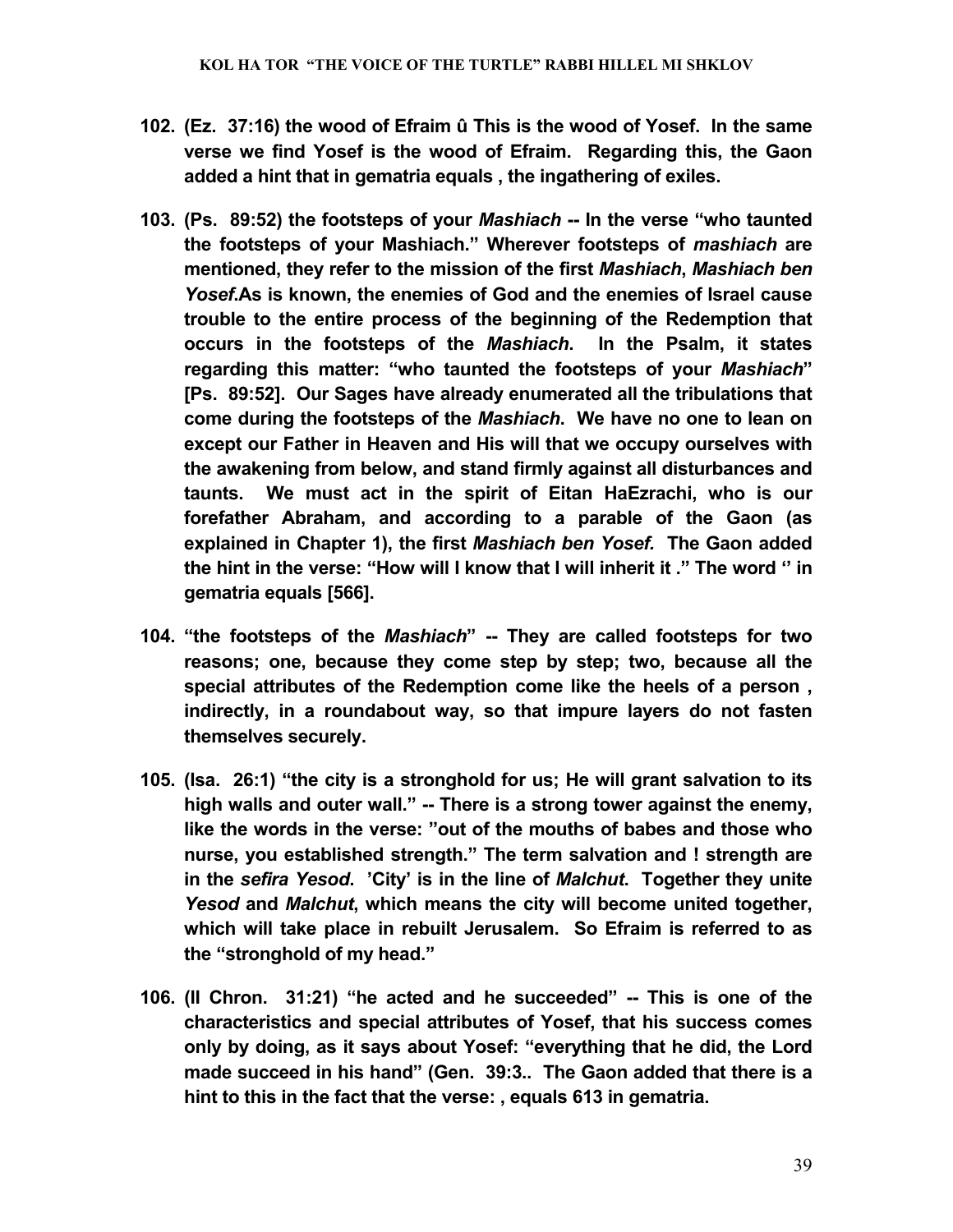- **107. (Gen. 2:9) "the tree of knowledge of good and evil" -- Both are in the**  *sefira Yesod***. As is known, the decision between them depends on a hairbreadth.**
- **108. [Gen.: 45:26]) "Joseph is still alive" -- All are in the** *sefira Yesod***, and within these words are concealed the essence of the existence and life of** *Mashiach ben Yosef* **as well as the existence of** *Mashiach ben David***. For as long as Yosef is still alive, King David of Israel is still alive and exists. Therefore, we pray daily for the life of** *Mashiach ben Yosef* **in the prayer that contains the words: "the throne of David, your servant, " in the blessing "who builds Jerusalem." This is explained above (#67) from the aspect of David's throne (see above, chapter 1, section 21). The Gaon, who was the light of** *Mashiach ben Yosef* **used to pray daily the prayer "Yosef is still alive" for all 999 footsteps of the** *Mashiach* **during the beginning of the Redemption depend on him. When saying this prayer the Gaon would mention also the merit of the his own greatgrandfather, Rabbi Eliyahu Chasid, who was** *Mashiach ben Yosef* **in his generation. This is the meaning of the verse about Efraim: "I will yet remember him" that is, the characteristic of "Yosef is still alive."**
- **109. (Ps. 94:15) "justice will revert to righteousness, and all the upright of heart will follow it" -- Both are in the line of** *Mashiach ben Yosef,* **as is written: "righteousness and justice are the foundation of his throne." Establishing the throne, David's throne, is the mission of** *Mashiach ben Yosef***, as explained above (#67) from the aspect of "the throne of David, your servant." The Gaon added a hint to this. The words in gematria equal Eretz Israel [832]. The term "righteousness" is also used in connection with Cyrus, who was in the line of** *Mashiach ben Yosef***: "I awakened him with righteousness" [Isa. 45:13].**
- **110. (Ex. 13:19) the bones of Yosef -- This contains the secret of the independence of** *Mashiach ben Yosef***. From here we learn that all the qualities and special attributes come not only from the channel of abundance in the** *sefira Yesod***, but also from his own nature. His nature is connected with the final complete Redemption of** *Mashiach ben David*  **that will come together with Moshe Rabbeinu, the final redeemer. This is what is meant by: "and Moshe took the bones of Yosef with him."**
- **111. (Ps. 122:3) "a city that is united together" -- That is, the complete connection between Jerusalem above and Jerusalem below. When will this occur? When Jerusalem will be rebuilt, as stated in the same verse.**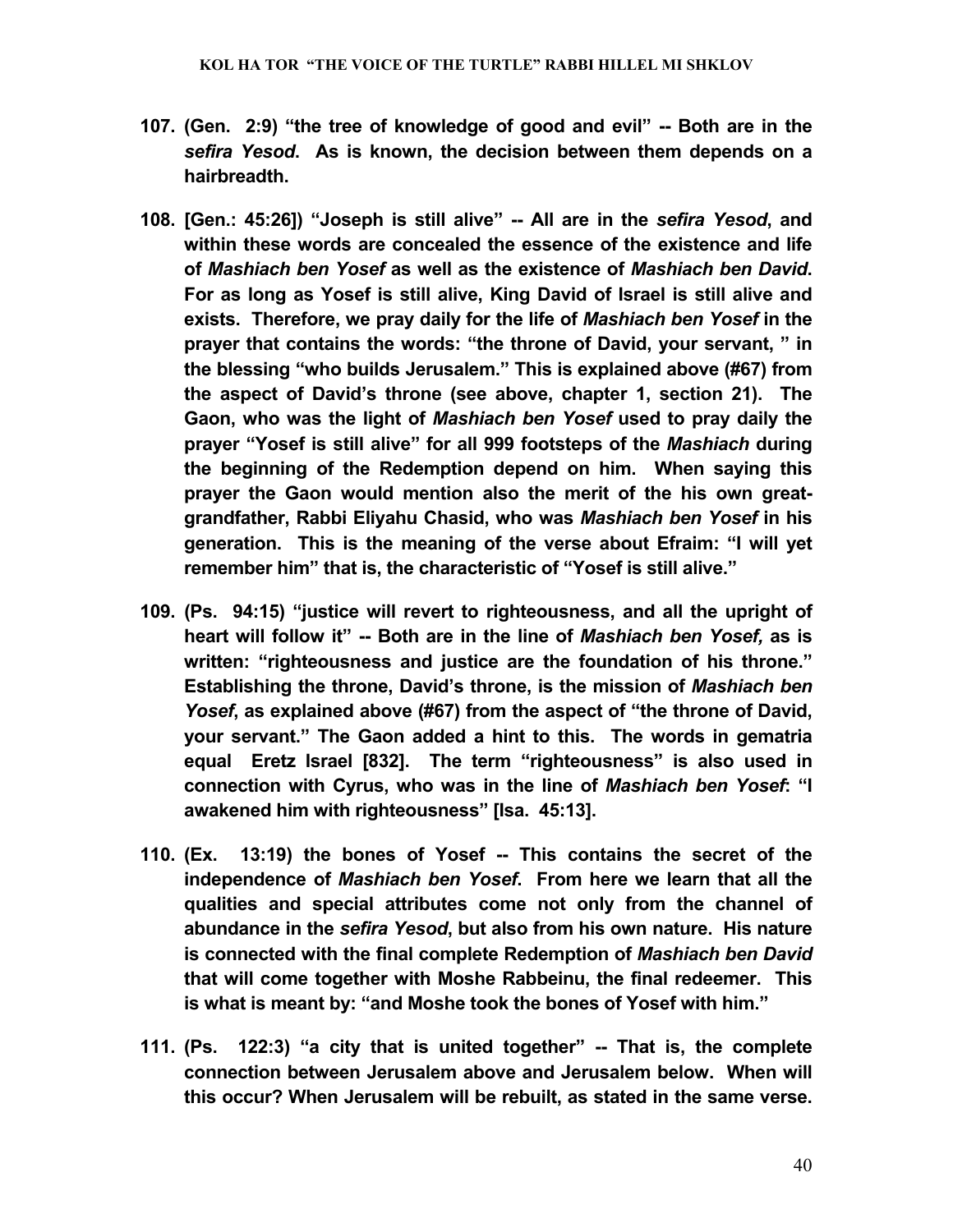**This connection will be brought about by the two meshichim who are like the feet of God--***Netzach* **and** *Hod***-- as written in this Psalm: "our feet stood within your gates, O Jerusalem." And the building of Jerusalem below is the mission of** *Mashiach ben Yosef,* **and this entails establishing David's throne, as it says in the prayer about the rebuilding of Jerusalem. See above (#67) on the aspect "David's throne."** 

- **112. (Koh. 10:20) "for a bird of the skies will carry the sound, and some winged creature will relate the matter" -- This was said about Metatron, the Minister of Interior, as brought in** *Tikunei Zohar***.He is the Angel of**  *Mashiach ben Yosef***.The word hints at , and in gematria the two words are equal [156].**
- **113. (Jer. 5:1) "one who executes justice, who seeks faithfulness" -- That verse states: "wander about the streets of Jerusalem ..., if you see a man, " like Gabriel, who seeks faithfulness, as revealed in the words: "a faithful city" [Isa. 1:21] which precedes: "Zion will be redeemed through justice" (Isa. 1:27). Similarly, "a righteous person lives by his faith" (Hab. 2:4). With regard to the verse: "one who executes justice, who seeks faithfulness, " our Sages explained that it refers to men of faith [they also explained that it refers to men of truth] in Jerusalem.**
- **114. (Zach. 9:9) "a lowly person, riding on a donkey" -- (Midrash** *Tanchuma*  **on Bereshit)** *Mashiach ben Yosef* **is a lowly person, see above (#27), on the aspect of "I was brought low, and he saved me." His lowliness protects him from death..**
- **115. (Deut. 11:12) "the eyes of the Lord your God are always on it, from the beginning of the year till the end of the year" -- The word "eyes" in plural form refers to the two** *meshichim***. The beginning of the year refers to**  *Mashiach ben Yosef* **who is the quality of** *Din;* **the end of the year refers to the month of mercy -- to** *Mashiach ben David***, who is the quality of Mercy. "The eye of the Lord is on those who fear him, who await his lovingkindness" [Ps. 33:18]. This is from the aspect of** *Mashiach ben Yosef.* **This is what is meant by (Job 8:8) inquire now of the first generation. The word equals [566].**
- **116. Ezra and Nehemia-- ! Ezra Nehemia are from the aspect of . In gematria, they are the same [391], as noted by the Gaon in his hints: Joshua is**  *Mashiach ben Yosef***. Likewise, Ezra and Nehemia had the mission of**  *Mashiach ben Yosef.* **We have already explained that the entire**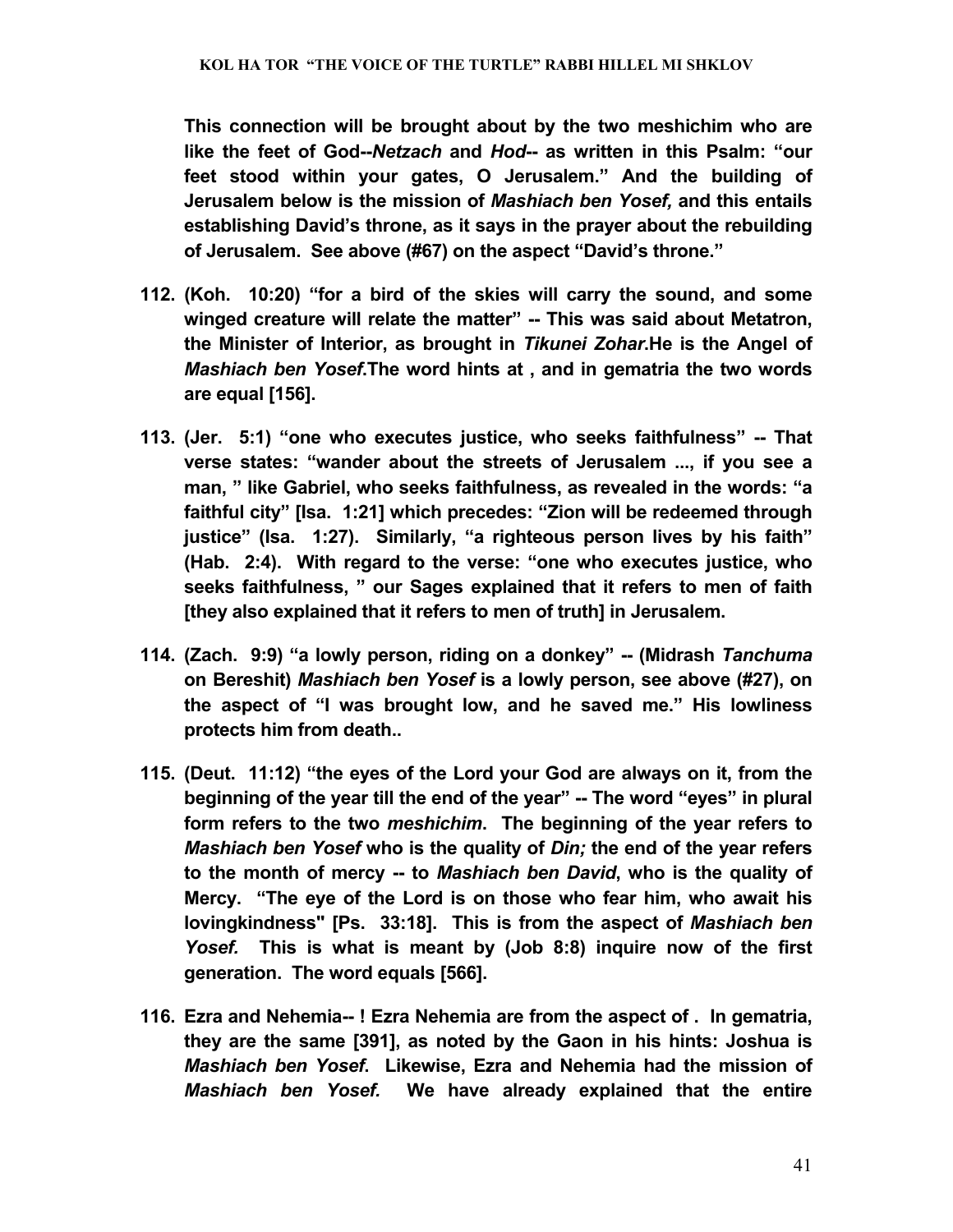**beginning of the final Redemption, all its details, even minor details, of all the work during the footsteps of the** *Mashiach***--all are included in the mission of Ezra and Nehemia, as occurred during the time of Cyrus, during the Second Temple period.** 

- **117. (Ps. 81:6) "He placed it as testimony in Yosef when He went forth over the land of Egypt -- This means that the rulership of Yosef overcomes every impure spirit, and the task of** *Mashiach ben Yosef* **is to drive away the impure spirit from the Land by gathering in the exiles, rebuilding Jerusalem, and planting the desolate areas. Thus the Gaon hinted at the following principles: Return to your cities -- in gematria these words equal a testimony in Yosef [643]; likewise, [643] build Jerusalem; likewise [643] for the time has come to favor it [/to plant it]. The word means planting, as is written , which means planting a desolate place. See above (#73) on the aspect "who will ascend the mountain of God" (in connection with this too, see the Gaon's hint regarding his own mission: in gematria equals [479].**
- **118. (Isa. 35:10) "the redeemed [ransomed] of the Lord will return, and come to Zion with glad song" -- Whenever redeem is mentioned, it refers to the mission of** *Mashiach ben Yosef* **through whom the exiles will be gathered in, as explained by the Gaon at length in his paper on the secret of the letters (***Likutei Hagra)***. From this we learn that the main ingathering of exiles is not less that 600, 000, according to the interpretation of our Sages regarding this verse (***Masechet Shabbat* **88a) in connection with the two crowns and the Golden Calf and the atonement for the sin. With regard to the verse: "they will obtain joy and happiness, " our Sages said (***Succah* **48b). The Gaon commented about this verse, that had he been born solely to understand the meaning of the Talmud on this matter, he would have considered it worthwhile. In essence, the verse speaks about the two** *meshichim***.**
- **119. (Ps. 116:16) "You have released my bonds" -- This was said in connection with "I was brought low and He saved me, " that was mentioned in the previous chapter as referring to** *Mashiach ben Yosef***, according to the Gaon. Likewise in connection with "You have released my sack and girded me with joy." See above (#27), on the aspect of: "I was brought low, and He saved me."**
- **120. (Jer. 1:15) "the entrance of Jerusalem's gates" -- This is the entrance of the city where our Sages maintained would be the main battle of the two**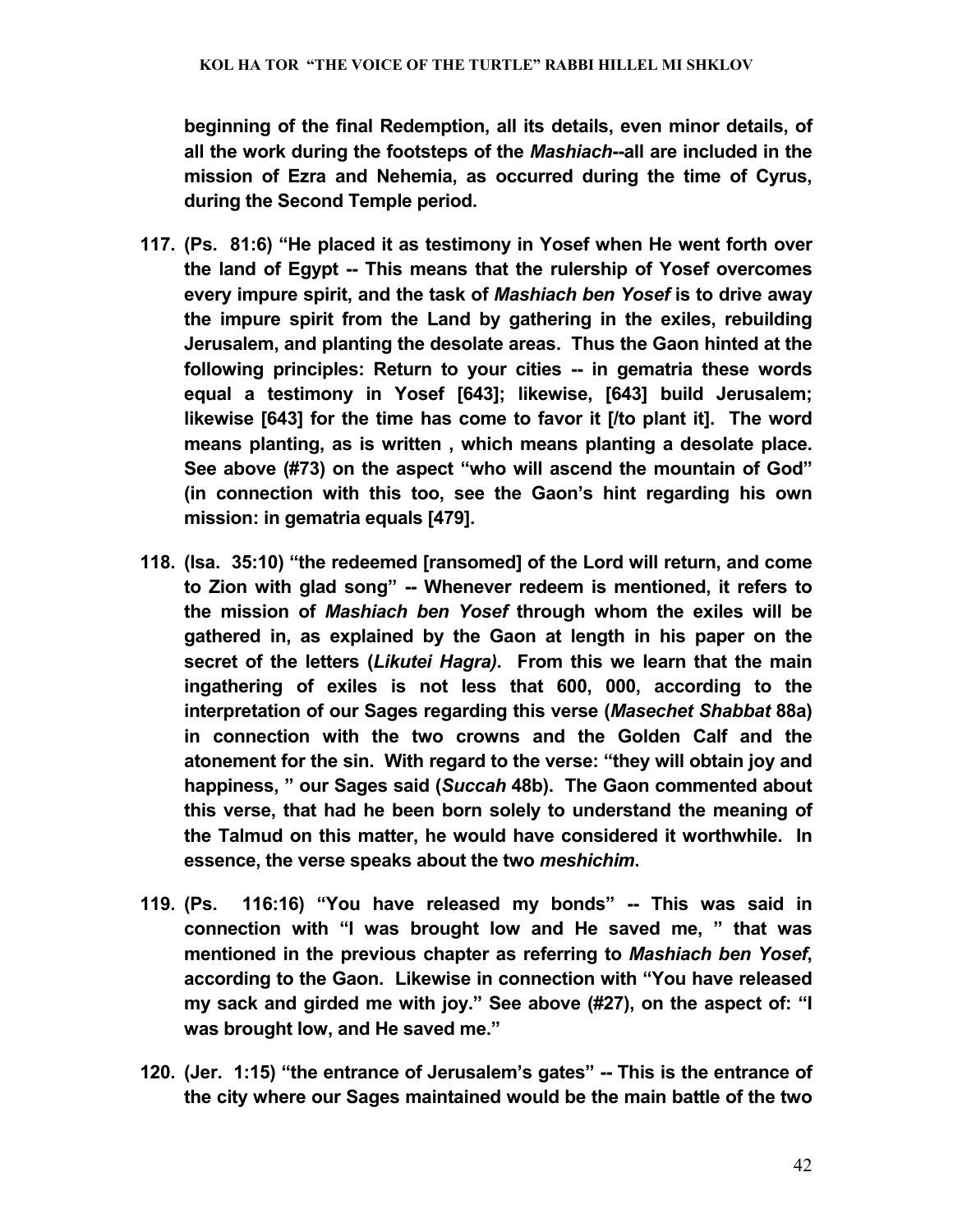*meshichim* **against the Angel of Esau. This is a revelation explaining the verse: from Emeq Achor to [999] (Hos. 2:17), which is 999 in the**  *sefira Yesod***, as well as in gematria. This is the explanation of the Gaon regarding the mystery of the Hebrew alphabet in connection with the line of Yosef in the revelation of "a good eye [bountiful man] will be blessed." It is divided into two: 499 on the left side, and 499 on the right side as revealed by the fact that there will be two armies, and in gematria this is 999 footsteps of the** *Mashiach* **as is known. This is the beginning of the completion of the 500 in vau on the right and 500 in on the left. This is what is meant that "there is hope regarding your end, " that is said regarding** *Mashiach ben Yosef,* **as explained above (#60) on the aspect "there is hope regarding your end" [Jer. 31:16]. This is the beginning of the victory and the fulfillment of the commandments dependent on living in Eretz Israel. This is the Gaon's explanation of the verse mentioned above: Emeq Achor to Petach Tikva (as explained below in Chapter 5). (Deep revelations about this matter, etc., were explained to me by the Gaon privately, etc.).**

 **The entrance of the city, which is located halfway between the area of the walls and the area of the gates on the west on a place referred to as ôthe top of the hill, ö as written: ôupon your walls, O Jerusalem, I have posted guardsö [Isa. 62:6]. The plural form [guards] is used to refer to two** *meshichim***.**

- **121. (Prov. 11:8) "a righteous person is rescued from trouble" -- Likewise, "Mount Zion will not collapse, it will always be inhabited" (Ps. 125:1). Wherever the term righteous person is mentioned in general, that is, when it does not refer to a specific person, then it is in the line of Yosef the righteous person. See above (#32) on the aspect "Mount Zion." Likewise, "a righteous person will flourish like a palm tree" (Ps. 92:13). Whenever a righteous person is mentioned, it is in the line of Yosef the righteous person. Similarly, 'it will blossom, ' in the sense of "his staff will blossom, " refers to** *Mashiach ben Yosef.* **This is affirmed in gematria where equals** *mashiach* **[358]. See above (#82) on the aspect "his staff will blossom."**
- **122. (Gen. 41:45)** *Tsofnat Paneach* **"one who explains what is hidden" -- This was said about Yosef, and it is one of the missions of** *Mashiach ben Yosef* **that in every generation he explains the hints in the Torah, especially as the footsteps of the** *Mashiach* **come nearer, as is known.**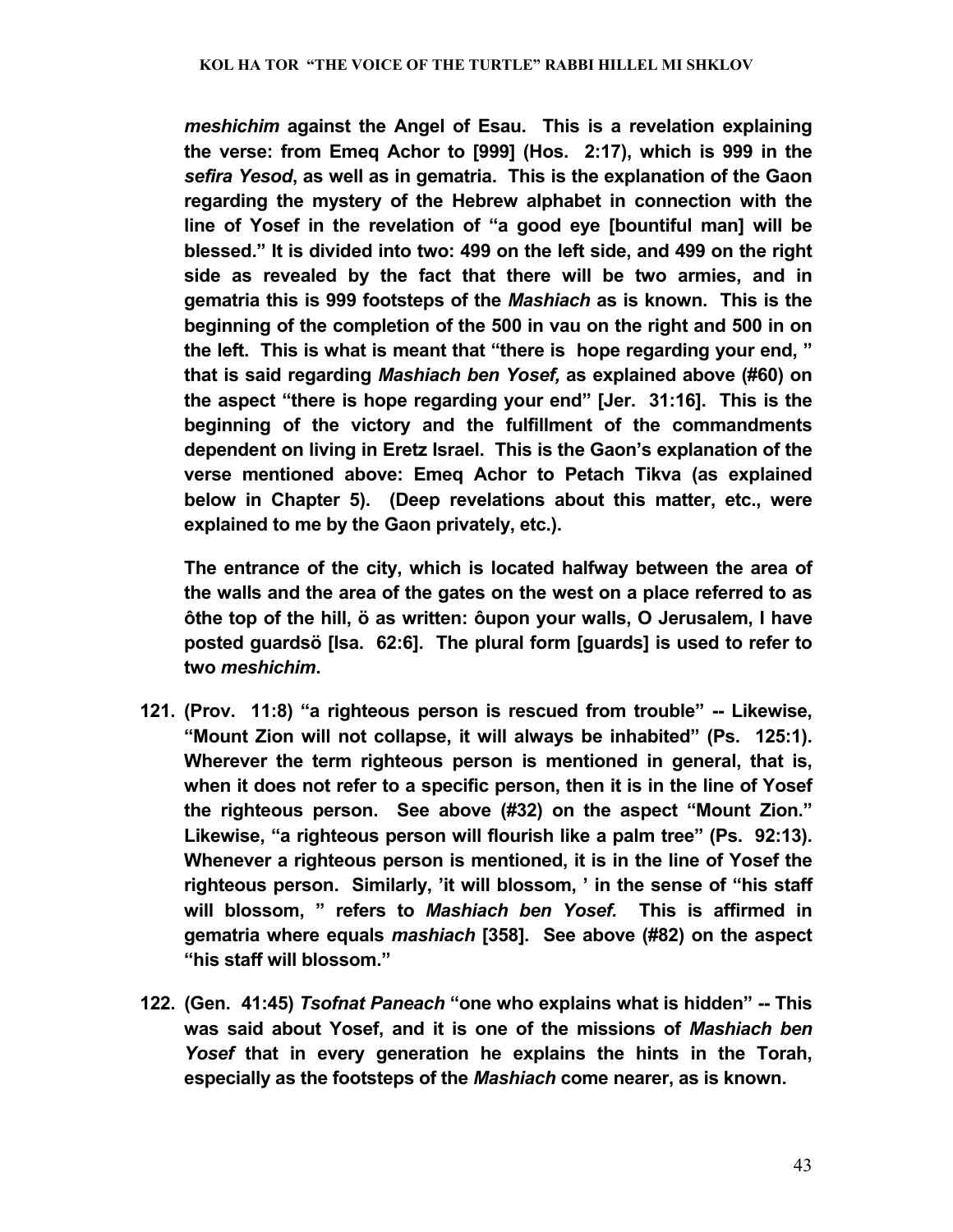- **123. (Ps. 89) [97:2] "his throne is established on righteousness and justice" - - Similarly, "establish the throne of David within it quickly." A sign that this is so, is that in gematria equals [832] Eretz Israel. See above (#67) for more details on the aspect "David's throne." This is revealed in the mystery of as explained by the Gaon in his commentary on** *Tikunei Zohar***.**
- **124. (Isa. 1:27) "Zion will be redeemed through justice and those who return to her through righteousness" -- Zion is the light of Yosef as is known: whatever occurred to Yosef, occurred to Zion. Wherever the term redeem [or ransom] is used, it is in the line of the first** *Mashiach***. As the Gaon hinted: in gematria, equals [920]. This is explained above (#118) on the aspect "the redeemed of the Lord will return."**
- **125. "a righteous sprout" -- in the verse (Jer. 23:5) "I will raise a righteous sprout from David." A righteous sprout refers to the first** *mashiach***,**  *Mashiach ben Yosef***. Like David's throne, as explained above, it prepares the way for** *Mashiach ben David***. We are greatly obligated to pray on his behalf that he not be killed in the war by Armilus. Therefore we focus on this daily in the Amidah prayer that includes: "the sprout of David" and "raise his horn in your salvation." All this is revealed in the mystery of the words: "the horns of an ox." At the conclusion of the blessing it states: "who causes to sprout 'the horn of salvation'" which in gematria equals** *Mashiach ben Ef***raim (741). We also have to focus on this number. See below (#135) on the aspect "a scepter has risen in Israel" [Num. 24:17].**
- **126. (Hab. 2:4) "a righteous person lives by his faith" -- See above (#113) for the aspect "one who executes justice, who seeks faithfulness." From this we learn of the promise that** *Mashiach ben Yosef* **will live also because of the merit of men of faith [also, men of truty] and a faithful city [also, a city of truth]. Additional proof of the promise, is that in the verse that precedes "a righteous person lives by his faith, " it states "there is another vision for the designated time, " etc.**
- **127. (Prov. 10:25) a righteous person is a foundation of the world -- Both are in the** *sefira Yesod***, for one of the principle missions of** *Mashiach ben Yosef* **is founding and building a world, which refers to the rebuilding of Jerusalem, as explained above (#67) on the aspect "David's throne" in the blessing of "build Jerusalem."**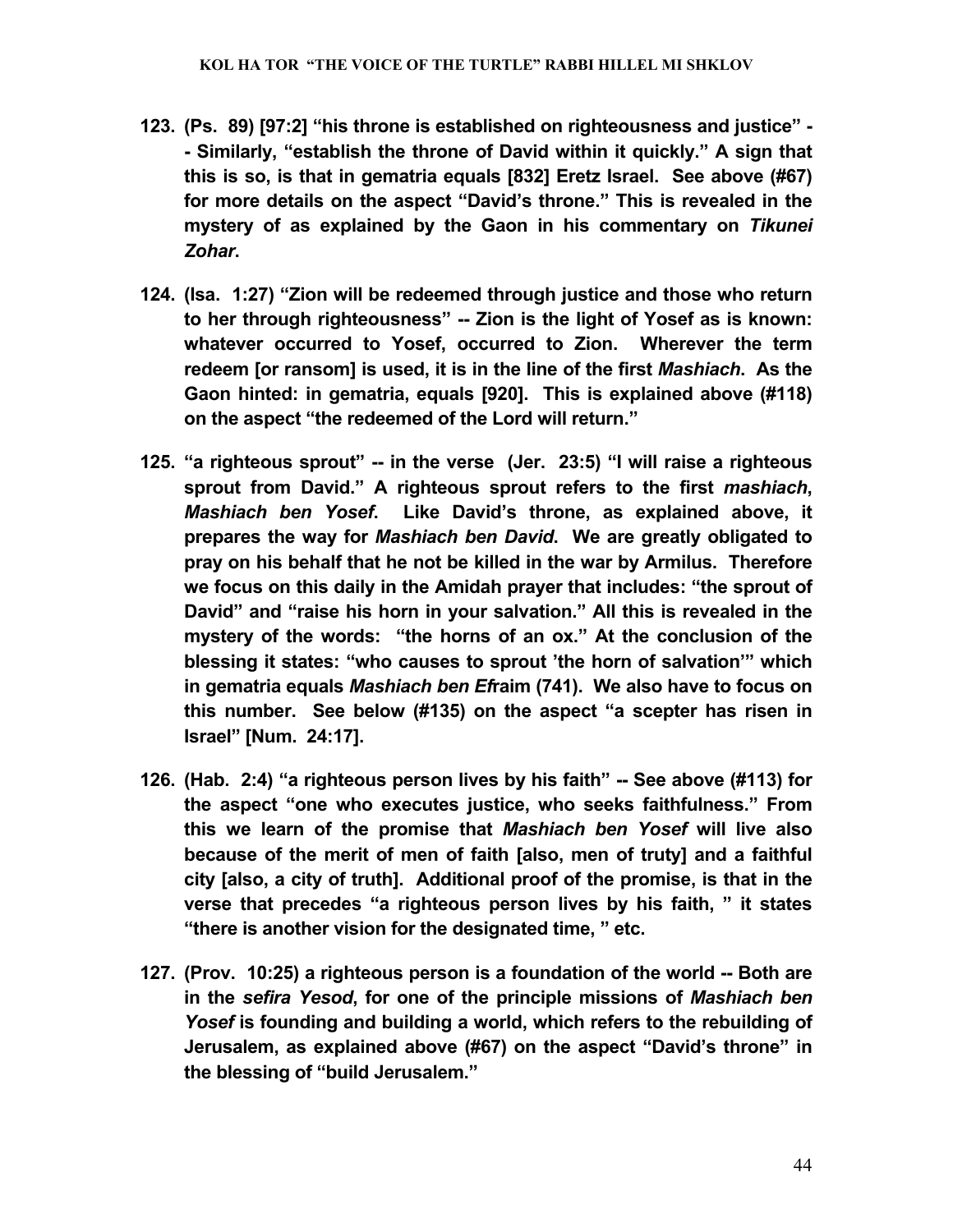- **128. (Prov. 13:17) "a faithful emissary brings healing" -- The verse states: "a messenger of the wicked falls into evil, but an emissary of the faithful brings healing." The wicked messenger refers to the angel of Esau who, because of his wickedness, will fall into the hands of the angel of Yosef, as is written in Midrash** *Tanchuma* **(on ), who, as an emissary of the faithful, brings healing. This can be compared with "through his wounds, we were healed" [Isa. 53:5).**
- **129. Zion (Jer. 31 [Jer. 30:17]) "Zion, I will heal you of your wounds" -- The healing of Zion is in the line of** *Mashiach ben Yosef,* **as in the sentence, "An emissary of the faithful brings healing" which is quoted above. Likewise, "who heals all your ailments" [Ps. 103:3], "who redeems your life from the pit" [Ps. 103:4]. Similarly, we find the verse: [Ps. 107:20] [ in gematria: 897] "he would send his word and heal them, " that is said of** *Mashiach ben Yosef,* **and in gematria equals [897].**
- **130. "righteousness" -- the aspect of Yosef son of Rachel in** *Malchut***. So it is written about Cyrus: "I awakened him with righteousness and will smooth out all of his paths; he will build my city and set free my exiles, said the Lord of Hosts" (Isa. 45:13). As is known, Cyrus was under the command of** *Mashiach ben Yosef.* **The meaning is similar in the verse: "till justice reverts to righteousness." See above (#109) for more details on that aspect.**
- **131. "horns of an ox" -- as is written, (Deut. 33:17) "his horns are like those of an ox, with them he gores nations." The main idea refers to** *Mashiach ben Yosef,* **as the Gaon explains at length in his remarks on this verse (in his work** *Aderet Eliyahu***), for** *Mashiach ben Yosef* **is in the line of Joshua, who took part in the war "the Lord wages against Amalek from generation to generation." The horns of an ox is refer to the war of Gog and Magog, which is divided into many parts, like the parable in the Midrash. In the parable, a king became angry at his son, and swore to throw a huge stone at him. Later on, he regretted what he had said, etc.It's an important principle that all pain and anguish that Israel suffers because of the nations of the world, generally and well as personally, even more so in connection with the ingathering of the exiles--all these decrease the amount and intensity of suffering during the war of Gog and Magog (see the beginning of the section on Efraim is My fistborn as is known). Happy are you, dear sons of Zion who stand in the breach against savage descendants of Hagar, as promised to us that** *Mashiach ben Yosef* **will gore nations, and the Lord will provide the salvation.**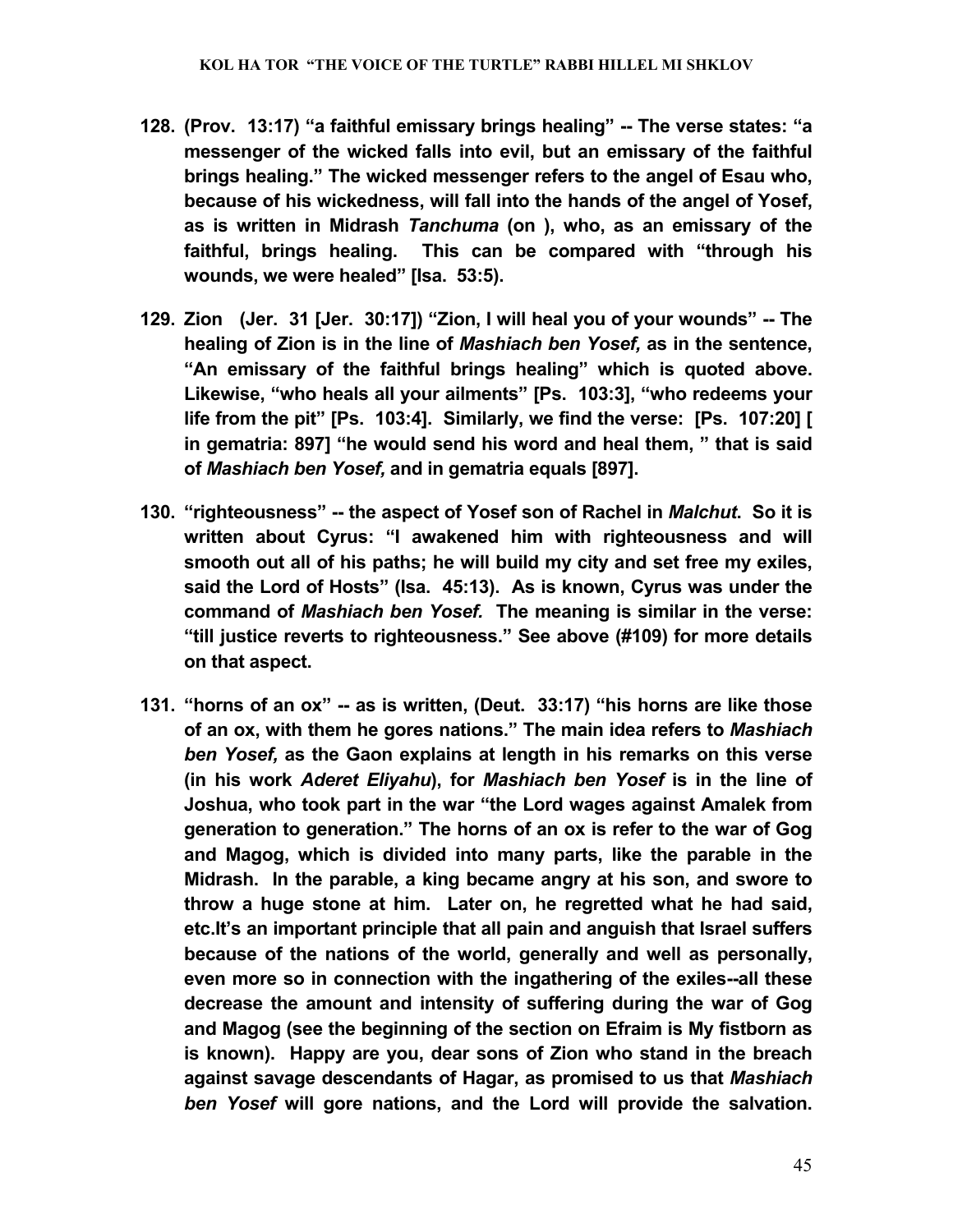**Now the best and surest path and medicine to lighten, even remove all the tribulations of Gog and Magog and all the tribulations of Eretz Israel, is to correct one's conduct by setting up people of Truth in the Holy City. This will lead to the redemption of Truth and sanctification of the Holy Name, which are the main purpose of all our deeds during the beginning of the Redemption. We have already explained above that, according to the Gaon, while the footsteps of the** *Mashiach* **progress through the ingathering of the exiles, the** *Sitra Achra* **becomes stronger and stronger in his main purpose, which is to deny and uproot truth and righteousness, as our Sages have said: "during the footsteps of the**  *Mashiach***, truth will be missing" [Sota 49b], etc. In order to counter this, we must act and fight with all our strength with the help of God, to overcome the** *Sitra Achra* **with good deeds and with all the corrections, as noted and explained below.**

- **132. "the revealed end" -- (***Sanhedrin* **98;** *Megilla* **17) on the verse (Ez. 36:8) "you, mountains of Israel, will give forth your branch, and bear your fruit for My people, Israel, when they are about to come." Rashi, in his commentary on this verse, writes that the revealed end will make the end of the Redemption come closer, and this is the task of the first**  *Mashiach***, for anything that prepares for the Redemption is part of the task of** *Mashiach ben Yosef* **and is called the 'revealed' end, after the 'revealed' God, and after the 'revealed' document of Anatot from the aspect of the 'revealed' world in the line of Rachel.**
- **133. (Gen. 37:7) "my sheaf rose and also remained standing" -- Anywhere the term arise is used, it is in the line of Yosef. See above (#73) on the aspect : "who will ascend ... and who will rise, " etc.**
- **134. (Zach. 1:14) "I have become exceedingly jealous on behalf of Jerusalem and Zion" -- All this is in the line of Yosef, as brought in the Midrash (***Tanchuma***, end of ), in comparison with "his brothers were jealous of him."**
- **135. "the horn of salvation" -- This refers to** *Mashiach ben Efraim***, and equals it in gematria (741). See above (#125) on the aspect "a righteous sprout, " and further on (#138) on the aspect "a scepter has risen in Israel."**
- **136. (Isa. 60:1) "rise and shine! for your light has arrived, and the glory of the Lord has been shining upon you" -- Wherever the term is used, it is**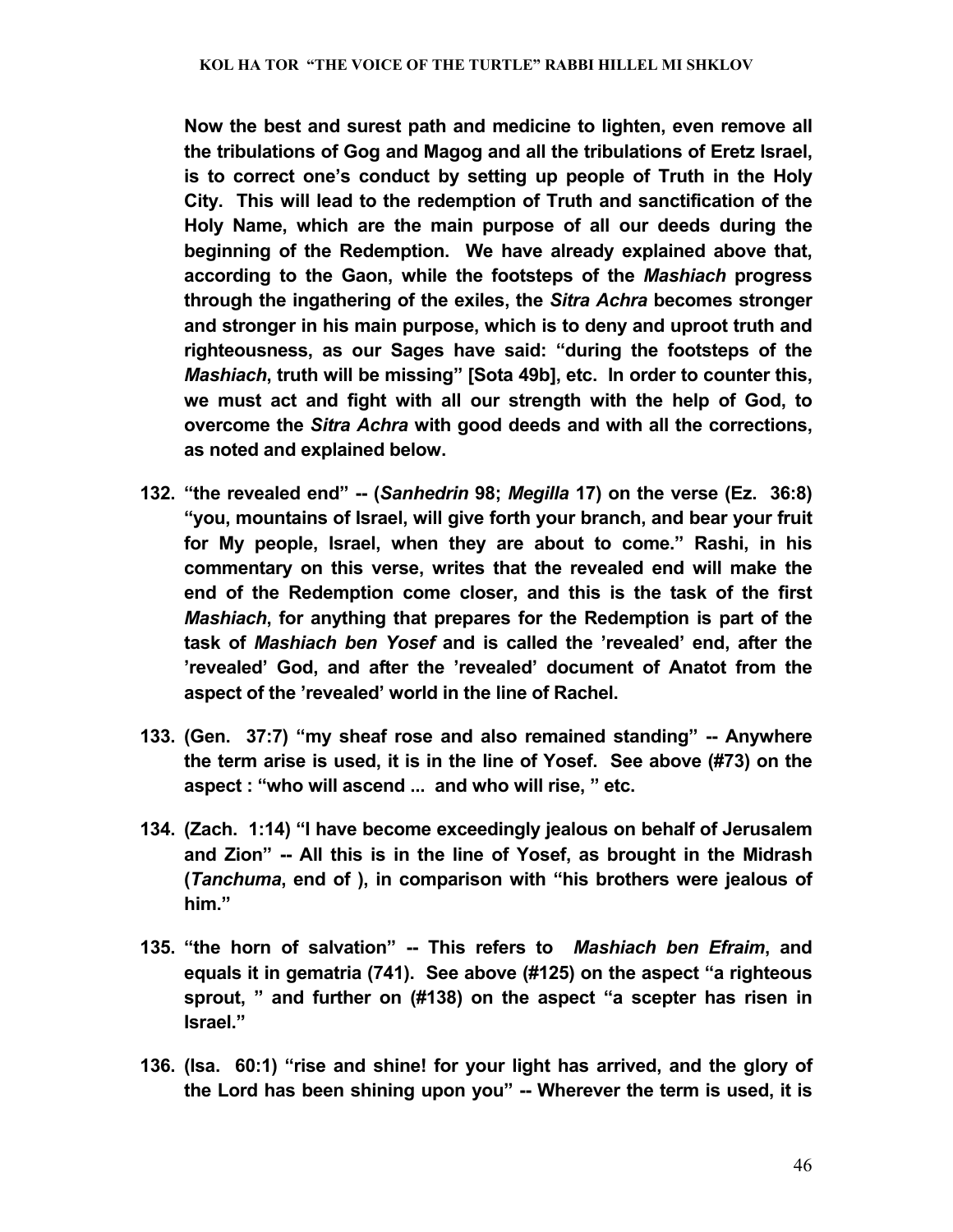**in line with Yosef, according to what is written: "my sheaf rose and remained standing." Likewise in gematria equals [156].**

- **137. (Gen. 49:26) "let them be upon the crown of the head of the one who was separate from his brothers" -- This referred to Yosef --.**
- **138. (Num. 25 [Num. 24:17]) " a scepter has risen in Israel" -- This refers to**  *Mashiach ben Yosef* **who rises by himself naturally during the awakening from below (as explained by the Gaon, writer of** *Or Hachaim*  **with regard to this verse). The words equals in gematria [457].**
- **139. (Jer. 31:5) "rise and let us ascend to Zion" -- This refers to Efraim who is** *Mashiach ben Yosef* **through whom the ingathering of exiles will be accomplished. See above (#1), on the aspect "Efraim is My firstborn." As known, wherever the term is used, it is in line with Yosef, like the reference: "my sheaf rose."**
- **140. (Isa. 66:6) "a sound of tumult comes from the city" -- The verse continues: "a sound from the Sanctuary, the sound of the Lord paying back his enemies." The next verse reads: "before she feels labor pains, she gives birth" [Isa. 66:7]. Similarly, we find "the sound [or voice] of the herald, " which refers to Eliyahu who is the foundation of the root of**  *Mashiach ben Yosef***.**
- **141. (Song 2:12) The sound [voice] of the turtle-dove --This is the voice of Joshua in the line of** *Mashiach ben Yosef***. Moshe Rabbeinu was in this line until the Torah was given, which is revealed in the words "and Moshe took the bones of Yosef with him (according to the Gaon's hints equals [747] Moshe son of Amram in gematria. This belongs to the footsteps of the** *Mashiach***, as it states there: "the buds were seen on the land"). After the Torah was given, Moshe Rabbeinu of blessed memory rose to the level of Tiferet, and learned the mysteries of the TO"R. Later on, he passed on his previous level as revealed in "the voice of the turtle-dove, " to Joshua. In the word the Gaon saw a hint in that his name ! equals it in gematria [606]. Besides, (without the vav as in the turn of Esther) equals [741] in gematria. I also merited noting a holy hint in the words according to the Gaon, which is that in gematria the phrase [Zach. 8:2] "I have become jealous on behalf of Zion" equals [747].**
- **142. as in and he laid his right hand on the head of Efraim [see Gen. 48:14 ( and Gen. 48:17 }] -- The head of Efraim is the spiritual side of** *Mashiach ben Yosef* **who is aided by the abundance of Lovingkindness from the**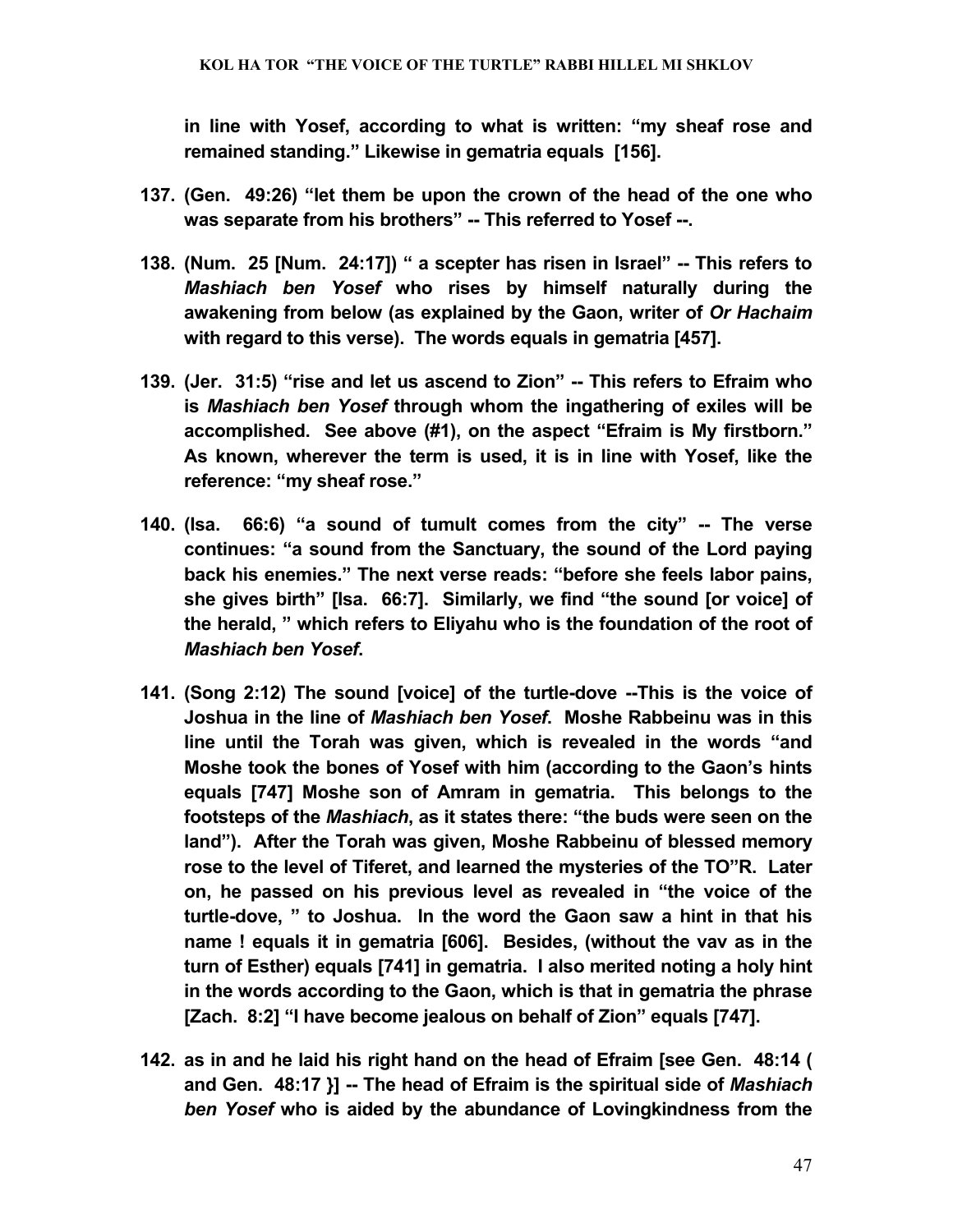**right side. This is what is meant by "his right hand on the head of Efraim." Among the hints of the Gaon, is that in gematria equals [832]. Also, among the hints of the Gaon (according to my father, my teacher, R' Benyamin), equals ! [1062 ] [Isa. 33:20] "visualize Zion, the city of our designated time".** 

- **143. (Song of Songs 4:8) [double entendre:] "the peak of Amana" (a mountain in the north of Israel); or, "the beginnings of your covenant of faith [/Truth]" -- This is in the line of** *Hod* **and** *Malchut* **from the northwest aspect, because** *Mashiach ben Yosef* **is in the north, and the**  *Shechina* **in the west. See above (#126) on the aspect "a righteous person lives by his faith."**
- **144. the head of Yosef -- as in (Gen. 49:26) "they will be on the head of Yosef." The term 'head' or 'first' is used in reference to Yosef because he himself was, and from him will come, the first** *Mashiach***.**
- **145. (Gen. 1:2) "the spirit of God hovered upon the surface of the waters" -- The spirit of the** *mashiach***, as is written about Yosef: "a man in whom is the spirit of God"; and like the verse: "there is a spirit in man, and it is the soul from the Almighty that gives them understanding" (Job 32:8).**
- **146. (Isa. 57 [Isa. : 52:7]) "the feet of the herald" -- The feet of the herald refer to the two** *meshichim***, in** *Netzach* **and in** *Hod***, as is said about them: "our feet were standing within your gates, O Jerusalem" (Ps. 122:2). A herald is in the** *sefira Yesod* **in the category of the first**  *Mashiach***.**
- **147. "joy and gladness" -- as in the verse, (Isa. 35:10) "then the ransomed of the Lord will return, " etc., "they will attain joy and gladness." -- Joy and gladness refer to the two** *meshichim***. Joy refers to** *Mashiach ben Yosef***, for it is said of him: "the ransomed of the Lord will return." According to the Gaon (in his book,** *Likutei Hagra***), the letters reveal this, and this is what is meant in the Talmud (***Succah* **48b) with regard to joy and gladness. And the Gaon merited understanding the intention of the Talmud in this matter completely, and the Gaon said about this matter that if he had been born solely to understand this matter, it would have been worth his while. As is know, the Gaon himself was the light of**  *Mashiach ben Yosef***, and he was meant to arouse people about first gathering in the exiles as revealed in the words his left hand under my head, which was on the level of** *Hod***. This is revealed by the words !**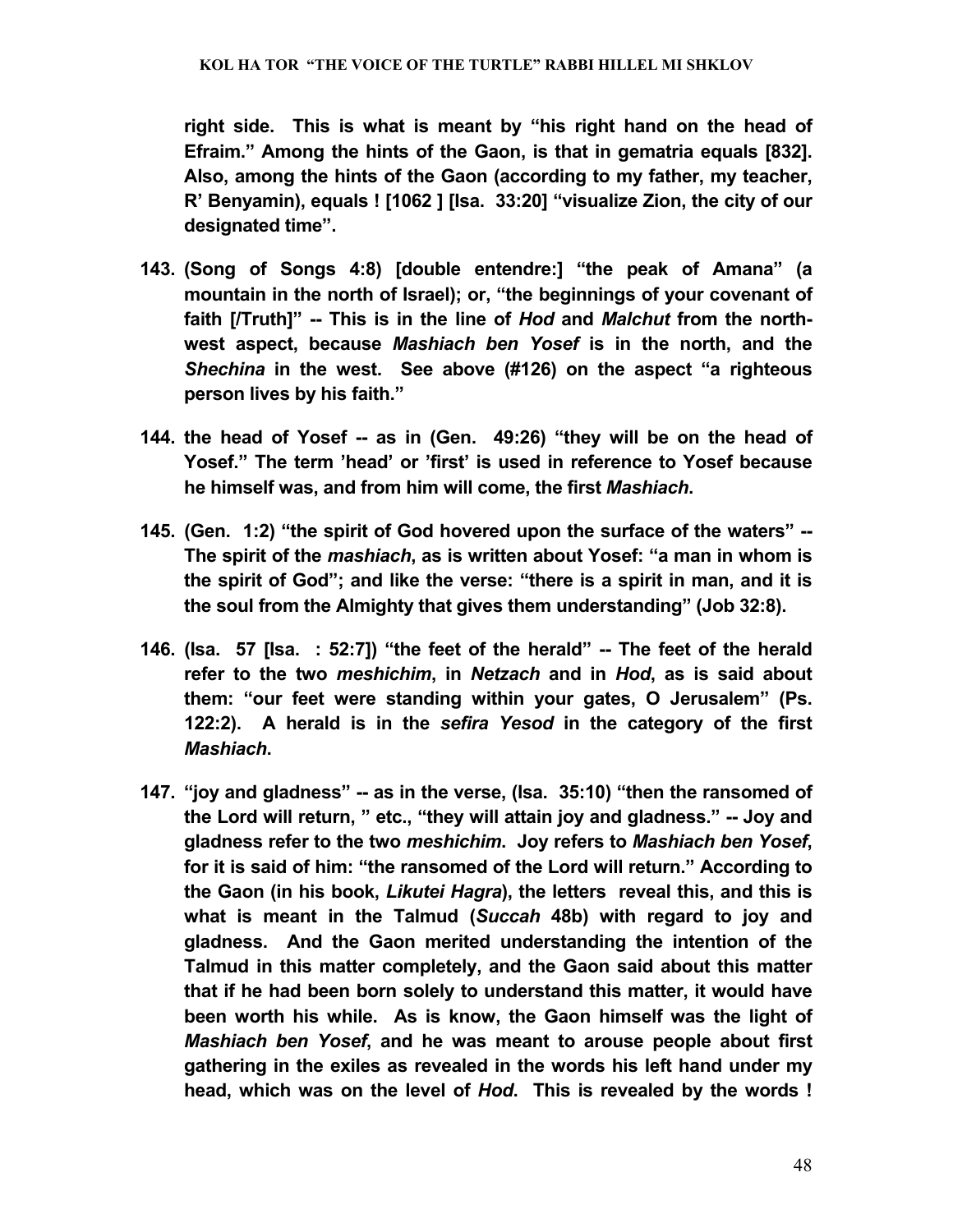**"Efraim is the stronghold of my head" [Ps. 60:9]. Later on, when the Gaon traveled to the Holy Land, he rose to the level of** *Netzach* **of** *Tiferet*  **(a few of my colleagues have written about this mystery. Since two are better than one, I will mention two of them: R' Saadya and R' Menachem Mendel, son of Baruch, Ner Israel).**

- **148. (Ex. 17:14) "place it in the ears of Joshua, that I will surely erase the memory of Amalek, " etc.-- In gematria, the word ! "in the ears of" equals [70] "secret" for the way to fight Amalek is at first secretly, as already explained above, because work in gathering in the exiles is the waging of war against Amalek in order to subdue Samael in the gates of Jerusalem. Joshua is part of the mission of** *Mashiach ben Yosef***. The Gaon also hinted at what is found in the verse: It is the honor of God [Prov. 25:2] to conceal a matter, and those two words equal [871], see above (#98) on the aspect the secret of the Lord is for those who fear him.**
- **149. (Jer. 32:44) "they will buy fields with money" -- This is a decree as punishment to atone for "selling a righteous person for money" (Amos 2:6), which refers to Yosef. The matter of buying fields is juxtaposed to the chapter (Jer. 31) where it speaks of the four qualities of Efraim who is** *Mashiach ben Yosef* **as explained above (#1), on the aspect Efraim is My firstborn.**
- **150. Seraiah son of Dan -- He helps** *Mashiach ben Yosef* **to overthrow the wicked Armilus, as brought in the Zohar.**
- **151. (Gen. 42:23) "Yosef understood" -- in the verse: "and they did not know that Yosef understood them." Without the vau in the first word, the two words in gematria equal** *Mashiach ben Yosef* **[566]. This means that the brothers did not know that the mission of Yosef was that he was**  *Mashiach ben Yosef***. The Gaon has already explained the first thought of Yosef's brothers. They knew that when the soul of our forefather Abraham went down into the world, a "layer" from the right side attached itself to him. Therefore Ismael came out of him: in order to separate that layer from him. When the soul of our forefather Isaac went down into the world, a layer from the left side attached itself to him. Therefore Esau came out of him in order to separate that layer from him. The brothers thought that the center layer had attached itself to Jacob, who is the middle line. But when they saw that Yosef was acting in line with the traits of arrogance, they felt certain that Yosef was the layer that**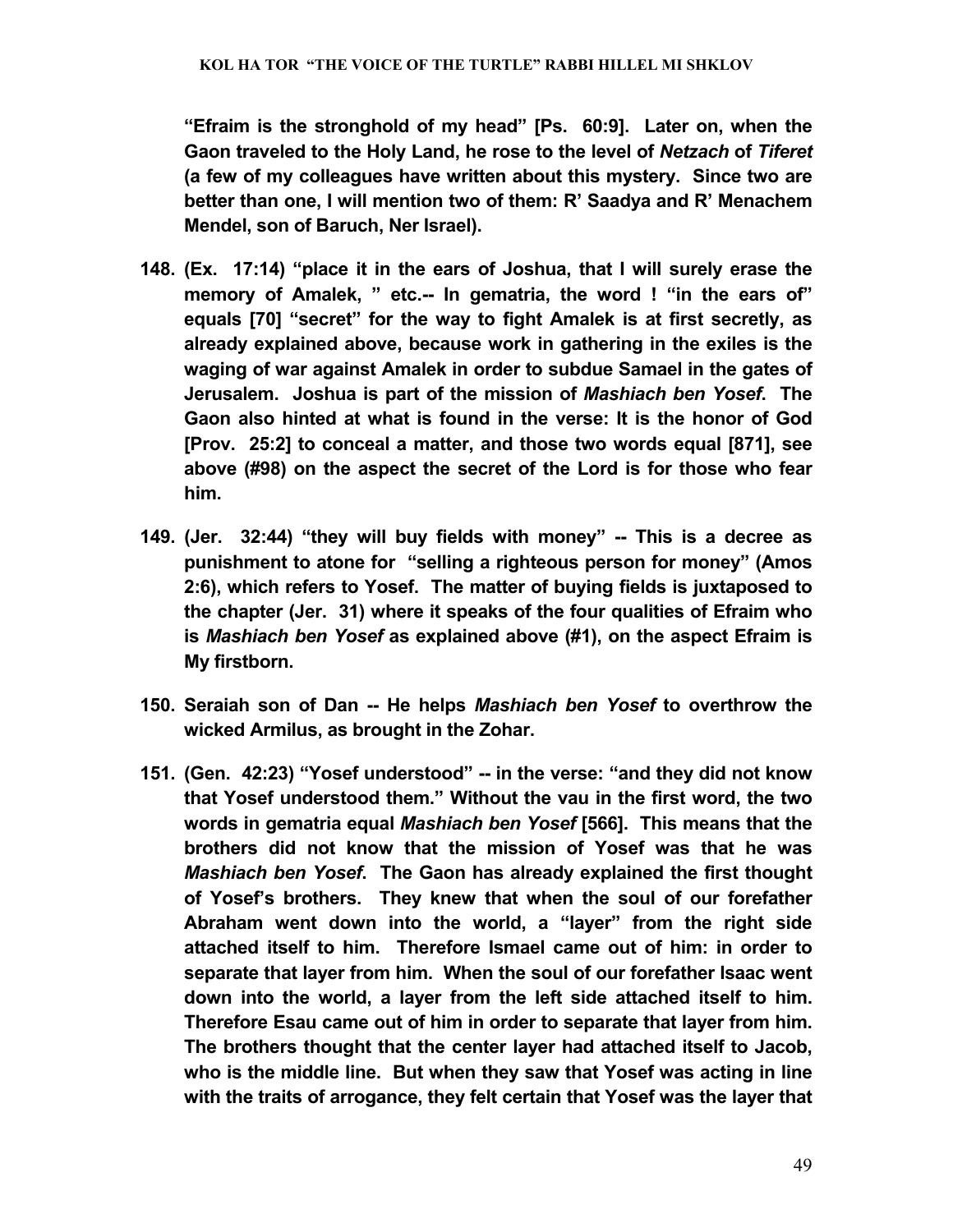**had separated itself from Jacob. They did not know his holiness and great mission to prepare the way for the Redemption.**

- **152. (Amos 5:15) "the remnant of Yosef" -- According to the Midrash, and as brought by Rashi on this verse: all of Israel is called Yosef because he supported his brothers in Egypt. As the Gaon explained, the remnant of Yosef means the remnant of Israel's existence relative to Yosef's mission as** *Mashiach ben Yosef***. Accordingly, it is written: "for God sent me ahead of you to be a provider." This mission has continued generation after generation.**
- **153. (Ps. 127 [126:1]) "the captivity of Zion" -- In the same sentence we find: "we were like dreamers." All of the aspects found in this Psalm beginning: "when God returns the captivity of Zion, " etc., were said about the mission of** *Mashiach ben Yosef***, as explained in the Midrash (***Tanchuma***, end of the** *parsha* **"***Vayegash***"). Regarding this matter, the Midrash states: Whatever happened to Yosef happened to Zion, because the ingathering of exiles in the footsteps of the** *Mashiach* **is accomplished through** *Mashiach ben Yosef***. The Gaon added his own hints: (Psalm 46:6) "toward morning" was said regarding the end of the Redemption (see** *Metsudat David* **there). Also, the words equal [868] in gematria. In addition, the word equals** *Mashiach ben Yosef* **[566] from the aspect "the dawn" that is mentioned in the Talmud [***Bavli***,** *Masechet Yoma***, 29a].**
- **154. (Jer. 31:20) "return to your cities" -- The entire Psalm was said about**  *Mashiach ben Efraim***. See above (#1), on the aspect "Efraim is My firstborn" through whom the exiles will be gathered. The Gaon added a hint: The three words ( without the vau) equals "as testimony in Yosef" in gematria (see above 117) on the aspect "as testimony in Yosef." In that same verse (Jer. 31:20) it states: "set up road markers for yourself ... set your heart toward the road, " etc.**
- **155. apple -- as in (Song 2:3) "like an apple tree among the trees of the forest, so is my beloved among the sons." This is in the line of** *Mashiach ben Yosef.*
- **156. "repair of the world in the** *Malchut* **of the Almighty" -- Wherever repair is mentioned, it is part of the mission of** *Mashiach ben Yosef***. This is the ultimate purpose of all the work connected with the beginning of the footsteps of the** *Mashiach***, whose main goals are as follows: to gather in**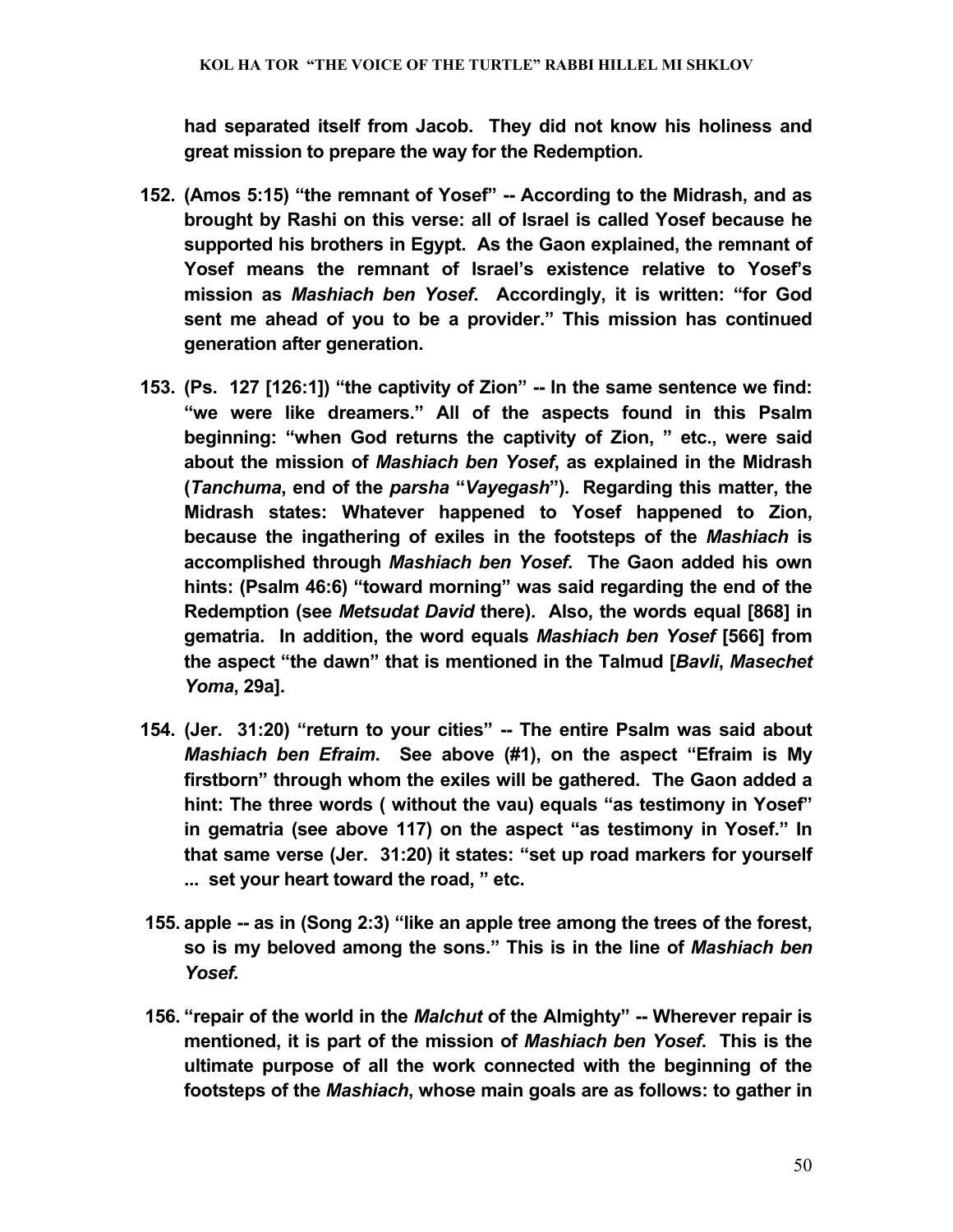**the exiles, rebuild Jerusalem, remove the impure spirit from Eretz Israel, redeem Truth, sanctify the name of God, and repair the world in the**  *Malchut* **of the Almighty, as is written: "with their own eyes they will see when God returns to Zion" (Isa. 52:8). This refers to the ingathering of the exiles. "Burst out, sing glad songs together, O ruins of Jerusalem" (Isa. 52:9). This refers to rebuilding Jerusalem and reviving the land that has been desolate. "God has comforted his people, he has redeemed Jerusalem" (Isa. 52:9), refers to God's redemption of Truth, for Jerusalem is called "the city of Truth" (Zach. 8:3). "God has exposed His holy arm before all the nations" (Isa. 52:10), refers to sanctifying the name of God. "All ends of the earth will see the salvation of our God" (Isa. 52:10), refers to repairing the world in the**  *Malchut* **of the Almighty. All of these are the mission of the** *mashiach* **of the beginning, the first** *Mashiach***,** *Mashiach ben Yosef***, who comes at the time of the awakening from below, and will find completion when**  *Mashiach ben David* **comes, speedily in our day, Amen.**

 **The above constitute the 156 aspects and appellations of the** *Mashiach*  **of the beginning,** *Mashiach ben Yosef***. I repeat that there is an obligation and commandment to pray daily for his life and success as explained above in Chapter 1. There is an additional important commandment to speak of him continuously, since doing so arouses the mercy of Heaven on his behalf and on behalf of the entire House of Israel. As is written about Efraim, who is** *Mashiach ben Yosef***: "for whenever I speak of him, I remember him better; therefore my inner self yearns for him; I will surely have mercy on him, says the Lord" (Jer. 31:19).**

# **Chapter 2**

**Section 2**

### **The Two Meshichim of the Generations**

#### **Contents**

 **"We must do our utmost to promote the complete union of the two**  *meshichim***,** *Mashiach ben Yosef* **and** *Mashiach ben David,* **'the wood of Yosef and the wood of Judah.' This is the great foundation for the**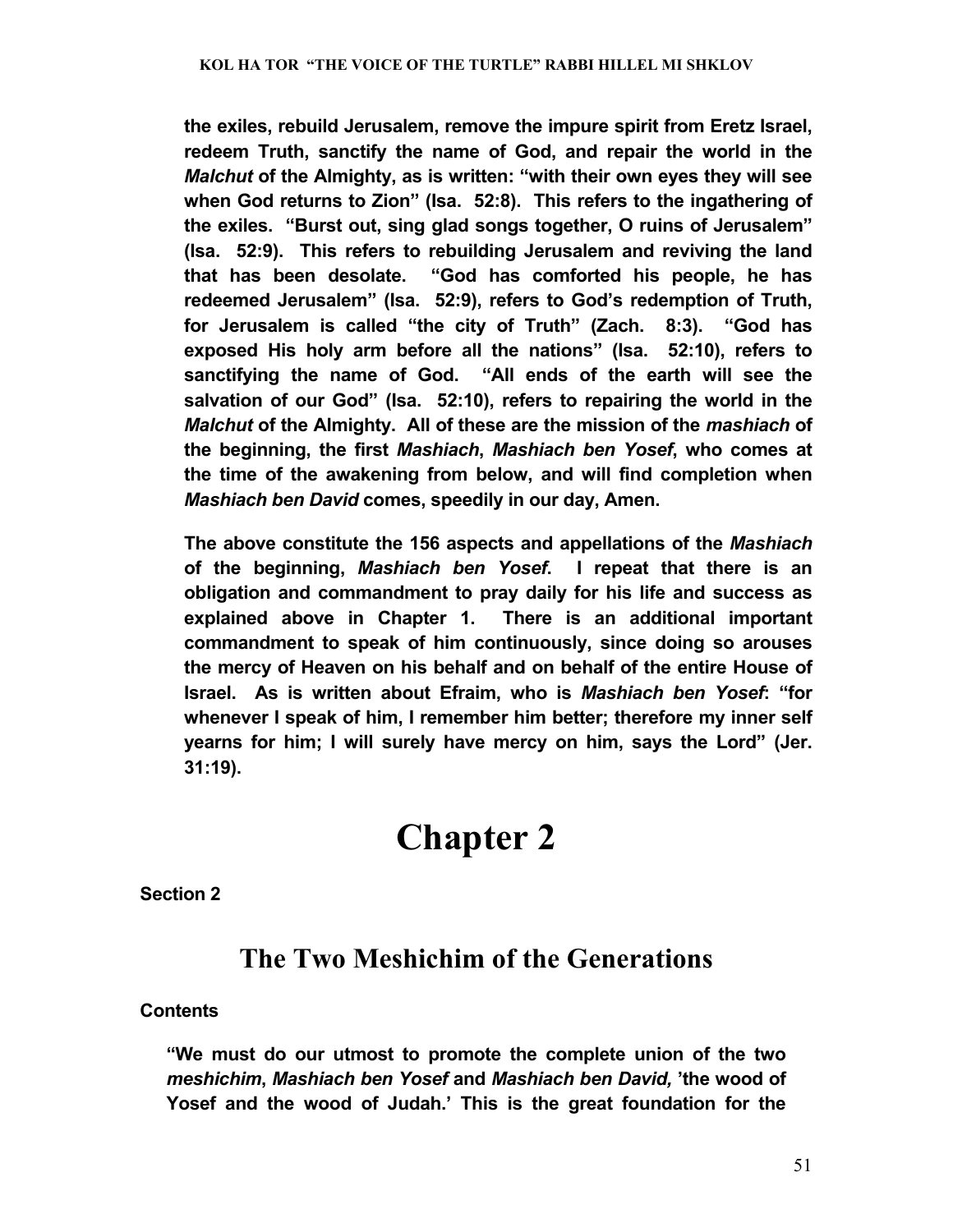**unification of the Holy One Blessed Be He and the** *Shechina* **to bring about the return of the** *Shechina* **[to Zion]. -- We must participate in God's assistance to the heroes, i.e., to the two** *meshichim* **alluded to in the verse: "and saviors will ascend Mount Zion.' The saviors wage war against the coupling of Seir and his father-in-law [Ismael] on Mount Zion. We can assist by gathering in the exiles, by rebuilding Jerusalem, and by establishing and maintaining people of truth -- Just as in the case of the general Redemption, the first** *mashiach* **is**  *Mashiach ben Yosef* **and the one who completes the task is** *Mashiach ben David***, so in the case of every activity--general or personal--related to the footsteps of the beginning of the Redemption naturally, the first supporter is** *Mashiach ben Yosef;* **the supporter who completes the task is** *Mashiach ben David***. This is on the level of the two** *meshichim*  **of the generations, which is considered the aspect of 'Judah saves Yosef.'"** 

**1. In the case of the general Redemption, the first** *mashiach* **is** *Mashiach ben Yosef***, and the one who completes the mission is** *Mashiach ben David***. Likewise in the case of each and every activity, general or private, carried out in connection with the footsteps of the beginning of the Redemption, when the awakening comes from below naturally, little by little--all the activities demonstrate the Gaon's important principle: the first heavenly assistance comes through** *Mashiach ben Yosef,* **and the task completed by** *Mashiach ben David***. The two** *meshichim* **of the generations are the miraculous powers that maintain the existence of Israel, and strengthen it during the exiles; they are also the miraculous supporters during the footsteps of the** *Mashiach***.** *Mashiach ben Yosef* **is the miraculous power behind the physical and material existence and strengthening, whereas** *Mashiach ben David* **is the miraculous power behind the spiritual existence of Israel generally and particularly. Both**  *meshichim* **of the generations play a role in many of the aspects, as explained in the Gaon's compositions.**

 **The two** *meshichim* **cooperate and help one another:** *Mashiach ben Yosef***, as revealed in the words "Yosef still lives"; and** *Mashiach ben David***, as revealed in the words "David, King of Israel is alive and exists." They are alive and exist in every generation, carry out their missions, and affect one another with their powers and special attributes. Thus they need one another. Without the abundance of their strength, their might, and their endowments, Israel could not exist for even one moment, God forbid. However, they--their powers, images, and**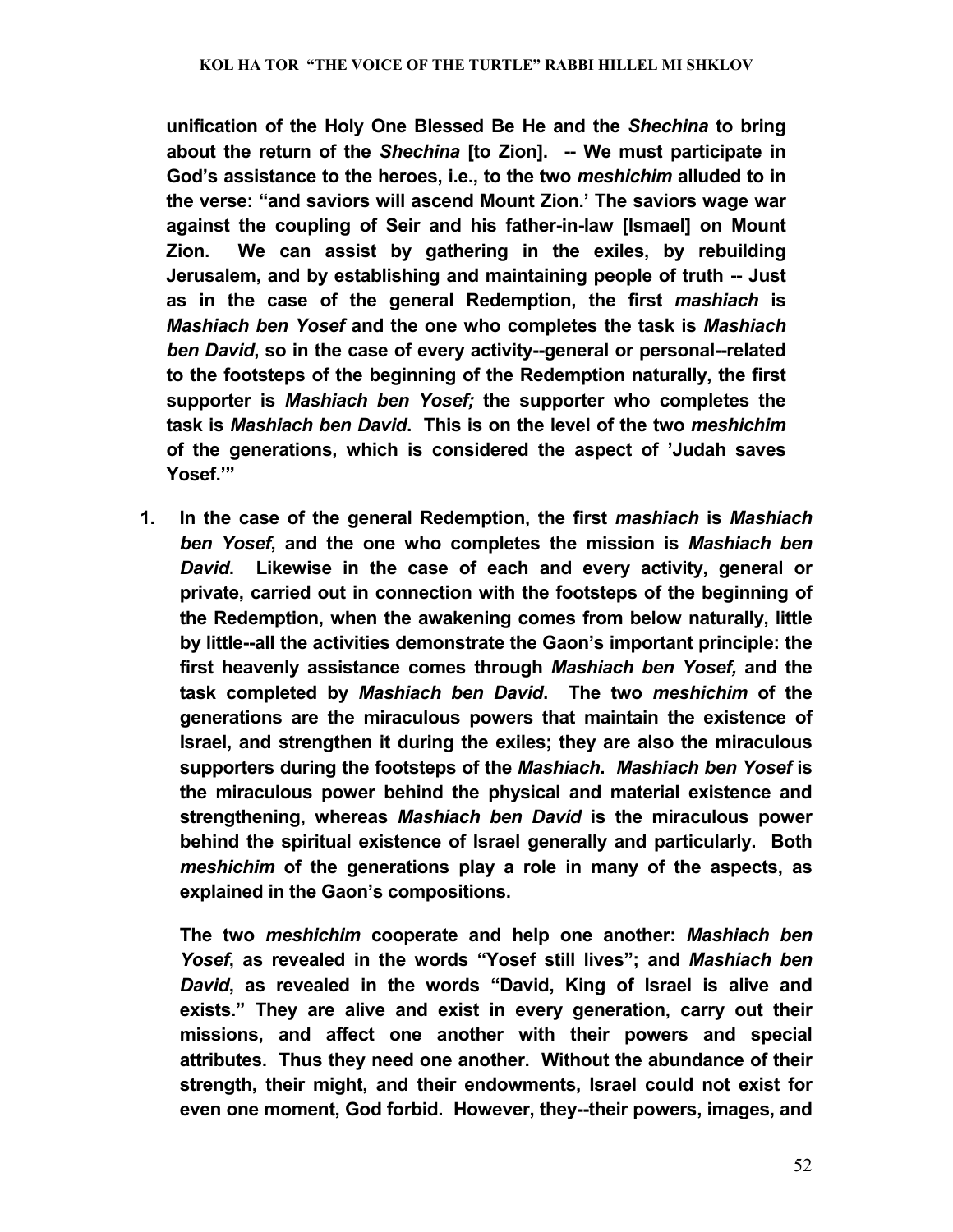**endowments--are hidden as long as our many sins cause Israel and the**  *Shechina* **to remain in exile. We must know that these two great powers can operate and their strength can affect, even totally affect events, only when no one disturbs or separates them.**

 **At times, the tasks of the two** *meshichim* **are apportioned differently, both with regard to levels and with regard to influences, depending on whether the aspect of Leah or Rachel, that is, of** *Daat* **or** *Malchut* **is involved.** *Mashiach ben David* **is the one who causes the upper abundance to flow.** *Mashiach ben Yosef***, on the other hand, is the one who receives and carries out what is included in the aspect of Judah saving Yosef. If the aspect of Yosef and Judah together is involved, i.e.,**  *Yesod* **and** *Malchut***, then** *Mashiach ben Yosef* **causes the abundance to flow, and** *Mashiach ben David* **is the recipient. All this is true at the beginning of the Redemption, when the wood of Yosef and the wood of Judah are "pieces of wood in your hand, " when they are still divided into two, on the level of the awakening from below. At the time of the complete redemption, however, when the two pieces of wood have become "one in My hand" (the hand of God), then the** *meshichim* **will be like two inseparable friends; they will have become one, they will have become the King** *Mashiach* **who is on the level of the trustworthy friend of the final redeemer, Moshe Rabbeinu, may he rest in peace. This is on the level of the great thousand, when God will become king over all the land, etc. (this is affirmed in gematria: [and] together, equal 1000). Since we are standing on the threshold of the beginning of the Redemption, we must learn and know all the aspects and tasks of the two** *meshichim***, the** *meshichim* **from below, regarding the paths of the beginning, with the help of God.**

**2. The purpose of our work in ingathering the exiles is to set up people of Truth who will promote the unification of both** *meshichim* **in the gates of Jerusalem so that the** *Shechina* **will return. The purpose of the Redemption is that there be a true redemption and sanctification of God. According to the Gaon, may he rest in peace, we must participate in God's assistance to His heroes, who are the two** *meshichim***. We must learn well all the practical aspects and tasks in order to carry out whatever is required.**

 **In all generations, the major tasks of the two** *meshichim* **together,**  *Mashiach ben Yosef* **and** *Mashiach ben David***, are self-defense and to wage war against the three heads of the outer shells or layers: Esau,**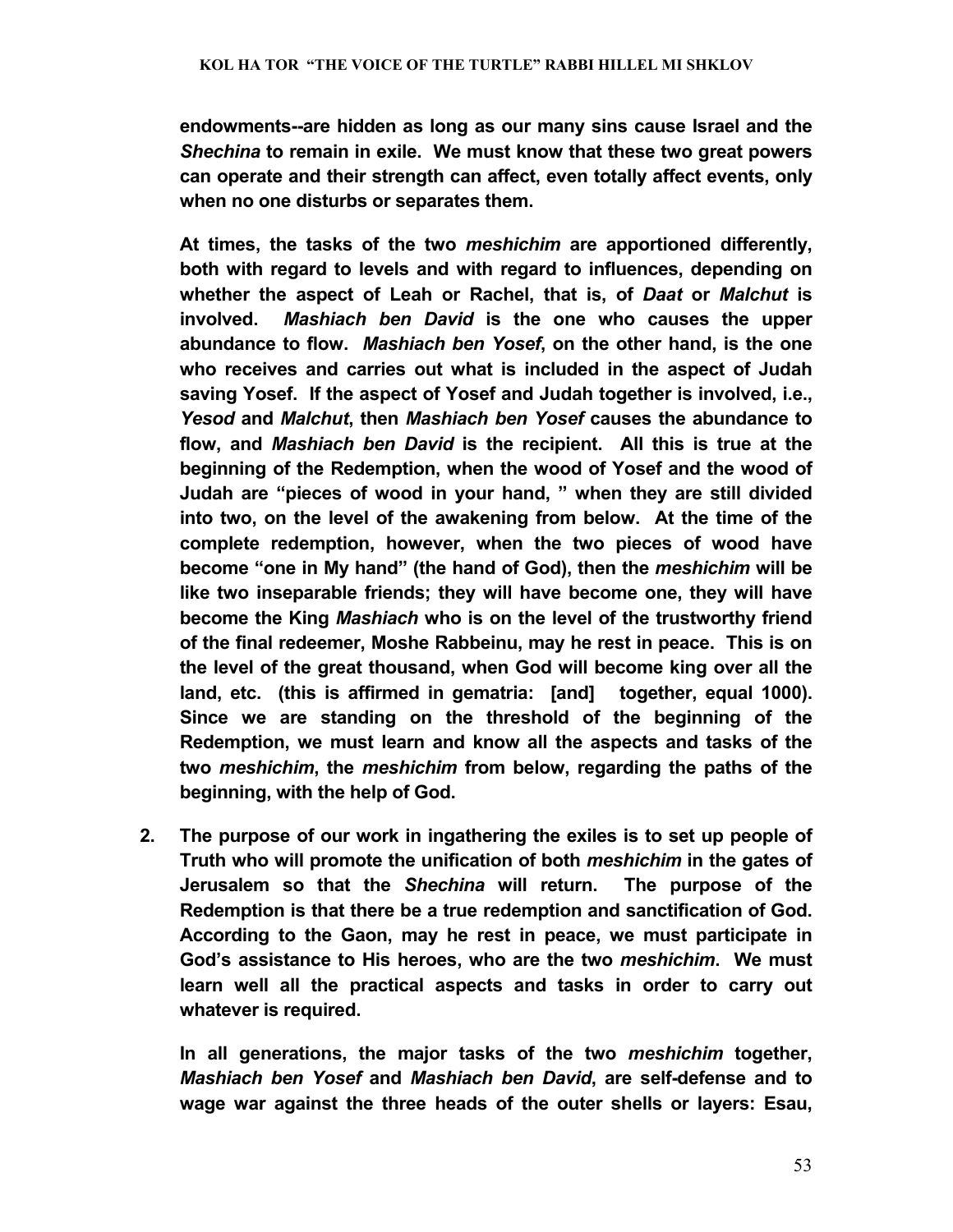**Ismael and the mixed multitude. The special task of** *Mashiach ben Yosef*  **is to counter Esau, the outer shell on the left. The special task of**  *Mashiach ben David* **against Ismael is to counter Ismael, the outer shelf on the right. The two** *meshichim* **together are duty-bound to operate against Esau and Ismael, who are likened to an ox and a donkey of impurity.**

 **Armilus, the angel of the mixed multitude, is the one who attempts to couple Esau and Ismael, and this could destroy Israel and the entire world, Heaven forbid. The main desire of the mixed multitude is to couple Esau and Ismael and to separate the two** *meshichim***. Our main task to counter, even battle such deeds; we must destroy the might of the mixed multitude, the layer of the wicked Armilus, and drive them out of Israel. The mixed multitude is our greatest enemy, for it separates the two** *meshichim***. The outer shell of the mixed multitude operates only by delusions and indirectly. Therefore the war against the mixed multitude is the most difficult and bitter, and we must wage war against it and overpower it with all our might. Anyone who does not participate in the war against the mixed multitude, is actually becoming a partner of the "layer" of the mixed multitude. Whoever he is, he would have been better off had he not been born. The primary power of the mixed multitude is at the gates of Jerusalem, particularly at the entrance to the city, which is on the western middle line.**

**3. The two** *meshichim* **are the guards and defenders of the existence of Israel throughout all the generations, even during the exile. Their main place is at the gates of Jerusalem, the opening of the walls. This is revealed by the words: "our feet were standing in the gates of Jerusalem.""Our feet" refers to the two** *meshichim* **in the line of of**  *Netzach* **and** *Hod***. But when is it possible to stand with a sense of security? When Jerusalem is rebuilt like a city that has been joined together. Concerning this, it is written: "On your walls, O Jerusalem, I have appointed guards for all day and all night.""All night" includes during the darkness of the exile. But as long as Jerusalem is desolate, the guards have only enough strength to guard, not to wage war against the** *Sitra Achra***. For they guards cannot stand on the Holy Land in its destruction because of the fastness of the outer layers of impurity. When, then do "our feet stand"? When Jerusalem is rebuilt. Then the city is joined together: Jerusalem of below is joined with Jerusalem of above. Their central spot is at the entrance to the city on the middle line, to the west of the walls.**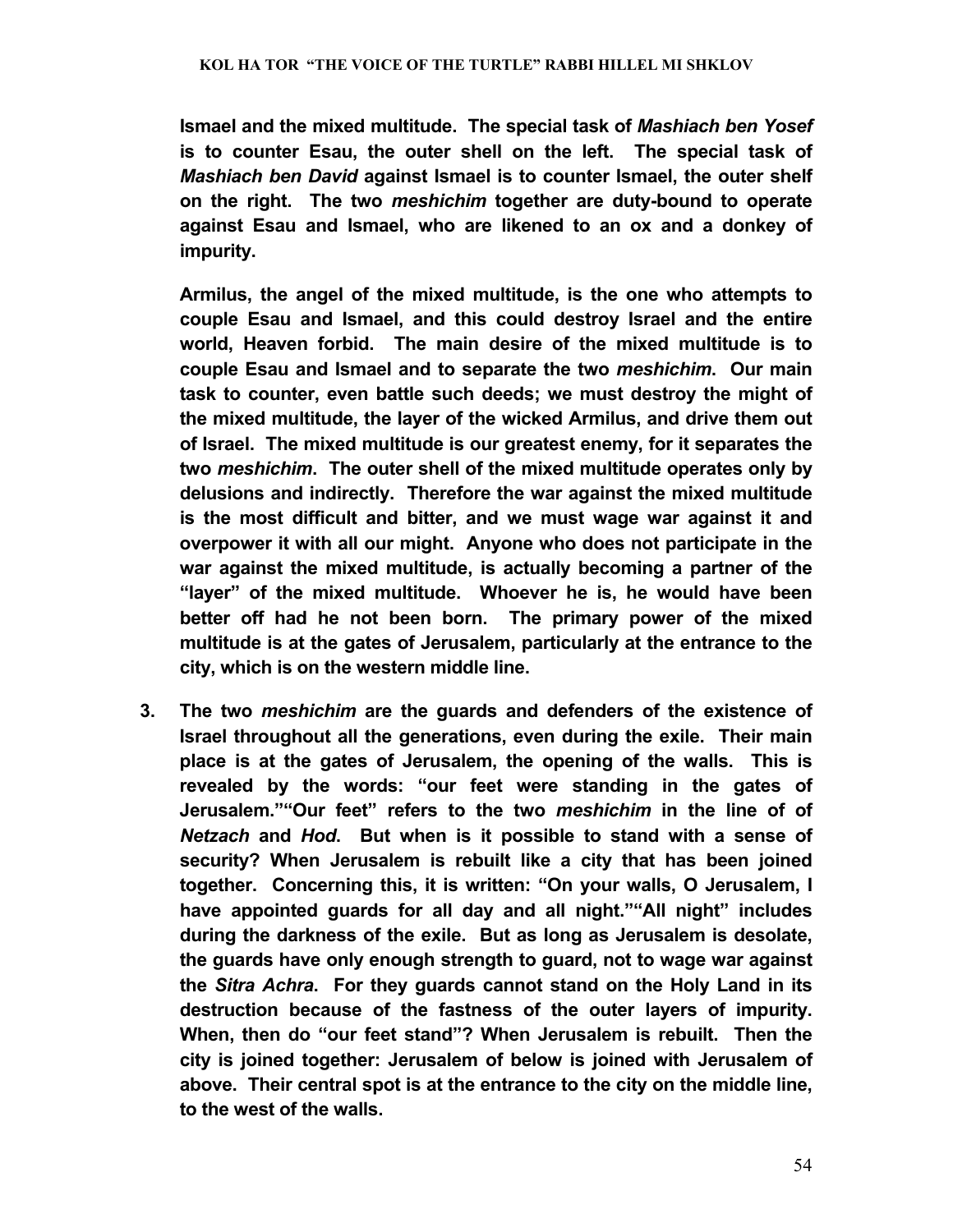**Regarding the two** *meshichi***m it says: "and saviors will ascend Mount Zion." The word "ascend" means that the two** *meshichim* **will prevail: that is, the wood of Yosef and the wood of Judah will prevail on the levels of Heaven and Earth. Their levels are determined by their actions, and their actions are determined by their missions. An activity at the time of the awakening from below, naturally, from the left line which is the quality of** *Din***, is part of the task of** *Mashiach ben Yosef* **from the land, and the level is the aspect of Yosef ben Rachel (***Yesod* **of** *Malchut***). An activity designed to draw down help and mercy, goodness and the blessing of God Almighty that come from abundance from above, belongs to the aspect of Yosef son of Jacob (***Yesod* **of** *Tiferet***).**

 **When the activity occurs at the time of the awakening from below, but from the right line, then the quality of Lovingkindness is involved, and this is the task of** *Mashiach ben David***.The level in this case is the aspect of Judah son of Jacob (***Malchut* **of** *Tiferet***).**

 **When the activity is designed to generate a great amount of** *Chesed* **and**  *Rahamim***, then it is from the aspect of Judah ben Leah (***Malchut* **of**  *Tevunah***).**

 **When the activity comes at the time of the awakening from below, but from the middle line, at the level of 999 in Yesod, then it is the mission of**  *Mashiach ben Yosef,* **as revealed in the words: "even all that is in the Heavens and Earth."**

**4. As explained by the Gaon, the two** *meshichim* **play a role in many aspects depending on their tasks, as discussed below, and depending on the repairs entailed (?). The missions of the** *meshichim* **from below and from above depend on their deeds, and the deeds depend on the root of their souls. The two** *meshichim* **from below are the first involved in leaving the exile. They are the two Hebrew midwives in Egypt, as mentioned by the Gaon in his** *Tikunei Zohar Chadash* **regarding the verse: "and they [the midwives] let the children live" because they occupied themselves with saving Israel. Likewise in every generation there are** *meshichim* **from below who are the forefathers of the**  *meshichim* **of the generations; their helpers belong to their categories. The two** *meshichim* **appear in many different aspects according to their missions and deeds, each one by his flag with the letters of his forefathers. They are "a scepter and a lawgiver." It was promised that "the scepter will not leave Judah, nor a lawgiver from between his feet."**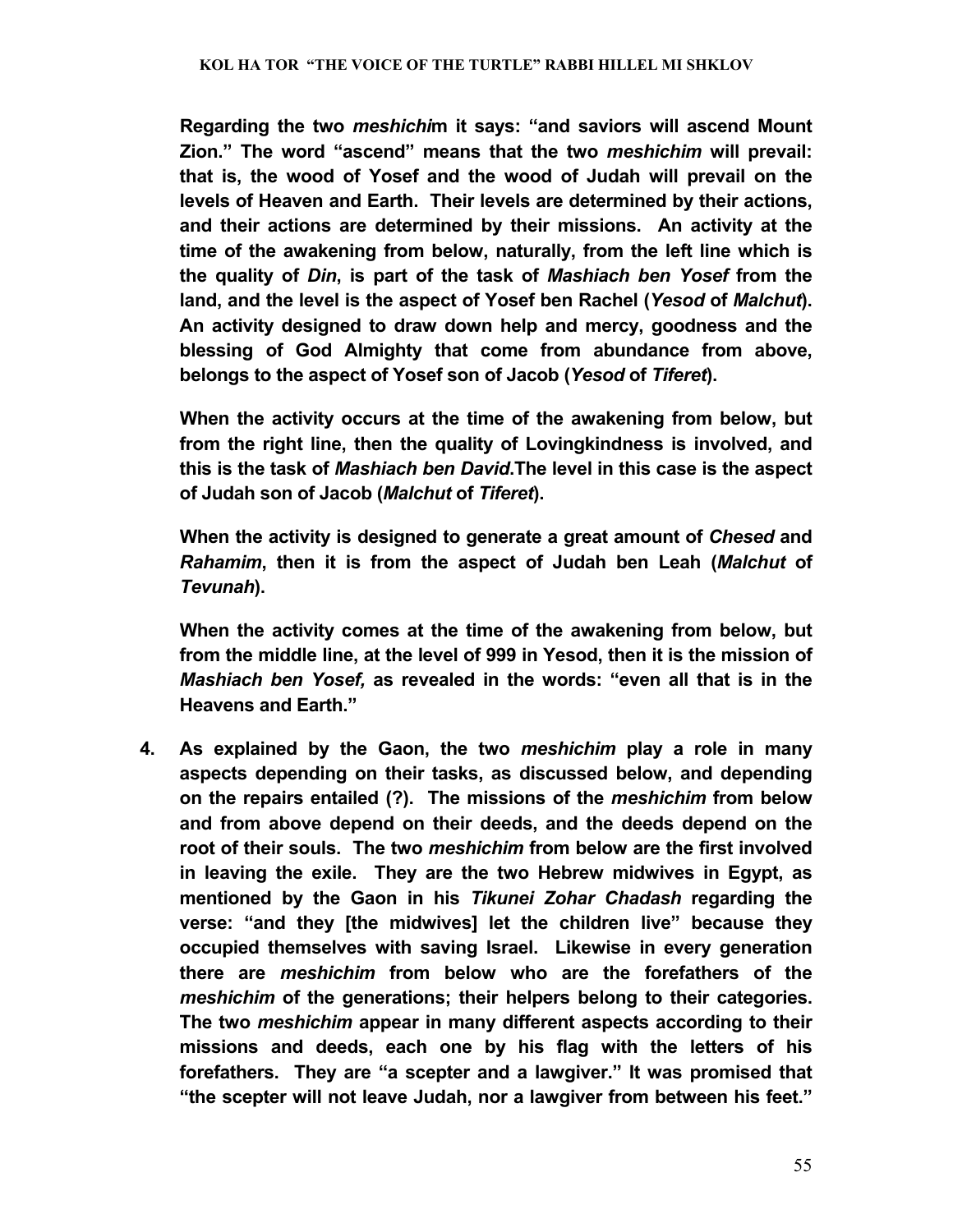**This means that they appear in all generations. They are "the wood of Yosef and the wood of Judah." Whenever they appear, at first the wood will be in pieces "in your hand." Finally, they will become one in the hand of God. They are the holy ox and holy donkey who wage war against the impure ox and impure donkey, i.e., Ismael and Esau. They hold fast to two hosts that are 499 from the right section and 499 from the left section, which equal 1000 minus one, like the gematria of [999] "'the foot of an ox and donkey', " as revealed in the verse: "happy are you who sow on all water." They are the "'feet of God'" that are in**  *Netzach* **and** *Hod***. They stand firmly in the gates of Jerusalem. This is what is meant by "our feet in your gates, O Jerusalem, " as already mentioned.** 

**5. There are many appellations to cover different aspects of the two**  *meshichim***. These are: "a star has come out of Jacob, and a scepter has risen from Israel" [Num. 24:17] -- "Joshua son of Nun and Caleb son of Jephuneh" [Num. 14:6] -- "they will obtain joy and gladness" [Isa. 35:10] -- "the sons of Jacob and Yosef, Selah" [Ps. 77:16] -- the light of the moon and the light of the sun [Isa. 30:26].** 

 **-- There are references and hints regarding two** *meshichim* **in the Bible [i.e., a duality or plural form appears]: "your children will be students of the Lord, and your children's peace will be abundant" [Isa. 54:13]; the two cherubim; the two apples ("spread apples about me" [Song 2:5], as is known); "rivulets of water" [Song 5:12]; the two hosts, of the right and of the left; "they will certainly come with joyful song" [the verb 'to come' appears twice, though in a different grammatical form] (the words quoted go together with: "the one who bears the measure of seeds" [Ps. 126:6]); the learning of Torah and performance of deeds of lovingkindness -- "saviors on Mount Zion" [Ov. 1:21]; guards of the walls of Jerusalem -- the quality of** *Din* **and the quality of Lovingkindness; "the horns of an ox" [Deut. 33:17]; "the holy ones in the earth, and the mighty; all my delight is in them" [Ps. 16:3]; "the humble [the plural form is used] of the earth" [Ps. 76:10]; "the humble [the plural form is used] shall inherit the earth" [Ps. 37: 11]; "'the sealed deed and the open deed'" that were hidden in pottery in Anatot [Jer. 32]; "the feet of the herald" [Isa. 52:7]; the homes of the righteous about which it is written: "those who trust in the Mount of the Lord, in Mount Zion"; "the sound of your observers; they raise their voices [in unison] ... because every eye [the word 'eye' appears twice] will see when the Lord returns to Zion, " etc. [Isa. 52:8]; "a strong city; it will be our**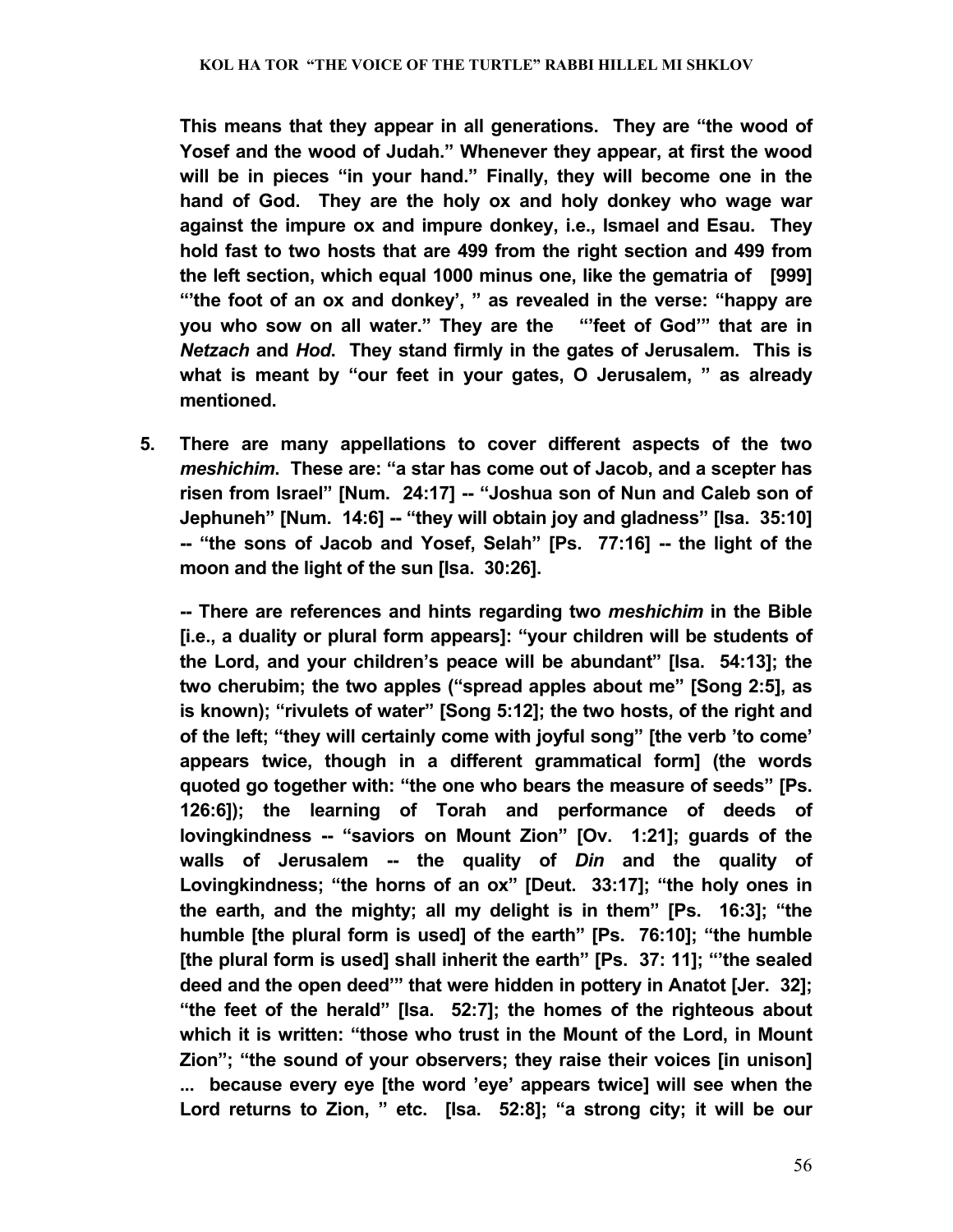**salvation" [Isa. 26:1]; "and you strong foundations of the earth" [Micha 6:2]; the two aspects of "we will do and we will obey" [Ex. 24:7] and the return of their crowns shortly, as our Sages said on the verse: and "the redeemed of the Lord will return and come to Zion with glad song, " etc. "they will obtain joy and gladness"; north and south as is written: "awake, you from the North; and come, you from the South" [Song 4:16] as is known --**

 **"You will raise up generations-old foundations" [Isa. 58:12] (this verse is included among the hints of my father, author of -- the words: "'generations-old foundation'" equals [546] "'the students of Elijah'" in gematria) -- The words "the covenant of the forefathers" is in the line of**  *Mashiach ben Yosef***.The words ! "the merit of the forefathers" is in the line of** *Mashiach ben David***. This [the** *Shechina***] will also be restored at the time of the ingathering of the exiles, with the help of God. -- Regarding the words: "affection" and "love": "affection is in the line of**  *Mashiach ben Yosef***, as is written in the Midrash: "abundant affection is known to Zion"; and it is known that Zion is in the line of Yosef. "Love" is in the line of** *Mashiach ben David***, as it says: "I have loved you with an everlasting love" [Jer. 31:2].**

 **- - - God will establish our handiwork over us to unify the two**  *meshichim***, as explained above, according to the verses "every eye will see when God returns to Zion, " etc.. The 'handiwork' refers to bodies set up to handle the process of the Redemption, which includes: the ingathering of exiles; the rebuilding of Jerusalem; the routing of the impure spirit from the land and the fulfillment of the commandments related to the land; the redemption of Truth by setting up people of truth; and the revelation of mysteries of the Torah - - -.** 

 **- ---Likewise the wisdom from below.**

 **- - - - For with the revelation of the** *Mashiach***, and the 999 footsteps involved, the upper wisdom and the lower wisdom will be revealed, as written in the** *Holy Zohar***: "In the 600th year of the Sixth Millennium, the gates of the upper wisdom and of the lower wisdom will be opened, the world will be repaired... in order to raise the Knesset Israel from the dirt, " etc. All these are the mission of Rabbi Eliyahu, the Gaon of Israel, whose light will last till the day is established with the aid of the Rock of Israel and its Redeemer. Therefore, the Gaon tried to understand with his holy spirit also the seven wisdoms from below which are known to**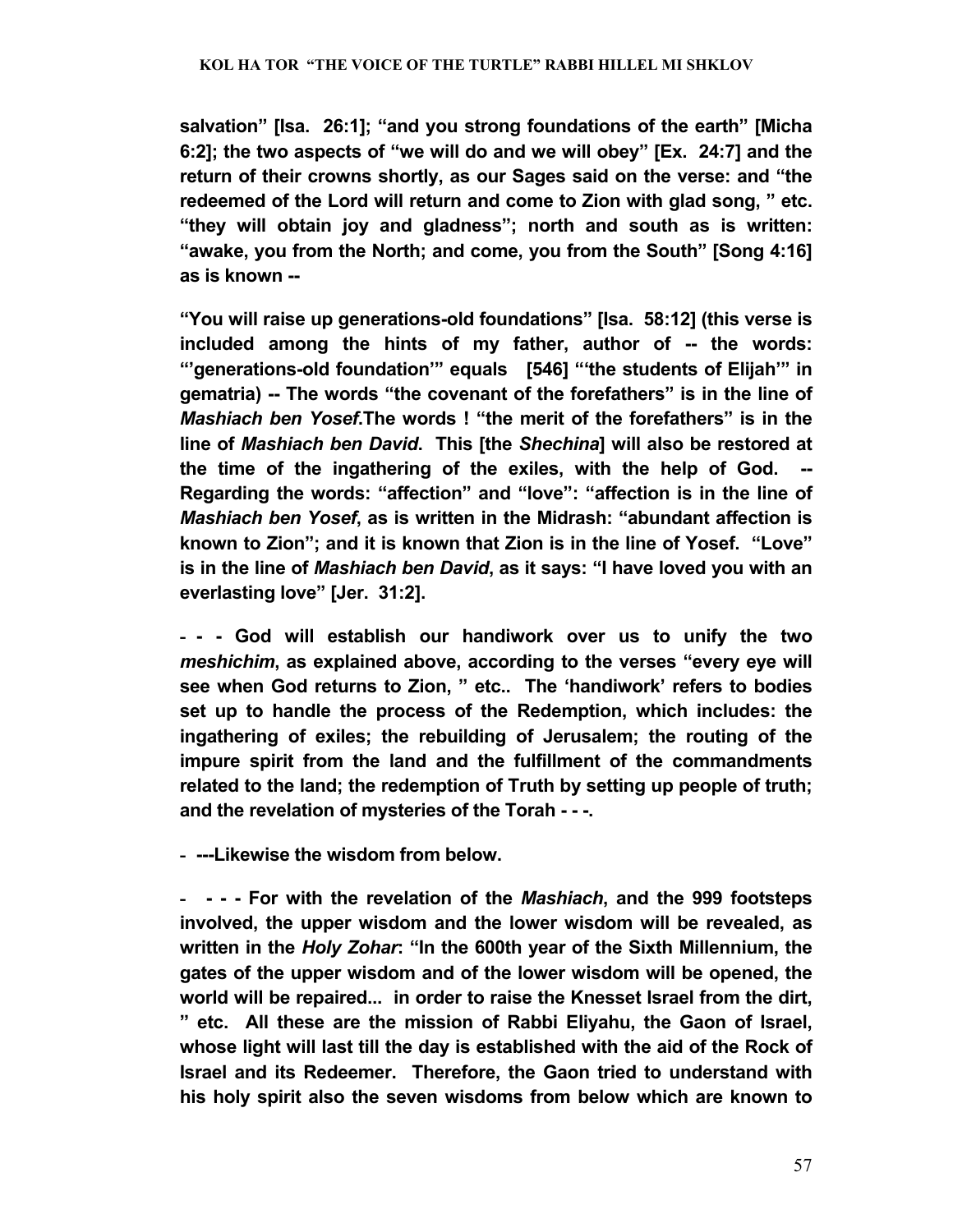**be like mixtures and samples at the bottom of the mountain, in order to explain the wisdom of the Torah and to hasten the Redemption -- whose great purpose is sanctification of God as is written: "and all the peoples of the earth will see the salvation of our God, " also in order to repair the world in the** *Malchut* **of the Almighty, etc.** 

 **As mentioned above, the goal of our work is to promote the fulfillment of the commandment of ingathering the exiles and settling the holy land as the way of the beginning of the Redemption, as explained in the following chapters, -- in order to hasten the Redemption in deed with the awakening from below, and to rout the spirit of impurity from the land. Then there will be a unification of the Holy one blessed be He and the**  *Shechina* **through the unification of the two meshichim in a union and strong, everlasting, bond, which is the mission of the two advocates of the Jews, Hanoch and Eliyahu -- Metatron and Sandal ) and together equal in gematria--a fact that is revealed in the great mystery of "***Kol HaTor***"). This is the path to our God so that the** *Shechina* **will return to Zion, and the Redeemer will come, speedily in our day, Amen.** 

# **Chapter 3**

### **Holy Hints on the Beginning of the Redemption**

#### **Contents**

**"There is no holy hint concerning the footsteps of the** *Mashiach* **that is not alluded to in the Torah; or that is not alluded to in the Mishna. 'Likewise, there is nothing about the footsteps of the Mashiach that is not alluded to in the Gaon's** *Megillat Storim'.* **While we were standing in darkness on the threshold of the Redemption, at the first sounds of 'the voice of the turtledove, ' with neither priest nor prophet nor** *Urim v'Tumim* **(priest's breastplate) to teach us the essentials of the road, let alone its details, even minor ones- then God sent us the light of** *Mashiach ben Yosef***, that is, Rabbi Eliyahu, the Vilna Gaon. The Gaon came down from Heaven to uncover for us the hints in the Torah regarding the footsteps of the** *Mashiach***, and the paths revealed in deed and gematria, ' as he explained in his writings. The Gaon also explains what wonderful hints led him to change his mind about his own settlement in Eretz Israel while on the way there, and urge his students to fulfill the**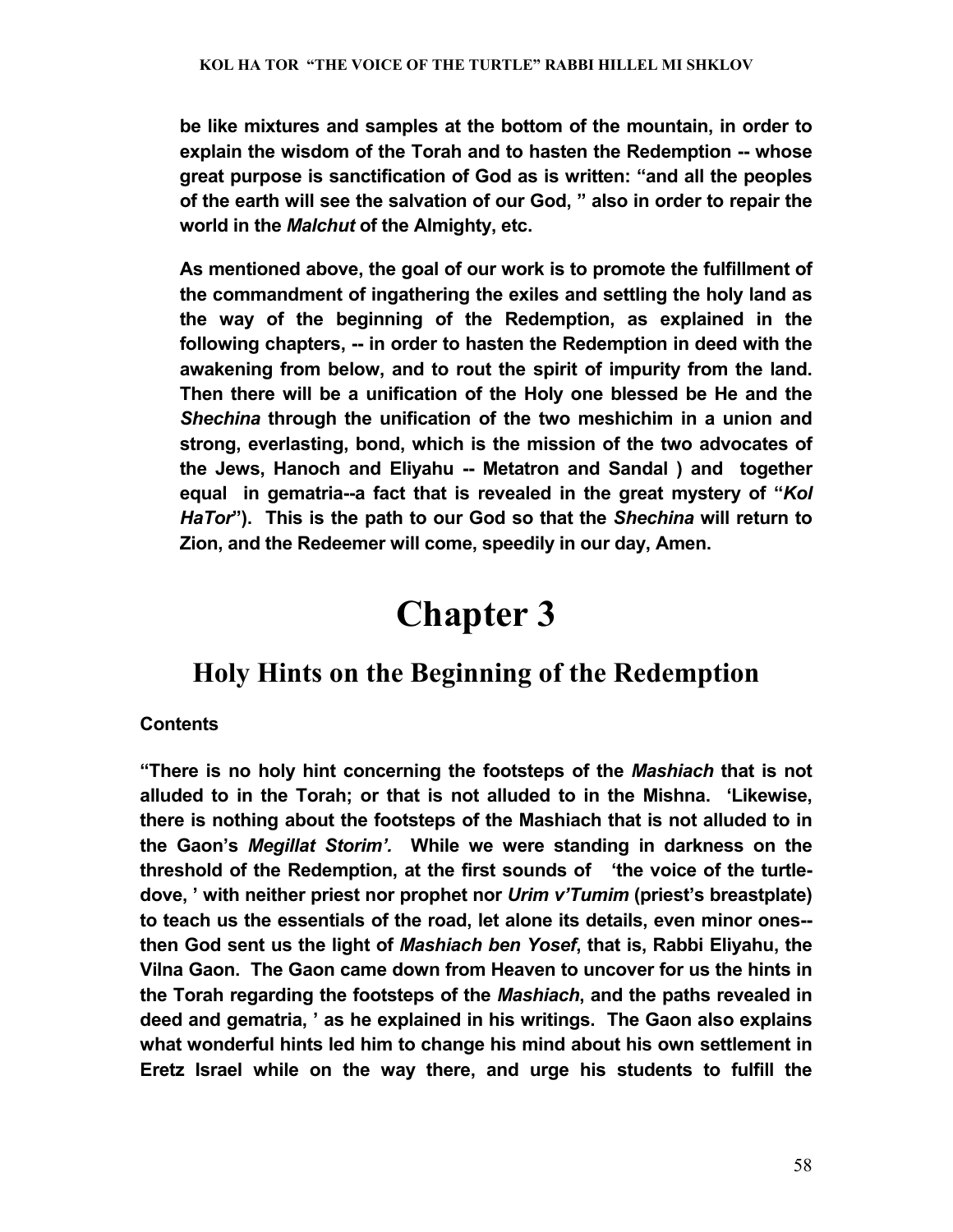**command, according to wonderful hints. The Vilna Gaon states that the coming of the Redemption depends on learning Kabbalah."** 

**1. special help from Heaven is given when gathering in the exiles at the beginning of the Redemption. The task with all its major and minor details--# its designated deeds, designated times and designated emissaries'--are hinted at in the the Torah, the Prophets, and the Writings, as well as in the writings of our Sages, both openly and concealed, according to the holy and wonderful revelations of the Vilna Gaon. The Gaon was sent from Heaven to uncover the hints in the Torah, as the footsteps of the Mashiach approached in the process of the revealed end. No secret was hidden from him. The Gaon knew where the holy Torah hints at the name of every man of Israel, as well at his destined role in the salvation of Israel, in deed and in numerology, based on 'the name causes, ' as revealed in gematria and acrostics. The Gaon, whose name equals 52 in gematria, saw 52 holy hints which revealed his own destiny.** 

 **While we were standing in darkness on the threshold of the Redemption, at the first sounds of 'the voice of the turtle-dove, ' with neither priest nor prophet nor Urim v"Tumim to show us the essentials of the road, let alone its details, even minor ones--then God sent us the light of** *Mashiach ben Yosef***, that is, Rabbi Eliyahu, the Vilna Gaon, to reveal hints in the Torah regarding the footsteps of the Mashiach, etc. From all 156 aspects of** *Mashiach ben Yosef,* **noted above in Chapter 2, Section 1, and from the verses containing the destiny of the Gaon during the footsteps of the**  *Mashiach***, as well as at their approach--from all these we can learn much about our function at the beginning of the Redemption. They are for us, "the last generation, " like the** *Urim* **and** *Tumim* **and like the** *Shulchan Aruch***, with regard to the End of Days with the help of God. This is what is meant by the verse: [Ps. 43:14] [generally interpreted: "in order that you relate to the last generation" fn.]. The word comes from the root of "counting." Thus the verse means "in order that you count for the last generation, " referring to gematria.** 

 **In many of his compositions, the Gaon discusses at length that all the internal aspects of the holy Torah, the upper lights, the intentions of the written and oral Torah, all the worlds, and the upper and lower creations are concealed in hints in the Torah and in the writings of our Sages. There is nothing that is not alluded to in the Torah; there is nothing that is not alluded to in the Bible; there is nothing that is not alluded to in the Mishna. Likewise, there is nothing about the footsteps of the** *Mashiach*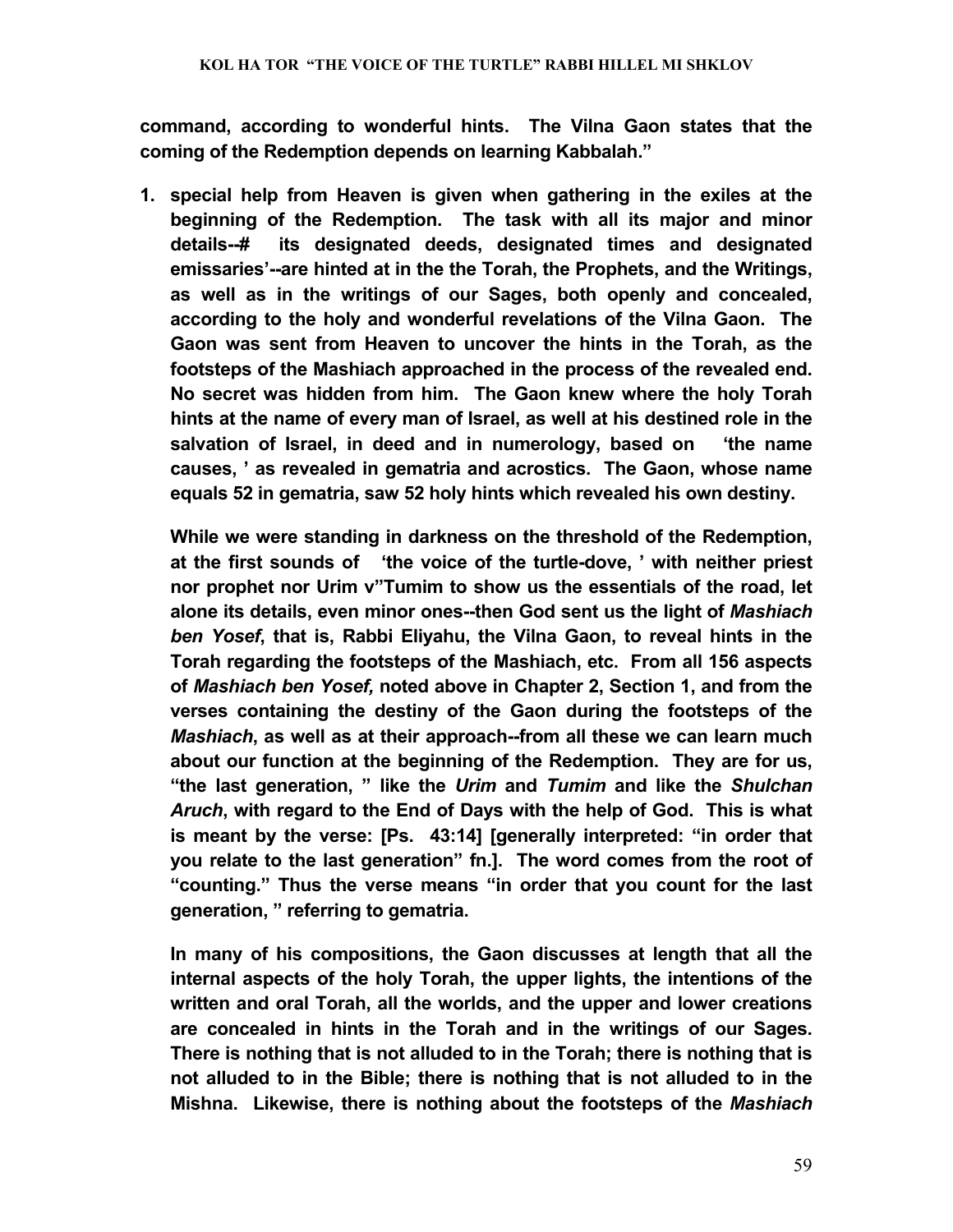**that is not alluded to in the Gaon's** *Megillat Storim***. All the hints are found in numbers as revealed by the verse: in "Who brings out their hosts by number; He calls each of them by name" [Isa. 40:26]. This means that every single creation has its own basic number, and the destiny of each one, according to his particular name and basic number, is hinted at in the Torah, and revealed in deed and in numerology, i.e., in calculating the letters of the Torah according to gematria and notrikun. Note the verse: ! [Ps. 46:9] "go and visualize the acts of the Lord Who has allotted devastation to the land." Do not read with a 'patach under the shin' [meaning "Who has allotted devastation"] , but with a 'tsere' under the 'shin' [meaning "Who has allotted names"][See** *Talmud Bavli, Brachot***, 7b]. Condiments to wisdom, the names are vessels that receive the upper attributes from the world of emanation through the letters that constitute the name. The letters may have significance in their simple form, or in their filled-out form, or in the filled-out form of the filled-out letters** *ad infinitum***. The general and particular roles of every creature and every person are hinted at in his name as well as in the Torah according to gematria. The Gaon, in his commentary on** *Safra D'Tzniuta***, writes as follows: "the rule is that whatever was, is now and will be till the end--all are included in the Torah from the word "in the beginning" to "before the eyes of all Israel." Not only the general principles, but even the details regarding every species, and details concerning each individual person are found in the Torah, as well as whatever happens to him from the day of his birth to the end of his days, and all his** *gilgulim* **including all major and minor details, and all the details regarding every species of domesticated and wild animal, as well as every living creature in the world and all grass and everything that grows and inanimate objects, all the details are recorded regarding their species and genders and what belongs to every species to the end, and what will happen to them and their root. Likewise, whatever is written about our forefathers and about Moshe and Israel--all occur in every generation because their sparks appear in every generation, as is known. In addition, all their deeds from Adam until the end of the Torah occur in every generation, as is known to those who understand. This is also true of every individual as the Gaon began to explain through hints in the** *Midrash HaNe'elam***. All of this is included in the Torah in** *parshat "Breshit"* **until** *parshat "Noah"* **as is written here with the help of God, " etc.** 

**2. The Gaon was sent from Heaven to reveal the hints in the Torah at the approach of the footsteps of the** *Mashiach***, that is, the "designated deeds,**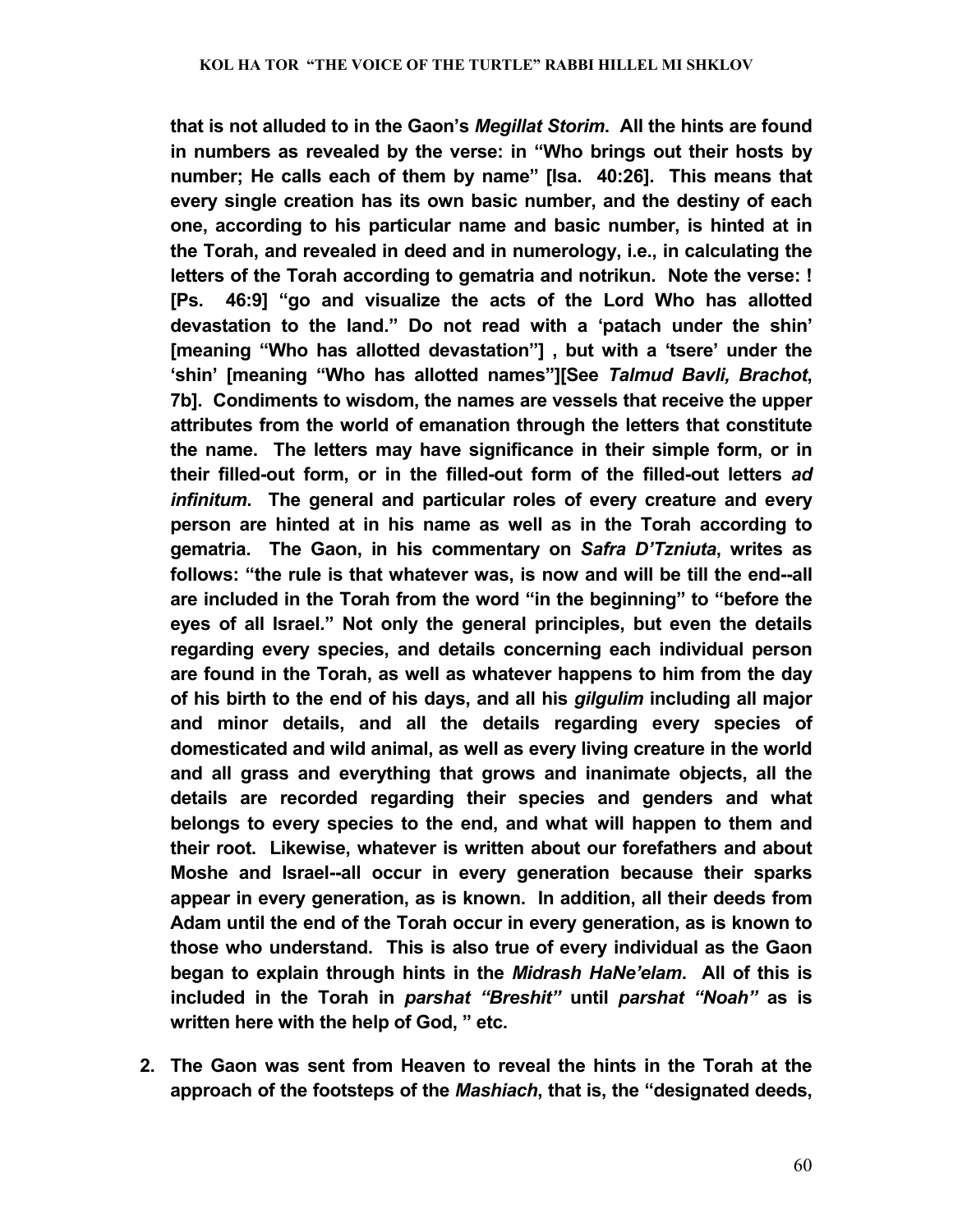**designated times, and designated emissaries" till the final end. According to the Gaon, these are hinted at in gematria. We see that almost all the new interpretations and revelations of the Gaon in his writings on Kabbalah, that amount to thousands, are based on wonderful hints that he uncovered through his holy spirit. Heaven granted him all this so that he would reveal what will occur during the period of the footsteps of the** *Mashiach***, if it comes at its designated time, for all of this applies when Israel does not merit the period occurring ahead of time.** 

**3. Every person in Israel must do his utmost to reach the level of the supreme numbers concealed within his name which can be computed in gematria. These are hinted at in the Torah in connection with the specific mission of the individual, each person by his flag, with the signs of his forefathers. It says regarding this: "may the might of my Lord be magnified" [Num. 14:17], etc. As the Gaon explained (see the** *Tikunei Zohar Chadash* **[***Tikun* **74a]), this verse refers to the "deed and gematria" mentioned in Lamentations (Ch. 9:10). Each person must achieve what is concealed in the gematria of his name. Otherwise, he may have to undergo a new gilgul to repair what he did not complete in this gilgul, for whoever does not know the gematria concealed in his name, will go down to the Sheol. The Gaon says, in his commentary on** *Tikunei Zohar Chadash***, that a person should achieve whatever is indicated by his gematria, with the might of his hand. As it says: "whatever your hand finds to do, do it with your might" [Koh. 9:10] for there is neither deed nor gematria [calculation] in the** *Sheol* **"grave, " which means that in the grave you will be unable to achieve the "deed and gematria." Knowing this, everyone will realize how he must fulfill his unique mission in this world. As the footsteps of the** *Mashiach* **approach, more and more gematria hints appear that contain secrets of general and private designated deeds. Indeed, "every valley will be raised, " etc. And the gematria are condiments to wisdom as noted in the holy** *Zohar* **(***Tikun* **70), where the Gaon explained that according to our Sages, this refers to the wisdom of scribes, etc..** 

 **Numerology and deeds connected with gematria are "condiments" to wisdom. In the word , which refers to the vessels, the letters [in gematria, 280] appear twice, thus alluding to the twice 280** *Dinim* **[the opposite of**  *Chesed***]. The characteristic of gematria is that every attribute of the upper lights is clothed in a particular number. The number is found in the letters combined to form the words that describe that particular attribute, and its purpose in the world of making, the lower world; and the attribute**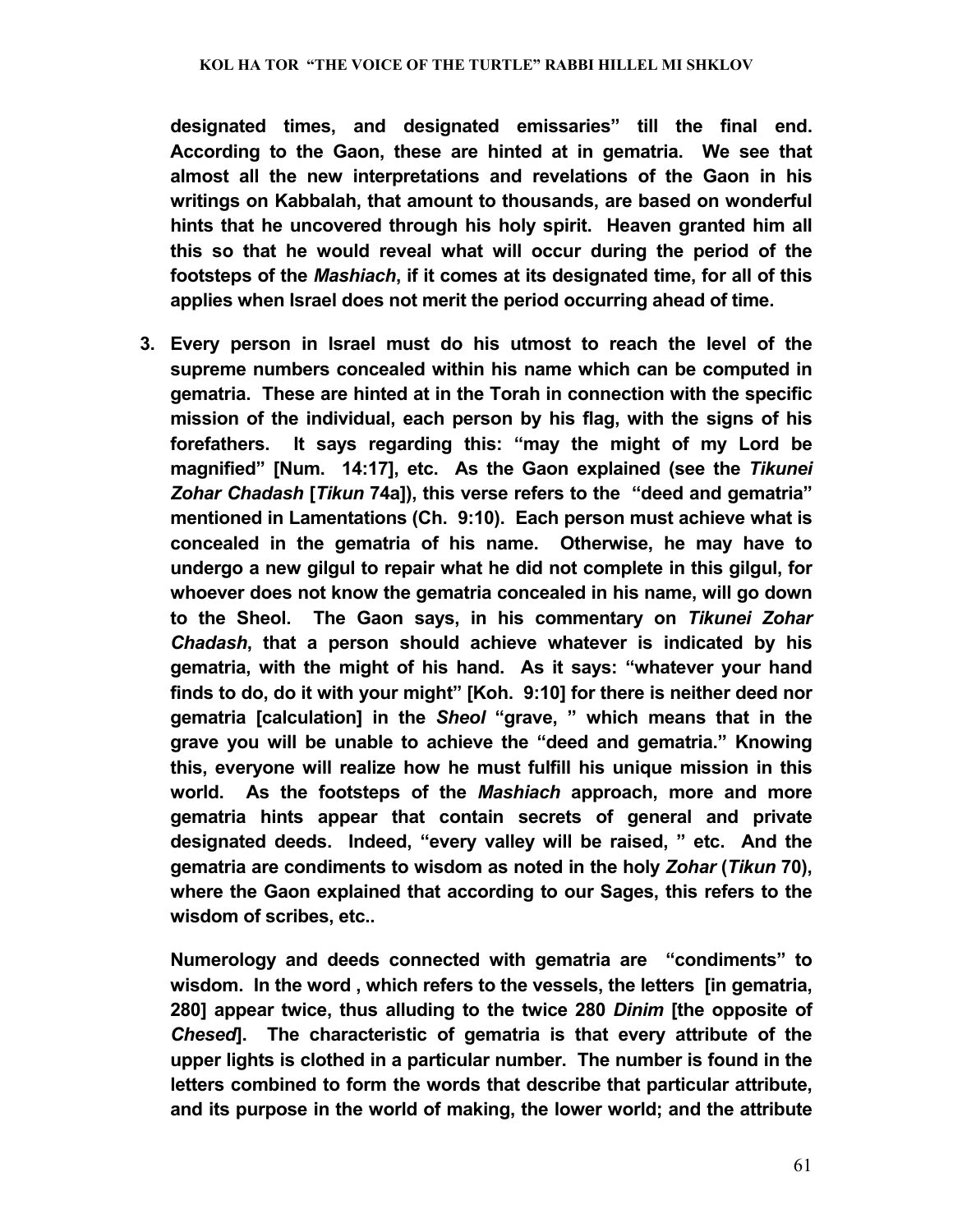**is included in verses of the Torah, the Prophets, and the Writings. Every mission as well as the name of the emissary in every generation are clothed and held together by the gematria of the verses concerning the mission; likewise regarding the name of the emissary, in accord with the root of his soul and the merit of the fathers that is designated for each individual. This is what is meant by the verse "Who brings out their hosts by number" [Isa. 40:26], i.e., each legion has its special number. [Isa. 40:26] "He calls each of them by name [by all that is included in the name of the creature]." Happy is the man who achieves, and reaches [that goal] by the might of his hand and his good deeds. The purpose of "deed and numerology, " as explained by the Gaon, is so that a person will not fall into** *Sheol***, i.e., another** *gilgul***, God forbid. Happy is he who achieves by the might of his deeds the level of his mission that is hidden in the gematria of his name. All this will be revealed to him in the World of Truth, but it is preferable for one to achieve this knowledge in his lifetime, so that he will be stronger in his special mission in this world, because one who is commanded and fulfills the commandment stands high. A word to the wise is sufficient.** 

 **The ways to achieve such knowledge, is first of all, by the deeds themselves, etc., and/or like the lot of the Gaon, when revealed in . deed and gematria, or in the "silver goblet" [Gen. 44:2]. This is what is meant by the verse: [Isa. 56:5] "I will give them a hand and a name in my house and within my walls." This refers to deed and gematria, as explained above. "A hand" refers to the "might of Your [God's] hand"; "a name" refers to the gematria of the name of anyone who occupies himself with building Jerusalem. Thus all the main intentions with regard to building Jerusalem are concealed in gematria according to our Sages. See their comments (***Baba Batra* **75b) on the verse ! "Jerusalem will be settled without walls" [Zach. 2:8], and on the matter of , etc. All these are hinted at in gematria, as the Rashbam explains there [in the future, God will add gardens to Jerusalem, numbering a thousand times the numerical value of 169] [Baba Batra 75b]. My heart tells me clearly that had I been born only to understand what the Gemara means here, it was worthwhile for us, as I will explain, God willing, in Chapter 7.**

 **Whoever sees hints in verses of the Bible and of our Sages, regarding his own name and mission, is obligated to fortify himself with them with all his strength and desire, for this is the reason he was created, and this is why his soul came to this world, the world of making.**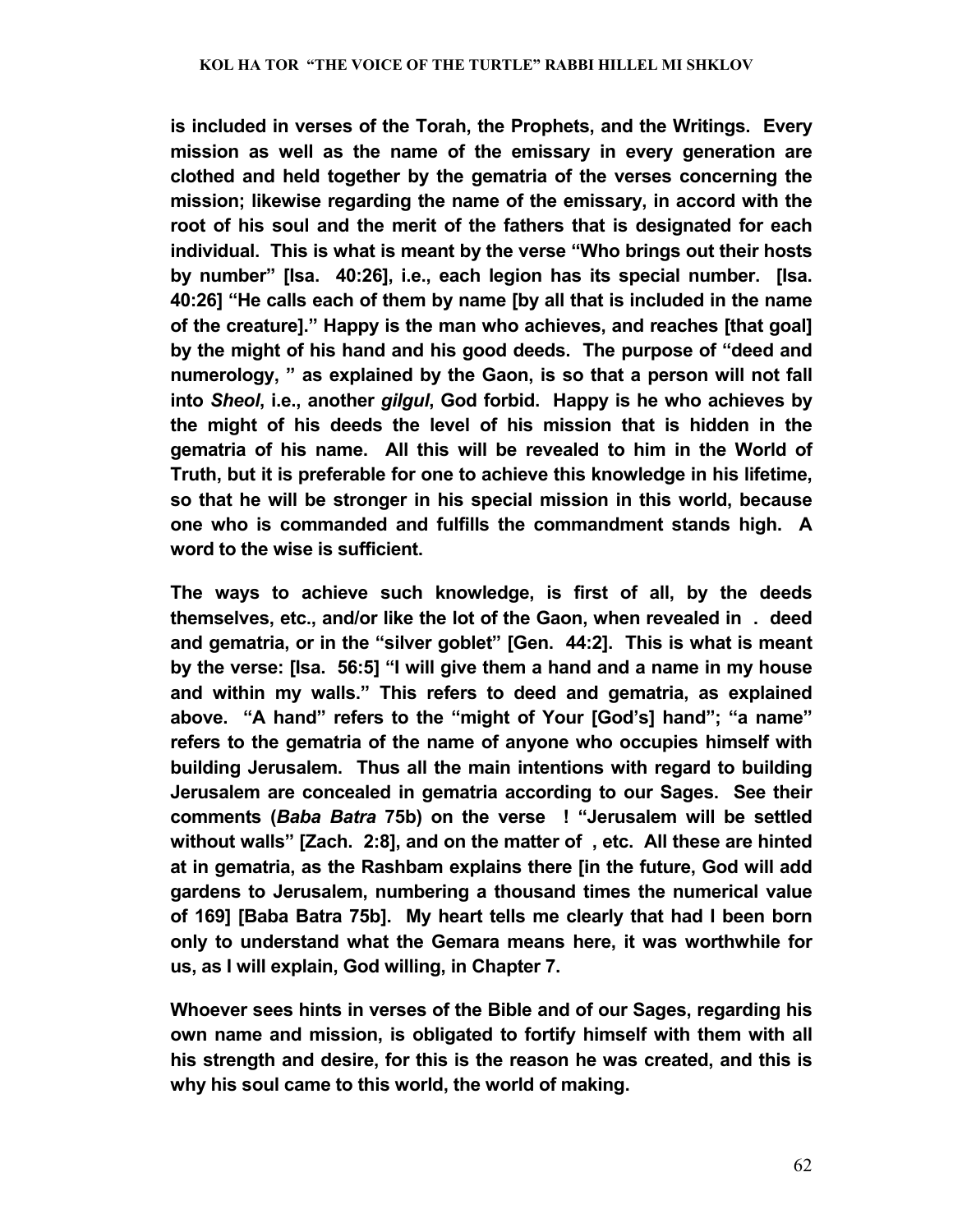**The Vilna Gaon was sent from Heaven to reveal hints of the Torah regarding the footsteps of the** *Mashiach* **on the level that his forebears did not receive permission. Even the Holy Ari did not have such permission, because he lived hundreds of years before the beginning of "the time to grant it grace" [Ps. 102:14] and "the songbird's time" [Song of Songs 2:12].** 

**4. The Gaon has written much about the paths of the beginning of the Redemption during the footsteps of the Mashiach, and has given us many directives to begin the awakening from below. He did this In his holy compositions on "the hidden teachings, " also with profound hints, but only in the manner of [Gen. 41:45] "disclosing the hidden, " i.e., revealing what is concealed. To many of his students--in whom he saw clear signs of worthiness, and who had a keen desire to immigrate to Israel--he revealed the main hints regarding "designated deeds, times, and emissaries" on the paths of the beginning. The Gaon did this especially to anyone he considered as having reached the high level of 999 in**  *Yesod***, which is the highest level in the line of** *Mashiach ben Yosef* **(and who was hewn from the same rock [of the same root] as the Gaon). To him, the Gaon revealed the secret of the 999 footsteps of the** *Mashiach***, and the secret of "***Kol HaTor***" until the final end, as well as what each individual must do to fulfill what is hinted at, for that is why he was created.** 

 **The footsteps of the** *Mashiach***, all the paths of the awakening from below, and all their major and minor details are hinted at in the Torah, the Prophets, and the Writings, as well as in the works of our Sages in what is revealed and in what is concealed. According to the Gaon, all the designated deeds, times and emissaries of the footsteps of the Mashiach are hinted at in the Torah, etc.**

 **There is nothing that is not hinted at in the Torah, according to our Sages (***Chulin* **139b), even Moshe Rabbeinu, may he rest in peace. This means that even Moshe Rabbeinu, whose name appears in the Torah specifically many times, nevertheless had to have his name hinted at in a concealed manner, just like every person of Israel appears in a concealed manner, and according to the gematria of his name. The name Moshe is hidden in the verse: [Gen. 6:3] "since he is human." According to Rashi there, the word equals [345] in gematria. The Gaon added a wonderful hint: in gematria, equals [859] because Moshe Rabbeinu is weighted against 600 thousand.**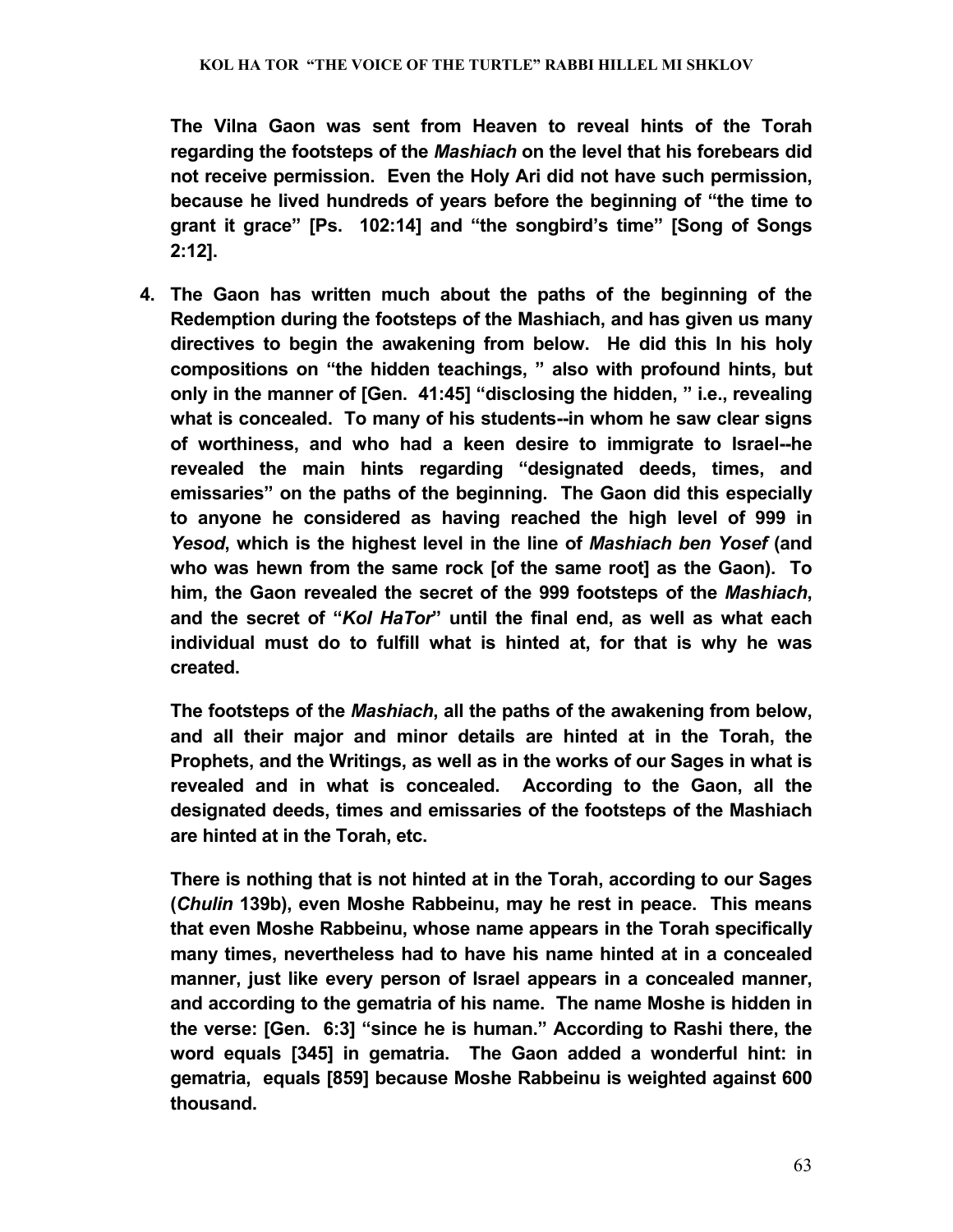- **5. the paths of the firmament were revealed to the Gaon. No secret was hidden from him. He saw everything from the upper lights in clear technicolor. He saw the creation of the world, and the chariot in the paths of the firmament in all their details as revealed in [ equals 391] "the voice of salvation" in which are hidden the names [ equals 391], [391], and ! [ ! equal 391]. The Gaon knew the teachings of** *Mashiach Tzidkenu* **which are the teachings concerning Eretz Israel, hinted to him from our forefather Jacob and from the verse, ! [Gen. 2:12] "the gold of that land is good" because all of Eretz Israel was enfolded in it, and it contained the teachings of the Redemption from below and from above. The three fundamental levels of , i.e., , , and , were transmitted to the Gaon from the upper lights through the holy spirits of the Holy Ari, may he rest in peace, and his student, Rabbi Haim Vital. These were revealed to the Gaon in the year 5, 500 during the first hour of the moring on the sixth day [Friday] in the 6th Millennium, when the spirit of God, the spirit of** *Mashiach***, began to beat within his holy spirit (the Gaon was then 20 years old).**
- **6. During the period of the footsteps of the** *Mashiach***, the** *Sitra Achra*  **becomes stronger in all areas, especially against the internal nature of the Torah and against the revelation of the secrets of gematria computations that concern the footsteps of the** *Mashiach***. This is what the Gaon explained was meant by our Sages in their statement that the wisdom of scribes will turn putrid. This is what is meant by "they taunted the footsteps of Your** *Mashiach***" [Ps. 89:52]. Nevertheless, when the final end comes, the final days, the prophecy "every valley will be raised" will be fulfilled, and this refers to gematria, etc., as it says in the holy Zohar. As explained by the Gaon there (***Tikunei Zohar***, p. 139), the wisdom of scribes will turn putrid, and he (***Mashiach ben Yosef* **) will be debased because of our transgressions (Isa. 53:5).**
- **7. With regard to every man of Israel who was destined by Heaven to save Israel and gather in the exiles, Rabbi Eliyahu, the Vilna Gaon, knew well where his name was hinted at in the Torah, the Prophets and the Writings, each man according to his flag and the signs of his forefathers. All the Gaon's knowledge which came to him through his holy spirit, are based on holy hints in the Bible and in the works of our Sages, in both what is revealed and what is concealed. Regarding himself, the Gaon said that his name is hinted at in the words: "'a perfect and just stone [weight]" (this is at the end of** *parshat "Ki Tetzeh"***). The words are a shortened form of (the name of the Gaon's father was ! ). The following verse speaks of destroying Amalek, and is immediately followed by the verse:**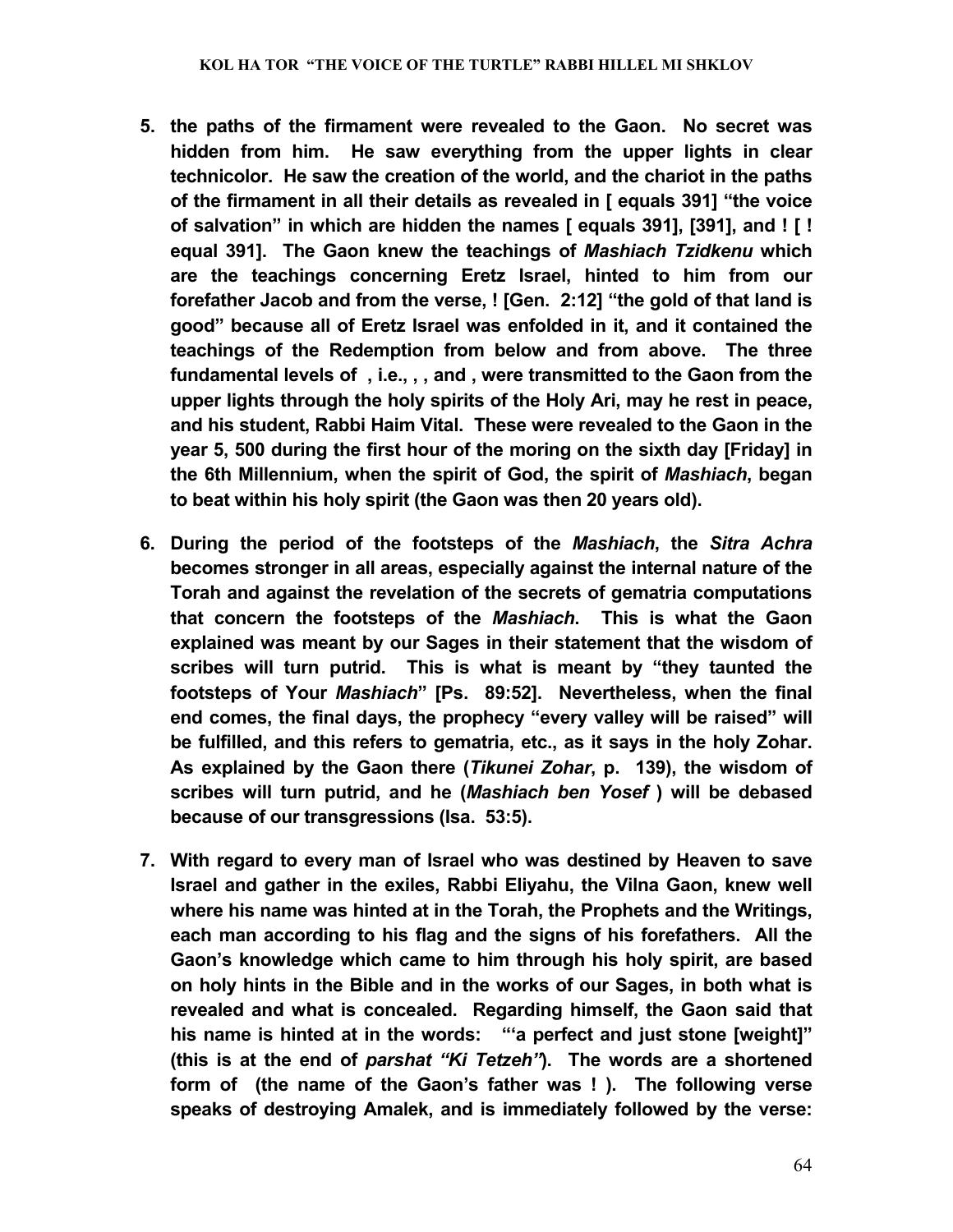**"when you come to the land, " which refers to the ingathering of the exiles. This verse is comparable to "when you come to the land, you will plant, " which means you must fulfill the commandments that depend on living in Eretz Israel. For the ingathering of the exiles depends on the blessings following the fulfillment of both verses according to our Sages in the Talmud (***Megillah* **17b; and** *Sanhedrin* **98a) regarding the revealed end, and this was the Gaon's great aspiration. Even in the haftarah [portion from the Prophets or Writings which is read weekly following the reading of the** *parshah***]of** *parshat "Ki Tetzeh***, " the Gaon found his own name and his designation in the verse: "with abundant mercy I will gather you" which equals ! [606]. He also found that the verse "His tabernacle is in Shalem, and his dwelling in Zion" equals his own name plus his father's and grandfather's names ! [1200] {the word as written out in full in the text, and so counted accordingly). This means that Jacob is not whole except in Eretz Israel. As the verse states: [ Gen. 33:18] Jacob came to Shalem [double entendre: name of place, and meaning of wholeness]. Shalem is another name for Succota.** 

 **The Vilna Gaon deemed his great mission to be connected with 999 in the light of** *Mashiach ben Yosef***, as revealed by 999 in** *Yesod***, that is 999 which is the highest number connected with** *Mashiach ben Yosef***. For the Gaon considered that number hinted at in his name (that is, in his personal name as well as those of his forebears to four generations including his great-grandfather, R' Elya the Hasid [' ' '] which altogether equal 999 in gematria). Other hints regarding his mission appear in the verses: [606, like ! ] 'a time to gather, ' and according to our Sages [606] 'we raise to a holy level, ' as well as in the verse: [479, like ] [Ps. 102:15] 'they have favored her dirt.' Many other hints were found by the Gaon in the Bible regarding his holy mission at the time of the beginning of the Redemption. The number of holy hints add up to [52]. Evey hint was great and holy in his eyes like the** *Urim v'Tumim***.As our Sages said "the name causes, " meaning that one's mission from Heaven is revealed by his name.** 

**8. As is known, the Gaon saw his great mission in the verse: "the voice of the turtle-dove." It appears in the verse: "the songbird's time has arrived; the voice of the turtle-dove is heard in our land." The 'voice' of the turtledove refers to Joshua. The 'turtle-dove' is Moshe Rabbeinu (as mentioned above in Chapter 2, 14, the aspect of 'the voice of the turtledove'.At first the Gaon considered himself from the aspect of Joshua, as is hinted at in the Torah on the verse "a perfect weight" (end of** *parshat*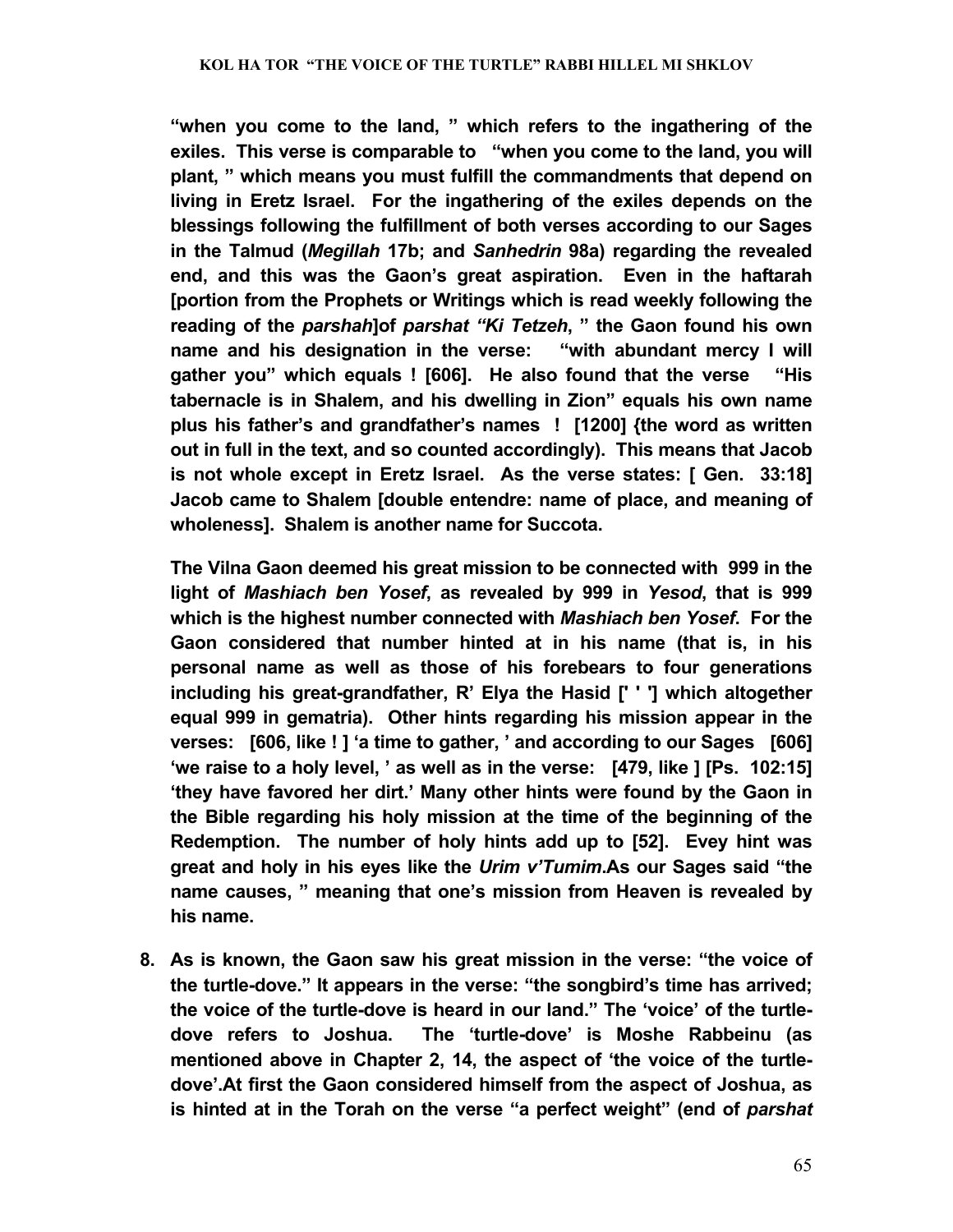*"Ki Tetzeh"***), referring to . Following this verse is the section on destroying Amalek, which is the mission of Joshua, that is, from the left side. Thus this is the mission of** *Mashiach ben Yosef* **(see commentary of the Gaon on** *Tikunei Hazohar***, p.27 on the verse, [Song 2:6] "his left hand under my head." The Gaon also writes that the perfect weight is from the left side (that is, from the quality of** *Din***). Immediately after the verses on Amalek, the Torah speaks of coming to the land of Israel. Since the Gaon then considered himself to be from the side of Joshua, that is from the aspect of** *Mashiach ben Yosef***, he traveled to the Holy Land. However, on the way, he rose to the level of the** *sefira Tiferet***, the level of Moshe Rabbeinu, may he rest in peace. Then the Gaon saw his name hinted at in a verse that refers to Moshe Rabbeinu, may be rest in peace: [Isa. 54:7] [606] "'with abundant mercy I will gather you" and realized that the gematria of the verse equals that of his name [ ! equals 606] (see section 7 of this chapter). Likewise : in gematria equals 606. Therefore, the Gaon thought that he did not have permission to enter Eretz Israel; he could only transmit to his students, as Moshe did to Joshua, that they, from the aspect of Joshua, should begin gathering in the exiles. This is "the Lord's war against Amalek from generation to generation" [Ex. 17:16]. The Gaon gave one of his students the wonderful hint that the verse: hints at his name to three generations, and likewise the words offer a hint.**

 **The Gaon was born in 5480 in the 6th Millennium. He considered this hinted at in the verse: "and Miriam took [gematria: 5480--the is considered 5000] 'the drum' in her hand" [Ex. 16:20] against the "***Sitra Achra***." The mission of the Gaon is hinted at in the Torah in the words "a perfect weight" in** *parshat "Ki Tetseh"***, which means the 6th hundred of the 6th Millennium. The Gaon became the light of the** *Mashiach* **when he was 20 years old in the year 5500, the first hour of the dawn in the 6th Millennium. Then the last generation began. Afterwards, he merited a revelation from our forefather Jacob, and profound secrets were revealed to him regarding all the footsteps of the** *Mashiach* **from the beginning of the Redemption up till and including the wondrous end at the end of days.** 

 **The Gaon saw in his holy spirit that he had risen to the level 999 in** *Yesod*  **and that its abundance, the abundance of good is divided into two hosts equally. There are 499 1/2 on the right, and 499 1/2 on the left. Together they add up to 1000 minus one, which is the channel of good, the highest force for war against the** *Sitra Achra***. The Gaon wrote about this and the**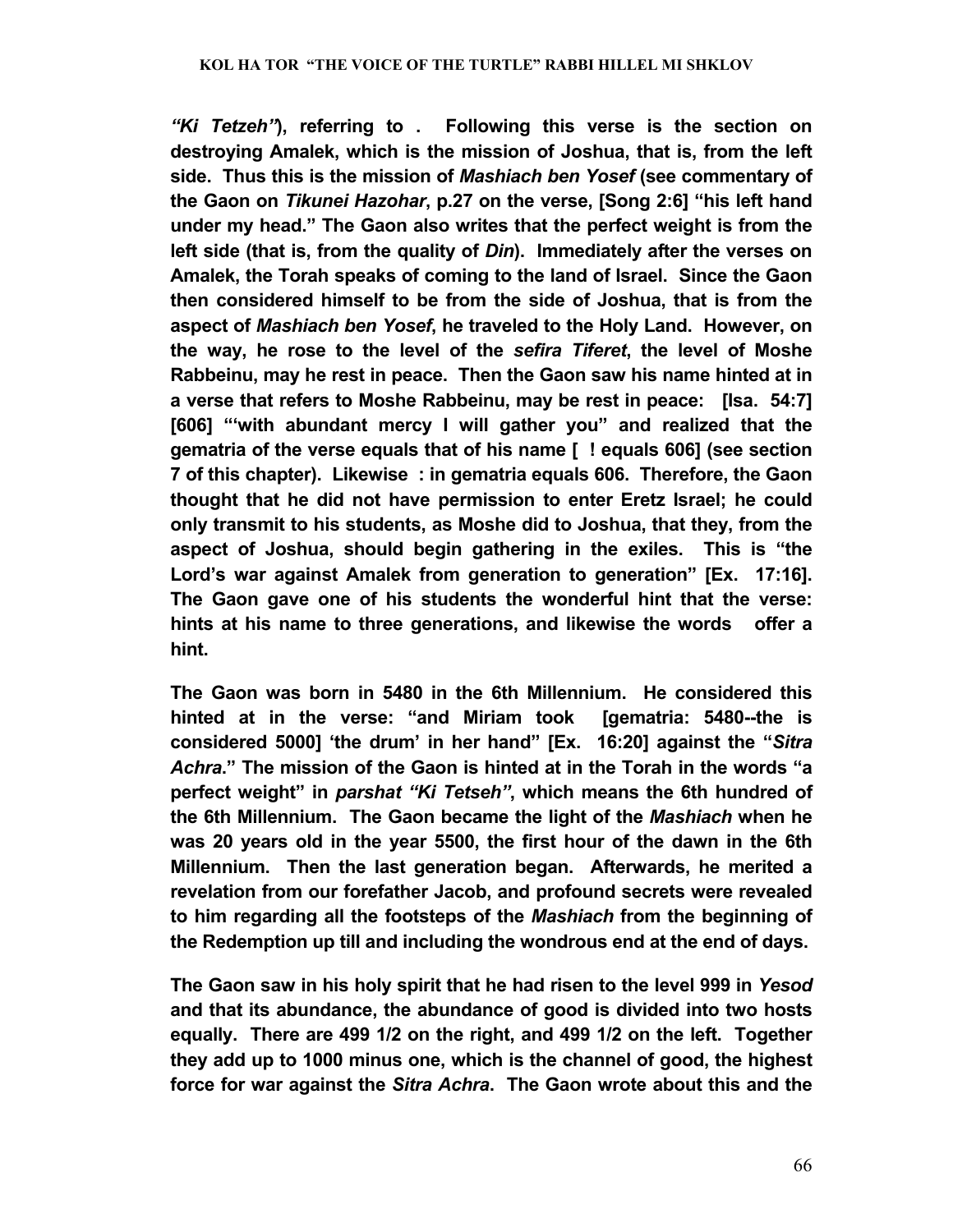**great hints regarding his name, when he discussed the Hebrew alphabet (***Likutei Hagr"a***), as noted above in Section 7.** 

**9. Nothing exists that is not hinted at in the Torah and in the Mishna. Every spiritual or material creation as well as his mission, whether holy or impure is found there. This is what is meant by our Sages (***Chulin* **139b) that Moshe Rabbeinu, the holiest of the created beings, was hinted at in the Torah; in contrast, Haman, the most impure being is also hinted at. Similarly, all the major and minor details of every creation, and concerning every person according to the signs of his forefathers as well as according to his accepted name, appear among the numerous hints in the Bible and in the works of our Sages.**

 **It is an important principle regarding hints in notrikun and in gematria that the one hinted at must appear in a word or particular verse in the Bible or in our Sages' writings exactly as his name is written. Any hint that depends on a verse with a composite of words whose form is not exactly like what appears in the Bible or in our Sages' words, is valueless as a holy hint. This principle applies to the basis of hints by the recorder and maintainer, in the Bible or in our Sages' words: each item must appear in its exact language and exactly how it is written. However, whatever concerns the one hinted at, i.e., whether matter or person, can also appear according to the name accepted by the community--whether a matter of holiness or an everyday matter is involved, for the voice of the multitude is like the voice of the Almighty.**

**10. Every man of Israel has a root above with his name according to the root of his soul and the merit of his forefathers. As is known, the name given a child at his birth is not given by chance; rather, the name is placed in the mouth of his father by Heaven according to the root of his soul. No one has less than seven numbers, all of them hinted at in the Bible or in the Talmud, sometimes in both as revealed in the deed and in gematria. This is explained by the Gaon in** *Tikunei Zohar Chadash***. The seven numbers, revealed in the verse "each stone has seven eyes [apertures], " come to a man on his flag in signs of his father's house (for example: Yosef ben Jacob, Yosef ben Rachel, Yosef ben Yaacov and Rachel, Yosef ben Jacob ben Isaac, Yosef ben Jacob ben Isaac, ben Abraham, Yosef' ... in combination with the name of his family, or Yosef' ... in combination with the name of his work, or as called by the people). All these belong to the one hinted at, that is recorded with the numerical value on the part of**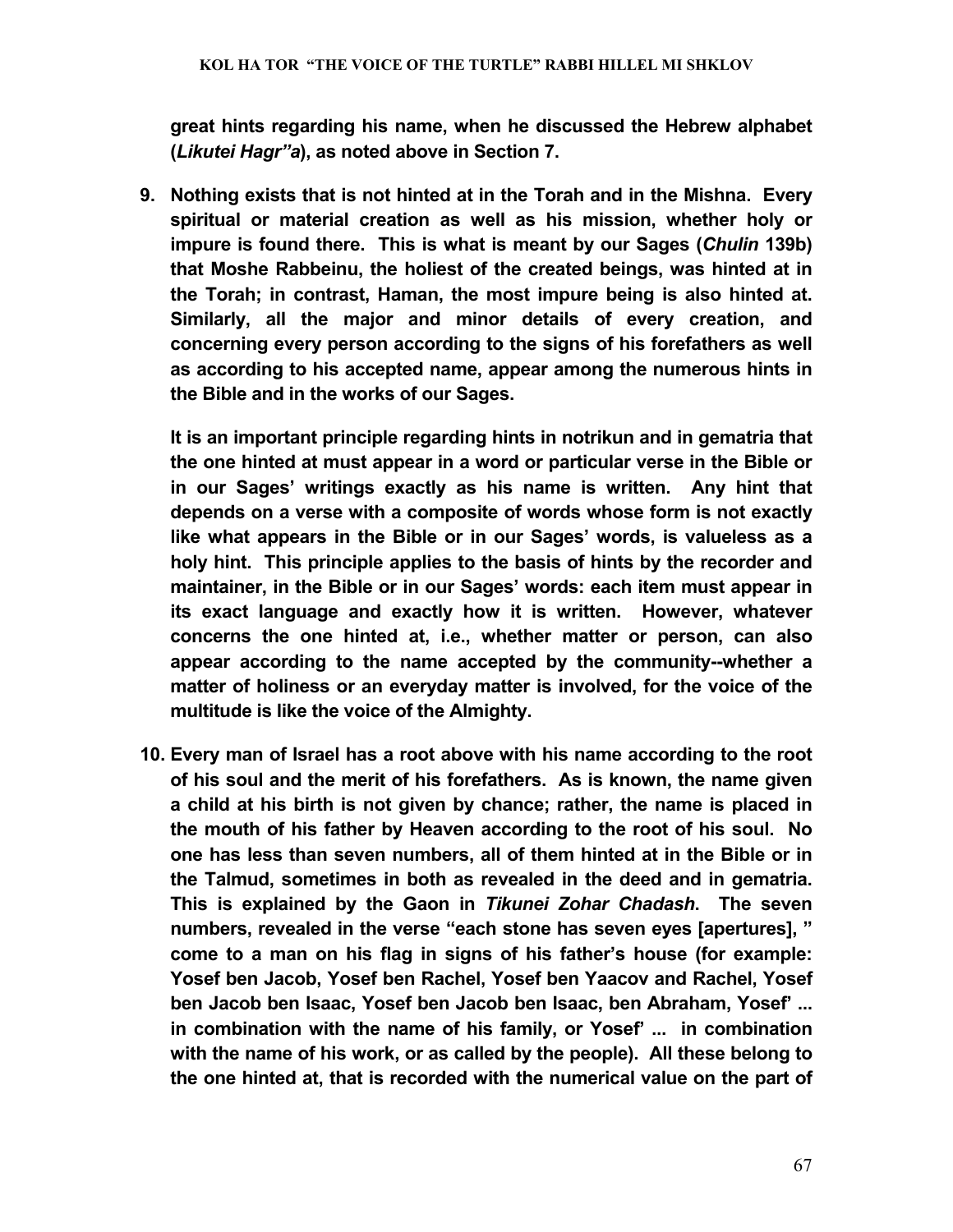**the one who hints and records everyone found in the Bible and in the Talmud, as mentioned above.**

 **The source of the sources for the basic numbers is the first 10 creations, the ten** *sefirot***, each of which was founded on a basic independent number. Therefore, each is called a sephira as revealed in the word . They are the first mentioned by the verse [Isa. 40:26] "Who brings out their hosts by number, " as is known. This is true of every matter concerned with combining letters with which the Heaven and Earth were created.**

 **The Gaon was known to be precise regarding everyone's name, as mentioned in the Talmud in connection with Reb Meir (***Yoma* **83b) regarding an innkeeper named , whose name is reminiscent of the verse: , etc. [Deut. 32:20] "for they are a deceitful generation, " etc. It seems that Reb Meir felt that a layer of Amalek had been attached to the particular man, since in gematria Amalek equals [240], because Amalek works through deceit, as is known. This is what I [the writer of** *Kol HaTor***] witnessed: Once, the Gaon realized that a strange depression had taken hold of one of his students. He asked him what his family name was, and was told that it was Mallin. Then the Gaon requested that he immediately change his name since in gematria it equaled [131] Samael. At times a great righteous person who carries out many deeds has within his name one of the numbers similar to the number of the impure forces from the aspect of "God made one in contrast to the other." Our Sages explained that this was done so that the force of holiness would overpower the contrasting force of impurity, just like the number of counters the number of Samael and his partner, Lilith [ and [611], or like counters [376]. There are other such examples, as is known.**

 **With regard to the verse , 'a perfect and just weight, ' in which the Gaon saw his name and mission as explained above (this chapter, 7) -- I respectfully asked the Gaon about the second name of his father in connection with the words (because the name of the Vilna Gaon's father was ! ), and this was his reply: "In what remains after the initial letters of the two names in , you will find it." I immediately understood that he meant that the initial letters of , that is , contain the hint of the names ; what was left after the two letters were removed, i.e., the letters and** 

 **---------------------------------------------------------------------------------**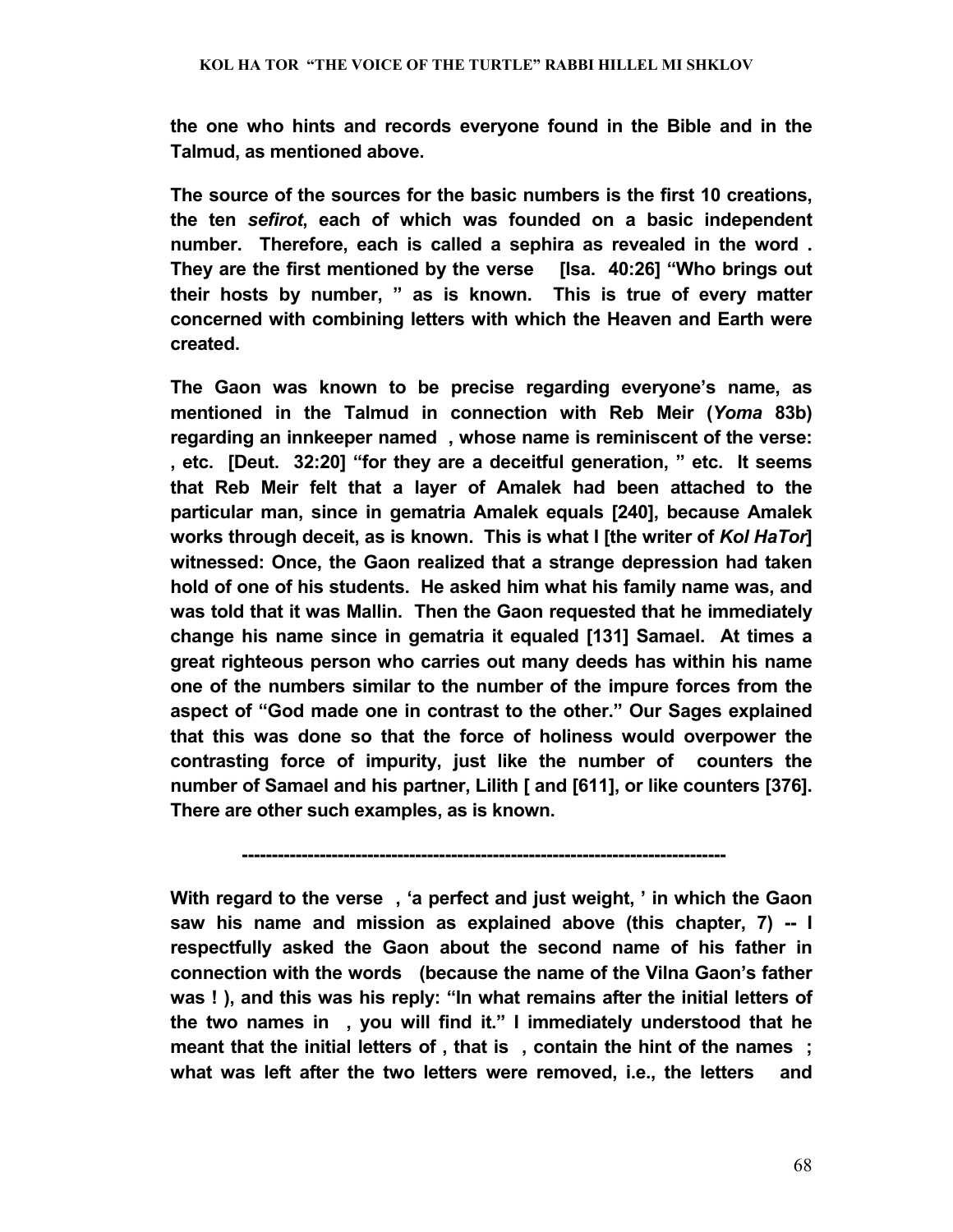**equal !# [127]. He answered me in this way to strengthen my spirit regarding the holy mission.**

 **(Isa. 54:7) "with abundant mercy I will gather you." In this verse the Gaon saw a hint to his name as explained above. Likewise in the verse that begins [Isa. 54:2] "expand the site of your tent." In this verse the Gaon saw the great mission in terms of the three basic directions mentioned: ! ' ' expand, extend, strengthen that in gematria equal [606]. The Gaon figured that all these are in the line of** *Mashiach ben Yosef***. And the Gaon's wonderful dream on the way to the Holy Land is known in the verse; "our feet stood" [Ps. 122:2] "in your gates, O Jerusalem."** 

**11. The following are the ways to achieve and find the name and mission of each one of Israel in the Bible, revealed in "the might of your hand to engage in doing and accounting": a) by noting the type of deeds, of lovingkindness and help extended to the community and to other individuals by someone, as well as what that person does to strengthen the holy Torah. b) by the special inclination of a person to study a particular matter in the Torah, a particular book, or the concealed teachings, etc. c) by the individual's specfic moral suffering or specific success in personal spiritual and material matters.**

 **With regard to the someone's unique mission from Heaven in connection with the ingathering of the exiles in any work that is related to the commandment of settling the Holy Land, every person can find his name and mission in sentences which include and conceal the 156 aspects and appellations of the** *Mashiach* **of the beginning,** *Mashiach ben Yosef***. These are enumerated above in Chapter 2 with the help of Heaven. Only if there is a difficult question related to the community in matters of settling the Holy Land, can one, through kabbalists, also make use of the great secret destiny, according to the Gaon, the destiny ( ), "open for me the gates of righteousness, " that is based on treasures concealed in gematria and notrikun, as revealed in in gematria. A secret name should not be used except at a critical time, in order to save the community and settle the Holy Land, or , even more so, to prevent dishonoring God. The act should be done only to repair** *Tsofnat Paneach***, by at least three righteous people, as revealed in the verse: [Isa. 30:18] "happy are all who wait for Him."** 

**12. The revelation of the hints in the Torah progresses along with the progression of the footsteps of the** *Mashiach* **in our Holy Land, until all**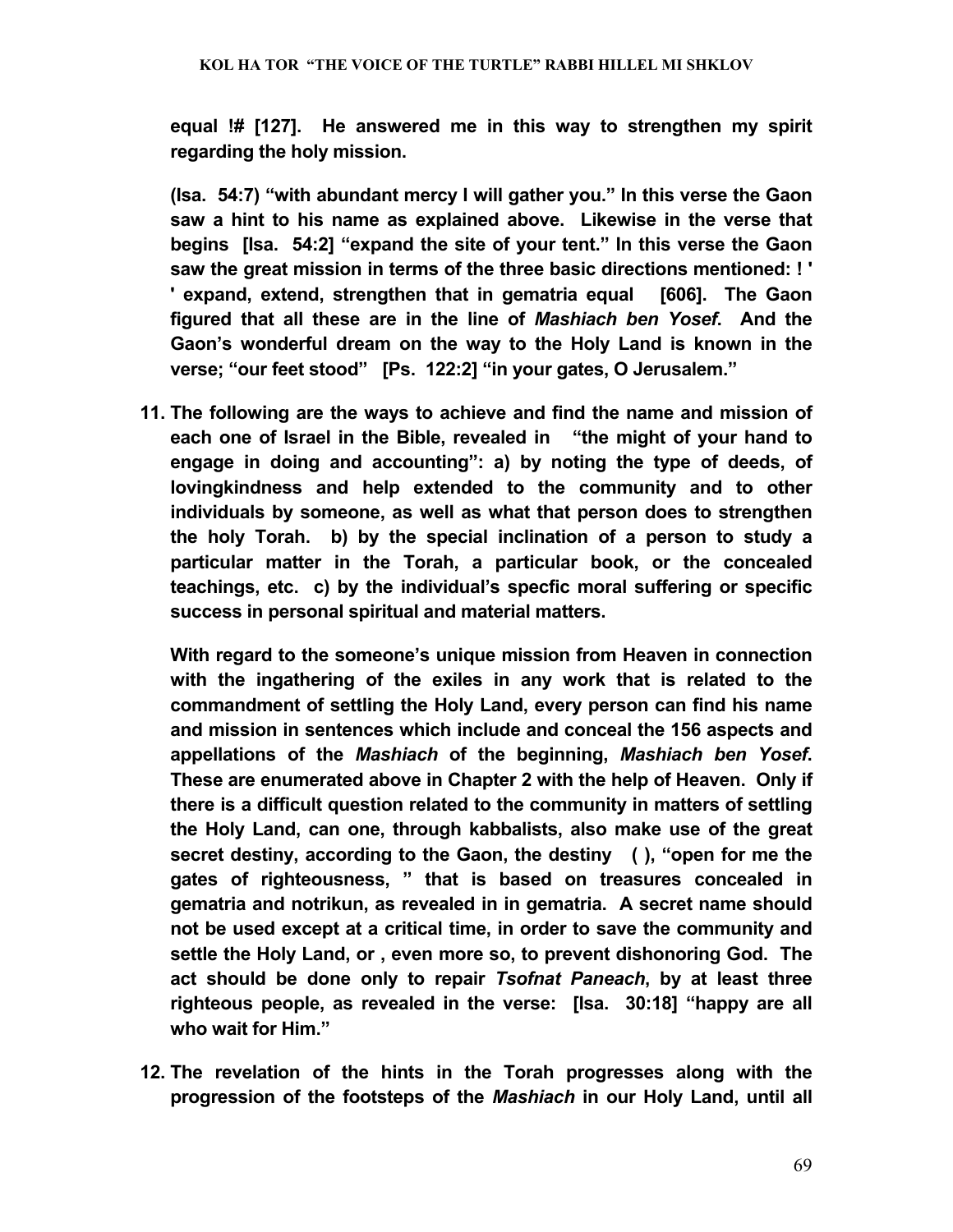**the hints in the Torah will be revealed during the last generation. This is taught by our righteous Mashiach, because the Torah will come forth from Zion [Isa. 2:3], meaning that hidden things and secrets will be revealed, may this occur speedily in our lifetime. According to the Gaon, It is an important principle that a literal interpretation is not correct if it does not accord with the secret interpretation. Studying the Kabbalah should be done with modesty and humility, as attested to in the verse: [Ps. 29:2] "bow to the Lord in the beauty of holiness." The initial letters (from left to right--i.e., in reverse order, [thus somewhat concealed]) are .But the teachings of "the law" are open, as attested to in: [Ps. 98:4] "call out to the Lord, all the earth, " whose initial letters (from right to left [thus more easily grasped]) are .**

 **During the period of the footsteps of the** *Mashiach***, the revelations will begin little by little, like the beginning of the redemption which is compared to the dawn according to our Sages, with the characteristic of gathering in the exiles and eradicating the impure spirit from the land by settling the land and setting up people of Truth. For the goal of the Redemption in general is the redemption of Truth and sanctification of God as explained in previous chapters. Redemption of the truth has a double entendre -- literally, and the redemption of the wisdom of truth. This enhances the commandment and holy obligation to engage in studying the Kabbalah, which contains the revelation of the secrets of the Torah that is the holy mission of the** *Mashiach* **of the beginning of the Redemption,** *Mashiach ben Yosef* **through whom the ingathering of exiles will occur. That hastens the Redemption until its completion by** *Mashiach ben David* **and Moshe Rabbeinu, may they rest in peace; may this occur speedily in our lifetime.** 

 **As far back as his childhood, the Gaon began to study the concealed teachings after he knew well the Talmud and their commentaries, etc., as is known By that time he was already delving deeply and wonderfully into revelations of the hints in the Torah, as mentioned above. When he was only about 14 years old, he also learned alot about the concealed teachings from great men in our community of Shklav, relatives of his father, his great grandfather R' Shlomo Zalman, son of R' Zvi, as well as from R' Eli Zeitlis. He especially engaged much in the study of combining letters related to the wisdom of creation. As we heard directly from his holinesss, he did so in order to achieve and know how to create raw power with the help of God --- to use it to subdue Samael in the gates of**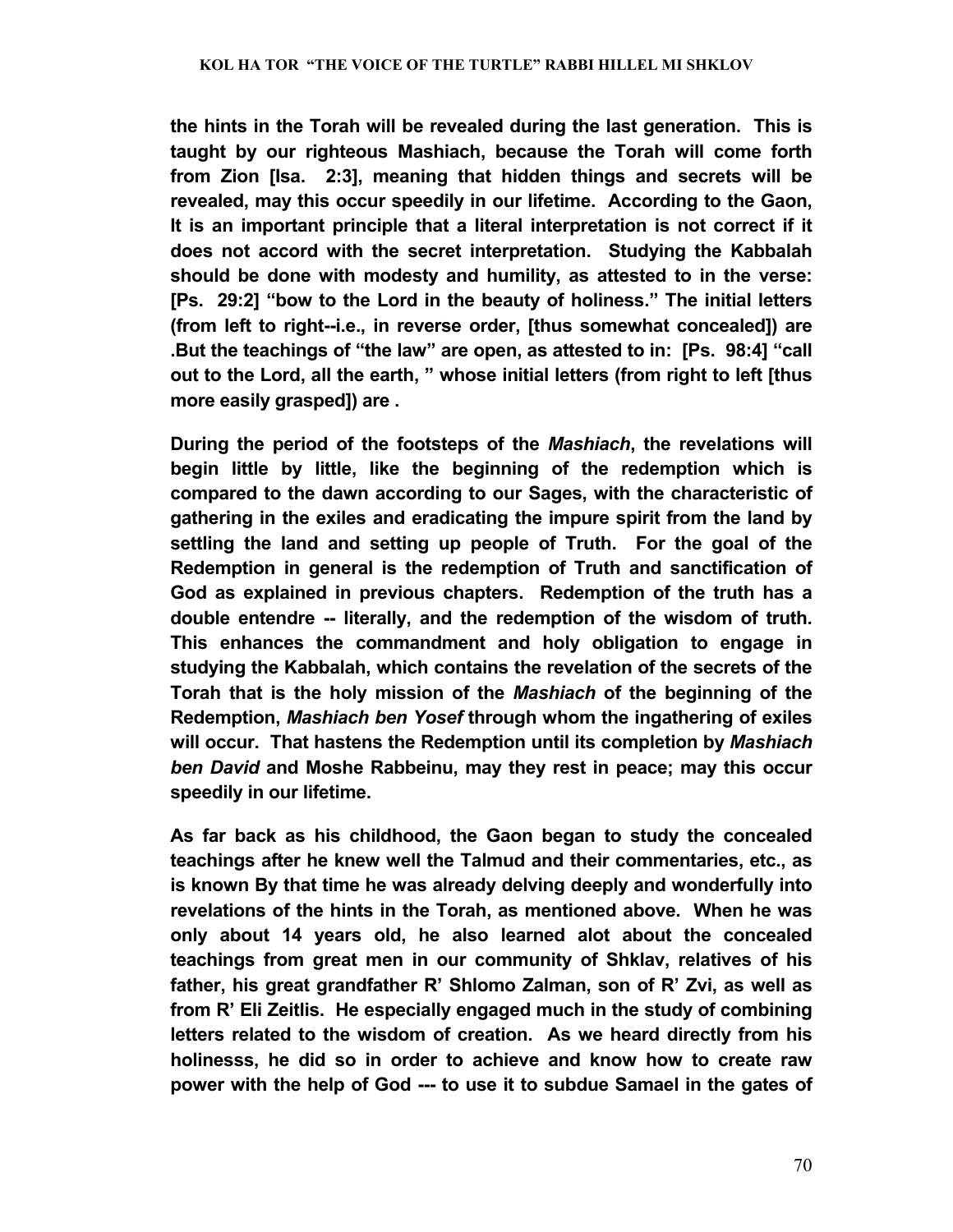**Jerusalem. That is why he began as far back as his childhood an awesome attempt to create a Golem [automaton of clay], as is known.** 

 **---------------------------------------------------------------------------------**

 **I will tell you a little, as much as we are permitted to tell, about a sublime vision, a wonderful sight, that the Gaon envisioned shortly after returning from his trip to the Holy Land in the year 5542. The Gaon was then very deeply concerned and in a spiritual quandary that is difficult to describe. On the one hand, he saw with his holy spirit the great mission that Heaven had placed on him to awaken and begin actively gathering in exiles. On the other hand, he saw the awful dangers entailed, both in travelling to the Holy Land, and in the conditions of settling -- when Eretz Israel was a desolate wilderness where contagious diseases prevailed, and where robbers and savages abounded. There were also the problems of obtaining necessities, such as economic necessities, and of earning a living. Naturally, this was a great responsibility. He was so deeply perplexed that we had never seen him like that. He prayed alot while fasting and crying, hoping to receive clear advice from Heaven. He also carried out many acts with secret emendations, etc. Indeed, he received a reply in a great and holy vision with revelations of upper spirits, a revelation of our forefather Jacob regarding "the final days, " etc. (note of the copyist: at this point, we must mention that the Gaon, Rabbi Chaim from Volozhin, a student of the Vilna Gaon, writes in his introduction to the Vilna Gaon's commentary on** *Safra D'Tzniuta***, that the Vilna Gaon received a revelation of our forefather Jacob and Elijah the Prophet). In that holy vision, he was told many verses containing beneficial promises concerning settling Eretz Israel, and containing hints of his own name. Among the latter were: [Isa. 44:2] "fear not, My servant Jacob, and Yeshurun, whom I have chosen." It was hinted to him that the words equal his name including 3 generations: ! [1200]. This was the first time the Gaon saw his own mission in the great mission of** *Mashiach* **of the beginning of the Redemption, for in gematria equals [566]\*. Likewise the verse: [Ps. 76:3] "His tabernacle in Shalem, and his dwelling in Zion" equals [1200] (this is discussed at length in chapters 2 and 3.) At the end of that chapter in Isaiah (44), in which the Gaon saw his mission in the line of** *Mashiach ben Yosef* **in the verse , the mission of Coresh is also discussed: [Isa. 44:28] "Who says of Coresh, 'he is My shepherd, '" etc. The Gaon wrote that the beginning of the Redemption comes as part of his mission. This sublime vision encouraged and strengthened the Gaon's heart. From then on, he was no longer disturbed by the doubts**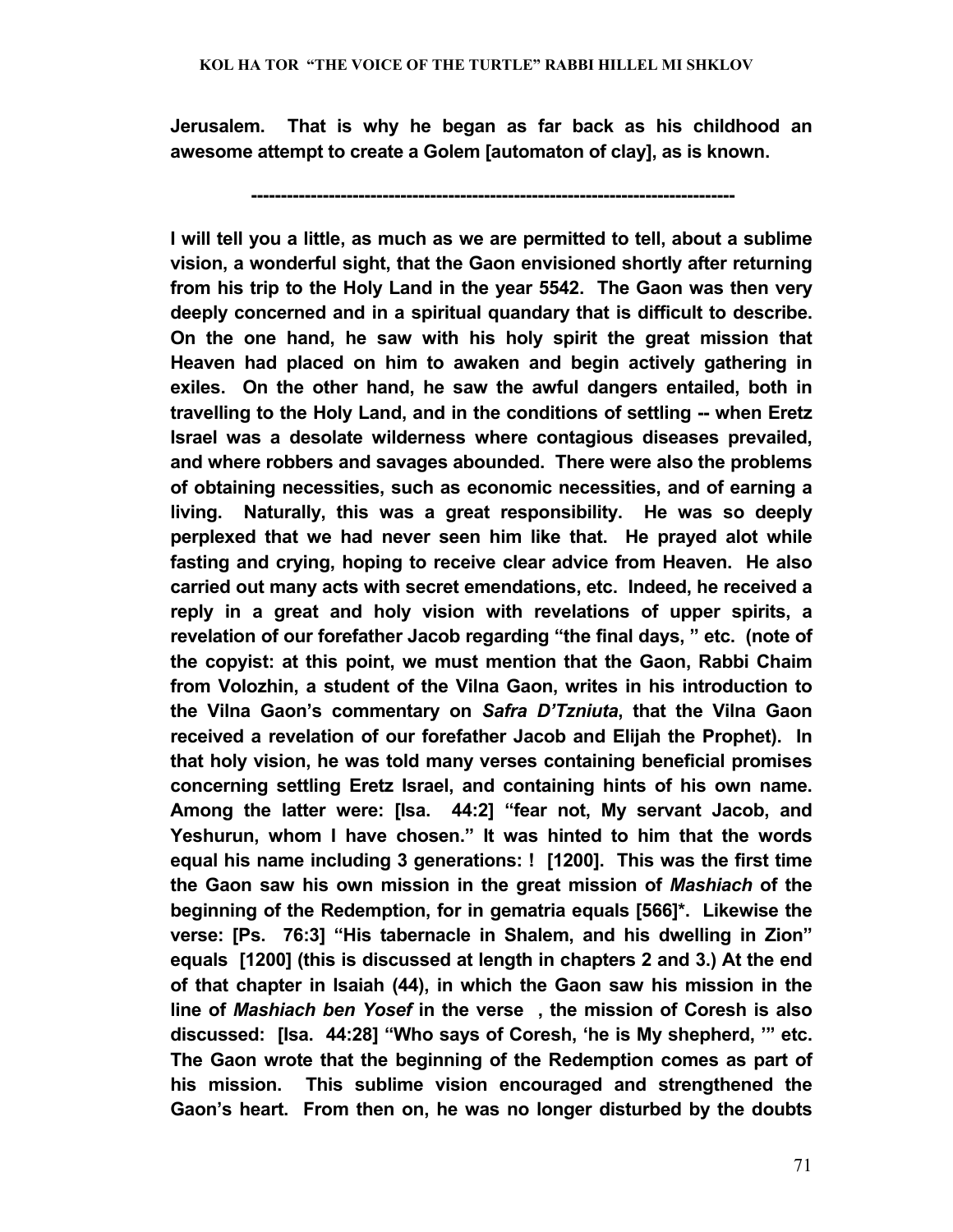**concerning the natural difficulties and dangers that he had worried about beforehand.** 

 **With this revelation, it was agreed to transmit to the Gaon the sublime mission of returning the five vauvim that our forefather Jacob had removed from the name of the prophet Eliyahu [the name was spelled five times] as a guarantee that he would come to announce the Redemption of his children, as brought in the Midrash. At first, the five vauvim were small, because every filling in is from the quality of** *Din***, like the beginning of the Redemption which is the quality of** *Din***. The Gaon was thereby given the power to prepare the way for the beginning by gathering in the exiles to complete the first part, as it is written [Mal. 3:23] "behold I am sending you Elijah the prophet, " etc. This mission of the Gaon was hinted to him at the time also in the verse [Deut. 25:15] "a perfect and just stone [weight], " which contains the Gaon's name , as is known from the secret of , which equals [52] when no letter is missing. After the Gaon returned from his trip to the Holy Land, since he did not have permission from Heaven, as is known, he transmitted his authority to one of his students, who was hewn from the same rock [who was of the same root] as himself, and whose name was equal to five times 'vau' [% i.e., 13x5] on the level of Ze'er Anpin for the time being.** 

 **---------------------------------------------------------------------------------**

 **It has been said that the Gaon travelled from place to place to make himself an exile. However, his travelling has not been interpreted properly. The Gaon's aim was primarily to check on what his People were doing and how they were behaving morally. As the Gaon wrote, man was created to subjugate evil qualities, and to repair himself and others in accord with the holy Torah. Indeed, wherever the Gaon went, he did not reveal himself to anyone, but hid his identity so that he would appear as a simple member of the Jewish People. However, before leaving a place, he revealed something about himself to the Rabbi of the community and to special people in the place. He admonished them to correct whatever moral deeds or Torah commandments, or other good deeds needed improvement in that particular community. Along with this, he would rouse the people very much in connection with preparing for the ingathering of the exiles with many explanations that "it is the time to favor her, for the designated time has come" [Ps. 102:14], etc.**

 **---------------------------------------------------------------------------------**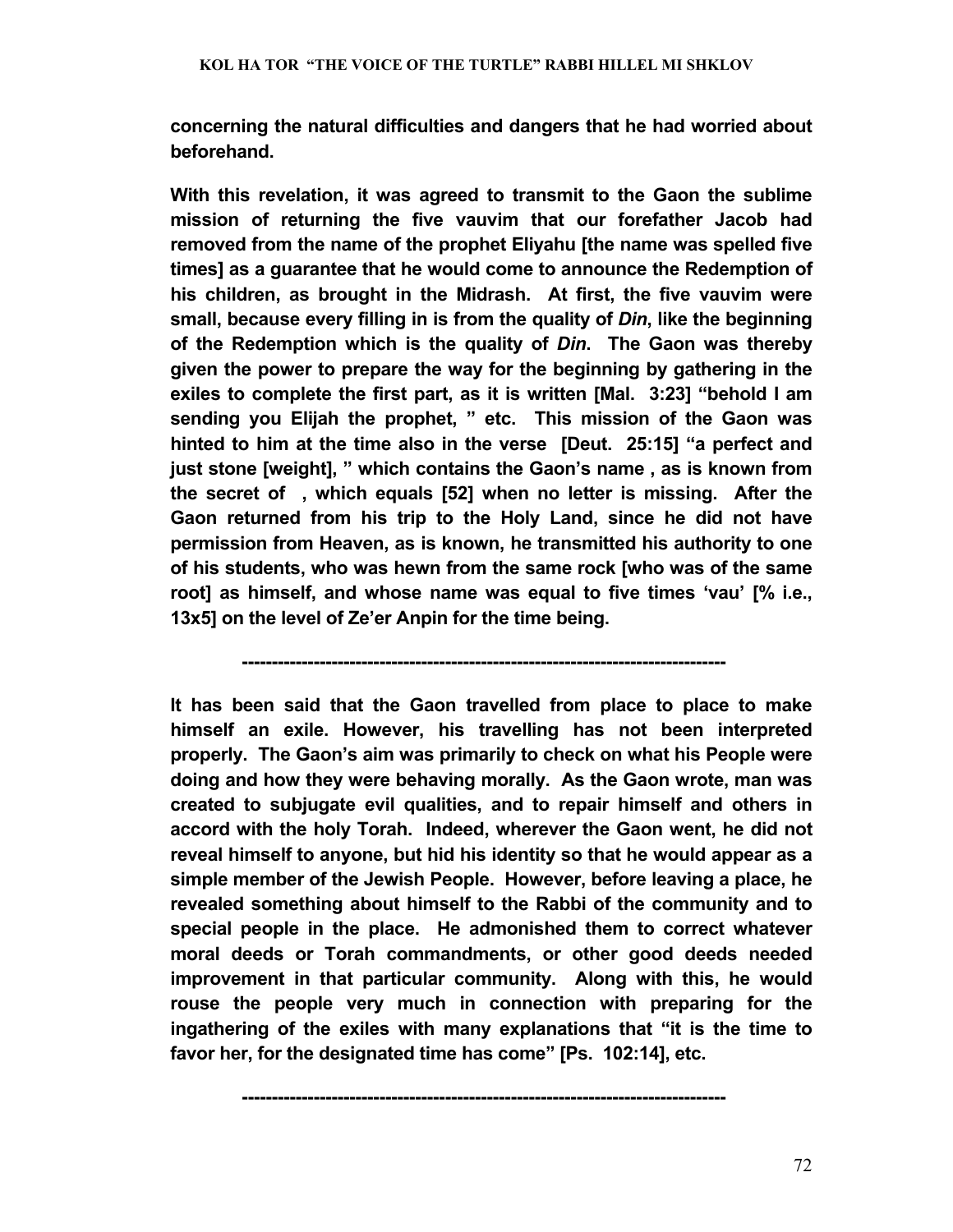**The Gaon revealed to all of his students who promised him faithfully to travel to the Holy Land and to focus on settling the Holy Land, the secrets regarding the paths of the beginning of the Redemption as revealed in "designated deeds, times, and emissaries" as is written "the buds were seen on the land" [Song 2:12] with holy hints concealed in the words of our prophets and our Sages. But the great secret concerning the final end, the end from the right that the Gaon speaks about at great length in his** *Safra d'Tzniuta***, and made his students swear in the name of the Lord, God of Israel, that they would not reveal it, -- this secret he revealed in Ze'er Anpin to some of his students who promised faithfully to travel to the Holy Land and occupy themselves in gathering in the exiles. The secret of the End of Days, the beginning of the wonderous end, he revealed to one who was hewn from the same rock as himself. Other hints regarding this matter--as much as we are permitted to talk about, and which are revealed in the manner of** *Tsofnat Paneach***--will be discussed, with the help of God in Chapter 5, as it says, "everything has its season, and there is a time for everything" [Koh. 3:1], with the help of Heaven.** 

## **Chapter 4**

## **A Tripartite Disposition for the Footsteps of the Mashiach:**

#### *"Designated Deeds, Times, and Emissaries"*

**Contents:**

 **This chapter presents the goal of the Redemption: the Redemption of Truth and sanctification of God leading to the repair of the world in the**  *Malchut* **of the Almighty. -- The triple cord--the "designated deeds, times, and emissaries"--come together in a tripartite campaign. The designated emissaries begin carrying out the designated deeds, thereby hastening the designated times. This is alluded to in the verses: "the buds were seen on the land, the songbird's time has arrived, the voice of the turtle-dove is heard in our land" [Song of Songs, 2:12]; "it is the time to favor her when the designated time comes" [Ps. 102:14], "when your servants have cherished her stones, and favored her dirt" [Ps. 102:15]. We must learn to comprehend how**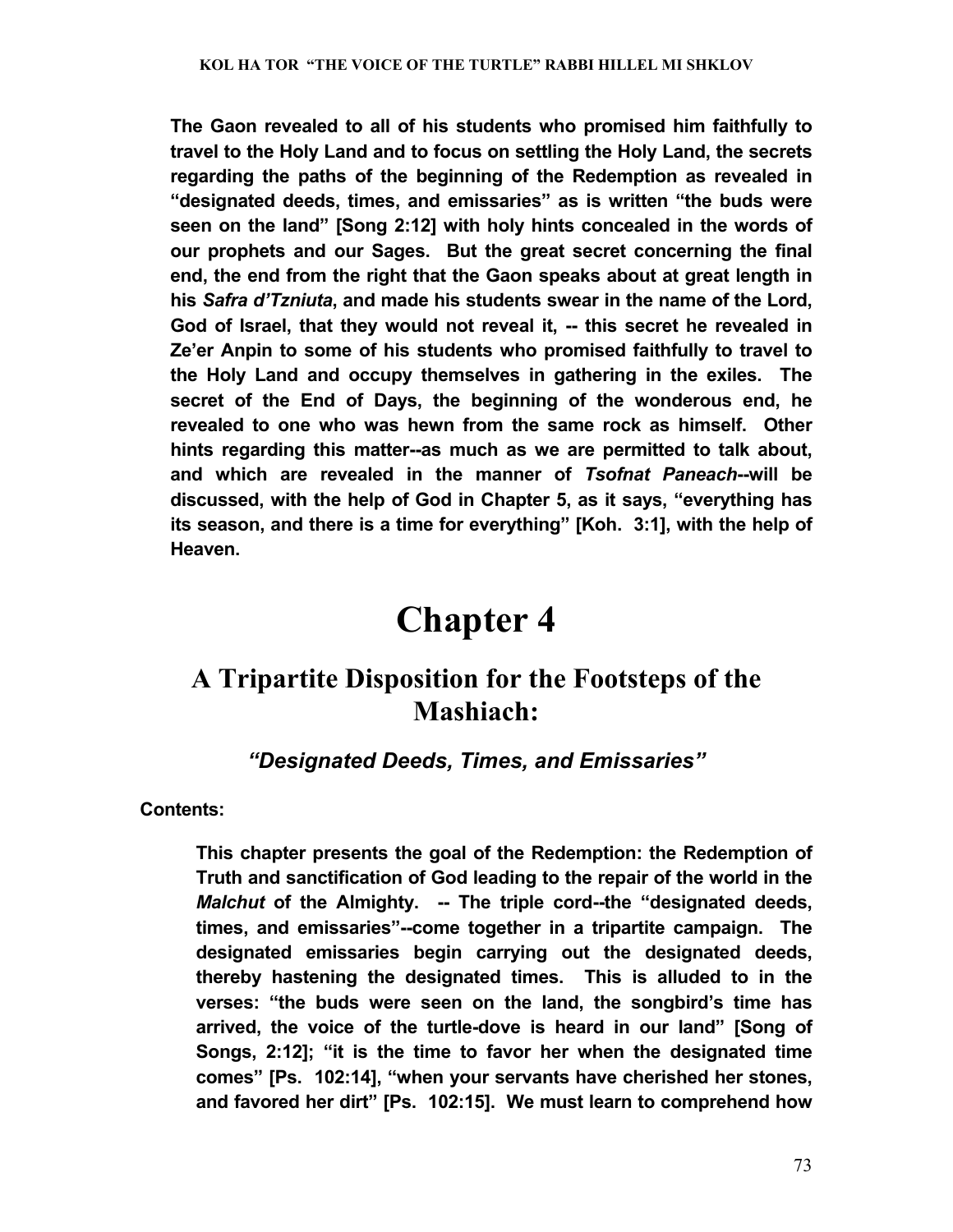**to combine these three basic principles. To the extent we hasten the Redemption, by cherishing her stones and favoring her dust, the Redemption will hasten toward us. This is revealed by the words "when the designated time comes, " as well as by the verse: "return to me, and I will return to you" [Mal. 3:7]. Accordingly, holy hints about the designated times of remembrance and revealed end are disclosed to us in the last generation that extends to the final end, the concealed end.**

 **According to our Prophets and the Gaon's explanations, the goal of the Redemption is the Redemption of Truth and sanctification of God; the purpose of our activity in general is to wage war against Armilus by gathering in the exiles and settling the Holy Land, for that is what will redeem the truth and sanctify God. This is what Isaiah means by the words "He has redeemed Jerusalem" (52:9), which is called the City of Truth [Zach. 8:3]. The Redemption of Truth can occur only after destroying the** *klipah* **shell/ layer of Esau that appears in the form of Armilus, the epitome of the truth-hater. Esau hates Jacob, the epitome of truth, as indicated in the statement "you will grant truth to Jacob" [Micah 7:20].** 

 **The goal of the redemption of truth is sanctification of God. This was implied by the Gaon in the order of a number of verses he cited. First, "with their eyes they will see the return of God to Zion" [Isa. 52:8], means that the exiles will be gathered in. Then the prophet calls out: "burst out, sing joyfully together, O ruins of Jerusalem" [Isa. 52:9], which apparently refers to the rebuilding of Jerusalem and ridding it of the odor of impurity. The joy is because "the Lord has comforted His People; He has redeemed Jerusalem" [Isa. 52:9]. These words relate to the redemption of truth, for Jerusalem is called the City of Truth. This statement is followed by: "God has uncovered His holy arm before the eyes of all the nations" [Isa. 52:10], which refers to sanctification of God. The verse alludes to Israel's victory in the War of Gog and Magog, through** *Mashiach ben Yosef* **who, according to the Gaon, will appear following the first redemption from the oppression of the kingdoms, with the great force revealed in the words that God is truth and His seal is truth. Then "all ends of the earth will see the salvation of our God" [Isa. 52:10], which is a reference to the revelation of our righteous** *Mashiach***,**  *Mashiach ben David***. The sanctification of God in the eyes of the nations will affect the sinners of Israel, and they will repent of their evil ways. When they see that the other nations recognize the power God has given**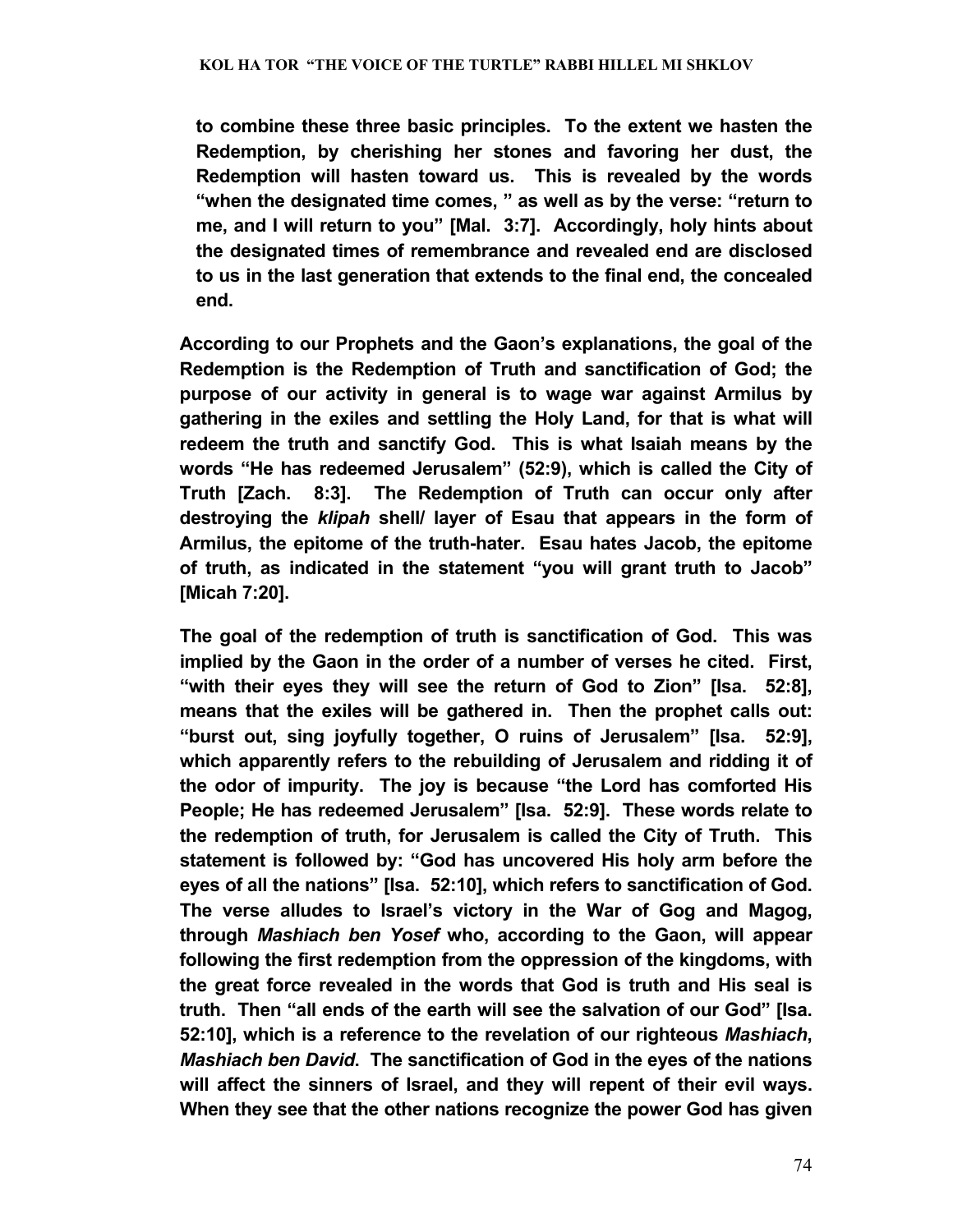**his people, they will be embarrassed and return to God with recognition, thereby sanctifying God. This is what is meant by the verse regarding the return of the captivity of Zion: "then among the nations it will be said, 'the Lord has done great things for them.'" "The Lord has done great things for us" [Ps. 126:2-3]. In the future, after the other nations recognize the great deeds that God has done for the People of Israel, then the entire nation of Israel, even those of little faith, will say, "The Lord has done great things for us." The purpose of the Redemption of the Truth and sanctification of God is to unify the two** *meshichim***,**  *Mashiach ben Yosef* **and** *Mashiach ben David***, the wood of Yosef and the wood of Judah, like the union of the Holy One blessed be He and the**  *Shechina***. The purpose of the union of the two** *meshichim* **is to repair the world in the** *Malchut* **of the Almighty.**

 **Practically, these are the principal paths for action during the beginning of the Redemption when the awakening starts from below:**

- **1. a) gathering in the exiles;b) rebuilding Jerusalem;c) eradicating the impure spirit from the Land by planting the Holy Land and fulfilling the commandments that depend on living in Israel, which is connected with the revealed end; d) redeeming Truth by setting up people of Truth; e) sanctifying God;f) ! revealing the mysteries of the Torah;g) repairing the world in the** *Malchut* **of the Almighty.**
- **2. There is a great principle in work involved in the footsteps of the**  *Mashiach* **that all three main principles--"designated deeds, times, and emissaries"--must converge in a threefold cord that does not tear. This refers to the deeds, times, and messengers alluded to in the verse, "the buds were seen on the land, the songbird's has arrived, the voice of the turtle-dove is heard in our land.""The buds were seen" refers to the deeds; "the songbird's time" refers to the designated times; "the voice of the turtle-dove" refers to the emissaries. Similarly, in the verse, "it is the time to favor her, for the designated time comes when your servants have cherished her stones, and favored her dust" [Ps. 102:14-15]. Similarly, is the verse, "there is a time for everything" [Koh. 3:17], means that the time has come according to Israel's desire at the time of the awakening from below. Likewise, the verse "I am the Lord; in its time, I will hasten it" [Isa. 60:22] means that when the time comes, God will hasten the process. When will this occur? Immediately after the smallest one has become a thousand, as explained below in Chapter 5. We must observe, and do whatever we can to help "the one who favors man with knowledge, " as**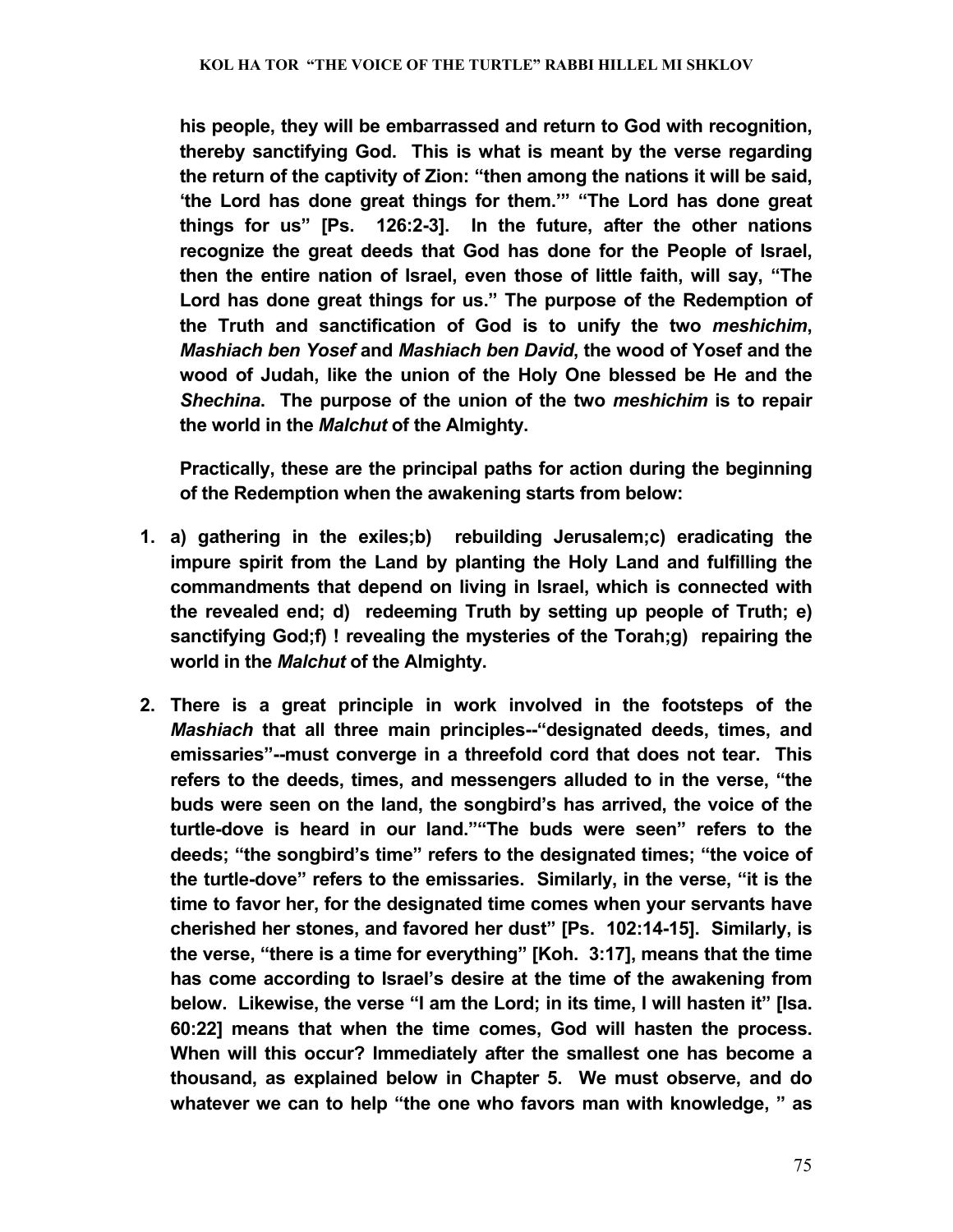**said by our Sages and according to the Gaon. We must utilize holy hints and all our ability in "deed and gematria" to compare and completely unify all three foundations in quantity and quality in levels and values, and strive to understand how to combine the three basic principles with the help of the Rock of Israel and its Redeemer.**

**3. The beginning of anything, whether great or small, connected with the footsteps of the** *Mashiach* **must be by the designated people, that is, the emissaries, messengers of the Above at the beginning of the Redemption, which will occur with designated deeds, designated activities. The two together will hasten the designated times, that is, the times of the ends of the footstep levels (which number 999 in the** *sefira Yesod***) that are connected with the beginning of the Redemption when the awakening comes from below. The emissaries will begin the deeds and hasten the designated times. This is attested to in the verse "you will have mercy on Zion for it is the time to favor her, when the designated time comes" [Ps. 102:14]. When will this be? "when your servants have cherished her stones and favored her dust" [Ps. 102:15], then "the other nations will fear the name of the Lord, and all the kings of the Earth Your glory, for the Lord God will have built Zion and be seen in his glory" [Ps. 102:16-17]. Our sages in the Jerusalem Talmud and in Tosefot Yom Tov revealed that the Redemption will begin, as in the days of Coresh, just like the Second Temple, with the permission of the kings of the nations. The Gaon comments that the verse "he will fulfill all my desires" [Isa. 44:28] refers to the revealed end mentioned by our Sages. When will this occur? It will occur when the voice of the turtle-dove is heard and the buds are seen on the land.**

**What will hasten the designated time? It is possible to hasten deeds, but how can one hasten a designated time that is determined beforehand? In the 6th millennium - - - referred to as "a time, a time and a half" [Dan. 12:7], which signifies every period of time according to its designated activity (?), and 'the half' to 'half' and so on. For whenever a deed is done when the awakening comes from below, the quality of** *Din* **on the left side will be aided by the quality of Lovingkindness from the right side, as explained below. Thus every designated time will be cut in half, and this is what is meant by "when the time comes." It means we will not have to go as far as the designated time, rather will the time come to us after "your servants have cherished her stones and favored her dust." And it will be completed from the middle line,** 

**---------------------------------------------------------------------------------**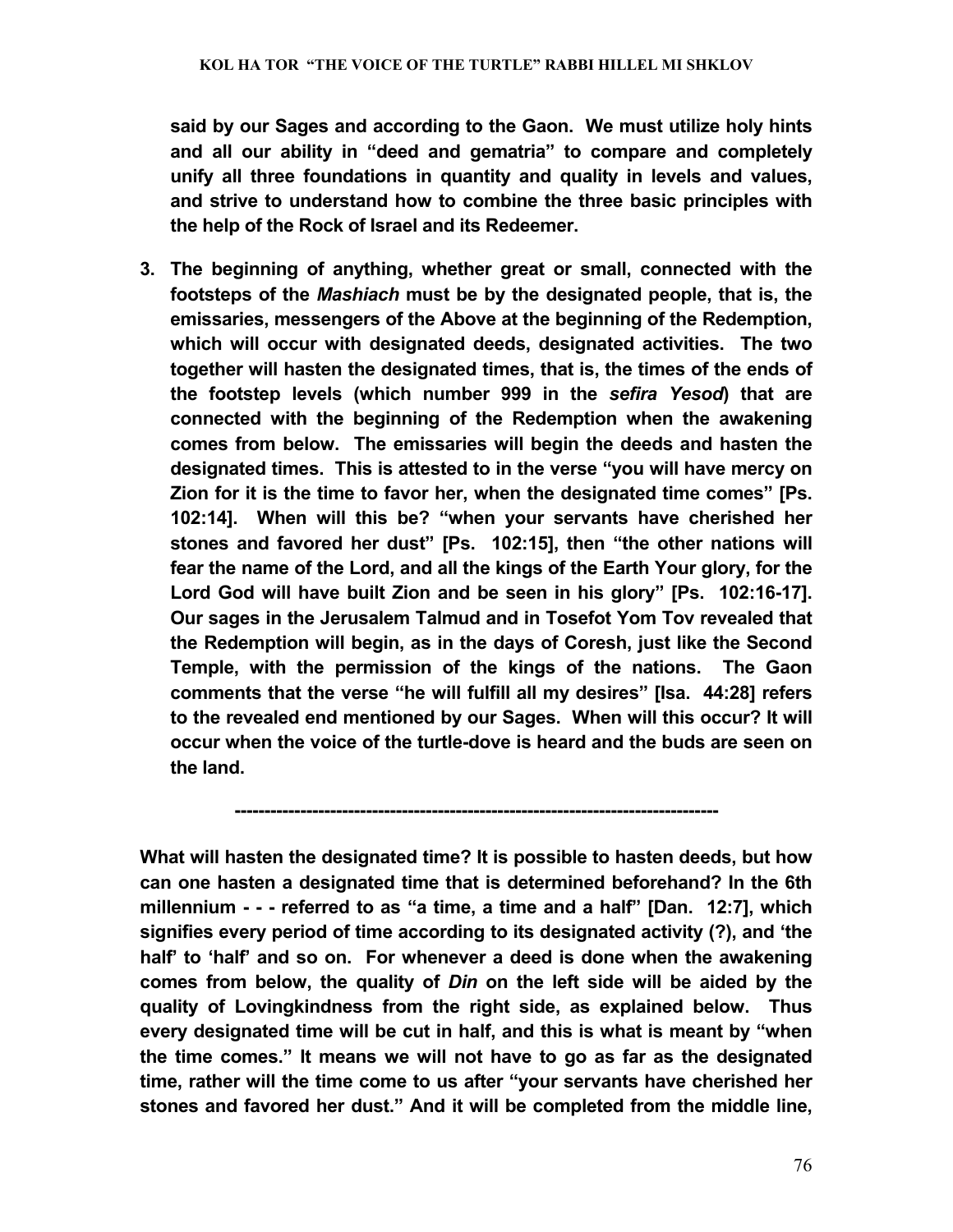**with the quality of mercy by way of the middle column as stated at the beginning of the verse: "you will have mercy on Zion" [Ps. 102:15], etc. Similarly, the Midrash on the verse, "a redeemer will come to Zion" [Isa. 59:20] denotes that the coming of the Redeemer depends on the rebuilding of Zion.**

**"Everything has its season, and there is a time for every desire" [Koh. 3:1]. According to the Gaon, the season and time accord with the desire, and that is what is meant by "every desire." In the Talmud we note four sections regarding the mode of Redemption: a) If the people repent, they will be saved; otherwise, they will not be. b) If they do not repent, God will place a king over them whose decrees are harsher than those of Haman; so the Jews will repent and be saved. c) The redemption will come at first by the return of the captivity of Zion, even if there is only "one from a city or two from a family" [Jer. 3:14], according to Reb Yehoshua. This is what is meant by the Revealed End. d} The Redemption will come in any case at its designated time, which is referred to as "the concealed end." However, beforehand one must consider that all of the views expressed are those of the Living God. Therefore the Gaon told us that we must progress and select the mode that is within our power, that is, the third mode. Should we accomplish this and fulfill this mode, then there will be no need for our Sages' warnings regarding harsh decrees. Since the fulfillment will stimulate general repentance, there will be no need to set up a king whose decrees are harsher than Haman's decrees. The revealed end will thus hasten the culmination of the Redemption.**

**Regarding the view that all ends have ended, this refers to the designated times during which designated deeds by designated emissaries were not carried out, as explained above. a Regarding the statement that the bones of those who try to figure out the ends should swell, this refers to those who compute the figures without considering the deeds that are necessary when the awakening comes from below. They do not take into consideration the beginning that comes with the first** *Mashiach***,** *Mashiach ben Yosef***, in order to prepare the way for the great redemption by deeds. The term "bones" is used to indicate that such people sin against the "bones of Yosef" which contain the mystery of** *Mashiach* **ben Yosef as revealed in the verse: "Moshe took the bones of Yosef with him" [Ex. 13:19]. Should we hasten the Redemption, by cherishing her stones and favoring her dust, then the Redemption will come closer, as revealed in the verse: "when the time comes, " and as is written: "return to me and I will return to you. -- To this**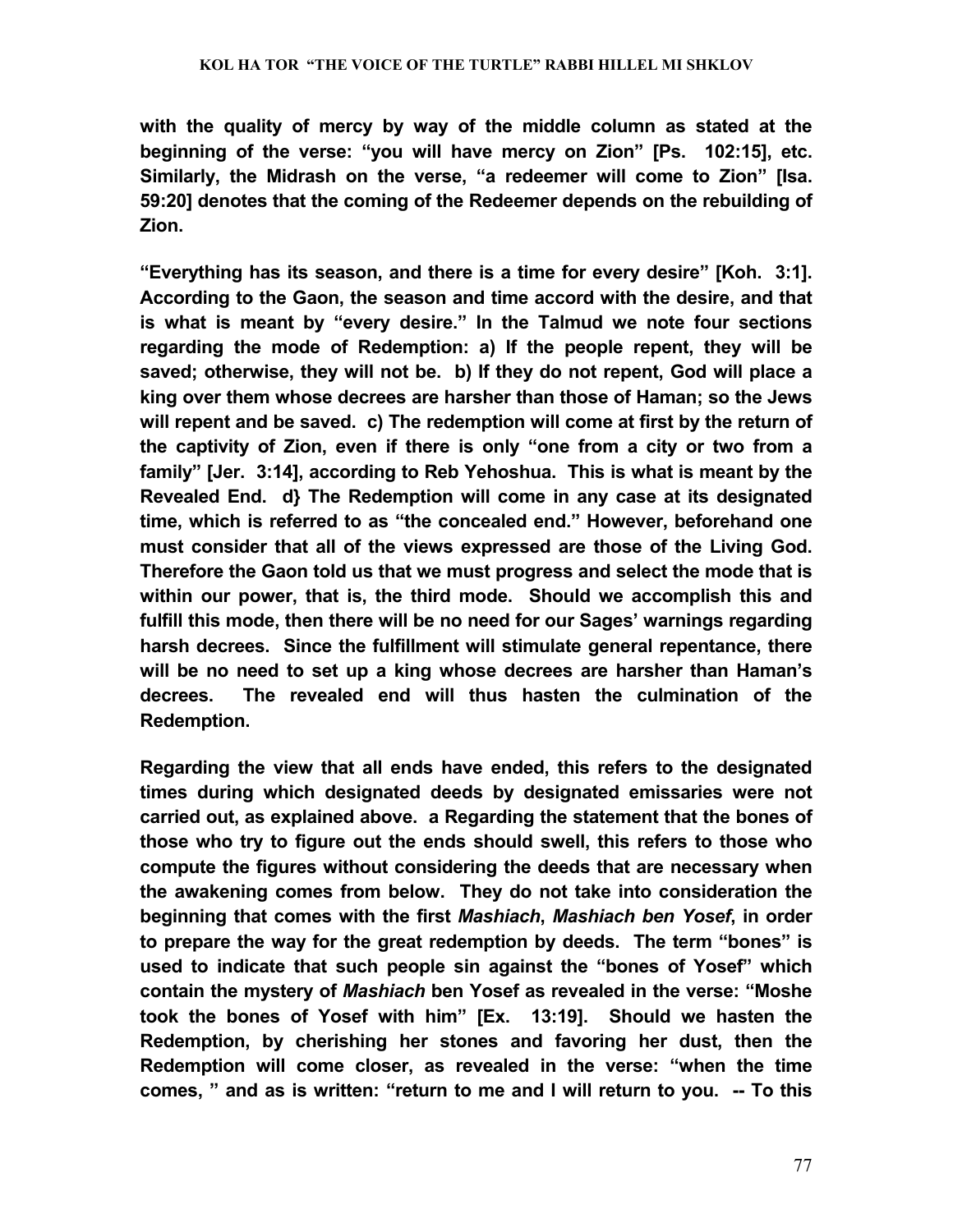**extent the holy hints about the designated times and the revealed end will be disclosed to us in the final generation which will reach the final end, "the wondrous end" [Dan. 12:6], until the end of the days when the blessing will be completed as indicated by the verse: "his right hand on Efraim's head" [Gen. 48:17]. Some of this matter is revealed through "explaining what is hidden." In the following chapter, with the help of God, we will discuss this matter to the extent we are permitted to reveal the hints.** 

## **Chapter 5**

## **The Interpreter's Seven Repairs To Qualify for the Redemption**

**Contents:**

 **All the principles of the beginning of the Redemption and its footsteps, its ways and actions that are interlaced with the three bases: "designated deeds, times, and emissaries, " as well as everything connected with "deed and gematria [numerology]" -- all are interconnected and held together by the Interpreter's seven repairs. This is revealed in the secret of 999 in the** *sefira Yesod***, the level of**  *Mashiach ben Yosef* **and in the secret of the two hosts in the** *sefira Nezach* **and in the** *sefira Hod* **where the two** *meshichim***,** *Mashiach ben Yosef* **and** *Mashiach ben David***, nest. We are obligated in practice to reach the final level of the awakening from below, which is 999 in the**  *sefira Yesod***, i.e., one thousand minus one, which refers to the 999 footsteps of the Mashiach. Every good deed performed naturally can prompt up to 1000 times that amount of miraculous help. That is what is meant by the verse, "the smallest will become a thousand." The level of good is the mission of our Rabbi, the Vilna Gaon. The statement, "everything has its season, and there is a time for everything" conceals hints concerning the paths of the beginning of the Redemption, as revealed by the Interpreter. The ends of the designated times for the footsteps of the Mashiach are revealed in the verses: "the songbird's time has arrived, " and it is the time to favor her." All this will occur during the seven periods of remembrance between the first hour of light of the sixth millennium in the period of the final days of the last generation, until [Dan. 12:6] the final end, the concealed end.**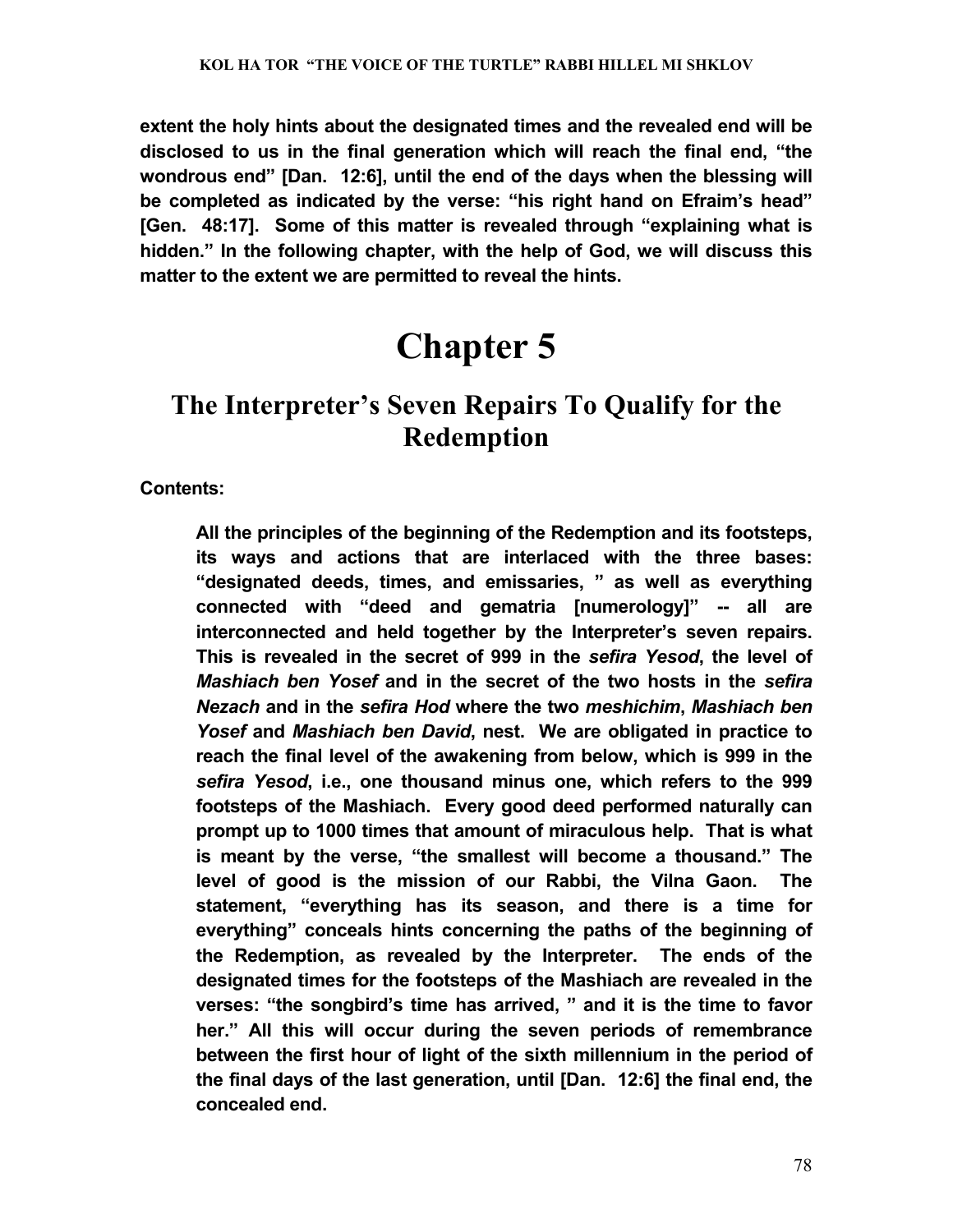- **A. The entire beginning of the Redemption, its footsteps, ways and actions, and the details inherent in all "the designated deeds, times, and emissaries" as noted above (Chapter 4), both what belong to "deed" as well as what belong to "accounting" regarding secrets and intentions, whether with regard to revealed matters or to concealed matters--all are connected and held fast by the Interpreter's repairs as revealed in 999 in the** *sefira Yesod* **from the aspect of** *Mashiach ben Yosef***, and by the two hosts in the** *sefirot* **of** *Netzach* **and** *Hod* **where the two** *meshichim***,** *Mashiach ben Yosef* **and Mashiach ben David nest. This is revealed in the verse: "the smallest will become a thousand" [Isa. 60:22], etc. which refers to the level of good, as clarified by the verse "a good [bountiful] eye will be blessed" [Prov. 22:9], and which is in line with** *Mashiach ben Yosef* **and inherent in the mission of the Gaon, Rabbi Eliyahu of Vilna.**
- **B. The footsteps of the beginning of the Redemption within the three foundations, "designated deeds, times, and emissaries, " must proceed and be accomplished till the final level of the awakening from below, which is the level of 999 in the** *sefira Yesod***, the level of 1000 minus 1. They must not recede, God forbid, due to some difficulty or stumbling block. This is all the more so on the last levels where the**  *Sitra Achra* **becomes more powerful, for in order to counter the** *Sitra Achra***'s power, in accord with a clear and promised accounting, the miraculous holy force, the upper abundance, salvation and success become more powerful (see below). It is an important rule that whenever a religious commandment is carried out, and whenever a prayer is uttered, a man should think about unifying himself with, and binding himself to the intentions of two hosts, the Lord of Hosts and the God of hosts, i.e.,** *Din* **and Lovingkindness, and he should focus on the median line between the numbers 499 1/2 on the left, and 499 1/2 on the right.**

 **As noted above, all the work involved in gathering in the exiles is in preparation of setting up and "maintaining people of truth, " in order to reach the level of redemption of the truth and sanctifying God and repairing the world in the** *Malchut* **of the Almighty that is the goal of the complete Redemption. For without the existence of people of truth, there is no hope, God forbid, for all the work involved in the beginning of the Redemption. As written, "Jerusalem was destroyed because people of Truth were missing from it" [***Talmud Bavli***,** *Shabbat* **119b]. The level of truthful men comes only following the Interpreter's seven**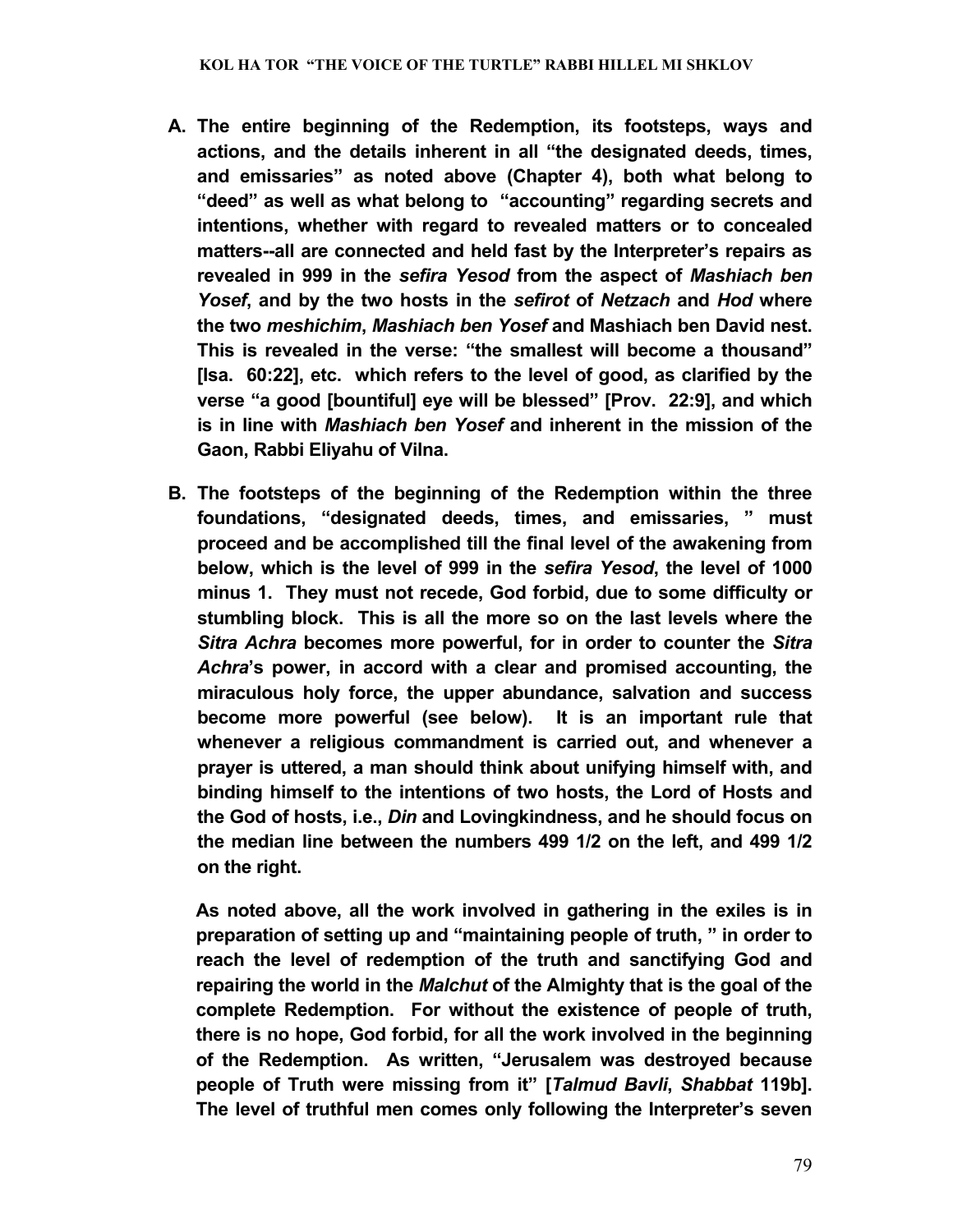**repairs not only in thought and unification of secret intentions, but also in the integration of the repair of related deeds.**

 **My revered father, author of** *The Burden of Benyamin,* **who understood the secret of the "silver goblet, " defined the repairs according to their plain interpretation as well. In addition, he explains at length that the main place for the repairs is in Jerusalem and its gates, the site of the main battleground for God's war against Amalek. Each repair must reach the final level of the awakening from below, that is 1000 minus 1, or 999 in the** *sefira Yesod* **as is known. That is the highest number of**  *Mashiach ben Yosef* **as meant by the verse: "the smallest will become a thousand, " etc. These are the definitions:**

 **Repair 1: "equality." There must be equality of measurement in the two hosts: "their feet, a straight foot" [Ez. 1:7], 499 1/2 on the right, and 499 1/2 on the left, etc. This is also true regarding deeds between man and his fellow man in order to set up people of Truth on the median line.** 

 **According to the plain meaning, equality means that each person must equate himself to the other members of his community. He must not regard himself as superior or greater than others, neither materially nor spiritually. This is what is meant by the verse in the Talmud "***Mashiach ben David* **will not come until all measurements are equal"; (Sanhedrin 98a) -- "until all the prices are equal."** 

 **Repair 2: "elevation." A person must elevate himself spiritually and by performing good deeds, with the assistance of the might and secret of "Metatron, Minister of Interior" to the level of the upper lights, the level the sounds of the shofar reach. [999 in gematria] is the angel of**  *Mashiach ben Yosef***. His name equals 999 in the** *sefira Yesod***, .**

 **According to the plain meaning, elevation means that each one must elevate himself and rise up from the level of animals and low materialism. He must elevate himself and rise spiritually with regard to his virtues, emotions, and education, because a person who remains stagnant, that is, who does not strive to rise spiritually and raise himself with superior achievements is likened to an animal and, like wide beasts, is liable to commit any evil deed, God forbid.**

 **Repair 3: "inclusiveness." All-including, as revealed by the appellation God the Almighty, when one spells and adds up the names of the**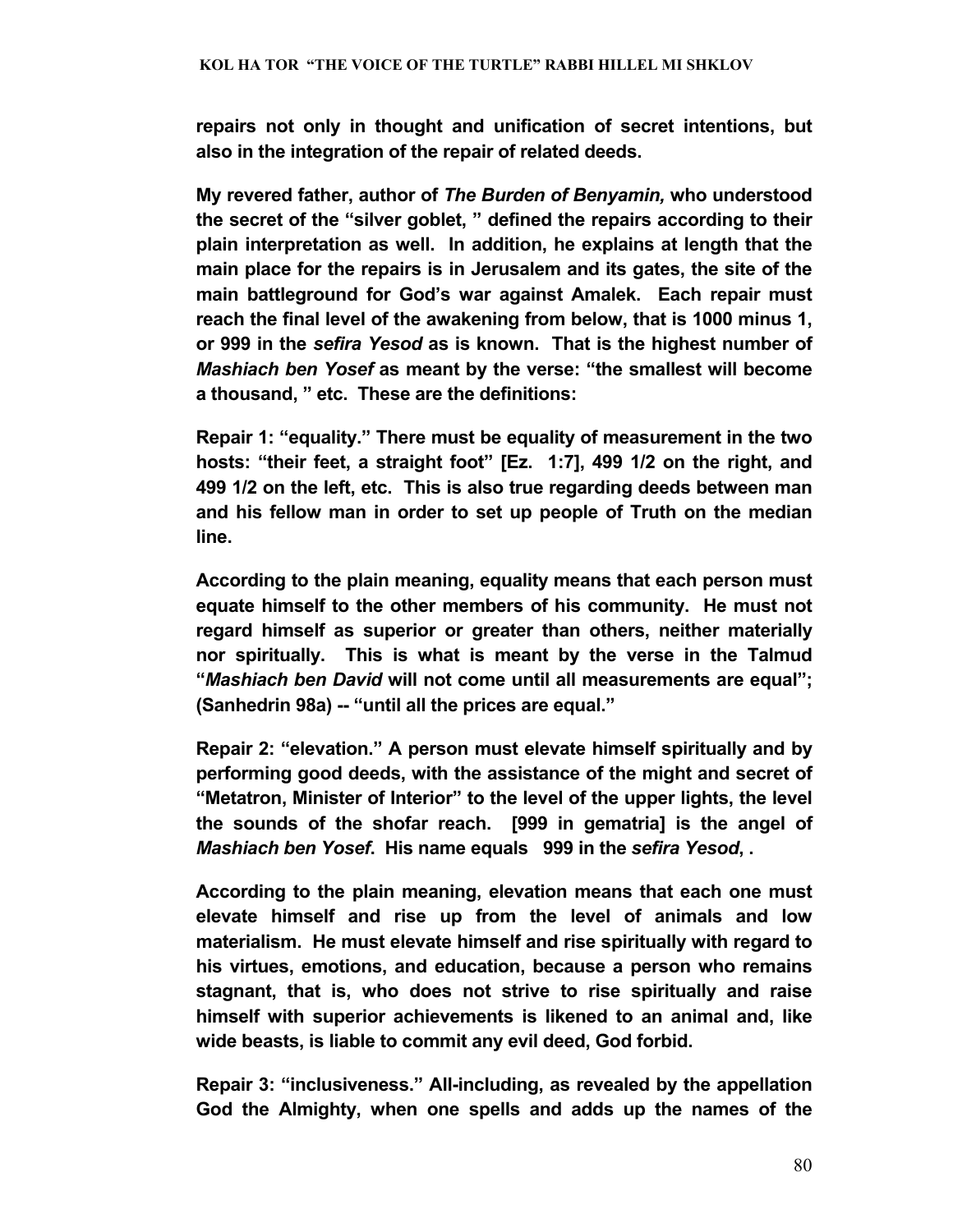**letters comprising that appellation [ equals 999 in gematria], and as revealed by the idea of inclusiveness, as well as by the verse "Out of Zion, the all-encompassing beauty" [Ps. 50:2].** 

 **The plain meaning is inclusiveness û being included within the community. The individual has only what the community has: "all of Israel is responsible for one another." Each person is part of the community. Nothing in Israel is separate and personal in all aspects, whether it involves improving the community or helping others. Likewise, regarding reproving one another, for as it says, "Jerusalem was destroyed only because people did not admonish one another" [***Talmud Bavli***,** *Shabbat* **119b].** 

 **Repair 4: "purification" as revealed by coupling in the upper purity, at the level of** *tal orot,* **which is the root and place of purification in the mystery of the three levels [***keter, chochma, bina***]: the aleph, the reish and the shin, revealed in [Hos. 2:21] "I will betroth you to me, " etc., and in the word , which means that the 'vau' will descend to the 'heh' to connect the passageway for the souls.** 

 **The plain meaning is purification (or sanctification) û purification from the tendency toward natural lusts that destroy the body and soul; purification from impure thoughts and the like. One should strive for a pure spirit that leads to the holy spirit.**

 **Repair 5: "establishing new ideas or interpretations, " revealed by the verse: ! "this month is for you" [Ex. 12:2] [the word can be read as 'month' or as 'new']. The new ideas concern what is revealed and what is concealed in the Torah. They are revealed in 999 in the** *sefira Yesod***, and in the mystery of: "the letter æ tet' is a good sign, " that is found in three worlds. The word appears at the beginning of the Torah in connection with light. It is related to the statement that there will be "a new light" over Zion, and to the verse "for from Zion the Torah will go forth" [Isa. 2:3] û that is, the teachings of our righteous** *Mashiach* **will be revealed little by little during the period of the footsteps of the**  *Mashiach***.**

 **The plain meaning is that the new ideas concern the period after the levels mentioned. Then everyone must offer new explanations for what is written in the Torah and perform additional good deeds, for every member of Israel has a special task in this world: to reveal new**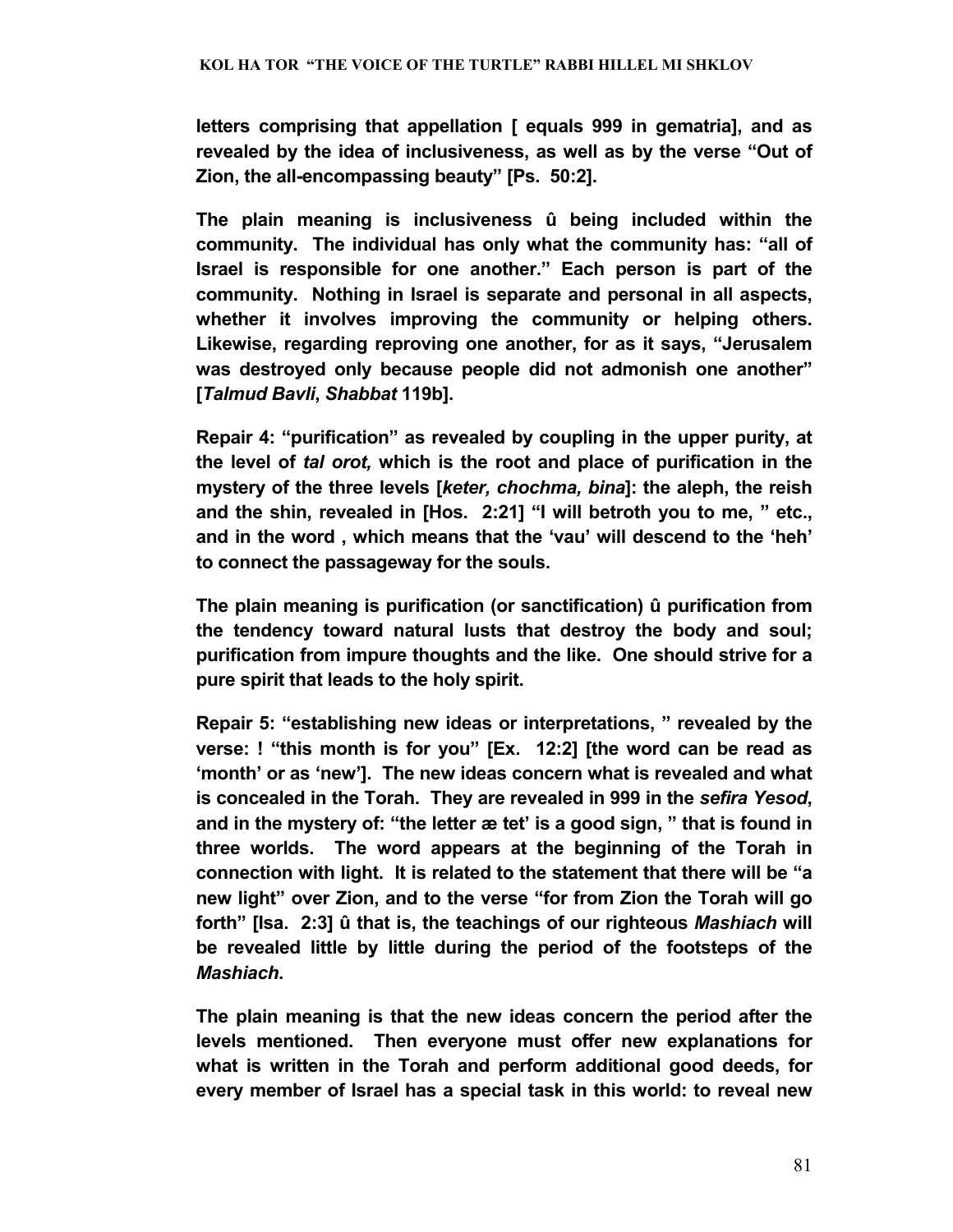**interpretations of the Torah and to add and create good activities on behalf of the community as revealed by his "deeds and gematria." Repair 6. "overcoming." Overcoming all the forces of Amalek with the force of "the angel of hosts""at the head of the people" [Deut. 20:9], and to disregard the muddy valley. "When Moshe lifted his hand" then Israel was victorious, and Aaron and Hur, who were in the line of the two** *meshichim***, supported Moshe.**

 **The plain meaning of overcoming is that one must overcome the general impure spirit. Whoever has already merited rising to all the previous levels, has the strength to overcome the impure forces, not only in a defensive war, but also in a wave for "the defense of Israel." He can destroy the impure spirit, the evil spirit of Amalek, and eradicate it from the midst of Israel. The evil inclination and all the vices must be completely overcome.**

 **Repair 7. "unity." This refers to the unification of the Holy One blessed be He and the** *Shechina* **as revealed by the three letters of the Hebrew alphabet 999 in the** *sefira Yesod***, because when the two pieces of wood, the wood of Yosef and the wood of Judah, are combined into "one in My hand, " that is, in the hand of God, then truth is redeemed up to the level of "like a bridegroom's rejoicing over his bride" [Isa. 62:5], i.e., the Redemption is completed. The plain meaning is that unity refers to unification with the Holy One Blessed be He. After rising all the previous six levels, it is possible to attain the level of the unification of the Holy One Blessed be He with the** *Shechina***, and the return of the** *Shechina* **to Zion and the completion of the Redemption, may it happen speedily, Amen.**

 **C. On the extent of miraculous help from Heaven at the time of the footsteps of the** *Mashiach***. The help of Heaven in general, and miracles in particular, are a matter of measure for measure. Heaven measures a man as he measures his fellow man. That means that Heaven aids a person similarly to how that person practically and naturally fulfills a commandment. It is done level for level on the basis of 499 1/2 from the left, and 499 1/2 on the right, as explained by the Gaon in many places (especially in his compositions** *Yahel Or***, and "The Luster of the Dawn"). One may ask, "How is it possible to act at the beginning, even more so to take a risk in doing something with the expectation of a 50% natural, 50% miraculous outcome, since to begin with, we do not depend on a miracle?" But the accounting is such that**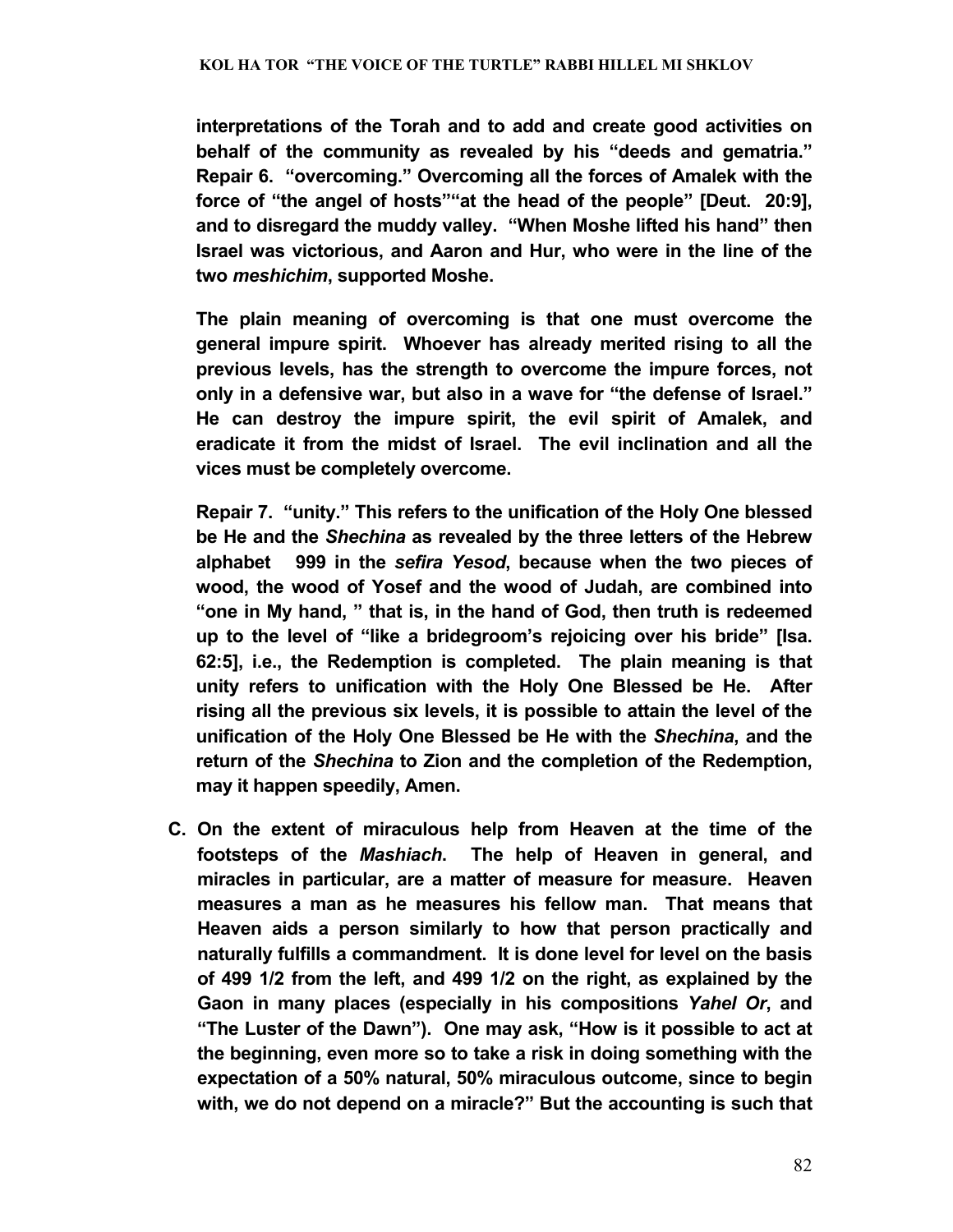**the miraculous aspect constitutes a higher percentage of the outcome than the other aspects. Now when it comes to deeds concerning the footsteps of the** *Mashiach***, especially deeds performed by the community, the Gaon maintains that Heaven's miraculous help is far greater than the measure for measure account. At times, the help of heaven is 1000 times greater.** 

 **The account is considered as follows: the highest level of awakening from below, both in what is possible and in what each individual member of the community has to reach and achieve in practice regarding repairs and for salvation, is the level of 999 in** *Yesod* **(***Likutei Hagra***), that is, until the level of "1000 lakes" as is known. The phrase "1000 lakes" hints at the gematria and the might of the two [499x2]**  *hosts***, as the Gaon explains in many places, which nest in the** *sefirot Netzach* **and** *Hod***.** *Netzach* **and** *Hod* **represent the two legs of the cypress tree level where the two** *meshichim* **are found. The level of the last 1000 is completed by the small aleph in the ! Ze'er Anpin, as revealed by the verse: "the smallest [will become] a thousand" [Isa. 60:22]. This completes the number 500 on each side, and they are in the two sefirot** *Netzach* **and** *Hod***.He (***Netzach***) is concealed in the letter' vau';she (***Hod***)is concealed in the letter 'heh' of the Holy Name. Accordingly, every level on the left line which is** *Dinim***, is immediately joined by the same level on the right side, which is miraculous Lovingkindness. Now when the deed is performed in public, then the personal merit of each person according to the root of his soul from the middle line, the line of Mercy, is added to the merit of the entire group. This is especially true when the exiles are being gathered in, about which it states: "with abundant mercy I will gather you in."**

 **After all this, the last level of the awakening from below is reached, that is, the level of 999 steps, which is the perfection of 999 in the**  *sefira Yesod* **of three worlds, and its completion by the small aleph. Immediately afterwards, the upper abundance of the great Aleph of the Arich Anpin is added, in which case each Aleph is a thousand times greater than the entire lower aleph, the small aleph of the Ze'er Anpin, where** *Mashiach ben Yosef* **nests (two friends who do not separate). All this is accomplished with the upper abundance and miraculously. As known, the blessing of God comes from the abundance of the Great God, as expressed in the verse: "May God increase you a thousandfold and bless you" [Deut. 1:11], etc. This also explains the figures in the verse: "one will chase a thousand" [Deut. 32:30].**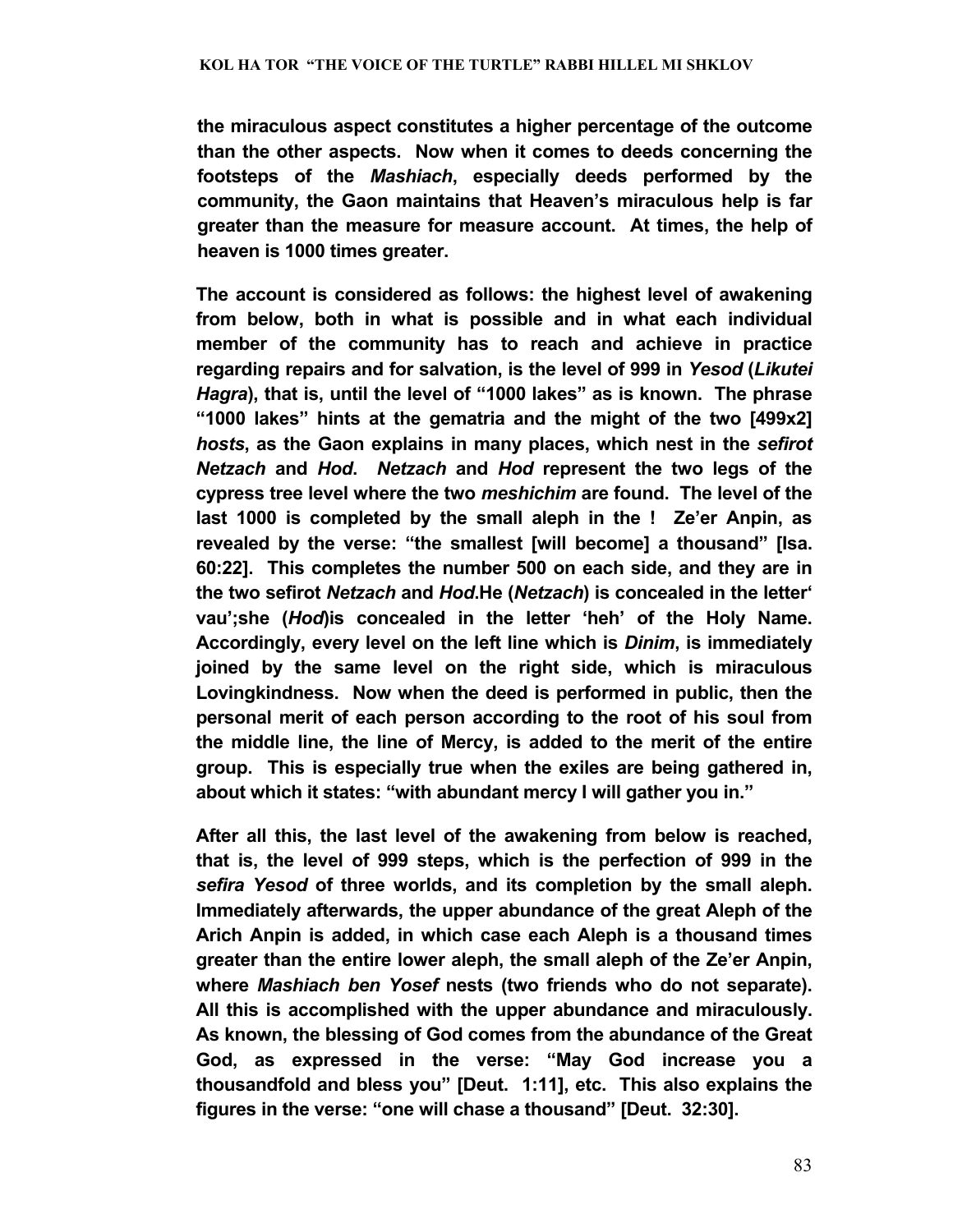- **D. Similarly, it must be known and remembered that the forces of impurity, the** *klipot* **layers of the** *Sitra Achra* **also have levels of 499 1/2 on the right and 499 1/2 on the left as noted in the Zohar (see , p. 27). They are called "the muddy valley." When they reach the final levels, God forbid, they can attain all the power of Esau and Ismael (the ox and donkey of impurity) together, and destroy the entire world. However, God made one to counter the other: to counter the forces of impurity are the great forces of the same levels of holiness of the two**  *meshichim***--the holy ox and donkey. They have the same number 499 1/2 on one side and 499 1/2 on the other side, as explained above. The holy ones counterattack, etc. They stand against the impure forces like an iron wall and fortified city. These are the "horns of the ox" at the opening of the city, on the middle line in the gates of Jerusalem on the west, where the fortress of Joseph's angel will be in the war against the angel of Esau. There, "will gore nations together, to the ends of the earth" [Deut. 33:17].**
- **E. "There is hope for your future" (Jer. 31:16). At first glance, the verse seems difficult, for hope generally applies at the beginning of something, not at its end. How is Rachel comforted by a statement that at the end there will be only hope? What kind of ultimate salvation is hope alone? The answer is that in this case the letters mean that the Redemption will be completed on the level of the great 1000 from the**  *sefira Daat***, by 500 [in gematria] in 'vau' and 500 in ' heh'. At first this occurs at the awakening from below as explained above (note of the copyist: as explained in the commentary of the Gaon in the book** *Yahel Or* **on** *parshat "Mishpatim***, " and also in the book** *Likutei Hagra* **, p. 27, and the commentary** *Beer Yitzchak* **there, and in many other places in the Gaon's commentaries), when the two armies are taken hold of: 499 1/2 on the right and 499 1/2 on the left or, altogether 999, which is 1000 minus 1. At that point the level of the thousand is completed by the abundance from above of the great thousand from the** *sefira Daat***, and 500 is completed on each side as well as above and below. This is what it means by "in your future, " that is, as explained above, your completion will be . When will this happen? After your children return to their border, as is written there [Jer. 31:17].**
- **F. With all our might in deed and gematria we must draw the upper abundance of Redemption power from the quality of Lovingkindness of the great thousand until the end of the awakening-from-below level, as noted above. And the 'vau' will descend toward the 'heh' as stated**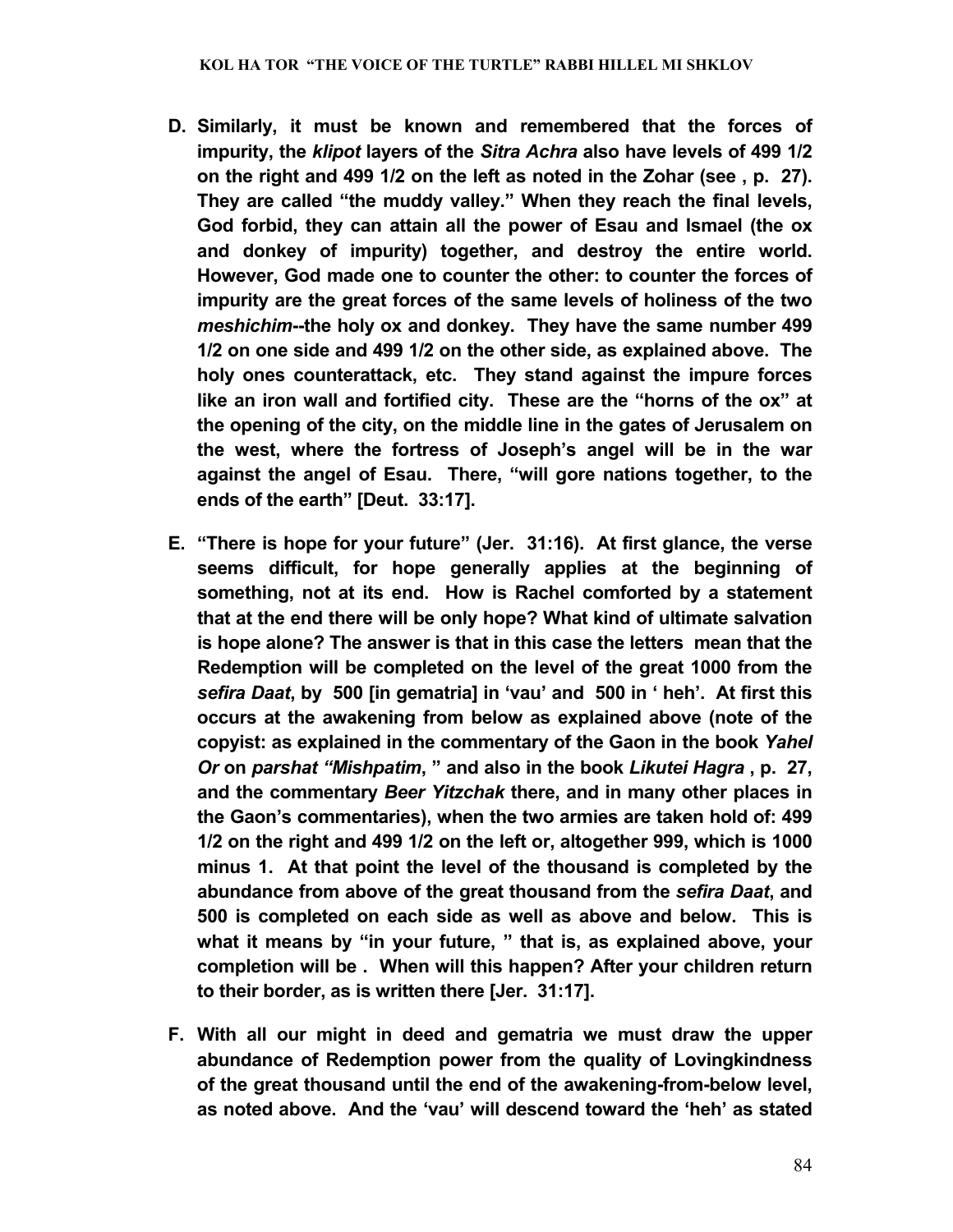**in the holy** *Zohar***, until their measurements equal 499 1/2 on the right and 499 1/2 on the left on the level of and with the power of two periods [of time] in the sense of the verse: "her period has been completed" [Isa. 40:2] in Jerusalem. At this point the two levels are reached equally: the quality of** *Din* **and the quality of Lovingkindness in the** *sefirot Netzach* **and** *Hod***, at the base of the cypress over God's footstool. Then Jerusalem is at a stage of equality precisely as revealed in the words "make my legs like those of rams and their legs a straight leg with equal numbers on the right, on the left, above and below. This refers to the 'vau' and 'heh' of the holy name which contain the two** *meshichim***, who unite in one all-inclusive number: 1000 minus 1. Immediately, the upper abundance of the great Aleph descends through the agency of Moshe Rabbeinu, may he rest in peace, who is the final redeemer who completes the number 1000, as revealed in the words: [Song 8:12] "the thousand is yours, who completes it." Similarly, in gematria the words** *Mashiach ben Yosef Mashiach ben David* **equal 1000 [566 + 434]. This is the secret of the ingathering of exiles coming first from the North. Similarly with regard to every mitzvah and especially so every instance of salvation for Israel in general, all the forces and special upper attributes are drawn from above to below in this manner, by lifting and raising the lower, natural force to the final level of 499 1/2 on the left till that same level is reach on the right line with the help of God by means of the middle line, which is the line of mercy, through the** *sefira Yesod***.** 

 **G. The Gaon explained the verse: "the smallest will become a thousand and the youngest a mighty nation; I am the Lord; in its time, I will hasten it" [Isa. 60:22]. Our sages understood the words "in its time I will hasten it" to refer to two ways. If they the people [of Israel] are worthy, I will hasten in; if they are not worthy, it will occur at its predetermined time. In neither case does the Biblical verse lose its literal meaning, that when the time comes, I will hasten it. When will this occur? When the youngest becomes a thousand, that is, when we ourselves reach the level of the small thousand, at the awakening from below, and the youngest becomes a mighty nation. The smallest and youngest is Efraim, who is** *Mashiach ben Yosef* **whose mission is the ingathering of exiles. A mighty nation refers to the number 600, 000; then, even though its time has come, I will hasten it [the process]. This is the middle road that our Sages discuss in their interpretations.**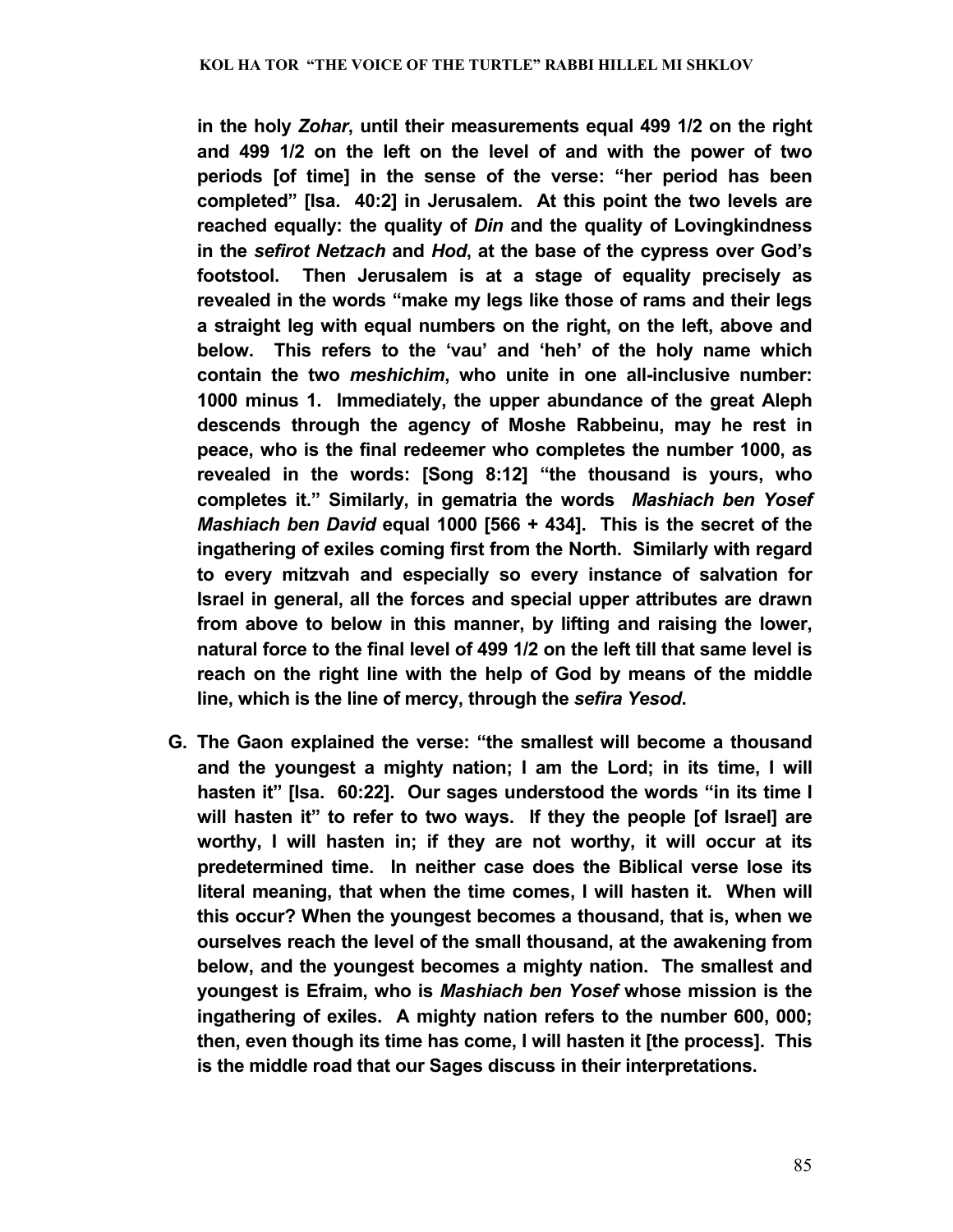**In the repairs of** *Tsofnat Paneach* **are 18 special attributes of the upper abundance of God's blessings. All are concealed in the mystery of 999 in the** *sefira Yesod***, which is the highest number of** *Mashiach ben Yosef* **when the awakening comes from below. That is the meaning of "the smallest will become a thousand, " etc., as explained below. Each of these 18 special attributes is bound by this number, each one in its own place in line, as noted below.**

 **In everything we do to gather in the exiles and settle the Holy Land, and in all our prayers for the life and success of** *Mashiach* **who comes at the beginning of the Redemption,** *Mashiach ben Yosef***, we must always focus on this exalted number, 999 in the** *sefira Yesod***, in order to achieve, with the might of our hand, what is revealed in "deeds and gematria" according to the Gaon. We must strive to rise to the level of this number, which is the highest level of the awakening from below. And may the God who has chosen Zion help us with the full and complete help of God to reach the great thousand, when the complete Redemption will come, may it do so speedily in our days, Amen.** 

 **H. In general, the 18 special traits or circumstances associated with**  *Mashiach ben Yosef* **that require repair according to the Interpreter (***Tsofnat Paneach***) are as follows: 1) The unity of the two** *meshichim* **in "two hosts 499 1/2 on the left and 499 1/2 on the right that together equal 999. 2) The abundance of good on the level of good, 999 in the sefira Yesod, which, according to the Gaon, refers to Yosef, as revealed by the verse "a good eye will be blessed" (Prov. 23:7). 3) The source of blessing, the blessing of [Deut. 16:10] "almighty God" when the names of the letters of the two words are spelled out and added up. ( In this case, the sum is 999) 4) Mitigating judgments by [999] "Metatron Minister of Interior" the one who brings the sound of the Shofar to Heaven. 5) The abundance of lights which is the ! [999] sperm of the** *sefira Yesod***. 6). The might of the upper host by the [999] "angel of hosts." 7) The unity of the Holy One blessed be He with the Shechina by 3 combinations of letters [ : 999]. û 8) 43Purification of the three worlds by the letter 'tet' [999] as written "my inner self yearns for him" [Jer. 31:19]. 9) Engaging in the war against Esau and Ismael, referred to as [999] "the foot of an ox and a donkey." 10) Purification of the Holy Land by fulfilling the commandments related to the land, for ! [Lev. 26:34] [999] "then the land will be appeased." 11) Removing the desolation, referring to the muddy valley and making it [Hos. 2:17] [999] "an opening of hope." 12) Lights from darkness, and sweetness**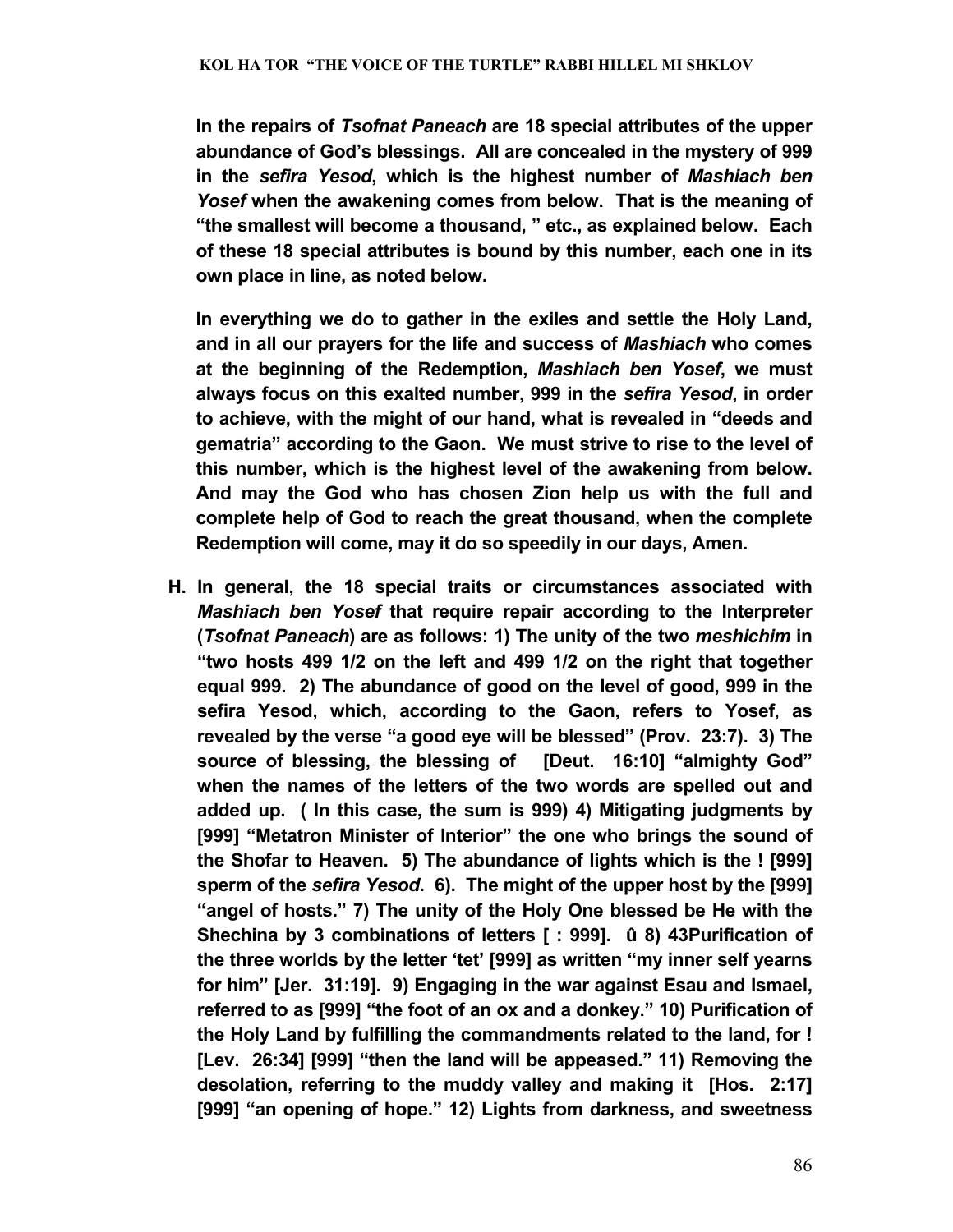**from power, as inferred in the verse: [999] [Ps. 30:6]. 13) The source of salvation, God, will act [999] [Ps. 20:7] "with the omnipotent acts of salvation of His right hand, " in the sense meant by Jacob when he placed his right hand on Efraim's head. 14) The blessing of "expansiveness" as noted in "Now God has expanded us and we will multiply in the land" [Gen. 26:22] as promised [999] [Gen. 22:17] "like the sand on the seashore." 15) Abundance of might as revealed in ! [999] [Jud. 5:23] the one who came à"to the aid of the Lord against mighty men." 16) The humble spirit of the two** *meshichim* **as revealed in [999] [Ps. 37:11] "the humble will inherit the earth." 17) Pleasantness with trials, as revealed in ! [999] [Ps. 126:6] "who bears the measure of seeds." 18) The blessing of dew and satiety, as revealed by [999] [Mal. 3:10] "the windows of the Heavens" as is written "I will open for you the windows of the Heavens and pour out on you blessings without limit."**

**---------------------------------------------------------------------------------**

 **As an emissary of the Holy One of Heaven, with a mission placed upon me, Hillel son of Benjamin - - -**

 **I am obligated to arouse and to educate people regarding this, as explained above and as revealed by the supreme number 999 in the**  *sefira Yesod***, in which my name is hinted at in the letters which include the name of my forefathers, that was revealed to me by the holy spirit of the Gaon, Rabbi Eliyahu of Vilna, may his merit protect us, in the words, deeds and gematria [his name, equals --the Revealed End-- in gematria: 279].** 

 **I. As explained above, there is a great and exalted value in mentioning the 18 special characteristics associated with** *Mashiach ben Yose***f, when performing deeds at the time of the awakening from below, such as when gathering in the exiles and settling the Holy land. Also, one should focus on the great number of** *Mashiach ben Yosef* **which is 999 in Yesod. This is the 999 (1000 minus 1) that is hinted at [section deleted -author] in the 18 special attributes mentioned above as revealed by the words, "the smallest will become a thousand." We should do the above in order to draw and interconnect the upper abundance from all 18 special attributes for every deed, with the help**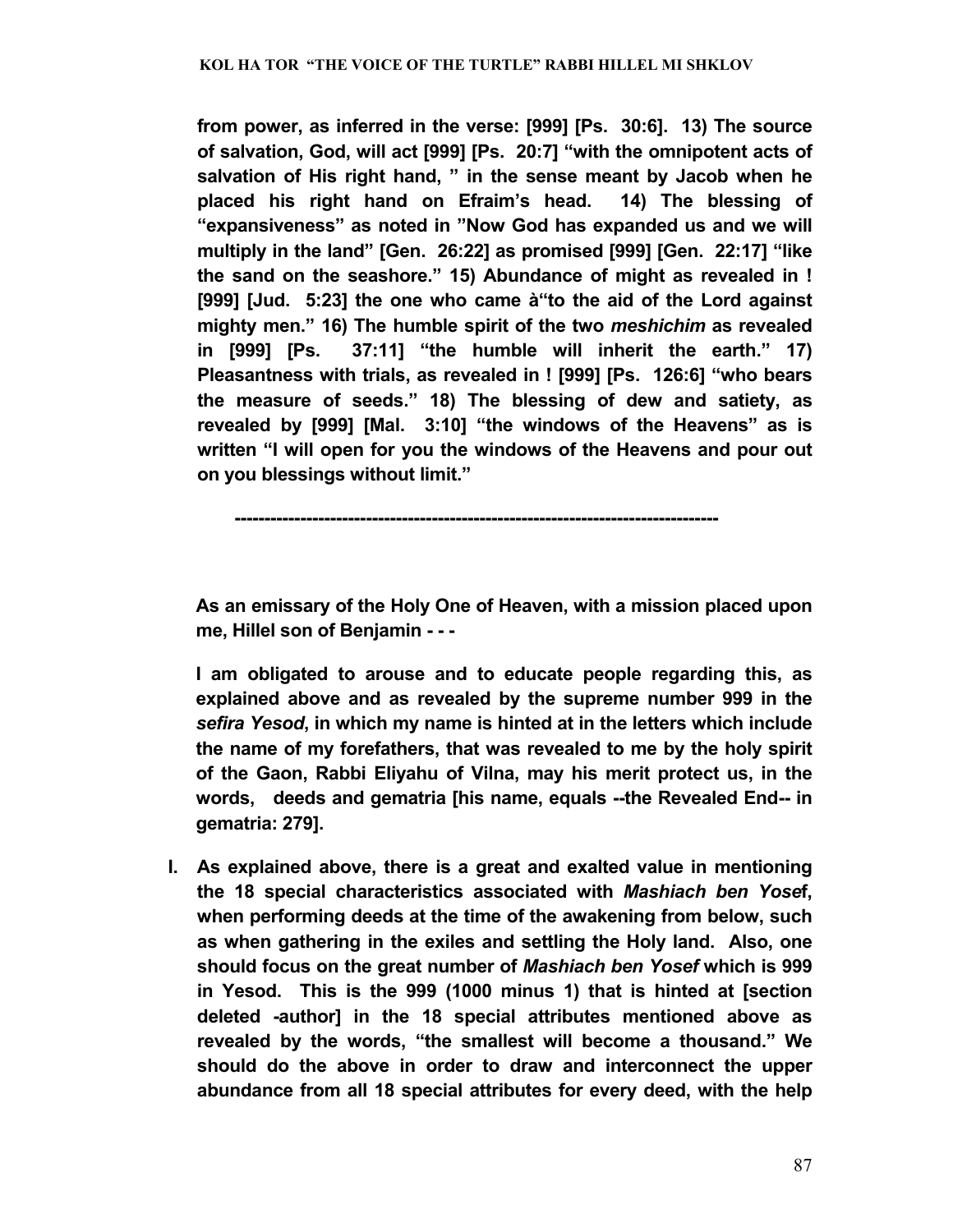**of God. The prayer "Yosef still lives" is especially helpful, as explained above in Chapter 1 where there is a discussion of the special prayer for the life and peace of** *Mashiach ben Yosef* **who will accomplish the ingathering of exiles and the settlement of the Holy Land according to the Gaon. Below is a shortened form of this prayer.**

 **The Prayer "Yosef Still Lives"** 

 **Our Father in Heaven, have mercy on the remainder of Yosef your people, Merciful Father, Redeemer of Israel and Jerusalem, who causes the horn of salvation to sprout, please help and please bring success to the faithful emissary, the** *Mashiach* **of the beginning of the Redemption,** *Mashiach ben Yosef***, who bears our sicknesses and suffers our pains in his war against the enemy of Israel, the wicked Armilus. As it says, "and the House of Jacob will be a fire, and the House of Yosef a flame, and the House of Esau will become straw" [Ov. 1:18], "and saviors will ascend Mount Zion to judge Mount Esau, and the kingdom will be the Lord's" [Ov. 1:21] and the Lord will become King over the whole Earth. Yosef is still alive, Yosef is still alive, Yosef is still alive. The son of David is alive and exists. Our Father, the Merciful Father, who chooses Jerusalem and dwells in Zion, in your great goodness, may your anger be abated from your people, your city and your property. May we all merit seeing speedily the revelation of the holy vision sent from your holy dwelling place as hints to Rabbi Eliyahu son of Shlomo the light of** *Mashiach ben Yosef*  **on the level of Good, revealed in the holy verses: "Do not be afraid my servant Jacob, or Yeshurun whom I have chosen" [Isa. 44:27]; "His tent [is] in Shalem and his dwelling place in Zion" [Ps. 76:3]; "visualize Zion, the city of our designated time, your eyes will see Jerusalem a tranquil habitation" [Isa. 33:20]. On the level of the upper lights. Rock of our heights, shield of our salvation, protect the wood of Josef in the hand of Efraim, raise the horn of your** *Mashiach ben Yosef***, as it says: "his horns are the horns of an ox with which he gores nations" [Deut. 33:17].. Increase his strength to stand firmly, as in "he emplaced his arrow firmly" [Gen. 49:24] in his difficult war against the enemies of your people, our oppressors, as you promised with regard to the fall of Gog and Magog (Ez. 39): "You will fall on the mountains of Israel, you and all your flanks, and the peoples accompanying you ... Then the inhabitants of the cities of Israel will go out and kindle fires and fuel them with their weaponry-shields ... On that day I will grant Gog a burial site place there in Israel ... and there they will bury Gog and all**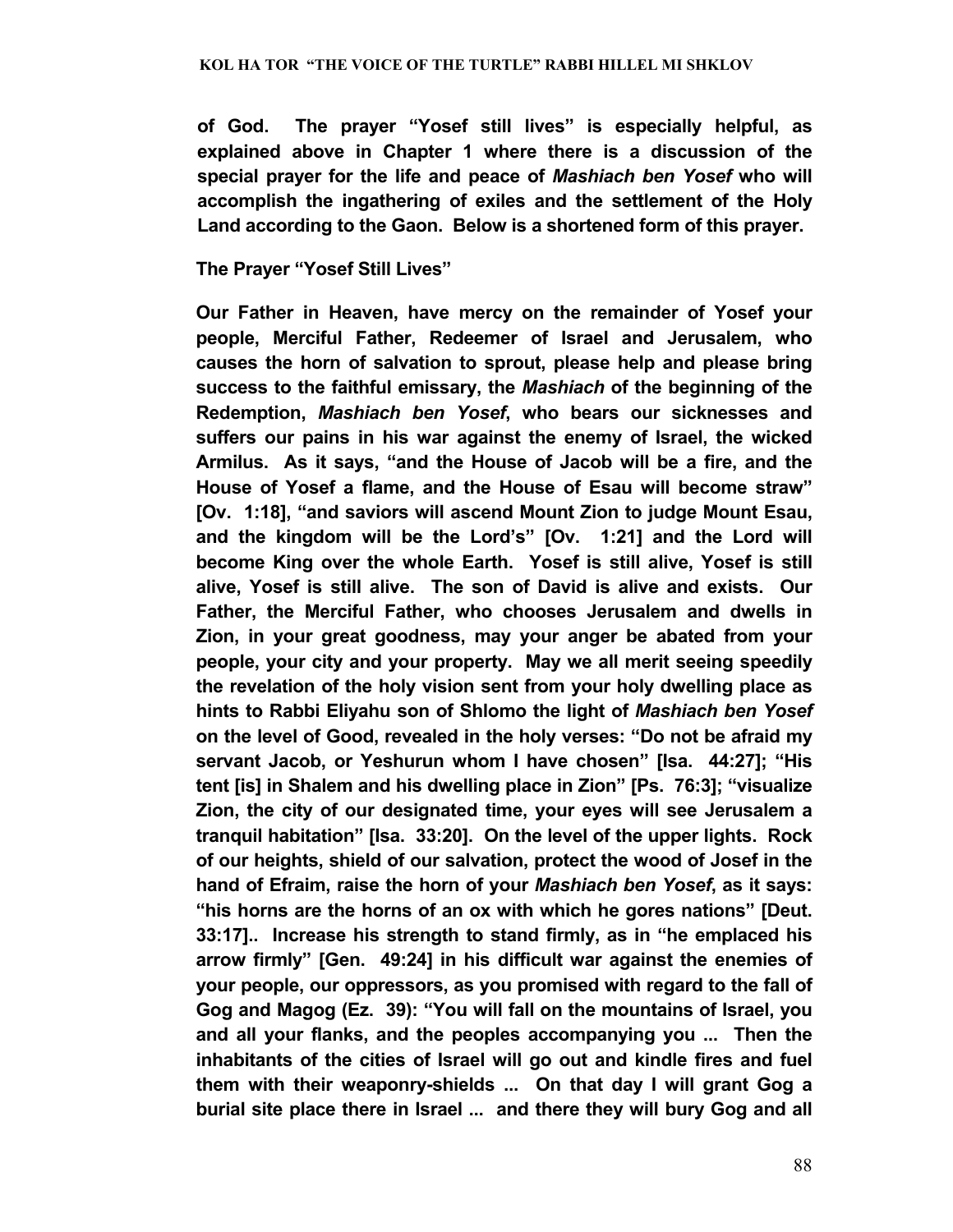**his multitude, and call it the Valley of Hamon Gog [Gog's Multitude] ... I will make my glory evident among the nations, and the nations will see My justice executed by me, and My hand that I have placed against them. Then the House of Israel will know that I am the Lord your God ... Therefore, ... now I will return the captivity of Jacob and show mercy to the entire House of Israel, and be zealous for My Holy Name."**

 **Lift us up and help us, Rock of our strength, to reach--by our deeds in connection with our holy heritage--the level of the great and holy number (Metatron Minister of Interior) of the angel of Mashiach at the beginning, which is "999 in the** *sefira Yesod***" held together by two hosts, one on the right side and the other on the left.**

 **- - - - - -May all the nations of the earth see the salvation of our Lord speedily. Our Father, Merciful Father, may this time be a time of mercy and goodwill before You, etc. on the basis of the merit of those who occupy themselves with the repairs noted by the Interpreter [***Tsofnat Paneach***], and concentrate on eradicating the spirit of impurity and sanctifying your great and holy name. May you show mercy and goodwill also because of the merit of those who occupy themselves with settling our Holy Land and building Jerusalem, and the merit of those of your children who live on your heritage, suffering the tribulations of Eretz Israel, and accepting the tribulations with love to sanctify your name and hasten the Redemption of your people and your property, may it come quickly.** 

 **Based on this merit, may ben Yosef, the** *Mashiach* **of the beginning, live, not fall, as prayed by the faithful friend, Moshe Rabbeinu, may he rest in peace, by King David, may he rest in peace, as well as by the great Sages, who like angels,** *prayed on behalf of the life and success of the Mashiach* **of the beginning***, Mashiach* **ben Yosef, Amen. As the righteous people of the world have decreed, when righteous people issue a decree, then the Holy One blessed be He fulfills it. Yosef is still alive. Alive still is Yosef. The son of David is alive and exists. A righteous persons lives by his faith. Then the tree of Yosef and the tree of Judah will become one in the hand of the Lord, and whatever he does, the Lord makes prosper.** 

 **Efraim is my favorite son, a delightful child, so whenever I speak of him I remember him more and more? Therefore, my inner self yearns for him, I will surely take pity on him, says the Lord" [Jer. 31:19].**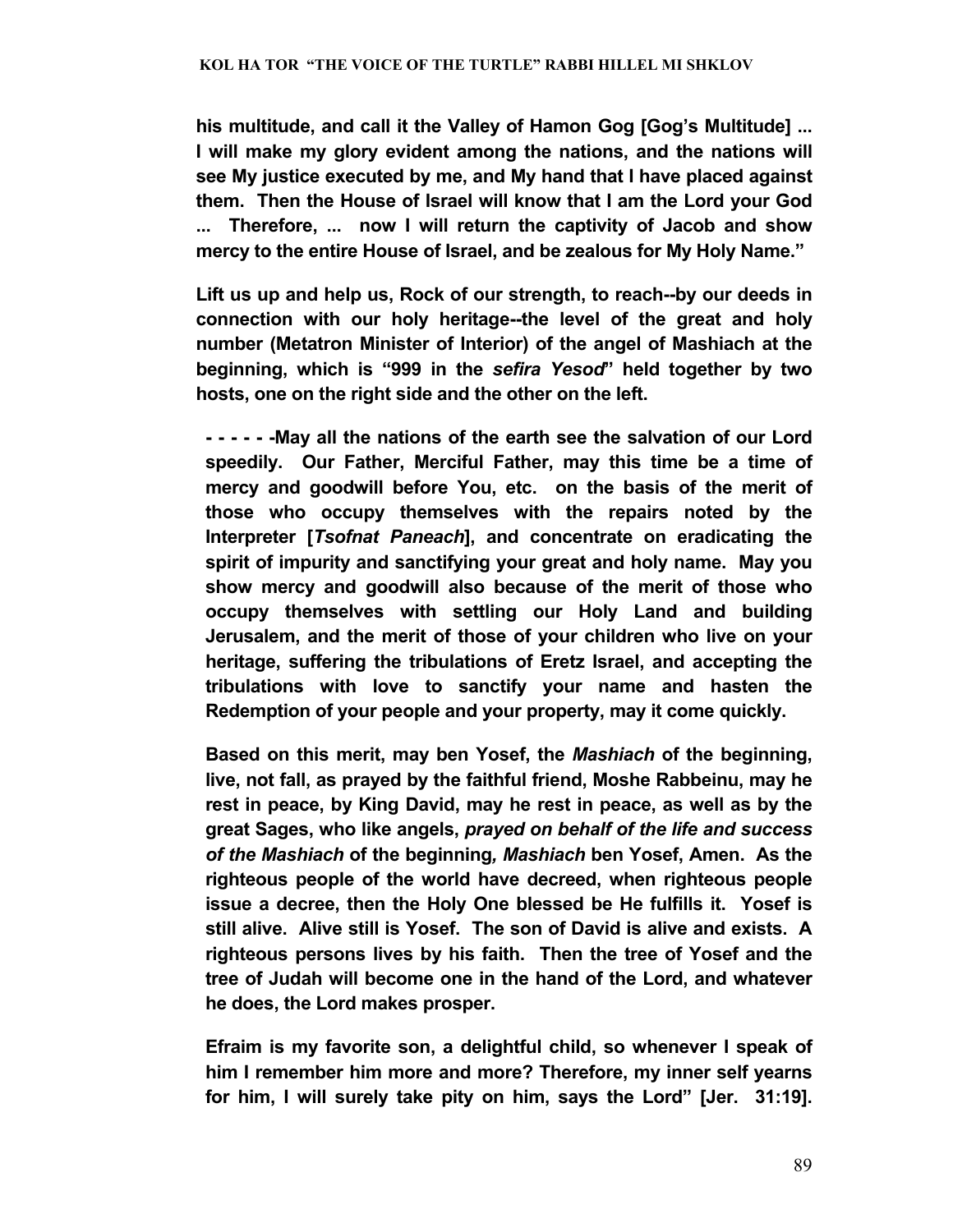**"May the pleasantness of the Lord be upon us, and our deeds be established for us" [Ps. 90:12] in connection with all the 18 special and emanated attributes associated with the** *Mashiach* **of the beginning with the full complement of what is related to each attribute on the level of 999 in the** *sefira Yesod***, as revealed in the verses: "the smallest will become a thousand and the youngest a mighty nation"; "I am the Lord; in its time, I will hasten it"; "in distress I called out to the Lord, and he answered me with expansiveness" [Ps. 118:5].**

 **Following this prayer, one must recite the chapters listed above in Chapter 1.**

 **---------------------------------------------------------------------------------**

**I am still praying for the success of my special mission, that Heaven placed upon me with holy hints from the root of the upper lights on the level of good, as part of the holy mission of the Gaon on the level of Metatron and Yosef found in the mystery of 999 in Yesod, that equals 1000 minus 1, which is the highest rung of the ladder of the** *Mashiach* **of the beginning,** *Mashiach ben Yosef***, during the final stage of the footsteps of the** *Mashiach***. This was hinted to me by the holy spirit of the Gaon on the basis of the gematria of the letters of my name and those of my forefathers: " [999] "Hillel, son of Benyamin, son of Shlomo Rivalis."** 

**[fn. Reb Shlomo Rivalis is the Gaon Reb Shlomo Rivalis (Rivlin), the Gaon's cousin. He was the president of the main committee of "the Four Countries" in Shklov. The hint mentioned was taken seriously by Reb Hillel, who composed "***Kol HaTor***." This hint, his other hints and those of his colleagues, students of the Gaon, regarding their mission to promote the ingathering of the exiles (explained in the book "***Vision of Zion***"), were actually a fundamental secret behind their enthusiastic yearnings and efforts on behalf of settlement in the Holy Land.]**

**This is what I requested, and directed my children and their descendants to do, in addition to always saying a prayer following the prayer "Yosef is still alive" on behalf of the promotion and success of the great, holy and exalted mission of the** *Mashiach* **of the beginning, as an inherent part of the "revealed end" and "concealed end" until the end of the Redemption and the End of Days, may it come speedily.**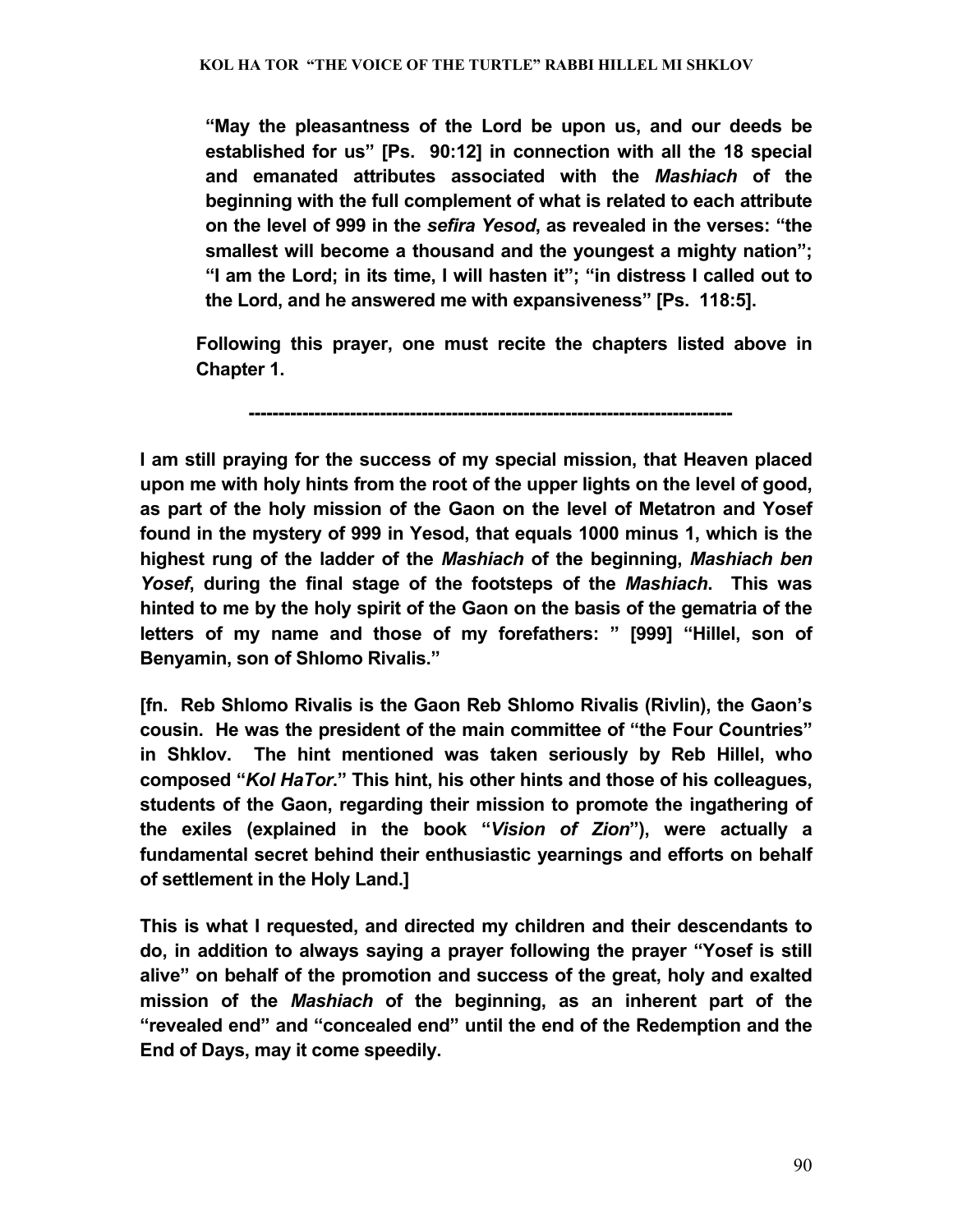**The Purpose of the Redemption: the Redemption of Truth and Sanctification of God**

**We must strengthen ourselves to promote the Redemption, that is, the redemption of the truth and sanctification of God according to the Gaon's commentary on the following verses: "for every eye will see when God returns to Zion" [Isa. 82:8]. This refers to the ingathering of exiles. "Break out in joy, sing together, O ruins of Jerusalem" [Isa. 52:9] refers to the rebuilding of Jerusalem and removing the impure spirit from the land. "For the Lord has comforted his People, He has redeemed Jerusalem" [Isa. 52:9] refers to the redemption of the truth, since Jerusalem is referred to as the City of Truth in "God has uncovered His holy arm before the eyes of all the nations" [Isa. 52:10], etc. This refers to sanctifying God, as the words of the prophecy indicate, and as written in the continuation of the verse: "the ends of the earth will see the salvation of God." These verses hint at Israel's victory in the War of Gog and Magog by** *Mashiach ben Yosef***, according to the Gaon (comment of the copyists: in the book** *Likutei Agadot***, p.15, 53"), the war of Gog and Magog will take place after the first redemption from oppression by the monarchies. According to the above explanation, it seems clear that preparation for the great victory is by redemption of the Truth and sanctification of God.**

**This helps us understand well the words of the Goan in his chapter on "The Mystery of the [Hebrew] Letters, " that during the period of the ingathering of the exiles, the** *Sitra Achra* **will become stronger (comments of the copyist: in**  *Likutei Hagr"a* **"the secret of the Letters, p. 40, the commentary "***Be'er Yitzchak***" brings the Gaon's comment that the verse: "the redeemed of the Lord will return" refers to** *Mashiach ben Yosef* **who is the first redeemer, through whose agency the ingathering of exiles will be accomplished. Then, during the footsteps of the** *Mashiach***, the** *Sitra Achra* **will be most powerful). The main desire of the** *Sitra Achra* **is to uproot the truth, and this is what is meant by the verse: "Esau hates Jacob, " because Jacob is in the line of truth, as is written "give Truth to Jacob." The** *Sitra Achra* **knows that the goal is redemption of the truth and sanctification of God. which occur along with the ingathering of the exiles and rebuilding Jerusalem as explained above. The** *Sitra Achra* **also knows that as the footsteps of the** *Mashiach* **progress, so the end of the power of impurity nears. He therefore girds himself with all his strength and power to wage his battle to uproot the truth and every good deed that leads to sanctification of God. We can thus understand what our Sages meant by their comments on the footsteps of the** *Mashiach* **(***Sota***, 49b)**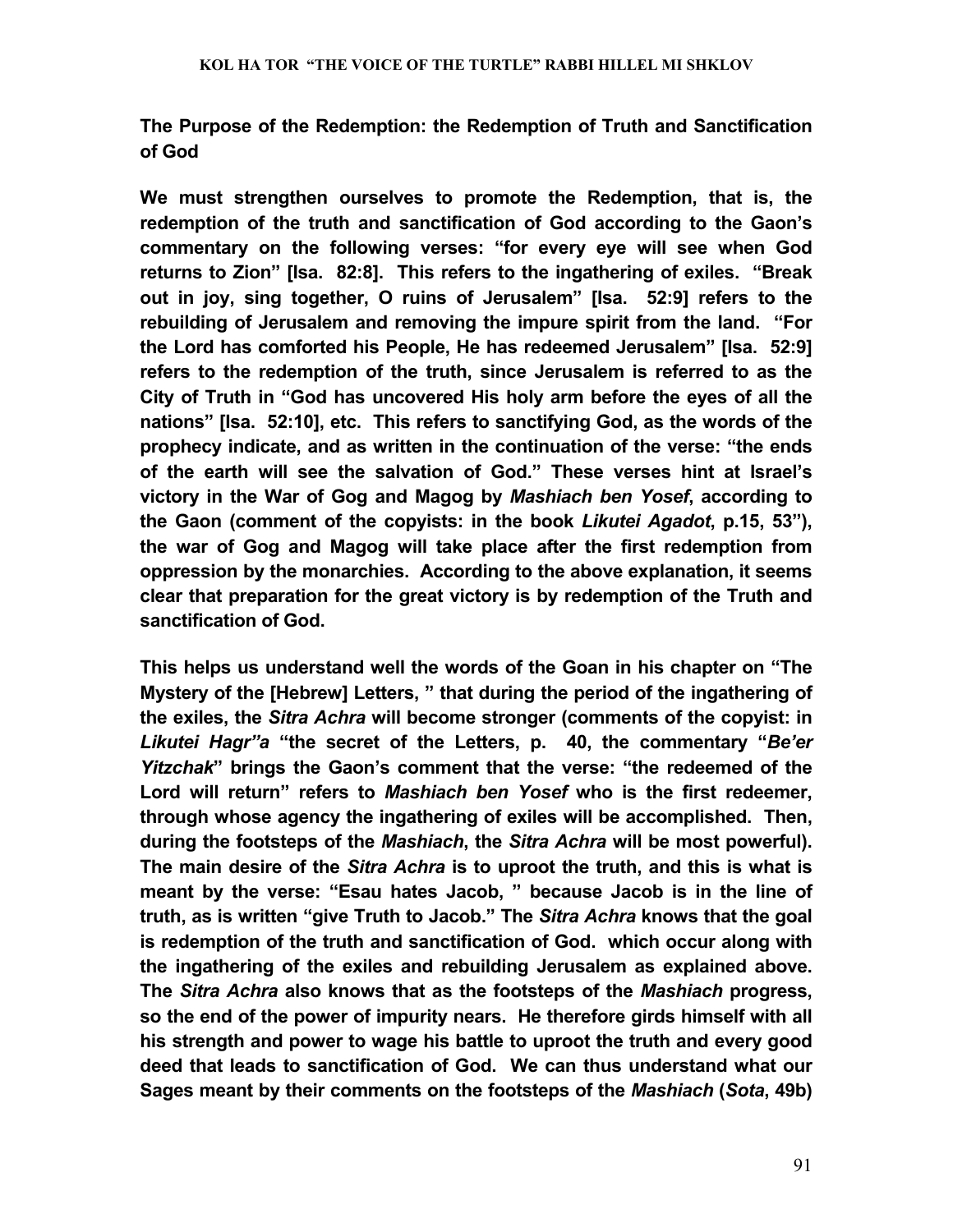**where the Talmud states: "during the footsteps of the** *Mashiach***, truth will be missing and brazenness will be blatant, a son will disgrace his father, and the young will shame the elders. Why will all this occur, especially during the footsteps of the** *Mashiach* **more or than in another period? For the redemption of the truth and sanctification of God are the goals of the redemption along with the ingathering of the exiles and the rebuilding of Jerusalem. Therefore, during the footsteps of the** *Mashiach* **the** *Sitra Achra*  **exerts himself more powerfully in his war to root out the truth. The word missing -- "the truth will be missing" means that it will have been uprooted according to the order of the Hebrew alphabet [this means that the order is : first is the first letter, then the last letter, then the second letter, then the next to the last letter, etc.] According to that order, the of the word can be exchanged for . Thus during the final footsteps of the** *Mashiach***, the amount of ingratitude and requiting evil for good will become greater than ever since the creation of the world.** 

**The term "during the footsteps of the** *Mashiach***, " which is used by our Sages, should be interpreted literally: during the time of the footsteps of the**  *Mashiach* **and at its high point, i.e., at the height of the activities at the beginning of the Redemption — primarily the ingathering of the exiles, rebuilding Jerusalem, redemption of Truth and sanctification of God's name, as noted above--during this time the** *Sitra Achra* **will become more powerful in attempting to disturb and precipitate failure by uprooting the truth and preventing sanctification of God. This is what is meant by "who taunted the footsteps of Your** *Mashiach* **[Ps. 89:52]"**

**How strong is the force of the** *Sitra Achra* **that he managed to hide from the eyes of our holy forefathers the danger of the** *klipot* **layers: from the eyes of our forefather Abraham, the** *klipa* **of Ismael; from the eyes of our forefather Isaac, the** *klipa* **of Esau; and from the eyes of our forefather Jacob, the** *klipa*  **of the** *terafim***. During the footsteps of the** *Mashiach***, the** *Sitra Achra*  **becomes even stronger, in order to strike Biblical scholars with blindness.**

**All this is obligatory upon us to know and understand beforehand, when we carry out our holy work of gathering in the exiles and rebuilding Jerusalem. We must know beforehand that to the extent that this holy work will increase- -so the** *Sitra Achra***'s power to disturb and bring about failure will increase with his primary weapon which is eradicating the truth as explained above by our Sages and the Gaon. If we know all this ahead of time-- the** *Sitra Achra***'s desire and the force of his warfare, then we will know how to deal with it**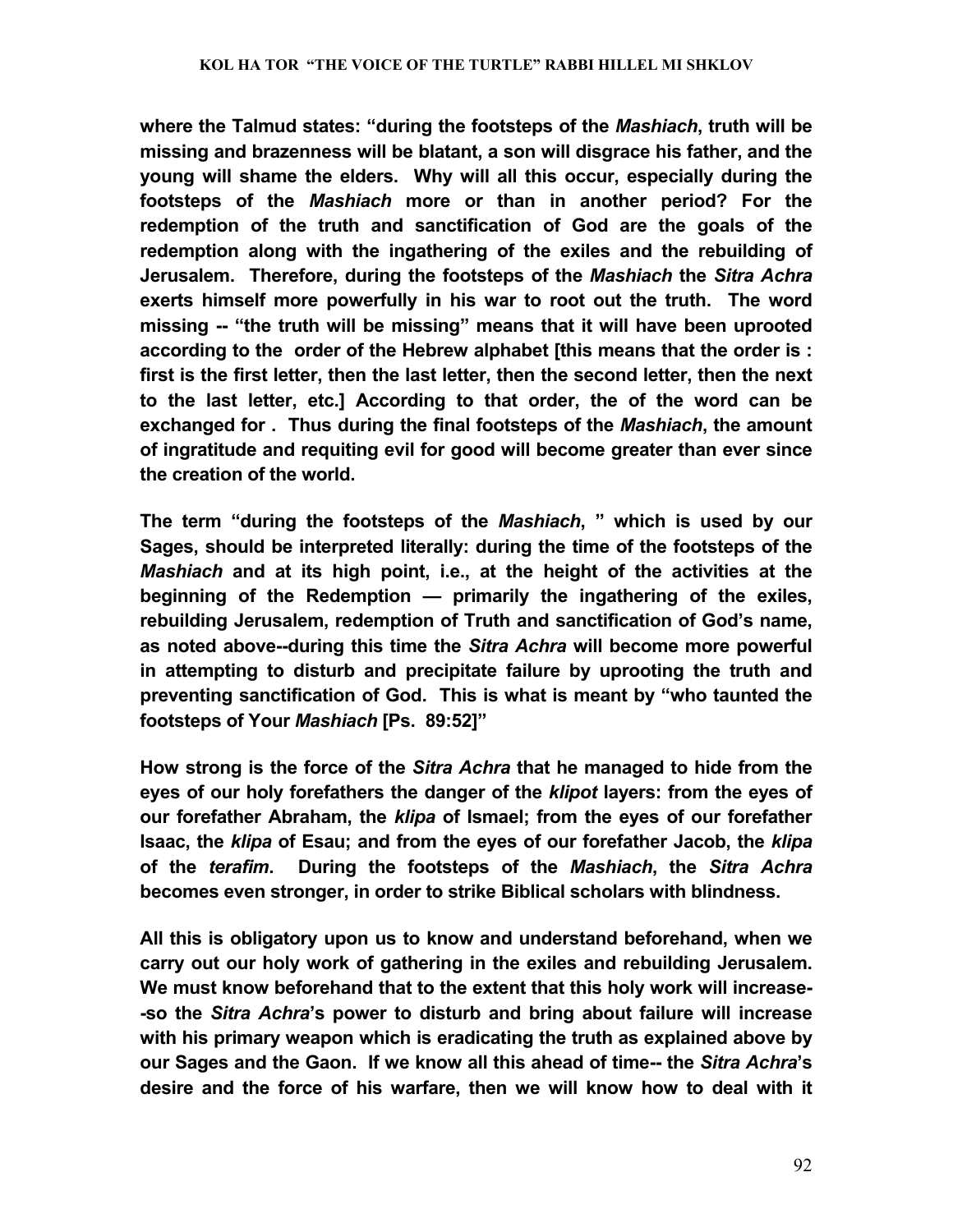**practically. We will know how to fight him, measure for measure. That is, the**  *Sitra Achra* **wishes to uproot Truth and to bring about desecration of God name, and we will fight him by redemption of the truth and sanctification of God-s name. This is also what is meant by the verse: "God wages war against Amalek from generation to generation" [Ex. 17:16]. The forces of God's seal is that truth will give us the strength as we proceed step by step in our war. We must remember that this power comes miraculously from Heaven according to our Sages (***Sanhedrin* **64a); in the incident when a note fell from Heaven, they state that "truth was written on it, which is the seal of God." But in every commandment the awakening from below is required. About this it says "the truth will sprout from the land" [Ps. 85:12]. When we act on behalf of redemption of Truth from below, then God will aid us with His imprint, and since the main center of the** *Sitra Achra* **is in the gates of Jerusalem, as it says "come to its gates; cast lots on Jerusalem" (Ovadia 1:11), and as it states: "sin crouches at the entrance" against the "entrance to the city" of Jerusalem, because all the desire of the impure force is to attach itself to the center of Holiness. It says about this: "God will denounce you O Satan...He who chooses Jerusalem" [Zach. 3:2]. Therefore here at the gates of the holy city of Jerusalem, may it be built and established, is the site and center for the supreme force to counterattack the angel of Esau who fights to uproot the truth.**

## **Chapter 6**

## **Essential Guidelines for Deeds at the Beginning of the Redemption**

#### **Contents:**

**The principles behind deeds to be performed at the beginning of the Redemption, the circumstances and manners of these deeds-all are similar to those prevalent during the period leading to the construction of the Second Temple in accord with the mission of** *Mashiach ben Yosef***. The beginning of the Redemption is the time of the Revealed End, when the following seven pillars are hewn: 1) gathering in the exiles; 2) building Jerusalem; 3) eradicating the impure spirit from Eretz Israel by planting the Holy Land and fulfilling the commandments related to it; 4) setting up people of truth in order to redeem the truth and sanctify the name of God; 5) promoting the spread of Torah from Zion; 6) waging war against Amalek; 7) healing Zion.**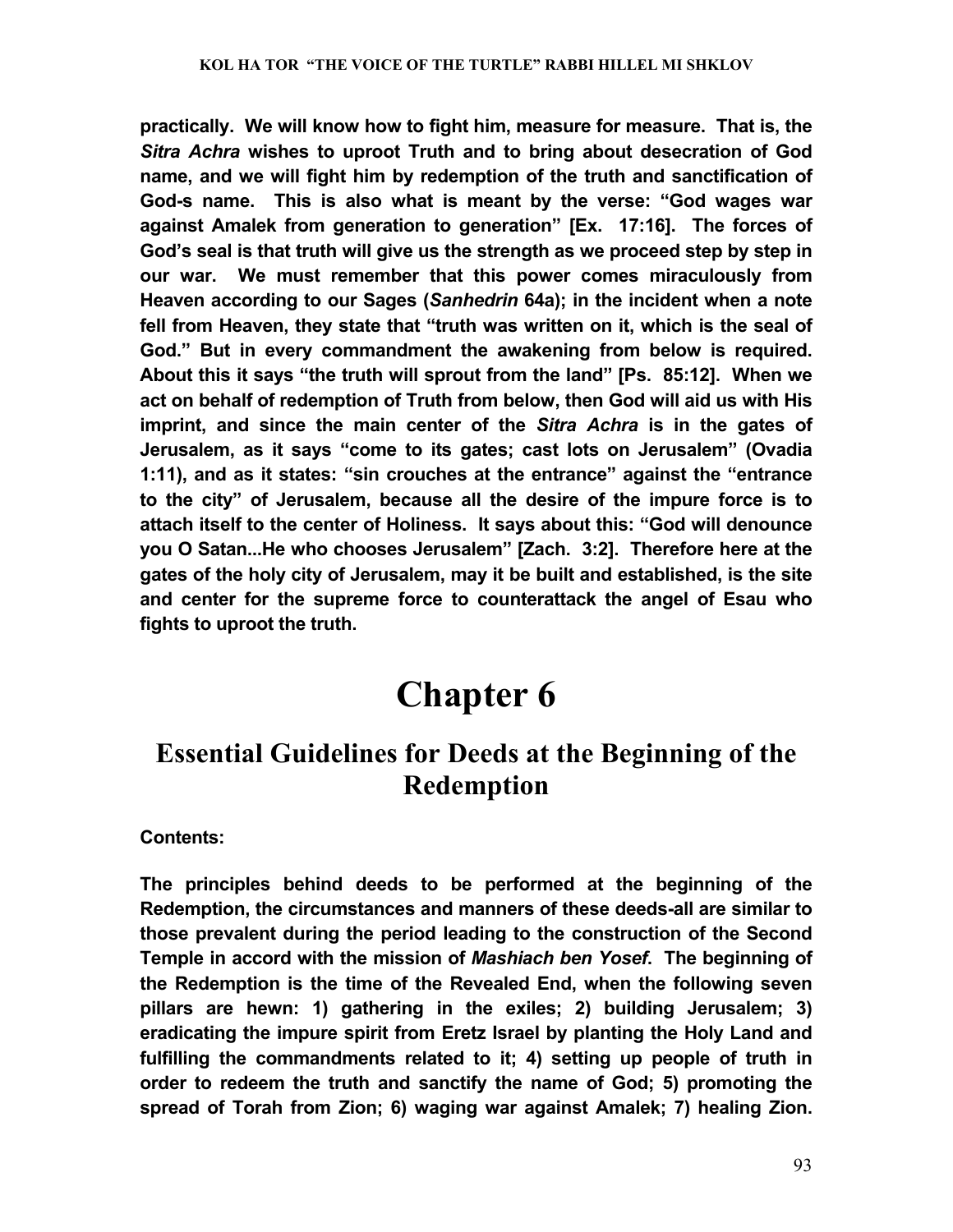**We, the emissaries of the Almighty, are obligated to do our utmost to carry out these goals as revealed by "deed and gematria [numerology]."** 

**We must act modestly, along the lines of the Vilna Gaon's major rule that anything that will be achieved upon completion of the Redemption will start at the beginning of the Redemption little by little, with Ze'er Anpin. In addition, we must study the teachings regarding the footsteps of the**  *Mashiach***, as described in the 156 qualities and aspects of** *Mashiach ben Yosef* **[see above Chapter 2], in order to know how the holy work is carried out, so as not to retreat, God forbid, when faced with obstacles and sanballatim [see Neh. 2:19; 3:33-34]. All this is the mission of the Rabbi Eliyahu, the Vilna Gaon, and at his directive. May his merit and blessing help us in all our paths, and may God complete the task for us.**

**The Gaon always spoke about an important rule, that all deeds of the beginning of the Redemption, when the awakening comes from below — "all will be like the period of the Second Temple, " like the days of "Ezra and Nehemiah when permission was granted by Coresh."**

**All seven principles of work to be accomplished during the footsteps of the**  *Mashiach***, and the details of the deeds, are part of the beginning of the revealed end, as noted by our Sages in the Talmud (Megillah 17b), concerning the juxtaposition of blessings to the events that follow. The promise of blessings, and the ideas of gathering in the exiles, building Jerusalem and eradicating the spirit of impurity from Eretz Israel follow one another in the Bible. As is written: "you, mountains of Israel, will give forth your branch and bear your fruit for My people, Israel, when they are about to come" [Ez. 36:8]. The Talmud (Sanhedrin 98a} writes that this verse refers to the Revealed End. The Revealed End was the major energizing and strong aspiration of the Vilna Gaon and his students. The entire matter of the revealed end is the great assignment of** *Mashiach ben Yosef***.**

**Through the Gaon, may his memory be blessed, Heaven informed us of this mission which pertains to the period of the awakening from below. Of course, our mission is that of the Gaon, the light of** *Mashiach ben Yosef* **to the final generation. In the verse: "you, mountains of Israel, will give forth your branch, " the Gaon saw a hint to his name, revealed by "deed and gematria." The verses which hint at the Gaon's mission, and related ones, as well as the 156 appellations and aspects as explained above in Chapter 2, can teach us much regarding our work. According to the Gaon, we are to consider the verses and aspects as** *Urim v'Tumim* **that inform us what we**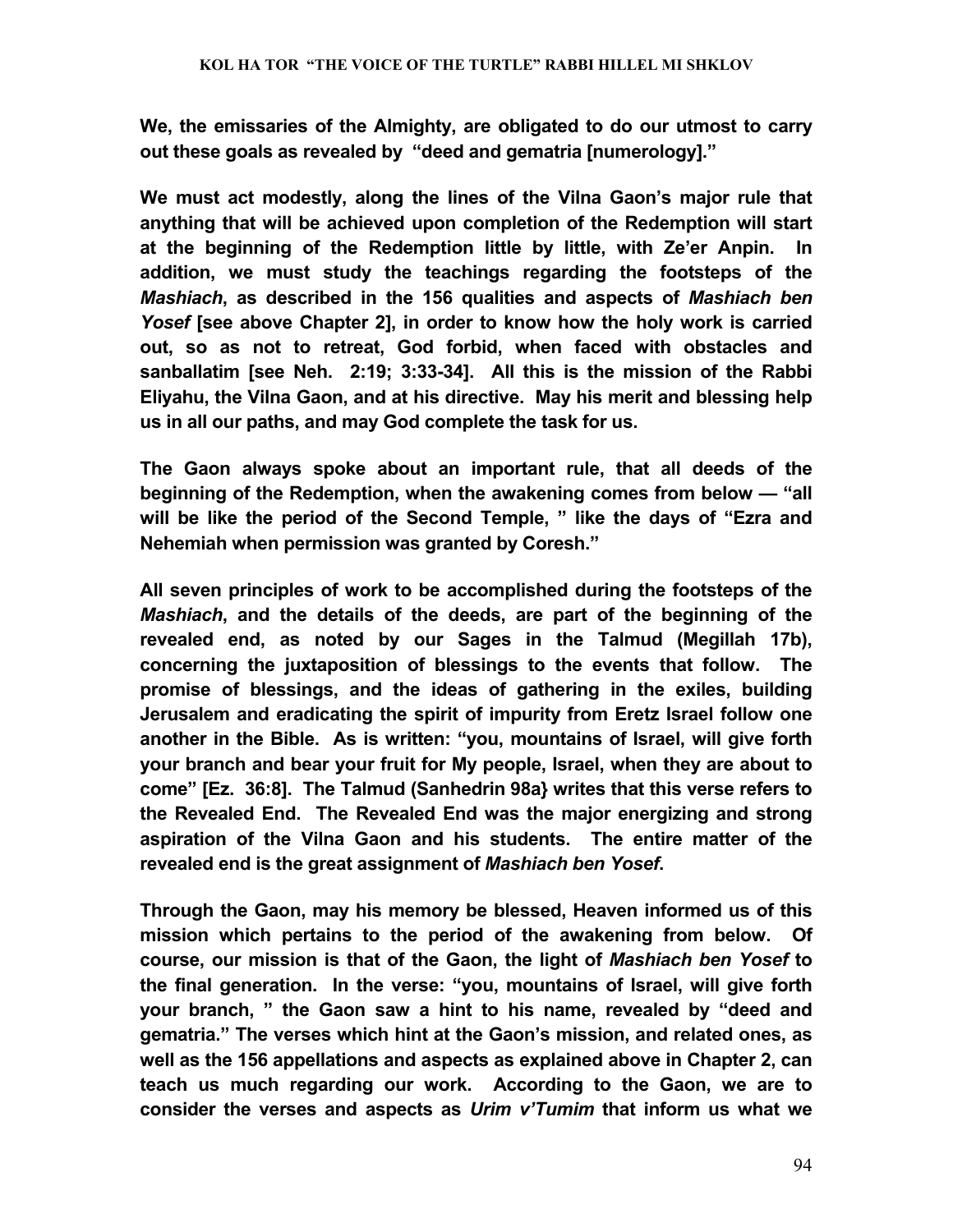**must do, with the help of God. Below are the paths of the beginning of the Redemption practically, at the time of the awakening from below. The following are the circumstances and manners of Redemption:** 

**1. gathering in the exiles-how will this occur? To what extent are we, emissaries of God at the time of the beginning of the Redemption, obligated to engage in gathering in the exiles? The minimum number of exiles that has the power to bring back the** *Shechina* **to Israel is the number our Sages considered when the term "population of Israel" was used, that is, 600, 000. This number has the power to vanquish Samael at the gates of Jerusalem. As our Sages stated concerning God: "For I will not enter Jerusalem above until the population of Israel enters Jerusalem below" [see Chapter 1, 15].**

 **My grandfather (R' Binyamin) once asked the Gaon what to do if it becomes possible practically and naturally to bring all of Israel to the Holy Land at one time. According to our Sages, if we do not merit it, the Redemption will come little by little like the dawn. The question is, what should we do? The Gaon replied: "if it is possible, then 600, 000 should be brought over at first, because that is the number that can overpower Samael who rules in the gates of Jerusalem. Then, in any case, the entire Redemption will occur. The Gaon gave me a wonderful hint concerning the verse: [Isa. 2:5] "O House of Jacob, come, let us go in the light of the Lord." The initial letters of this verse [# ] amount to 60; the word is the same as in gematria; the second letters of the words in this verse [156] equal in gematria. The final letters of this verse [618] equal "the heart of Jerusalem." Thus this verse hints that the words "come, let us go" refers to going to Zion together with 600, 000 people, and all are connected to "the heart of Jerusalem." The Biblical verse does not even lose its literal meaning, that all must be in the light of God, that is with the internal soul of the Holy Torah.** 

 **What is the number necessary to begin gathering in the exiles? Even one from a city or two from a family [Jer. 3:14]. From where should the ingathering begin? From the North, as is written: "behold I will bring them from the land of the north, etc. (Jer. 31:7), because the main ruling power of Samael is on the northern side, and Samael is referred to as "the northern one." It says about him: "I will distance the northern one from you" [Joel 2:20]. And he is the one who drew the main part of the exile of Israel to the north, as noted: "out of the North, evil will break forth" [Jer. 1:14]. Therefore, the beginning of the ingathering of the exiles must also**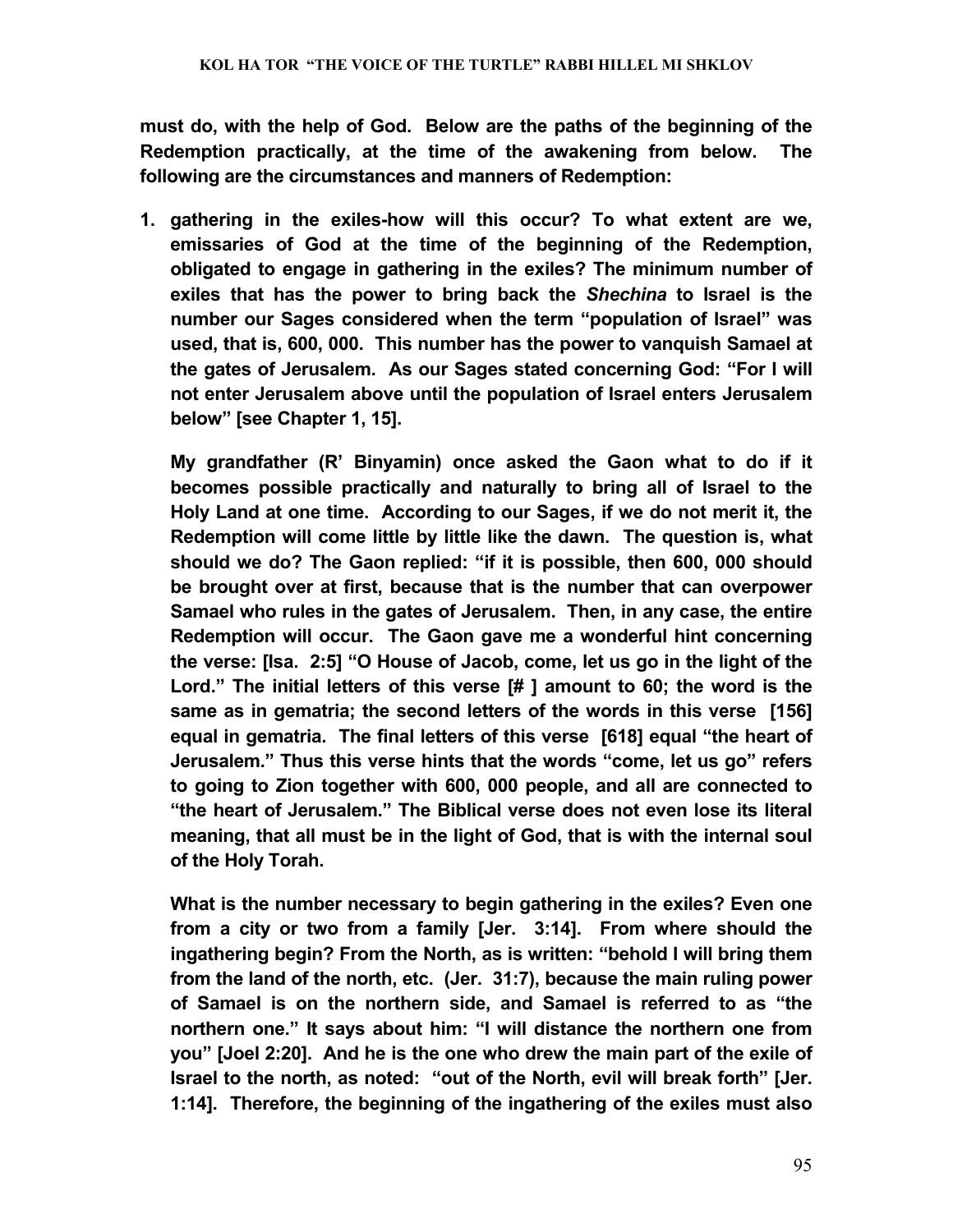**be from the place ruled by Samael, from the North. Thus it is written, "awake, you from the North, " and afterwards it states, "come, you from the South" [Song, 4:16].** 

**2. building Jerusalem. How will this be accomplished? To what extent are we obligated to act to accomplish this during the awakening from below? Our Rabbis said that in the future Jerusalem will expand as far as Damascus. In the future Jerusalem will extend as far as the Great Sea (the Mediterranean). The procedure will be gradual. Our Sages maintained that the redemption of Israel will be like the first rays of the dawn: just as the dawn comes gradually, so will Israel's settlement come gradually, and likewise with regard to building it, etc. The building will be accomplished even in poverty, as is written: "that God has established Zion and the poor of His people take shelter in it" (Isa. 14:32). The building will start from even one stone: "behold I am laying a foundation stone in Zion, a tried stone, " because God wishes to put us through a severe trial, by building Zion from even a single stone, and this "will be a precious cornerstone, a secure foundation" [Isa. 28:16], etc.**

 **Our work consists of fulfilling the commandment of expansion: "expand the site of your tent" [Isa. 54:2]. "The commandment of expansiveness" means 'expand, do not restrain yourselves'. The verse teaches us that we must not stand still; we must not retreat, God forbid, when confronting any obstacle. Yet another verse, connected with the commandment of expansion, hints at the name of the Gaon; as known, for in gematria the verse: ! [606] "expand, extend, strengthen" together equal ! [the name of the Gaon together with his father's name]. In that same chapter it states [Isa. 54:7] [ 606] "with abundant mercy I will gather you." The term "I will gather you" is the great mission of the Gaon, as explained above in chapters 1 and 3. According to our Sages, the method used should be the equally measured gardens [Baba Batra 75b] mentioned in connection with the building and settlement of Jerusalem. Practically, there should be complete equality on the line of equality for all, as explained in the Tosafot concerning the building of Jerusalem. This approach is also included in the Gaon's principle regarding the verse "a perfect and just stone, " another verse in which the Gaon saw a hint to his own name. There it states that there should not be two kinds of measurement in one's home: "a large one and a small one" [Deut. 25:14]. According to the Gaon, the term 'home' refers to the land of Israel, because immediately after this verse it states, "when the Lord your God grants you rest à in the land [Deut. 25:19], etc." Jerusalem was not divided among**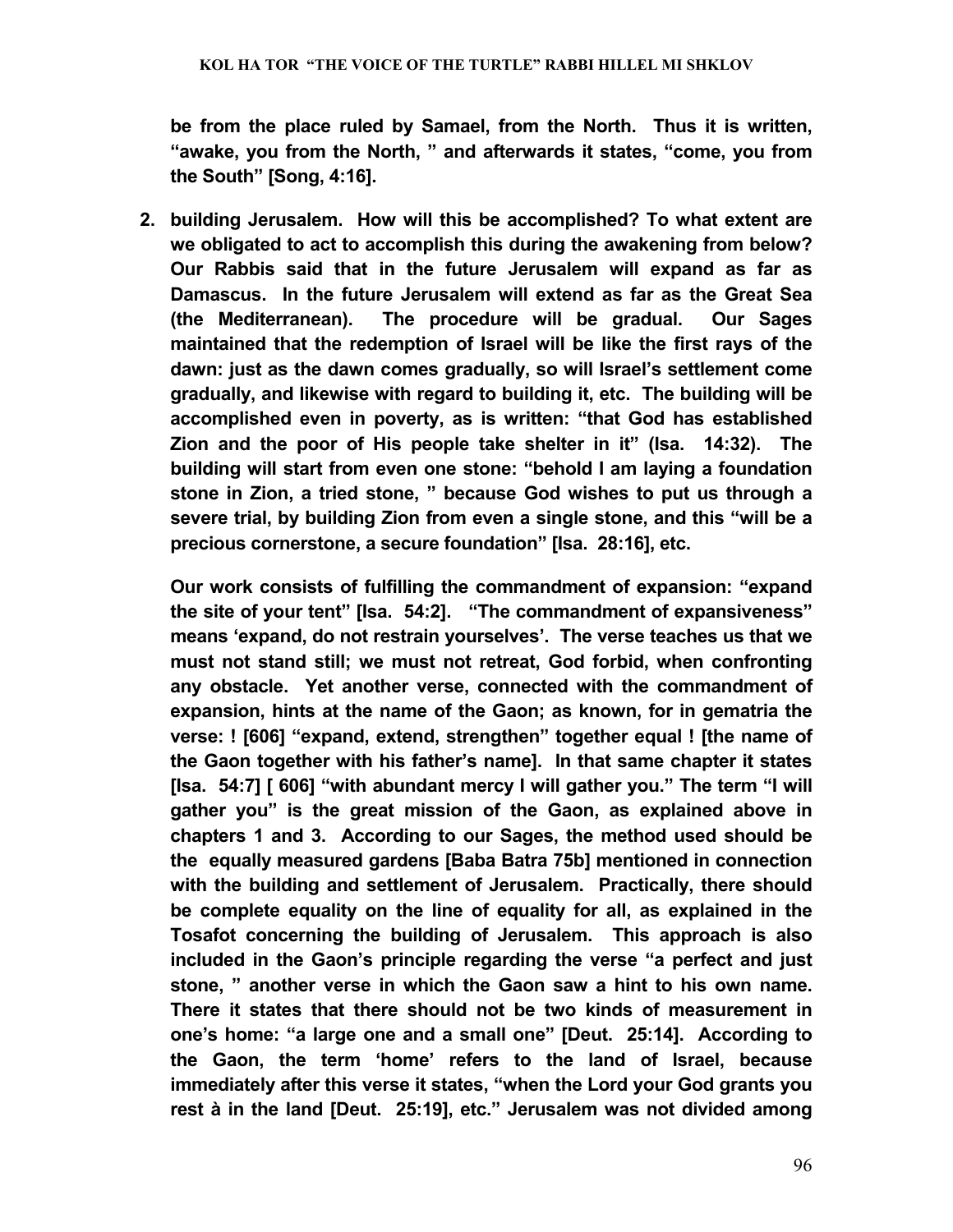**the tribes, and houses are not to be rented in Jerusalem. Also, ben David will not come until all measurements are equal, and all prices are equal.**

 **Another point made by the Gaon is that when we build Jerusalem, we are obligated to fulfill all the means of inheriting, including literally taking it by force if necessary, except in the case of building the Temple. Force must not be used to build the Temple, the Gaon says in his commentary on the Song of Songs.**

 **What should be built first? The northwestern section of Jerusalem should be built first; from the peak of Amana because** *Mashiach ben Yosef*  **comes from the North, and the** *Shechina* **is in the West.**

**3. eradicating the impure spirit from Eretz Israel by planting the Holy Land. The three groups of exiles depend on this, according to the Gaon, especially the commandments concerning leaving the poor man the gleanings of the crop, the forgotten sheaf, and the corners of the field.**

 **How much should be planted and to what extent? The land should be planted until it is no longer desolate, until the holy land bears its fruit. The goal is to drive out the spirit of impurity from the land, to purify the holiness of " the Revealed God from its** *klipah***, etc. The holiness of the Revealed God rests upon the fruits of the Holy Land. This is the secret of the reason for the commandments "when you come to the land you shall plant..." [Lev. 19:23]. According to the Midrash, you should not occupy yourself with anything except planting û this is the main part of the mission of the Vilna Gaon in connection with the verse "a perfect and just stone" which hints at his name in the Torah. For following the verse is the command to wipe out the name of Amalek. Afterwards the Torah discusses obligations "when you come to the land" [Deut. 26:1]. The verse in Deuteronomy "when you come to the Land" is reminiscent of the comparative verse: "when you come to the land, you shall plant" [Lev. 19:23]; therefore the commandments are connected. The Gaon revealed to us that this wonderful idea is the main secret regarding the revealed end mentioned in the Talmud. It was the energizing aspiration of the Gaon. Our Sages speak of the revealed end in connection with the verse: [Ez. 36:8] "you, mountains of Israel, will give forth your branch and bear your fruit for My People, etc." The Gaon considered this verse to hint at his own holy mission.**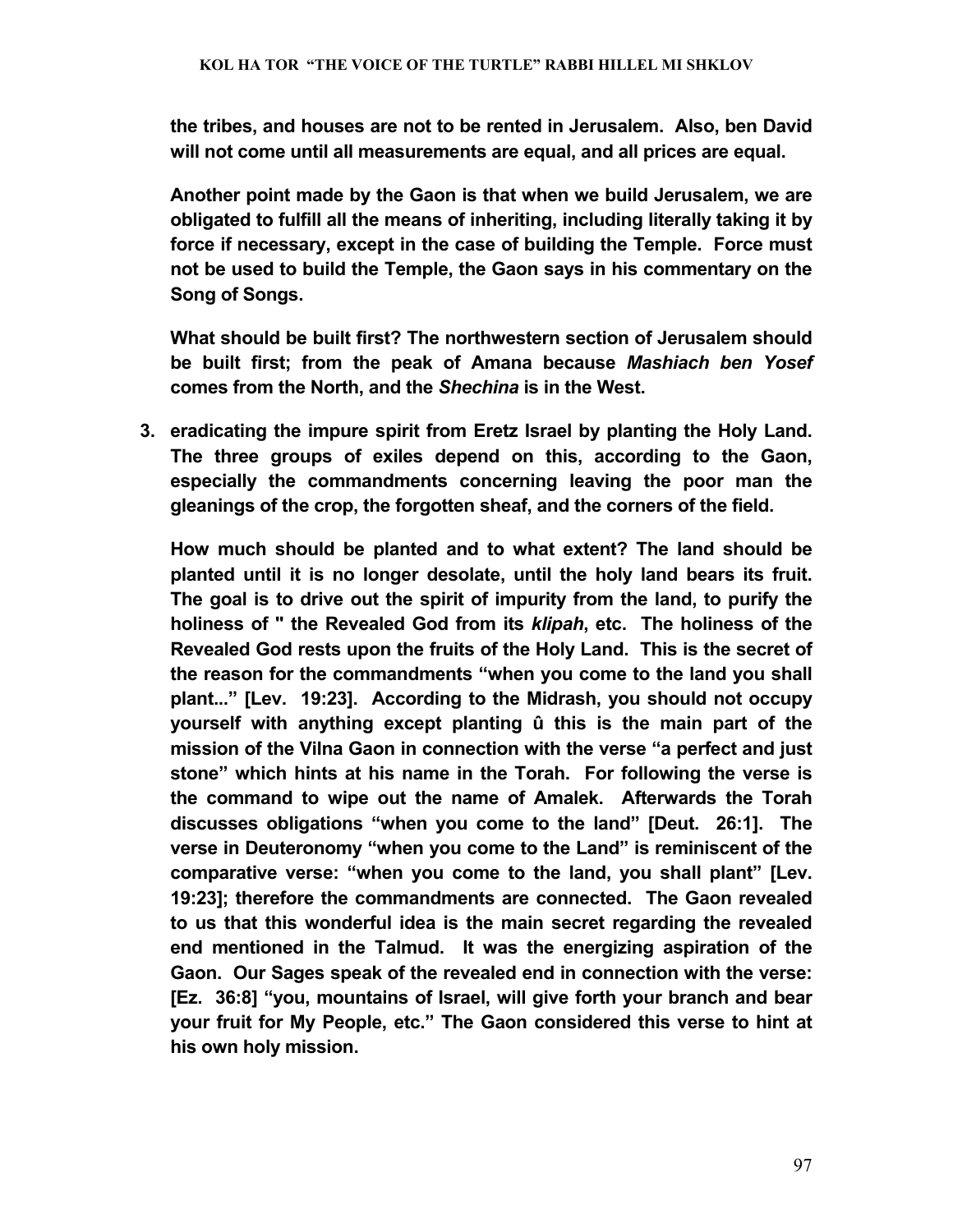**The planting of the land is one of the duties** *of Mashiach ben Yosef* **as in the following verses: "who will ascend the mountain of the Lord" [Ps. 24:3], etc.; "you will have mercy on Zion" [Ps. 102:14], etc.; "you will have favored her dirt" [Ps. 102:15], as explained above in chapters 1 and 3. Also above, the mission of the Gaon is mentioned as being in the line of**  *Mashiach ben Yosef***. The Gaon delegated all his missions to his students, directing them to carry out the missions practically, with the help of God.**

**4. setting up people of truth in order to redeem the truth and sanctify the name of God. While we are on the threshold of the Redemption, we must set up a powerful and strong force of people of truth, for Jerusalem was destroyed because truthful people had ceased to exist there. Accordingly, God forbid, there will be no permanence to our work in gathering in the exiles and building Jerusalem unless we set up truthful men, as is written, "if God does not build a house, its builders have worked in vain" [Ps. 127:1]. This means that if a building was not built with the spirit of God, then its builders worked in vain.** 

 **The people of truth should be people of Israel [chosen by God, i.e., Israel, as in Isa. 45:4 "and Israel My chosen one"], men of truth, because the goal of the Redemption is redemption of the truth, as explained above regarding "redeemer of Jerusalem." This means that there will be a city of truth because of the truthful people. The fundamental base of truthful men is to ensure fulfillment all the principles found in "the Interpreter's seven repairs" as explained in Chapter 5 above, to ensure the repairs according to the "covenant of truth" [Neh. 10:1] that we arranged with the help of God. The presence of faithful [truthful] and righteous men is included among the principal characteristics of the Revealed End mentioned in the Talmud (Megillah 17b; Sanhedrin 98a). Jerusalem is the source for the specialness of people of Truth in all aspects; it is therefore referred to as a "City of Truth" [Isa. 1:26].**

 **The purpose of the redemption of the truth is sanctification of God's name. The purpose of sanctifying God's name is repair of the world in the**  *sefira Malchut* **of the Almighty, so that each person should merit achieving the holy spirit that every man of Israel is obligated to draw upon and achieve in clear colors. This is the main goal of all the activities of the beginning of the Redemption during the footsteps of the** *Mashiach***.All the deeds mentioned here, all their principles and details, even minor ones, are only to prepare for the main principles of the revealed end, that**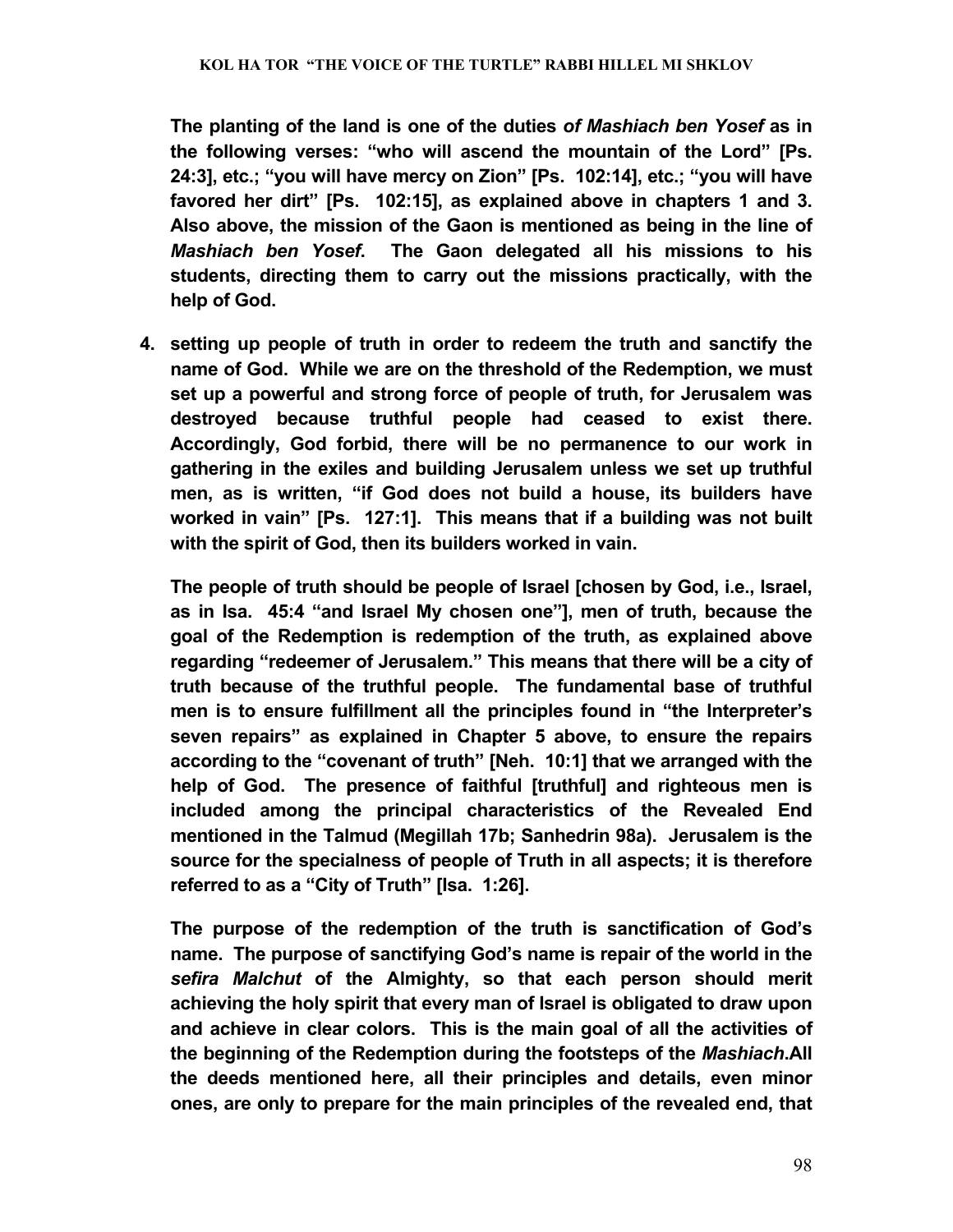**the end of the Redemption should come nearer, that is the repair of the world in the** *Malchut* **of the Almighty. Then the complete and perfect repair will be accomplished of the seven areas requiring repairs, as explained by the Interpreter above in Chapter 5, and as explained by the Gaon in his composition, " The Luster of the Dawn.** 

**5. promoting the spread of Torah from Zion. Studying the teachings of the Kabbalah and uncovering the secrets of the Torah during the footsteps of the** *Mashiach* **are primary in bringing the Redemption closer, as explained by the Gaon at length in a few places. This is one of the main goals of the**  *Mashiach ben Yosef* **who is in charge of gathering in the exiles, the assignment of the Gaon. Such studies should take place especially in Eretz Israel in general, and in Jerusalem in particular. This is what is meant by "the Torah will come forth from Zion" [Isa. 2:3]: the Torah will be uncovered; that is the soul, the essence of the Torah will be revealed in Zion.** 

 **Similarly, it is incumbent upon us to begin by establishing a general institute for studying the Torah in the Holy City, may this occur in our lifetime, because the Biblical verse literally states that "the Torah will come forth from Zion, and the word of God from Jerusalem" [Isa. 2:3]. Our Rabbis, may they rest in peace, said: In the future all the holy places of gathering (synagogues) and houses of learning from abroad will be established in Eretz Israel. This accords with the Gaon's important principle, as explained above, that all future things that will be occur upon completion of the Redemption, will begin little by little during the beginning of the Redemption. It is what the Gaon said about the verse: "on the mountains of Zion and in Jerusalem there will be refuge" [Joel 3:5]. The refuge will be for the ingathering of the exiles and for our holy Torah. As we say in the prayer: "for the escape of their scribes." Accordingly, the reference to the refuge in Zion and Jerusalem also applies to the escape of their scribes. In addition, the verse: "I will return your judges as at first, and your advisers as at the beginning" [Isa. 1:26], refers to Jerusalem, for at the end it states: "afterwards, you will be called a city of justice, a city of Truth" [Isa. 1:26]. This is a major aspect of the Revealed End as it appears in the Talmud (Megillah 17b).**

 **On the Gaon's way to Eretz Israel, with the intention of dwelling in Jerusalem, he told us many times that that is one of the main holy principles. He also told me something top secret about the verse: "saying to Jerusalem, 'you will be built'; and to the Temple, 'you will be**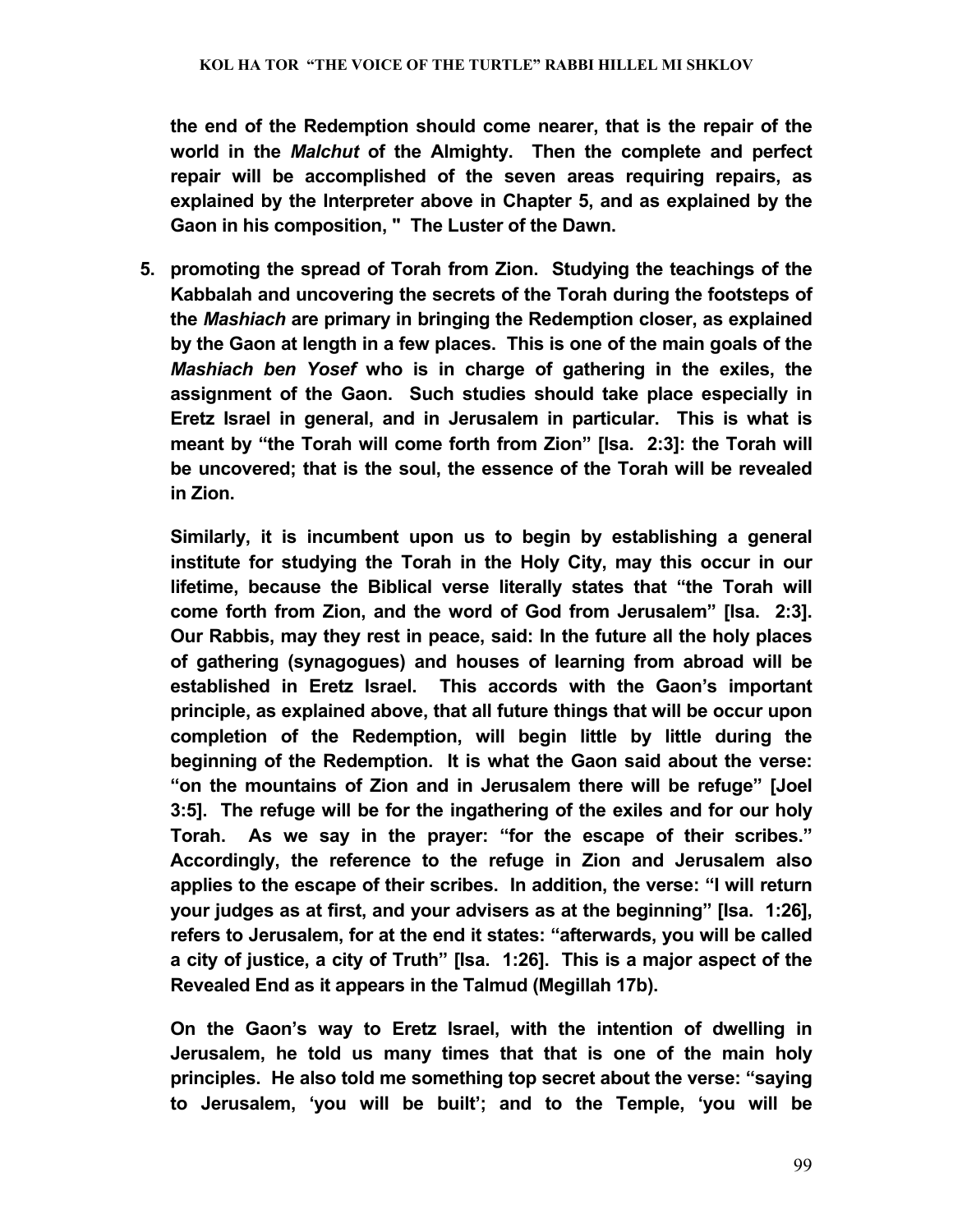**established'" [Isa. 44:28], as well as on the verse: [Jer. 31:16] "there is hope for your end." In gematria, if we count the filled out letters of the word [ = 611], it equals . This means that at the end, the Torah will be fulfilled when the children return to their border.**

**6. waging war against Amalek.The war against Amalek is from generation to generation. The war against Amalek is against three types of foes: a). Amalek of the heart, that is, the evil inclination and vices; b). the spirit of Amalek, the general one, the Satan who destroys, the adversary of Israel. This is Samael and his hosts. His main power is in the gates of Jerusalem, when its lands are desolate; c). the material Amalek, that comprises Esau and Ismael and the mixed multitude. As explained by the Gaon: we are commanded to inherit it [the land] by force.** 

 **The strength and rulership of Amalek's spirit is in the gates of Jerusalem, as mentioned above, but only when there destruction and desolation near the gates and in the unwalled areas of Jerusalem. As long as the spirit of impurity rules there, the feet of the cypress tree cannot stand there. This delays the connection between the Jerusalem of below and the Jerusalem of above, that is the connection between the** *Shechina* **and the Knesset Israel on which the entire Redemption depends. The war against the desolation is waged not only by setting up tents of Jacob and dwelling places of Israel in their respective places. It is waged not only by planting its land and fulfilling the commandments dependent on it. The war against the material Amalek always depends on the time and place, and necessitates counterattacking [lit.: returning the battle to the gate] with force, as in the days of Ezra and Nechemia, and like the conquest during the days of Joshua. This is signified by the fact that ! together [391] equal . In the war against the sanballatim [Sanballat, satrap of Samaria, who opposed Nehemiah and obstructed the rebuilding of Jerusalem] who disrupt building in Jerusalem, and whose strength is that of the mixed multitude, may God save us-in that war, the dweller in Zion will help us, and "they will neither hurt nor destroy on all My holy mountain" [Isa. 11:9]. Also, "no weapon formed against you, will succeed" [Isa. 54:17] as it says "with abundant mercy I will gather you" [Isa. 54:7]. The last verse also contains the name and mission of the Gaon, may his merit help all those who occupy themselves faithfully in such holy work.**

**7. Healing Zion. This refers to two aspects. Zion is the source of healing as it says "He will send you help from the Sanctuary and support you from Zion" [Ps. 20:3]. The term always refers to healing and health as in "will**